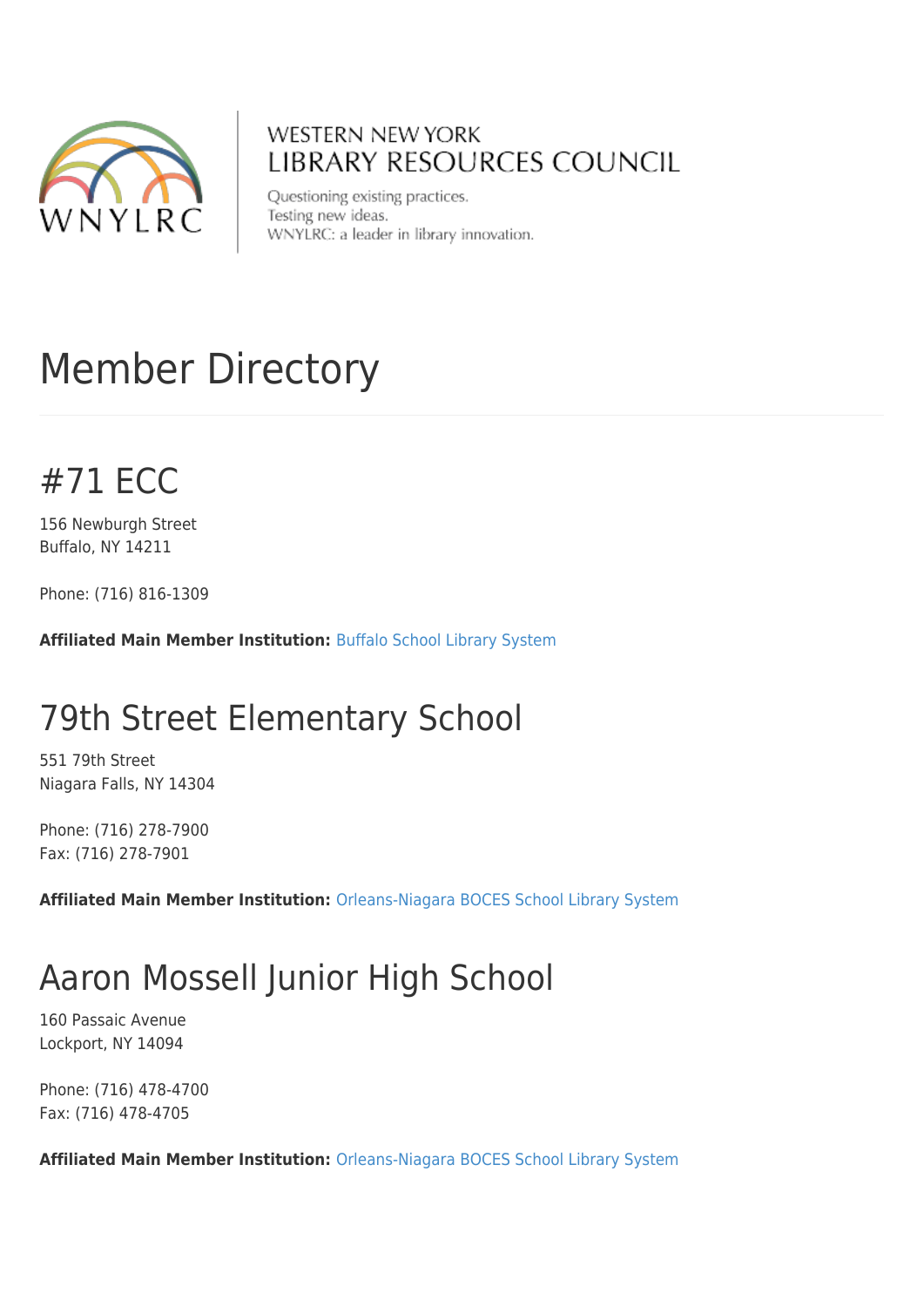## Academy at 171 Middle

1409 East Delavan Buffalo, NY 14215

Phone: 816-3483

**Affiliated Main Member Institution:** [Buffalo School Library System](http://www.wnylrc.org/membership/member/12)

### Academy School 131 @44 High

1369 Broadway Buffalo, NY 14212

Phone: (716) 816-3286

**Affiliated Main Member Institution:** [Buffalo School Library System](http://www.wnylrc.org/membership/member/12)

## Ahira Hall Memorial Library

37 West Main Street P.O. Box Q Brocton, NY 14716-0676

Phone: (716) 792-9418 Fax: (716) 792-7334

**Affiliated Main Member Institution:** [Chautauqua-Cattaraugus Library System](http://www.wnylrc.org/membership/member/20)

#### AJ Schmidt Elementary School

9455 Lake Shore Road Angola, NY 14006-9400

Phone: (716) 549-2350 Fax: (716) 549-4428

**Affiliated Main Member Institution:** [Erie 2 Chautauqua Cattaraugus BOCES SLS](http://www.wnylrc.org/membership/member/29)

### Akron Elementary School

47 Bloomingdale Avenue Akron, NY 14001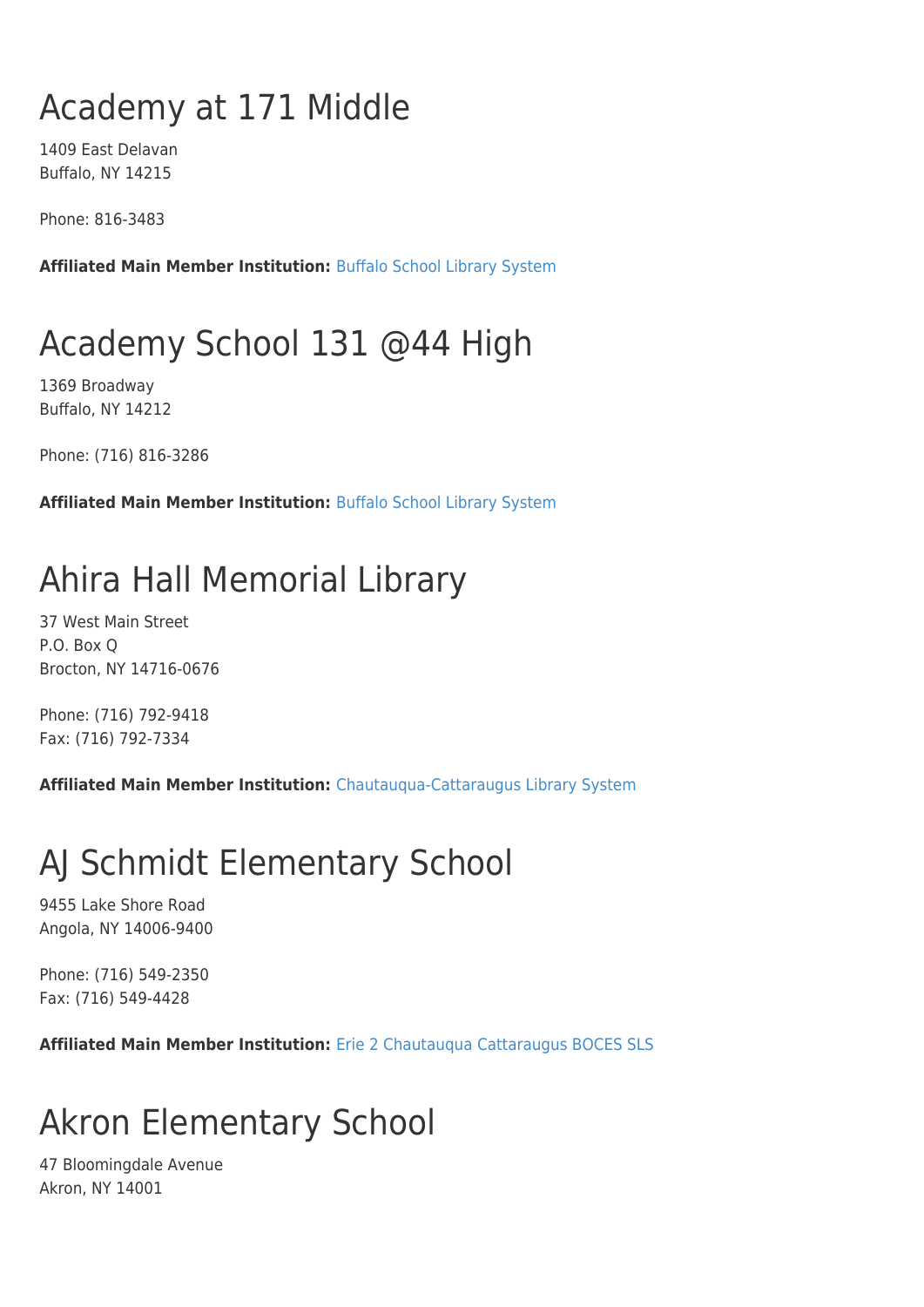Phone: (716) 542-5059 Fax: ()

**Affiliated Main Member Institution:** [Erie 1 BOCES School Library System](http://www.wnylrc.org/membership/member/28)

### Akron Middle School High School

47 Bloomingdale Avenue Akron, NY 14001

Phone: (716) 542-5057 Fax: ()

**Affiliated Main Member Institution:** [Erie 1 BOCES School Library System](http://www.wnylrc.org/membership/member/28)

#### Alden Ewell Free Library

13280 Broadway Alden, NY 14004

Phone: (716) 937-7082

**Library URL:** <http://www.buffalolib.org> **InfoPass Participant:** No **NY Heritage Participant:** No **Ask Us 24/7 Participant:** Yes

**Affiliated Main Member Institution:** [Buffalo and Erie County Public Library](http://www.wnylrc.org/membership/member/6)

### Alden High School

13190 Park Street Alden, NY 14004

Phone: (716) 937-9116 ext. 4232 Fax: ()

**Affiliated Main Member Institution:** [Erie 1 BOCES School Library System](http://www.wnylrc.org/membership/member/28)

### Alden Intermediate School

1648 Crittenden Road Alden, NY 14004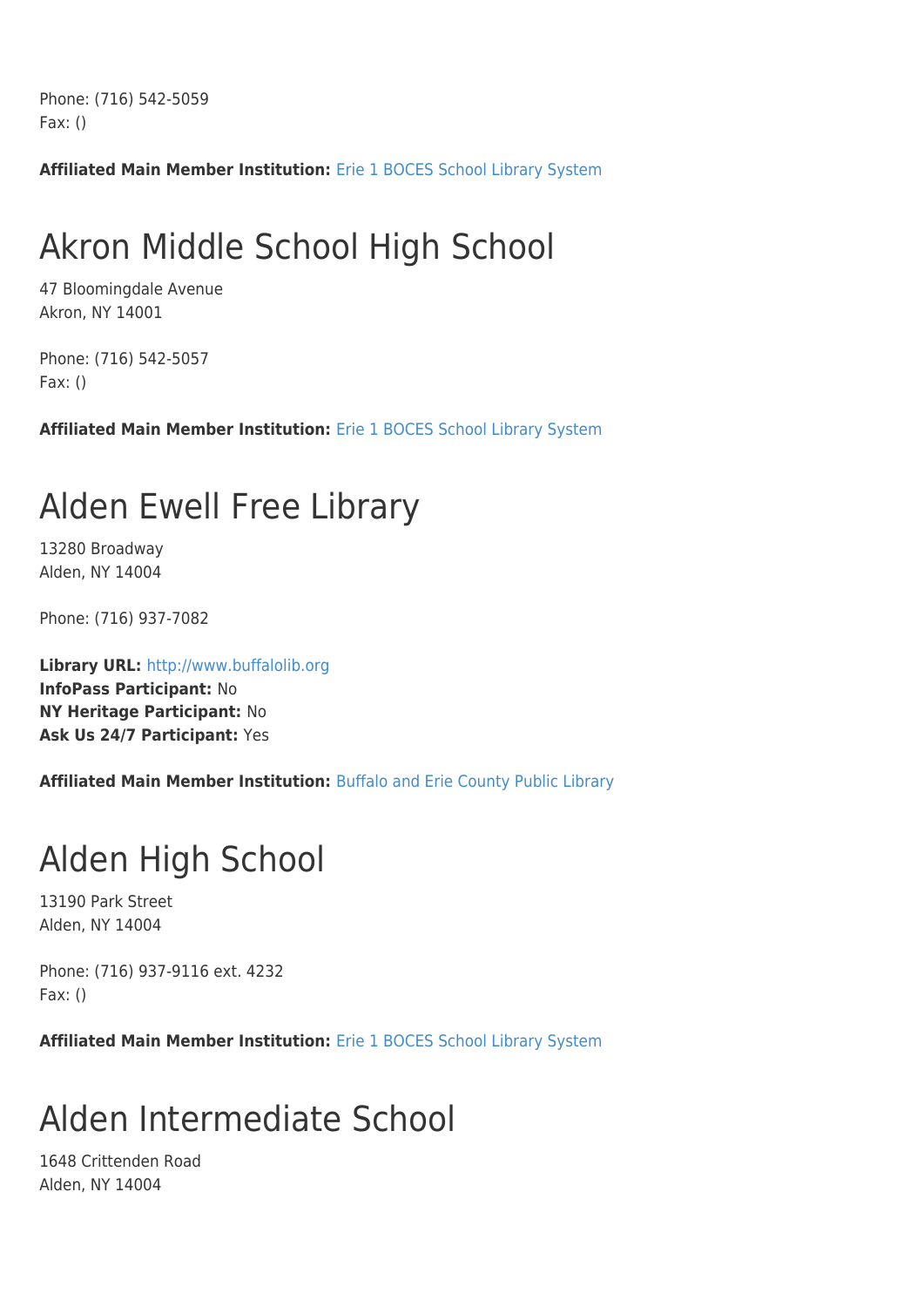Phone: (716) 937-9116 ext. 2252 Fax: ()

**Affiliated Main Member Institution:** [Erie 1 BOCES School Library System](http://www.wnylrc.org/membership/member/28)

### Alden Middle School

13250 Park Street Alden, NY 14004

Phone: (716) 937-9116 ext. 2260 Fax: ()

**Affiliated Main Member Institution:** [Erie 1 BOCES School Library System](http://www.wnylrc.org/membership/member/28)

### Alden Primary School

11197 Broadway Alden, NY 14004

Phone: (716) 937-9116 ext. 6104 Fax: ()

**Affiliated Main Member Institution:** [Erie 1 BOCES School Library System](http://www.wnylrc.org/membership/member/28)

## Alexander Findley Community Library

2883 North Road P.O. Box 74 Findley Lake, NY 14736

Phone: (716) 769-6568 Fax: (716) 769-6568

**Affiliated Main Member Institution:** [Chautauqua-Cattaraugus Library System](http://www.wnylrc.org/membership/member/20)

### Allegany Public Library

90 West Main Street Allegany, NY 14706-1204

Phone: (716) 373-1056 Fax: (716) 373-1056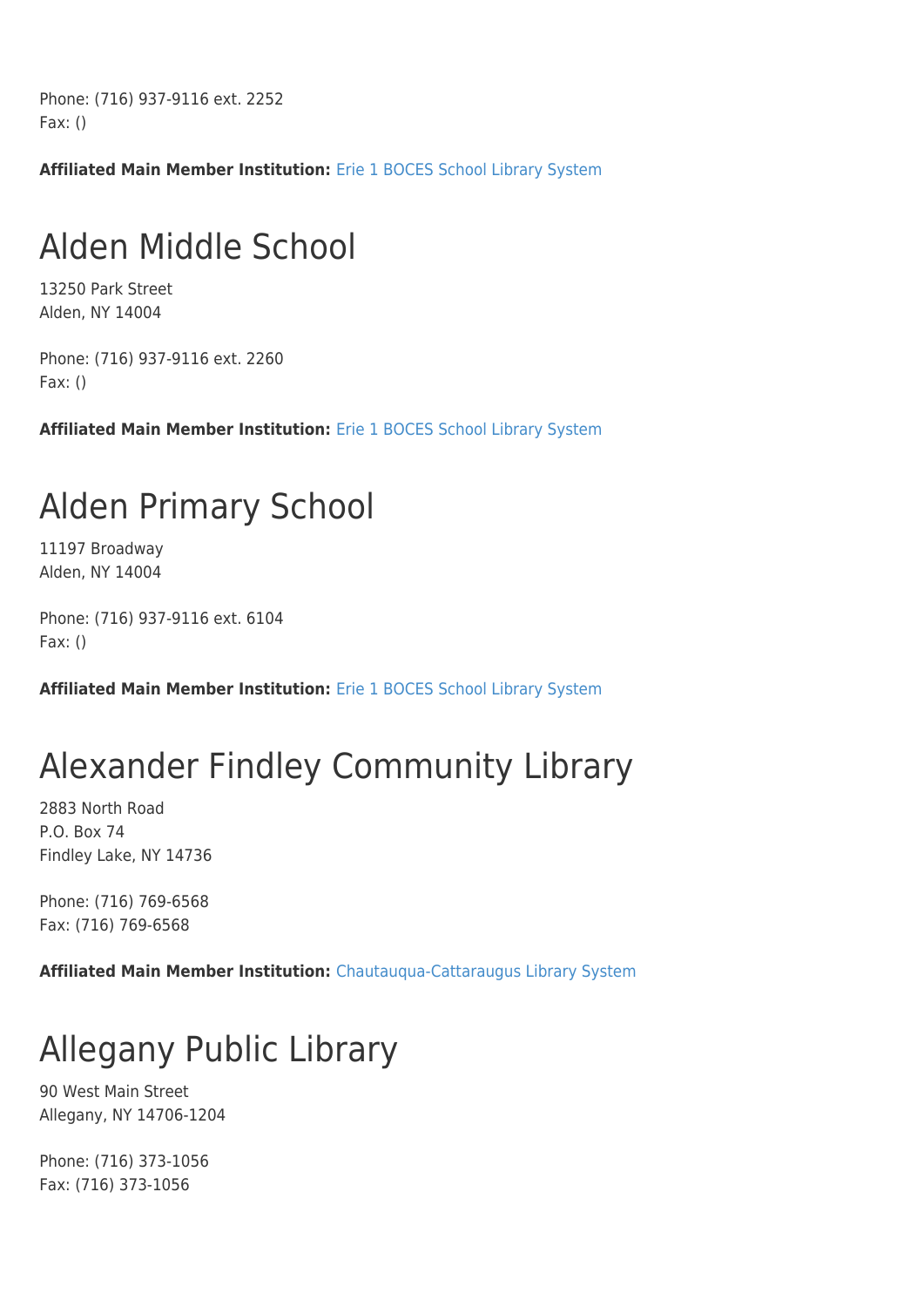**Affiliated Main Member Institution:** [Chautauqua-Cattaraugus Library System](http://www.wnylrc.org/membership/member/20)

### Allegany-Limestone Elementary School

120 Maple Avenue Allegany, NY 14706

Phone: (716) 375-6600 ext. ext 4180 Fax: (716) 375-6628

**Affiliated Main Member Institution:** [Cattaraugus-Allegany School Library System](http://www.wnylrc.org/membership/member/17)

### Allegany-Limestone Middle School/High School

3131 Five Mile Road Allegany, NY 14706

Phone: (716) 375-6600 ext. ext 2204 Fax: (716) 375-6630

**Affiliated Main Member Institution:** [Cattaraugus-Allegany School Library System](http://www.wnylrc.org/membership/member/17)

#### Allendale Elementary School

1399 Orchard Park Road West Seneca, NY 14224-4099

Phone: (716) 677-3660 Fax: ()

**Affiliated Main Member Institution:** [Erie 1 BOCES School Library System](http://www.wnylrc.org/membership/member/28)

### Amherst Audubon Branch Library

350 John J Audubon Pkwy Amherst, NY 14228

Phone: 689-4922 Fax: 689-6116

**Affiliated Main Member Institution:** [Buffalo and Erie County Public Library](http://www.wnylrc.org/membership/member/6)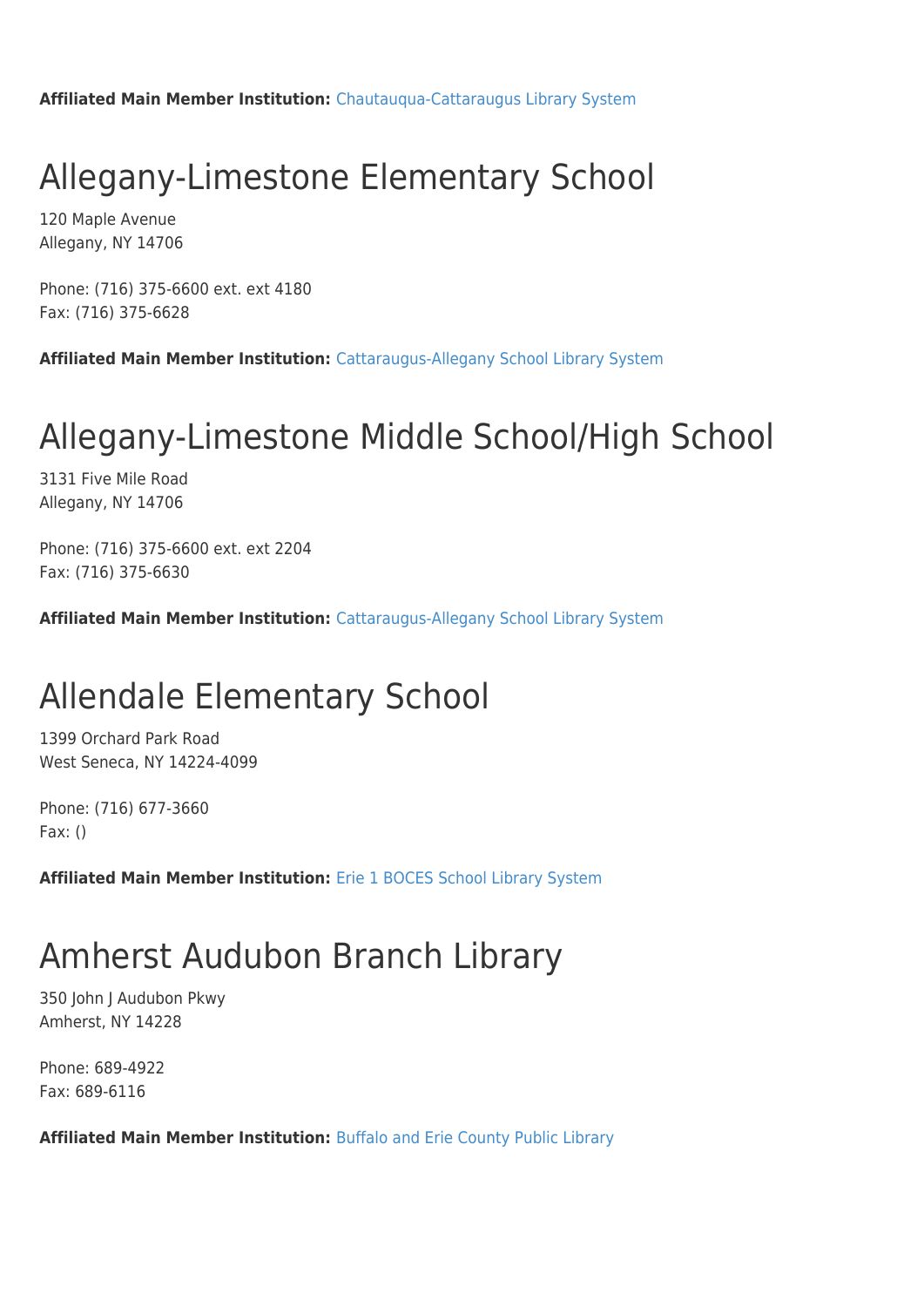## Amherst Central High School

4301 Main Street Amherst, NY 14226-3595

Phone: (716) 362-8129 Fax: ()

**Affiliated Main Member Institution:** [Erie 1 BOCES School Library System](http://www.wnylrc.org/membership/member/28)

## Amherst Clearfield Branch Library

770 Hopkins Road Williamsville, NY 14221-2321

Phone: 688-4955 Fax: 688-0281

**Affiliated Main Member Institution:** [Buffalo and Erie County Public Library](http://www.wnylrc.org/membership/member/6)

### Amherst Eggertsville Snyder Branch Library

4622 Main Street Snyder, NY 14226

Phone: 839-0700 Fax: 839-4277

**Affiliated Main Member Institution:** [Buffalo and Erie County Public Library](http://www.wnylrc.org/membership/member/6)

### Amherst Middle School

55 Kings Highway Amherst, NY 14226-4398

Phone: (716) 362-7185 Fax: ()

**Affiliated Main Member Institution:** [Erie 1 BOCES School Library System](http://www.wnylrc.org/membership/member/28)

### Amherst Williamsville Branch Library

5571 Main Street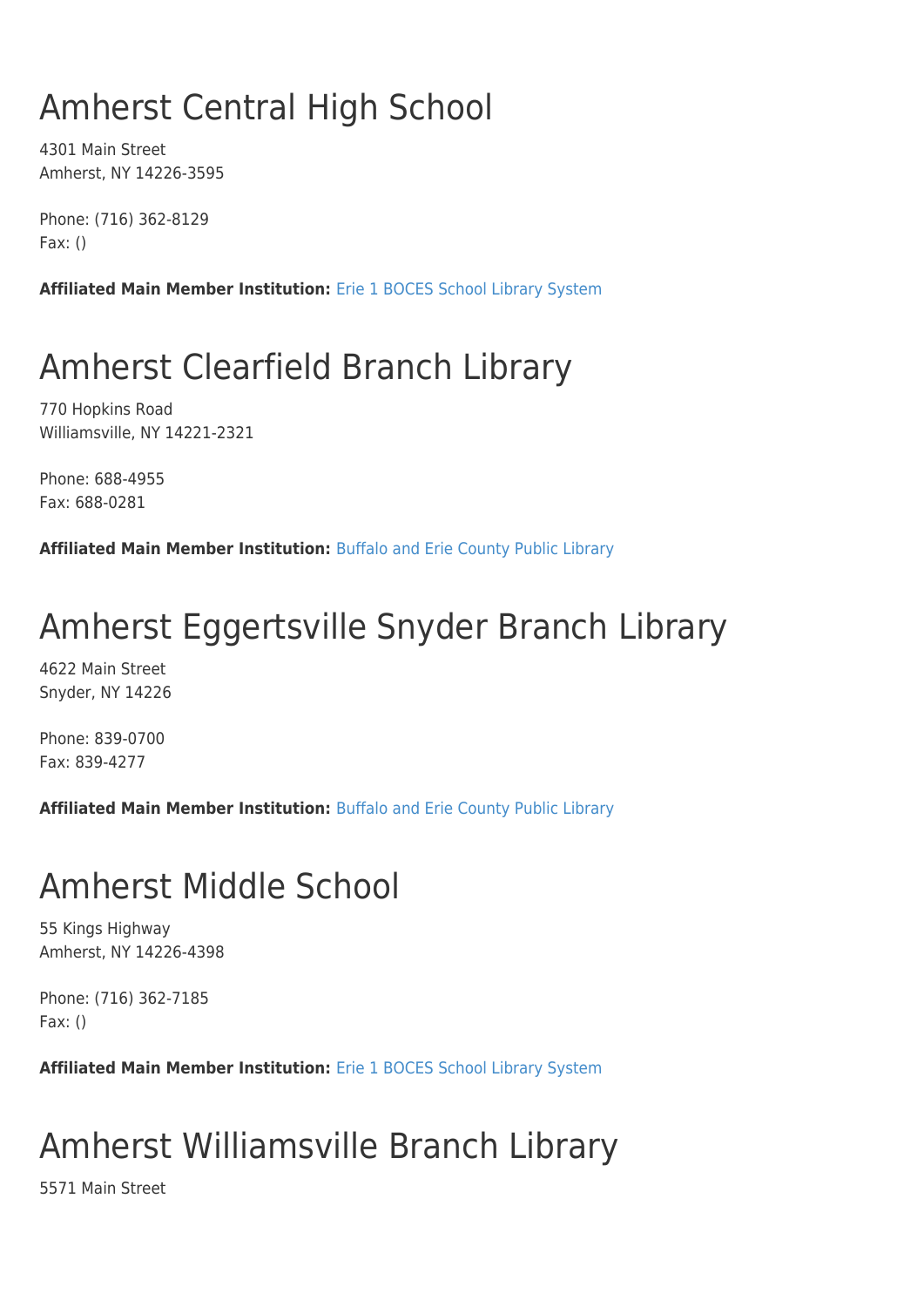Williamsville, NY 14221

Phone: 626-6176 Fax: 634-2927

**Affiliated Main Member Institution:** [Buffalo and Erie County Public Library](http://www.wnylrc.org/membership/member/6)

#### Anderson-Lee Library

43 Main Street Silver Creek, NY 14136-1416

Phone: (716) 934-3468 Fax: (716) 934-3037

**Affiliated Main Member Institution:** [Chautauqua-Cattaraugus Library System](http://www.wnylrc.org/membership/member/20)

#### Andover Central School

Elm Street Andover, NY 14806

Phone: (607) 478-8491 Fax: (607) 478-8833

**Affiliated Main Member Institution:** [Cattaraugus-Allegany School Library System](http://www.wnylrc.org/membership/member/17)

### Angola Public Library

34 North Main Street Angola, NY 14006

Phone: 549-1271

**Affiliated Main Member Institution:** [Buffalo and Erie County Public Library](http://www.wnylrc.org/membership/member/6)

### Anna Merritt Elementary School

389 Green Street Lockport, NY 14094

Phone: (716) 478-4725 Fax: (716) 478-4730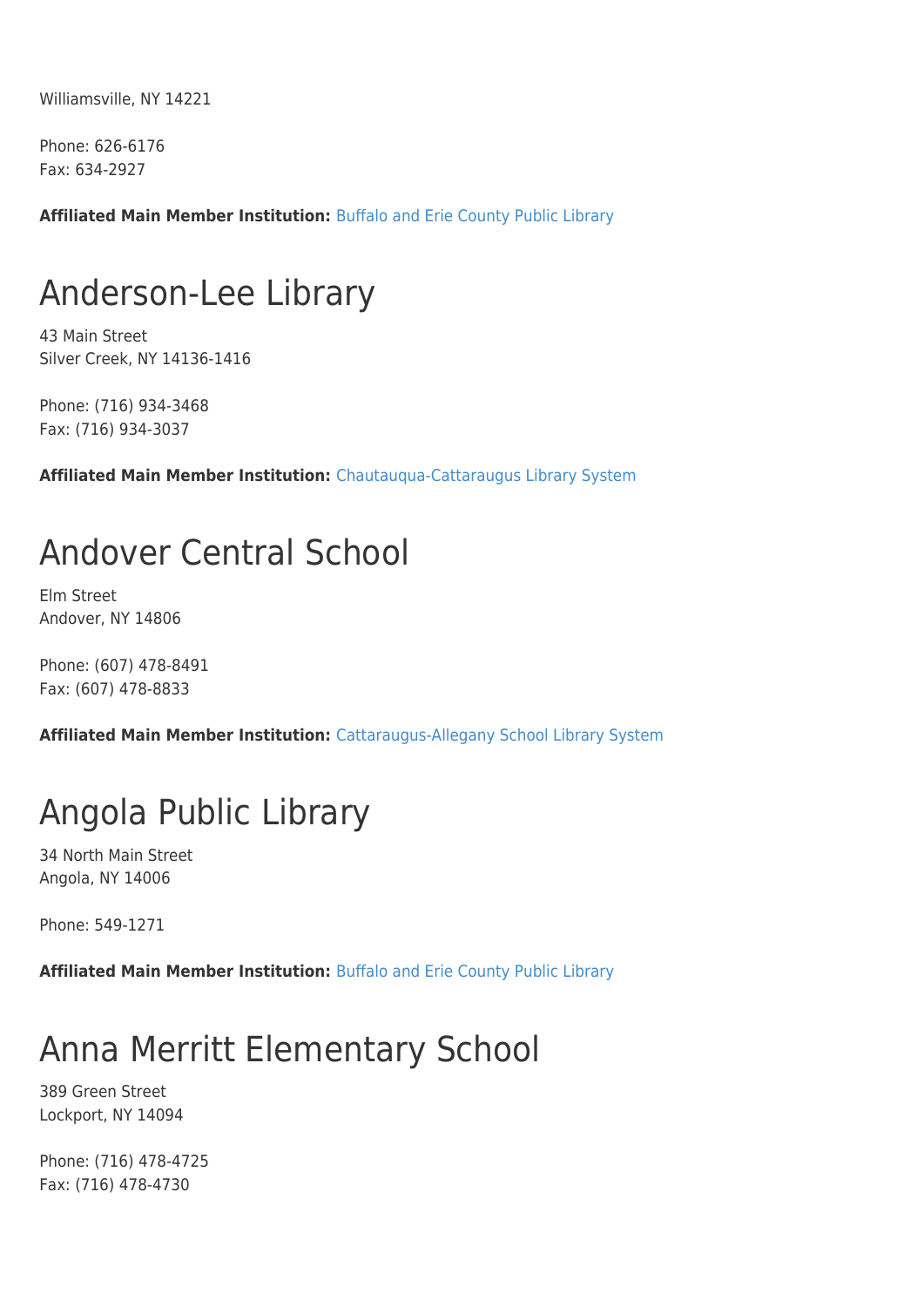**Affiliated Main Member Institution:** [Orleans-Niagara BOCES School Library System](http://www.wnylrc.org/membership/member/62)

#### Annunciation BVM School

7580 Clinton Street Elma, NY 14059

Phone: (716) 681-1327 Fax: ()

**Affiliated Main Member Institution:** [Erie 2 Chautauqua Cattaraugus BOCES SLS](http://www.wnylrc.org/membership/member/29)

#### Arcade Elementary School

315 W. Main St P.O. Box 9 Arcade, NY 14009

Phone: (716) 492-9439 Fax: (716) 492-9438

**Affiliated Main Member Institution:** [Cattaraugus-Allegany School Library System](http://www.wnylrc.org/membership/member/17)

### Archbishop Walsh High School

208 North 24th Street Olean, NY 14760

Phone: (716) 372-8122 ext. ext 150 Fax: (716) 372-6707

**Affiliated Main Member Institution:** [Cattaraugus-Allegany School Library System](http://www.wnylrc.org/membership/member/17)

### Armor Elementary School

5301 Abbott Road Hamburg, NY 14075-1698

Phone: (716) 646-3350 Fax: ()

**Affiliated Main Member Institution:** [Erie 1 BOCES School Library System](http://www.wnylrc.org/membership/member/28)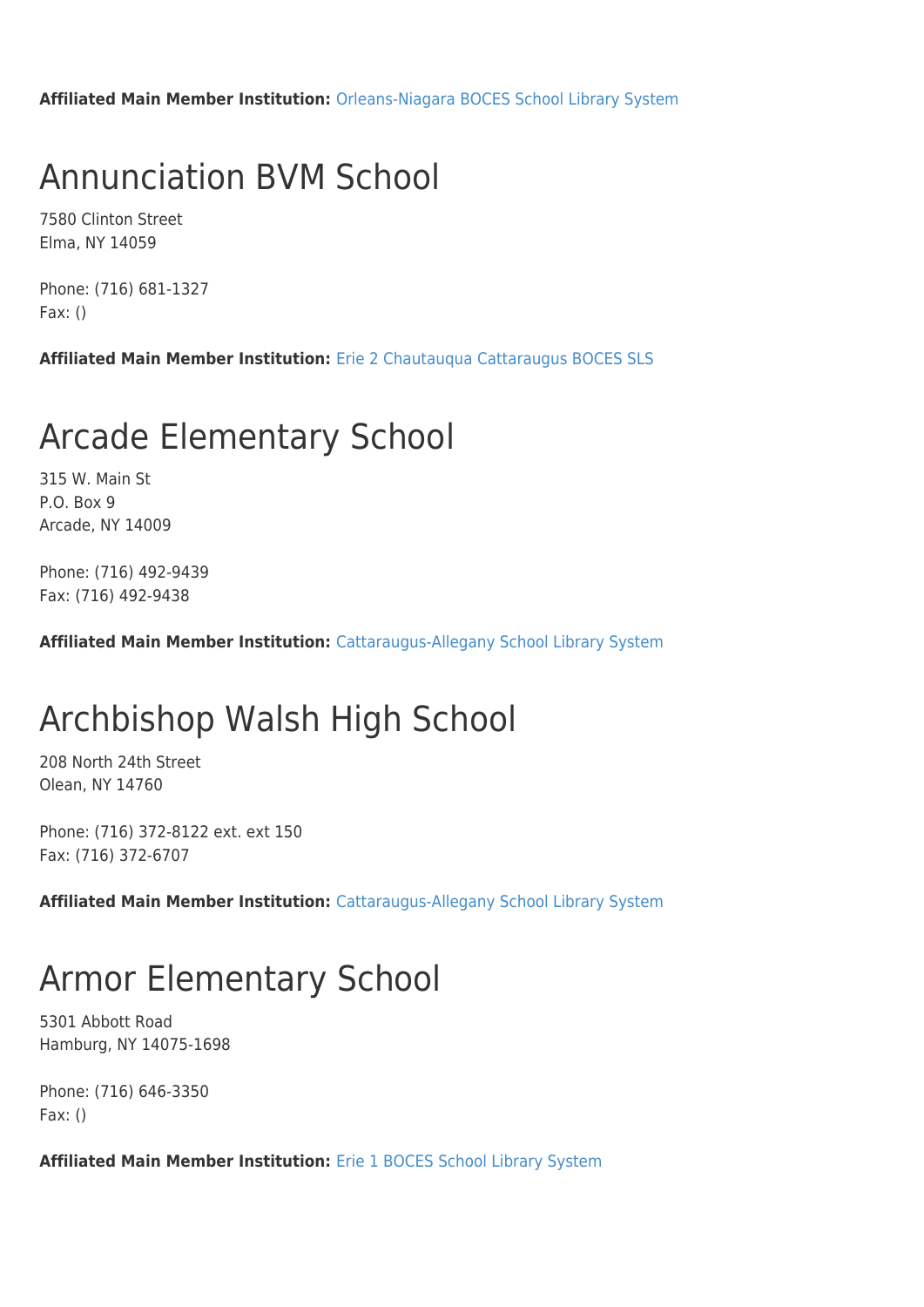## Ashville Free Library

2200 North Maple Street P.O. Box 379 Ashville, NY 14710-0379

Phone: (716) 763-9906 Fax: (716) 763-9906

**Affiliated Main Member Institution:** [Chautauqua-Cattaraugus Library System](http://www.wnylrc.org/membership/member/20)

## Aurora Town Public Library

550 Main Street East Aurora, NY 14052

Phone: (652) 444-0\_\_\_ Fax: (655) 587-5\_\_\_

**Affiliated Main Member Institution:** [Buffalo and Erie County Public Library](http://www.wnylrc.org/membership/member/6)

## Barker Junior/Senior High School

1628 Quaker Road Barker, NY 14012

Phone: (716) 795-3201

**Affiliated Main Member Institution:** [Orleans-Niagara BOCES School Library System](http://www.wnylrc.org/membership/member/62)

### Barker Public Library

8706 Main Street Barker, NY 14021-9691

Phone: (716) 795-3344

**Affiliated Main Member Institution:** [Nioga Library System](http://www.wnylrc.org/membership/member/59)

## Belfast Central

1 King Street Belfast, NY 14711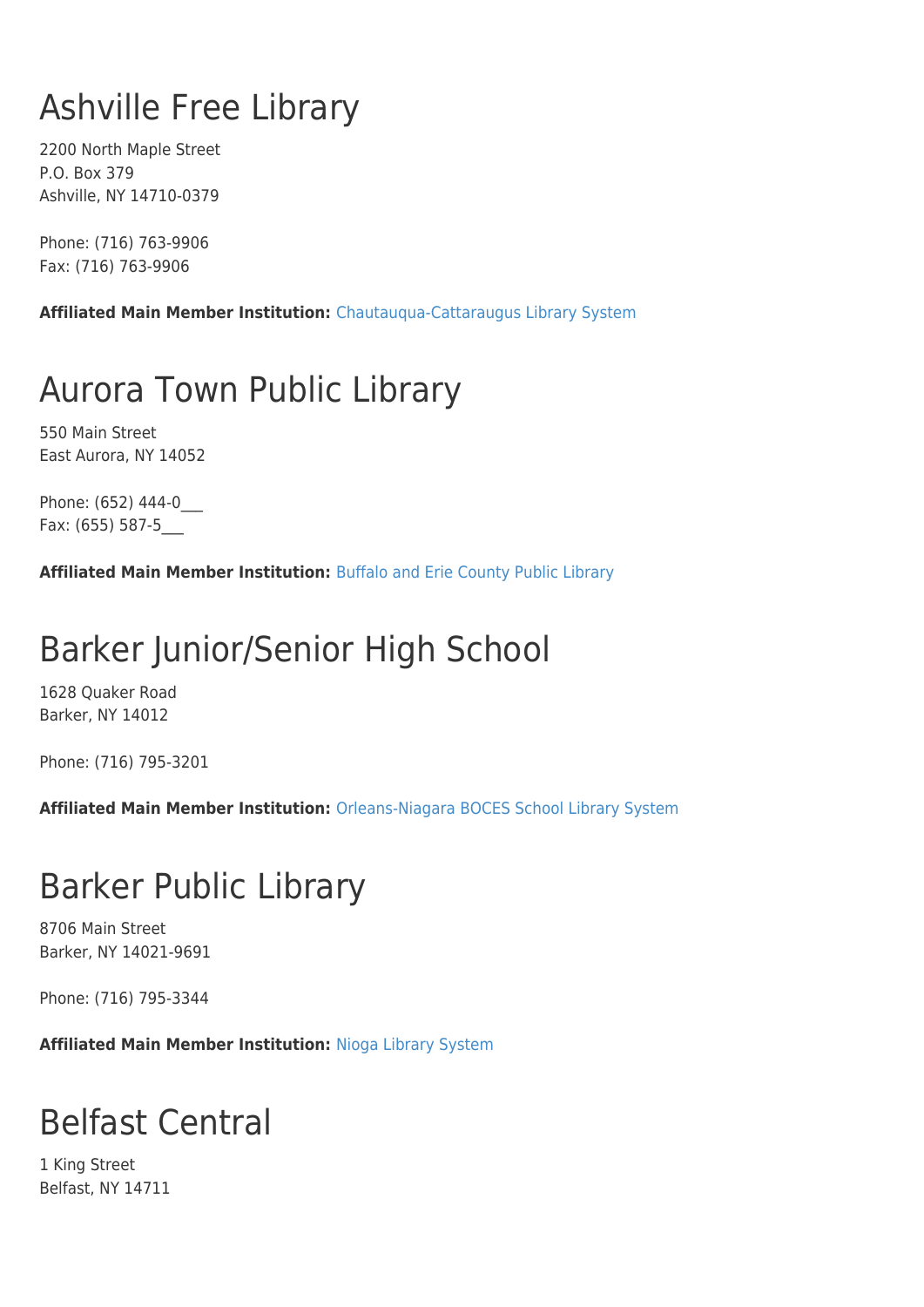Phone: (585) 365-2646 ext. ext 3309 Fax: (585) 365-2648

**Affiliated Main Member Institution:** [Cattaraugus-Allegany School Library System](http://www.wnylrc.org/membership/member/17)

## Bemus Point Elementary School

41 Liberty Street Bemus Point, NY 14712-0488

Phone: (716) 386-3795 Fax: (716) 386-4293

**Affiliated Main Member Institution:** [Erie 2 Chautauqua Cattaraugus BOCES SLS](http://www.wnylrc.org/membership/member/29)

### Bemus Point Public Library

13 Main Street Bemus Point, NY 14712-0428

Phone: (716) 386-2274 Fax: (716) 386-2176

**Affiliated Main Member Institution:** [Chautauqua-Cattaraugus Library System](http://www.wnylrc.org/membership/member/20)

### Bennett High School

2885 Main Street Buffalo, NY 14214

Phone: 816-4250

**Affiliated Main Member Institution:** [Buffalo School Library System](http://www.wnylrc.org/membership/member/12)

### Big Tree Elementary School

4460 Bay View Road Hamburg, NY 14075-1335

Phone: (716) 926-1740 Fax: ()

**Affiliated Main Member Institution:** [Erie 1 BOCES School Library System](http://www.wnylrc.org/membership/member/28)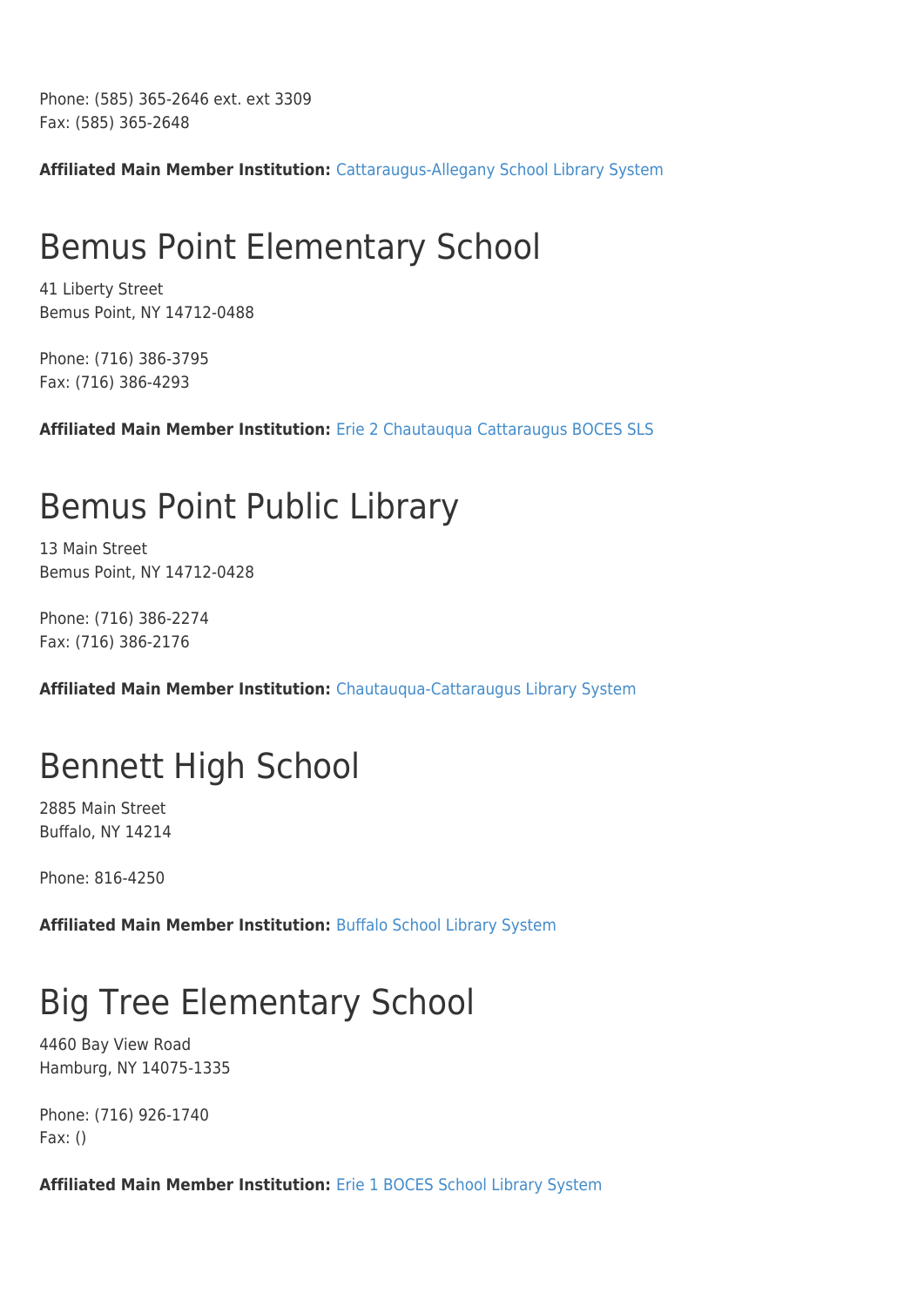## Bilingual Center #33

157 Elk Street Buffalo, NY 14210

Phone: 816-4783

**Affiliated Main Member Institution:** [Buffalo School Library System](http://www.wnylrc.org/membership/member/12)

### Bishop Timon High School

601 McKinley Pkwy Buffalo, NY 14220-1599

Phone: 826-3610 Fax: 824-5833

**Affiliated Main Member Institution:** [Buffalo School Library System](http://www.wnylrc.org/membership/member/12)

## Blasdell Elementary School

3780 South Park Avenue Blasdell, NY 14219-1898

Phone: (716) 926-1750 Fax: ()

**Affiliated Main Member Institution:** [Erie 1 BOCES School Library System](http://www.wnylrc.org/membership/member/28)

### Blount Library

5 N Main Street Franklinville, NY 14737-1015

Phone: (716) 676-5715 Fax: (716) 676-5719

**Affiliated Main Member Institution:** [Chautauqua-Cattaraugus Library System](http://www.wnylrc.org/membership/member/20)

## Boardmanville Elementary School

622 Main Street Olean, NY 14760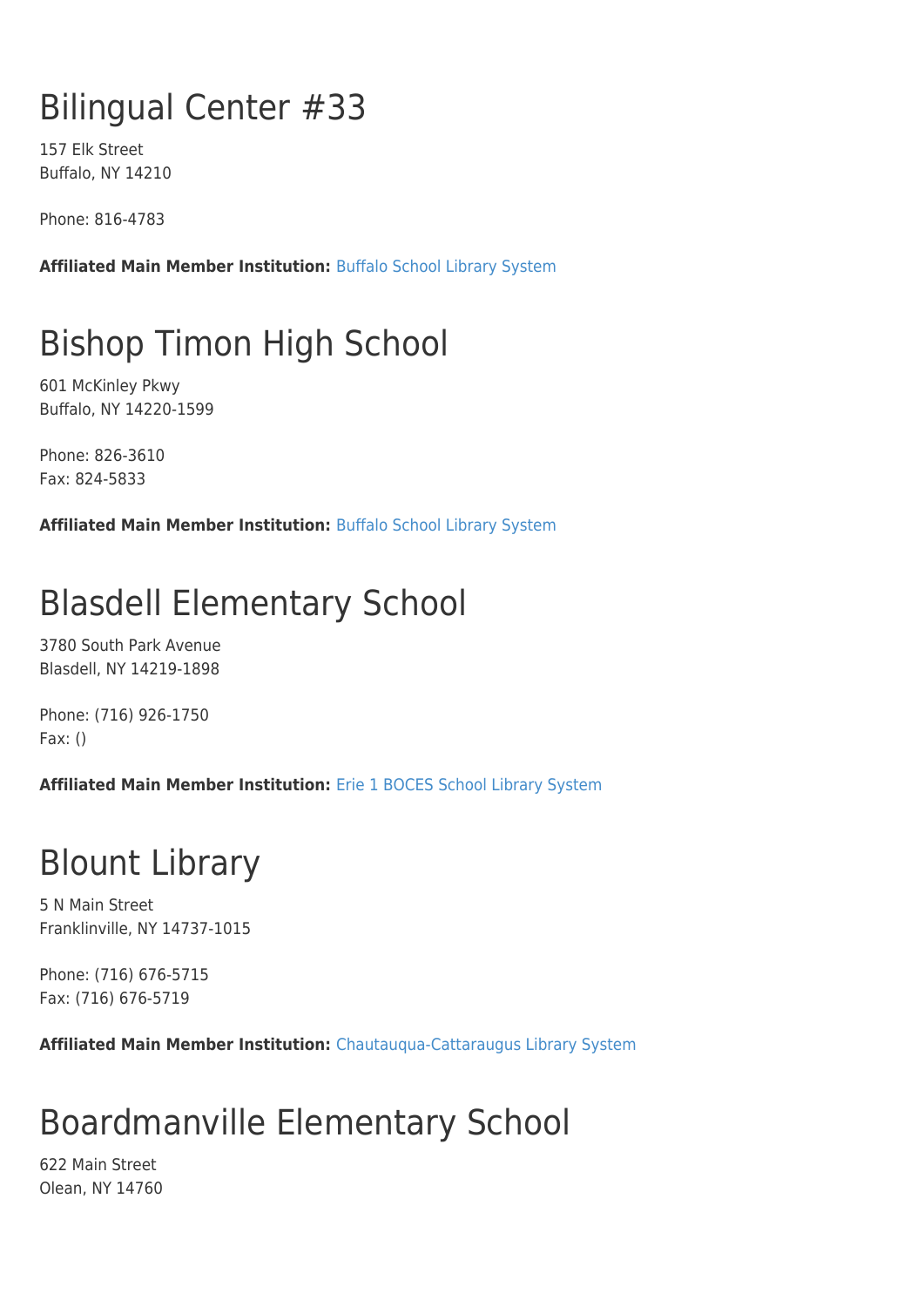Phone: (716) 375-8901

**Affiliated Main Member Institution:** [Cattaraugus-Allegany School Library System](http://www.wnylrc.org/membership/member/17)

#### Bolivar-Richburg Elementary School

Main Street Richburg, NY 14774

Phone: (585) 928-1380 Fax: (585) 928-2362

**Affiliated Main Member Institution:** [Cattaraugus-Allegany School Library System](http://www.wnylrc.org/membership/member/17)

#### Bolivar-Richburg Secondary School

100 School Street Bolivar, NY 14715

Phone: (585) 928-2561 Fax: (585) 928-2411

**Affiliated Main Member Institution:** [Cattaraugus-Allegany School Library System](http://www.wnylrc.org/membership/member/17)

#### Boston Free Library

9475 Boston State Road P.O. Box 200 Boston, NY 14025

Phone: 941-3516 Fax: 941-0941

**Affiliated Main Member Institution:** [Buffalo and Erie County Public Library](http://www.wnylrc.org/membership/member/6)

### Boston Valley Elementary School

7476 Back Creek Road Hamburg, NY 14075-7202

Phone: (716) 646-3240 Fax: ()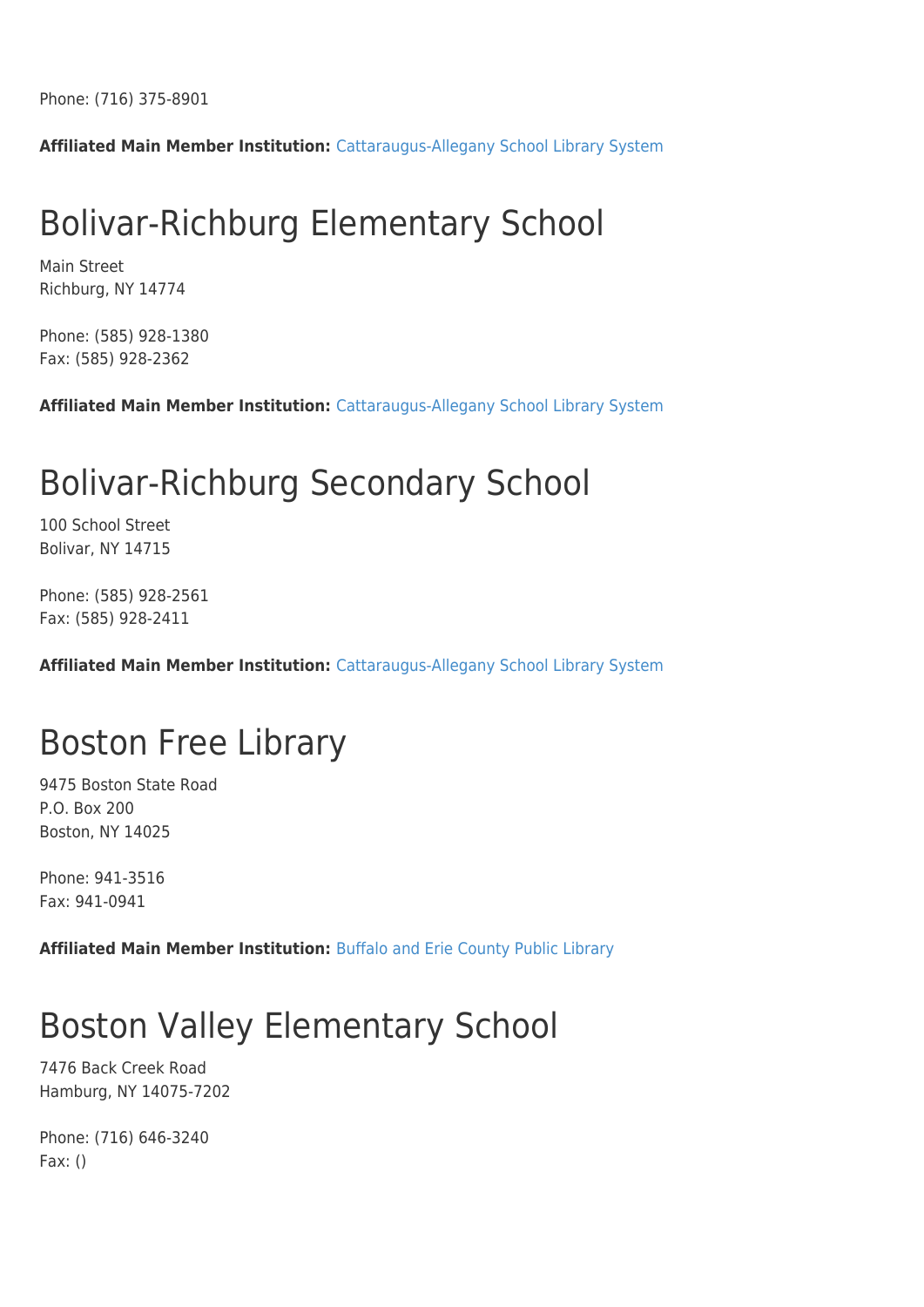**Affiliated Main Member Institution:** [Erie 1 BOCES School Library System](http://www.wnylrc.org/membership/member/28)

#### Brocton Elementary School

138 West Main Street Brocton, NY 14716

Phone: (716) 792-9121 Fax: (716) 792-2246

**Affiliated Main Member Institution:** [Erie 2 Chautauqua Cattaraugus BOCES SLS](http://www.wnylrc.org/membership/member/29)

#### Brocton High School

138 West Main Street Brocton, NY 14716

Phone: (716) 792-9121 Fax: (716) 792-2246

**Affiliated Main Member Institution:** [Erie 2 Chautauqua Cattaraugus BOCES SLS](http://www.wnylrc.org/membership/member/29)

### Buffalo Academy of Science CS

190 Franklin Street Buffalo, NY 14202

Phone: 854-2491 Fax: 854-5039

**Affiliated Main Member Institution:** [Buffalo School Library System](http://www.wnylrc.org/membership/member/12)

## Buffalo Academy of the Sacred Heart

3860 Main Street Eggertsville, NY 14226

Phone: (716) 834-2101 Fax: ()

**Affiliated Main Member Institution:** [Erie 1 BOCES School Library System](http://www.wnylrc.org/membership/member/28)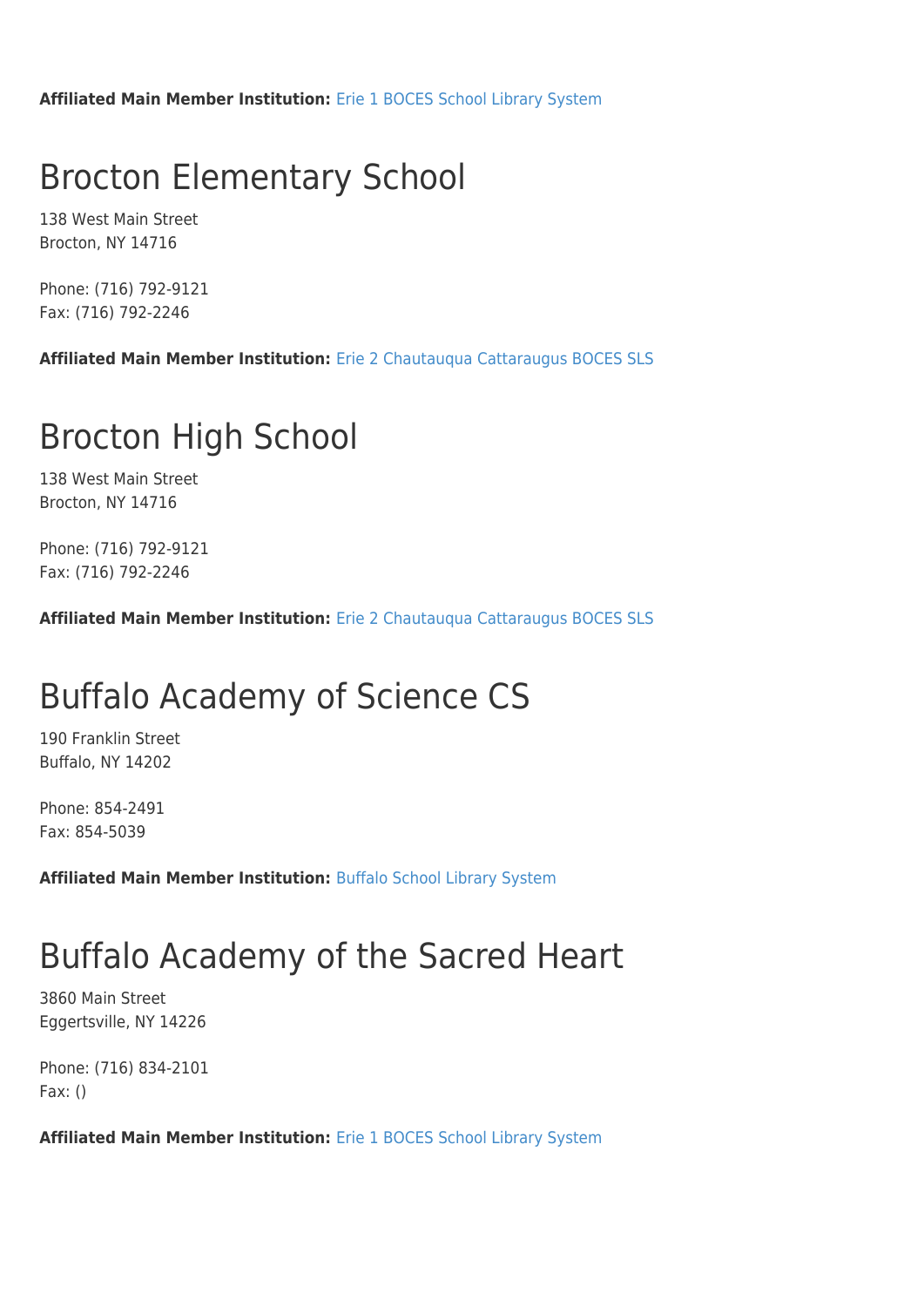## Buffalo Academy of Visual & Performing Arts

450 Masten Avenue Buffalo, NY 14209

Phone: (816) 421-8

**Affiliated Main Member Institution:** [Buffalo School Library System](http://www.wnylrc.org/membership/member/12)

### Buffalo School of Technology #6

414 South Division Street Buffalo, NY 14204

Phone: 816-1212

**Affiliated Main Member Institution:** [Buffalo School Library System](http://www.wnylrc.org/membership/member/12)

### Buffalo Seminary

205 Bidwell Pkwy Buffalo, NY 14222-1295

Phone: 885-6780 Fax: 885-6785

**Affiliated Main Member Institution:** [Buffalo School Library System](http://www.wnylrc.org/membership/member/12)

### BUILD Academy # 91

340 Fougeron Street Buffalo, NY 14211

Phone: 816-4147

**Affiliated Main Member Institution:** [Buffalo School Library System](http://www.wnylrc.org/membership/member/12)

### Burgard High School #301

400 Kensington Avenue Buffalo, NY 14214

Phone: 816-4457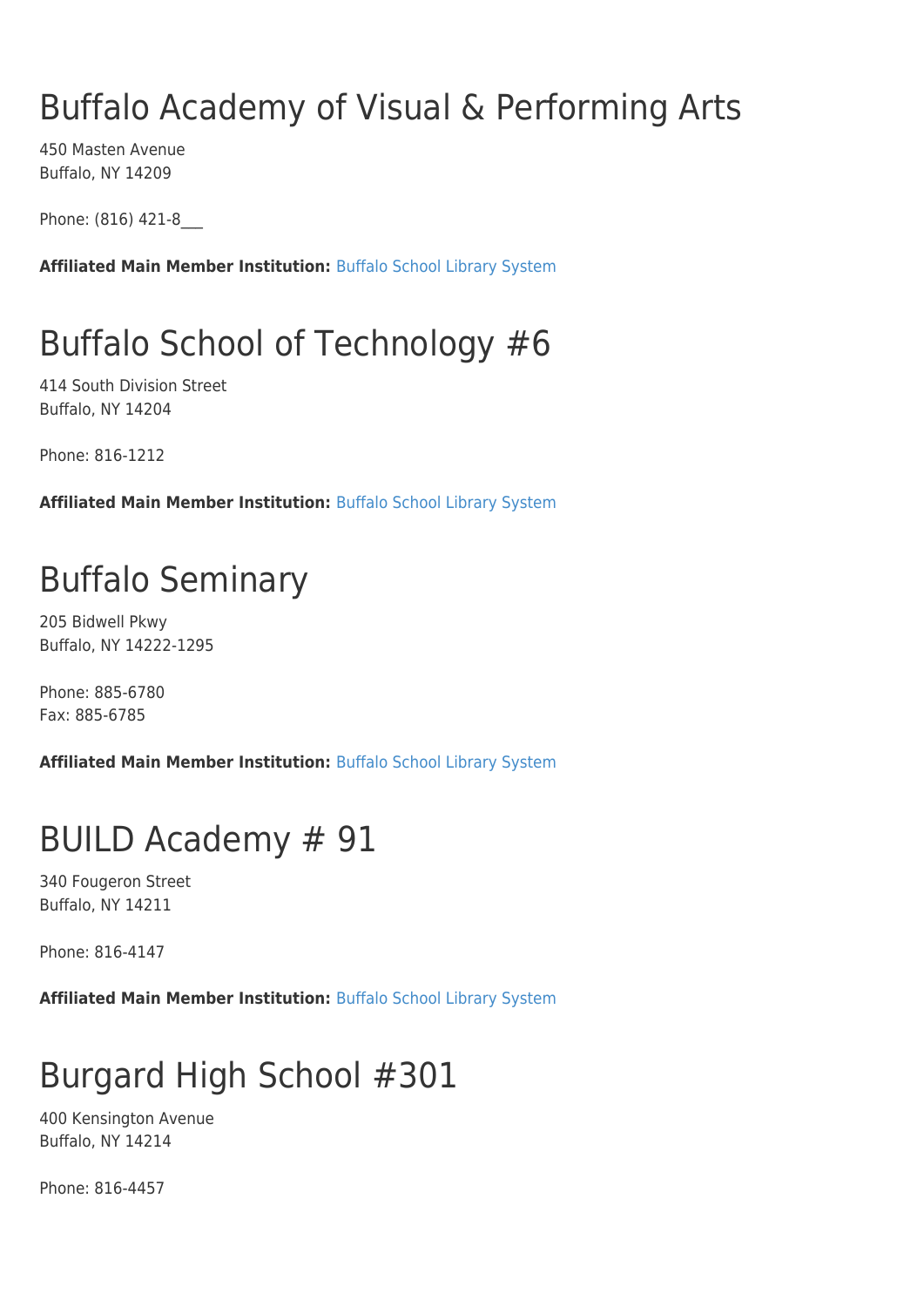**Affiliated Main Member Institution:** [Buffalo School Library System](http://www.wnylrc.org/membership/member/12)

#### Bush Elementary School

150 Pardee Avenue Jamestown, NY 14701-7106

Phone: (716) 483-4401 Fax: ()

**Affiliated Main Member Institution:** [Erie 2 Chautauqua Cattaraugus BOCES SLS](http://www.wnylrc.org/membership/member/29)

### Byron-Bergen Public Library

13 South Lake Avenue Bergen, NY 14416

Phone: (585) 494-1120

**Affiliated Main Member Institution:** [Nioga Library System](http://www.wnylrc.org/membership/member/59)

#### Campus West #96

1300 Elmwood Avenue Buffalo, NY 14222

Phone: 816-7128

**Affiliated Main Member Institution:** [Buffalo School Library System](http://www.wnylrc.org/membership/member/12)

#### Canisius High School

1180 Delaware Avenue Buffalo, NY 14209-1494

Phone: 882-0466 ext. 218 Fax: 883-1870

**Affiliated Main Member Institution:** [Buffalo School Library System](http://www.wnylrc.org/membership/member/12)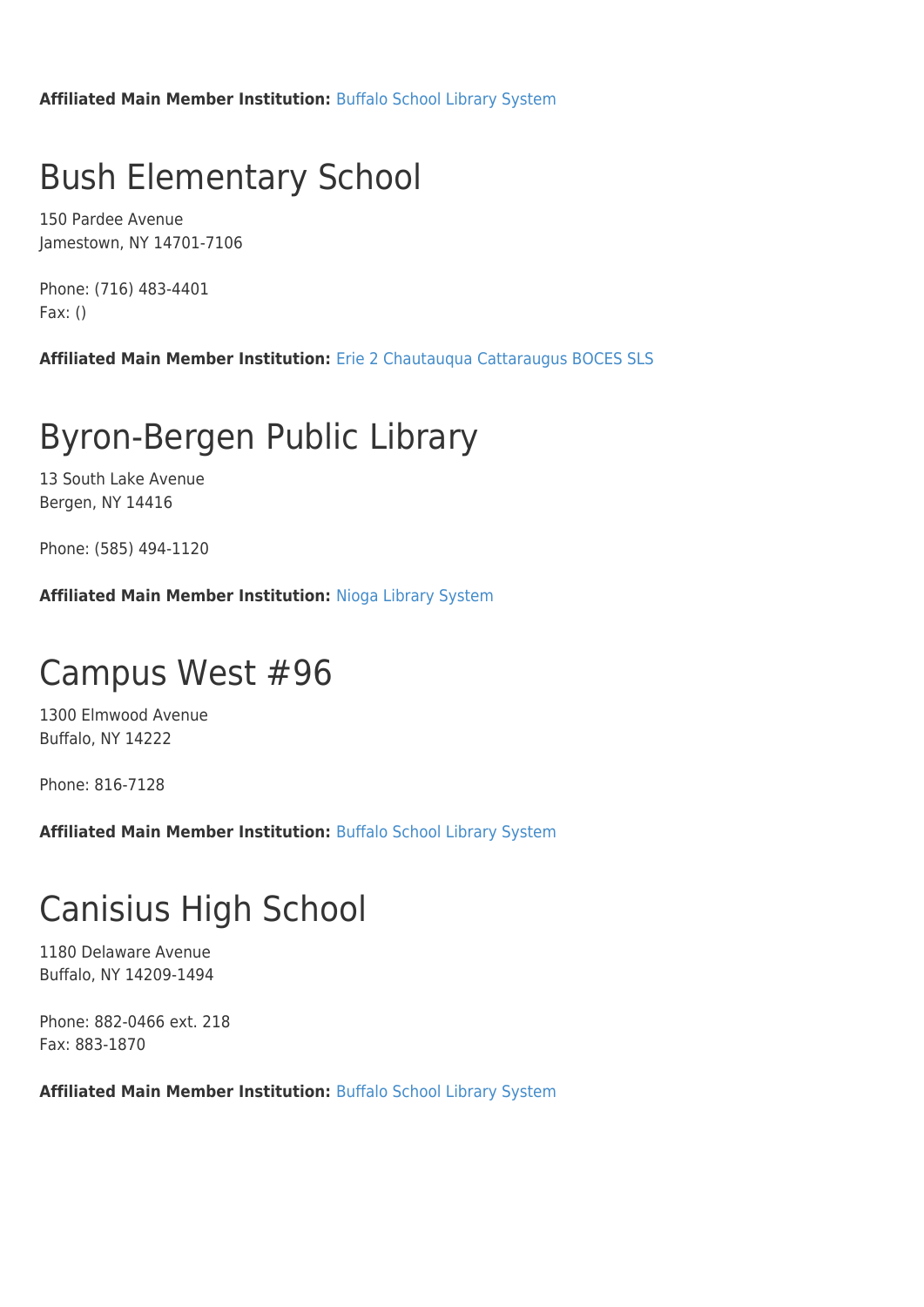## Cantalician Center

3233 Main Street Buffalo, NY 14214-1382

Phone: 833-5353 Fax: 833-0108

**Affiliated Main Member Institution:** [Buffalo School Library System](http://www.wnylrc.org/membership/member/12)

## Cardinal O'Hara High School

39 O'Hara Road Tonawanda, NY 14150

Phone: (716) 695-2600 Fax: ()

**Affiliated Main Member Institution:** [Erie 1 BOCES School Library System](http://www.wnylrc.org/membership/member/28)

### Carl I Bergerson Middle School

254 East Avenue Albion, NY 14411

Phone: (585) 589-2020

**Affiliated Main Member Institution:** [Orleans-Niagara BOCES School Library System](http://www.wnylrc.org/membership/member/62)

### Casey Middle School

105 Casey Road East Amherst, NY 14051-1498

Phone: (716) 626-8585 Fax: ()

**Affiliated Main Member Institution:** [Erie 1 BOCES School Library System](http://www.wnylrc.org/membership/member/28)

### Cassadaga Branch Library

18 Maple Avenue Cassadaga, NY 14718-0384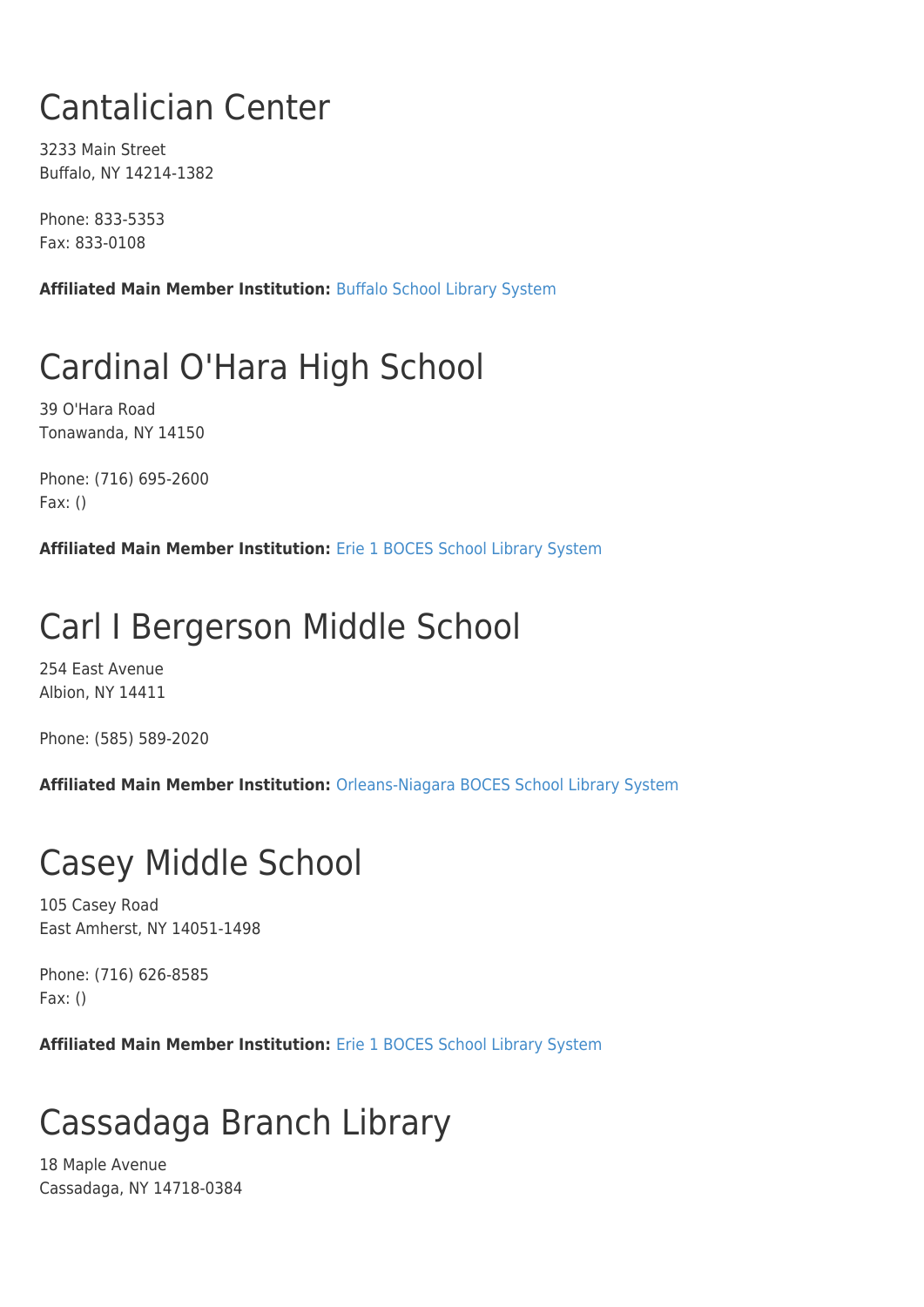Phone: (716) 595-3822 Fax: (716) 595-3822

**Affiliated Main Member Institution:** [Chautauqua-Cattaraugus Library System](http://www.wnylrc.org/membership/member/20)

#### Cassadaga Elementary School

175 Maple Avenue PO Box 386 Cassadaga, NY 14718

Phone: (716) 595-3070 Fax: (716) 595-2481

**Affiliated Main Member Institution:** [Erie 2 Chautauqua Cattaraugus BOCES SLS](http://www.wnylrc.org/membership/member/29)

### Cassadaga Valley High School

Route 60 Sinclairville, NY 14782

Phone: (716) 962-8581 Fax: (716) 962-5788

**Affiliated Main Member Institution:** [Erie 2 Chautauqua Cattaraugus BOCES SLS](http://www.wnylrc.org/membership/member/29)

#### Cataract Elementary School

6431 Girard Street Niagara Falls, NY 14304

Phone: (716) 278-9120

**Affiliated Main Member Institution:** [Orleans-Niagara BOCES School Library System](http://www.wnylrc.org/membership/member/62)

## Catholic Academy of West Buffalo

1069 Delaware Avenue Buffalo, NY 14209-1677

Phone: 885-6111 Fax: 885-6452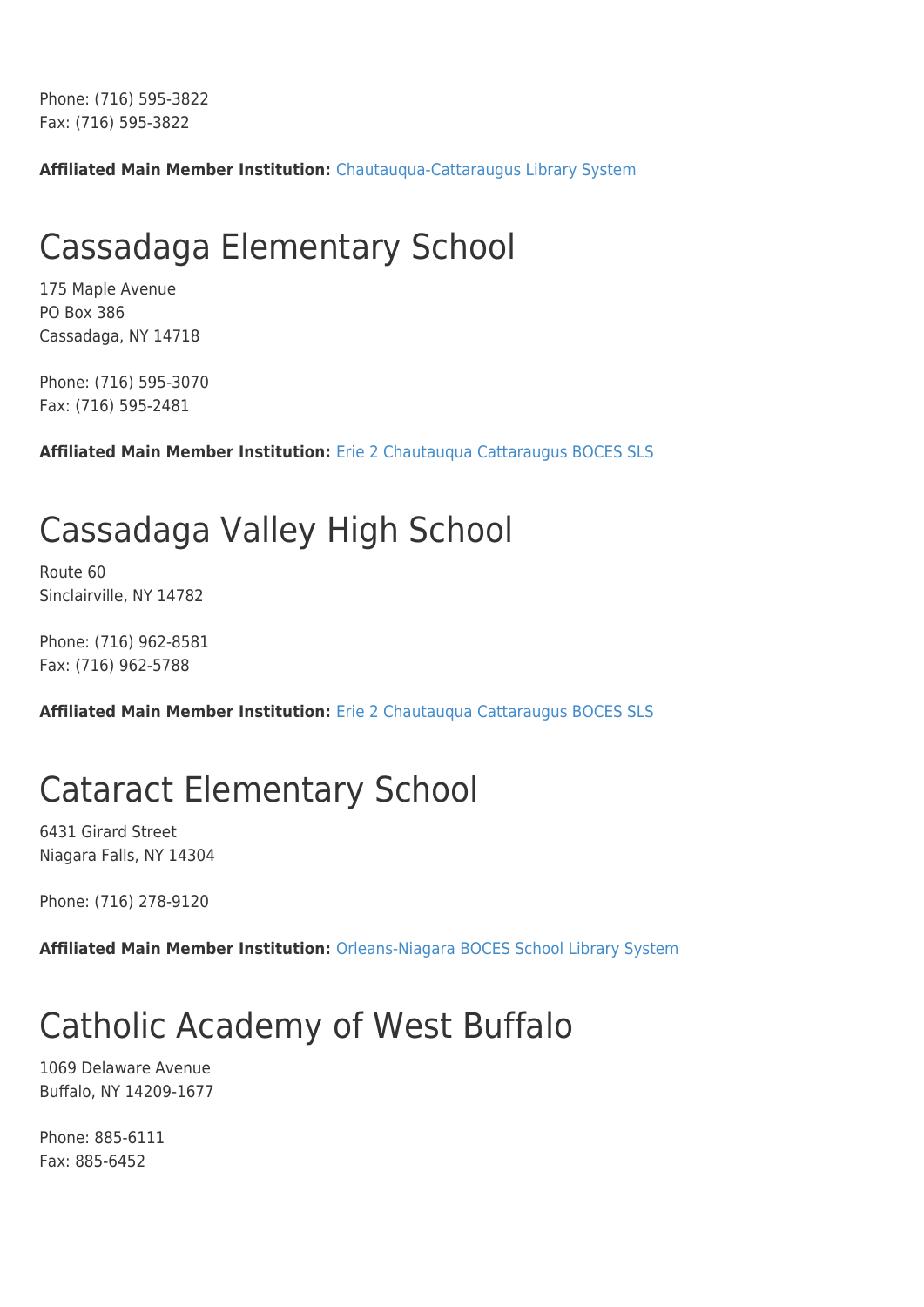**Affiliated Main Member Institution:** [Buffalo School Library System](http://www.wnylrc.org/membership/member/12)

#### Cattaraugus Free Library

21 Main Street Cattaraugus, NY 14719-1032

Phone: (716) 257-9500 Fax: (716) 257-9500

**Affiliated Main Member Institution:** [Chautauqua-Cattaraugus Library System](http://www.wnylrc.org/membership/member/20)

#### Cattaraugus-Little Valley Middle School/High School

25 Franklin Street North Cattaraugus, NY 14719-1199

Phone: (716) 257-3483 ext. ext 5056 Fax: (716) 257-5108

**Affiliated Main Member Institution:** [Cattaraugus-Allegany School Library System](http://www.wnylrc.org/membership/member/17)

#### Cattaraugus-Little Valley Primary School

25 Franklin Street North Cattaraugus, NY 14719-1199

Phone: (716) 257-3436 ext. ext 2259 Fax: (716) 257-5720

**Affiliated Main Member Institution:** [Cattaraugus-Allegany School Library System](http://www.wnylrc.org/membership/member/17)

### Cayuga Heights Elementary School

1780 Como Park Boulevard Depew, NY 14043-4535

Phone: (716) 686-2455 Fax: ()

**Affiliated Main Member Institution:** [Erie 1 BOCES School Library System](http://www.wnylrc.org/membership/member/28)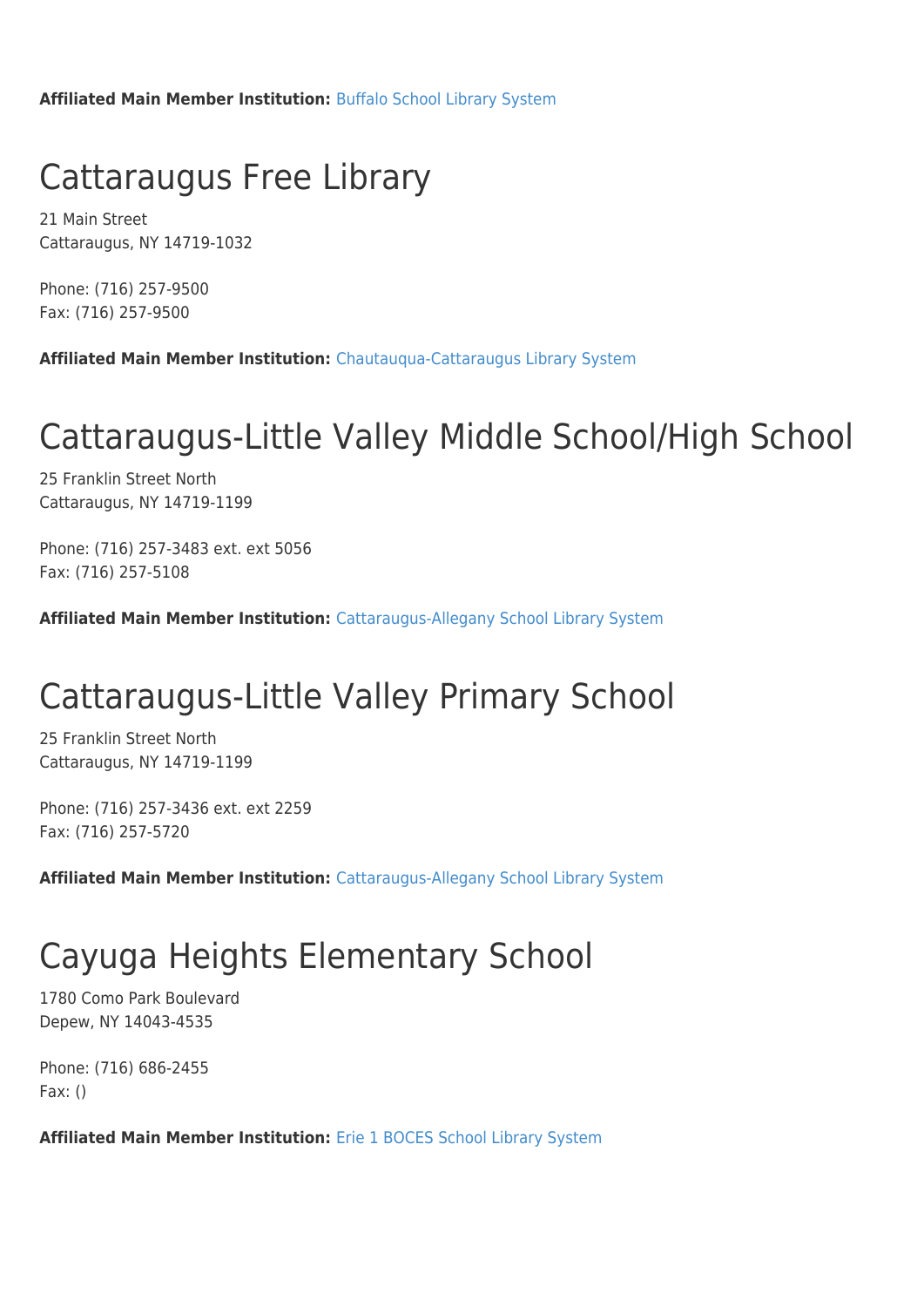## Central Library

1 Lafayette Square Buffalo, NY 14203

Phone: 716-858-8900

**Affiliated Main Member Institution:** [Buffalo and Erie County Public Library](http://www.wnylrc.org/membership/member/6)

### Charles A. Upson Elementary School

28 Harding Avenue Lockport, NY 14094

Phone: (716) 478-4400 Fax: (716) 439-6857

**Affiliated Main Member Institution:** [Orleans-Niagara BOCES School Library System](http://www.wnylrc.org/membership/member/62)

## Charles DAmico High School

302 East Avenue Albion, NY 14411-1686

Phone: (585) 589-2040 Fax: (585) 589-8994

**Affiliated Main Member Institution:** [Orleans-Niagara BOCES School Library System](http://www.wnylrc.org/membership/member/62)

### Charlotte Avenue Elementary School

301 Charlotte Avenue Hamburg, NY 14075-3895

Phone: (716) 646-3370 Fax: ()

**Affiliated Main Member Institution:** [Erie 1 BOCES School Library System](http://www.wnylrc.org/membership/member/28)

## Charlotte Sidway Elementary School

2451 Baseline Road Grand Island, NY 14072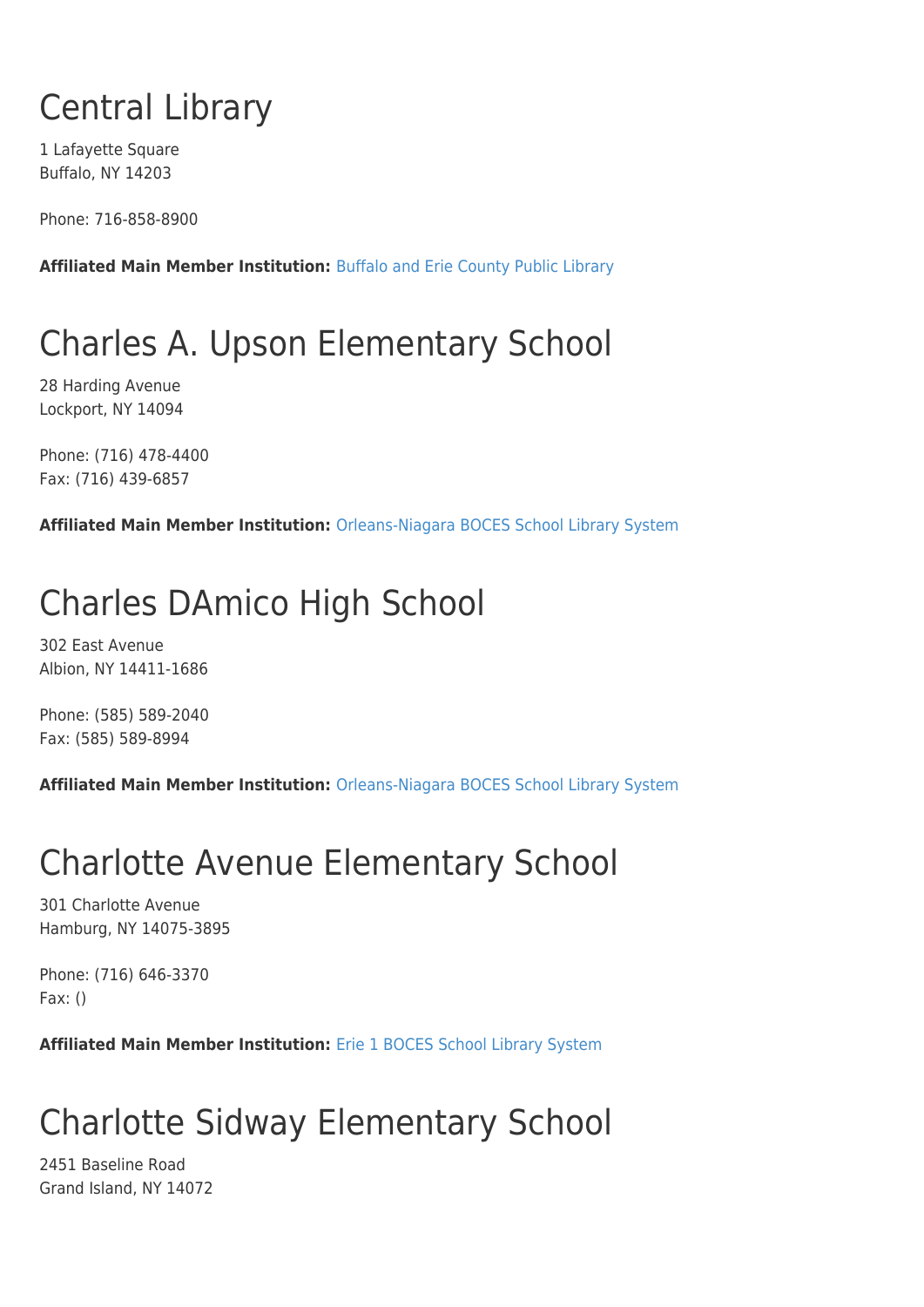Phone: (716) 773-8870 Fax: ()

**Affiliated Main Member Institution:** [Erie 1 BOCES School Library System](http://www.wnylrc.org/membership/member/28)

#### Chas. Drew ECC

50 A Street Buffalo, NY 14211

Phone: 816-4122

**Affiliated Main Member Institution:** [Buffalo School Library System](http://www.wnylrc.org/membership/member/12)

#### Chautauqua Lake Elementary School

100 North Erie Street Mayville, NY 14757

Phone: (716) 753-5841 Fax: (716) 753-5850

**Affiliated Main Member Institution:** [Erie 2 Chautauqua Cattaraugus BOCES SLS](http://www.wnylrc.org/membership/member/29)

### Chautauqua Lake Middle School High School

100 North Erie Street Mayville, NY 14757

Phone: (716) 753-5881 Fax: (716) 753-5886

**Affiliated Main Member Institution:** [Erie 2 Chautauqua Cattaraugus BOCES SLS](http://www.wnylrc.org/membership/member/29)

#### Cheektowaga Central Middle School/High School

3600 Union Road Cheektowaga, NY 14225

Phone: (716) 686-3600 Fax: ()

**Affiliated Main Member Institution:** [Erie 1 BOCES School Library System](http://www.wnylrc.org/membership/member/28)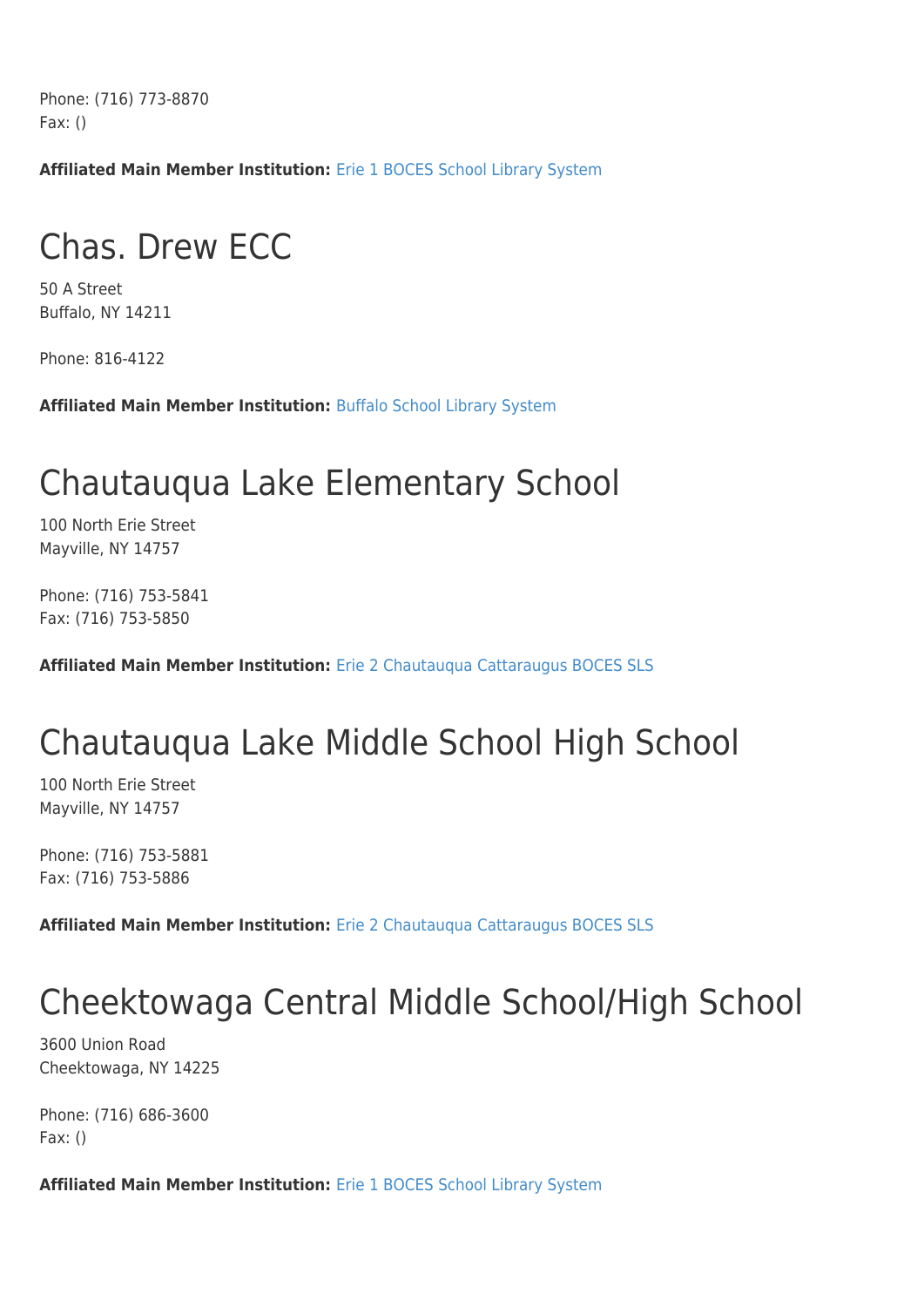## Cheektowaga Public Library Julia Boyer Reinstein

1030 Losson Road Cheektowaga, NY 14225

Phone: 668-4991 Fax: 668-4806

**Affiliated Main Member Institution:** [Buffalo and Erie County Public Library](http://www.wnylrc.org/membership/member/6)

## Cheektowaga Public Library Reinstein Branch

2580 Harlem Road Cheektowaga, NY 14225

Phone: 892-8089 Fax: 892-3370

**Affiliated Main Member Institution:** [Buffalo and Erie County Public Library](http://www.wnylrc.org/membership/member/6)

### Christian Central Academy

39 Academy Street Williamsville, NY 14221

Phone: (716) 634-4824 ext. 401 Fax: (716) 634-5851

**Affiliated Main Member Institution:** [Erie 1 BOCES School Library System](http://www.wnylrc.org/membership/member/28)

## City Honors High School #195

186 East North Street Buffalo, NY 14204

Phone: 816-4240

**Affiliated Main Member Institution:** [Buffalo School Library System](http://www.wnylrc.org/membership/member/12)

## City of Tonawanda Public Library

333 Main Street Tonawanda, NY 14150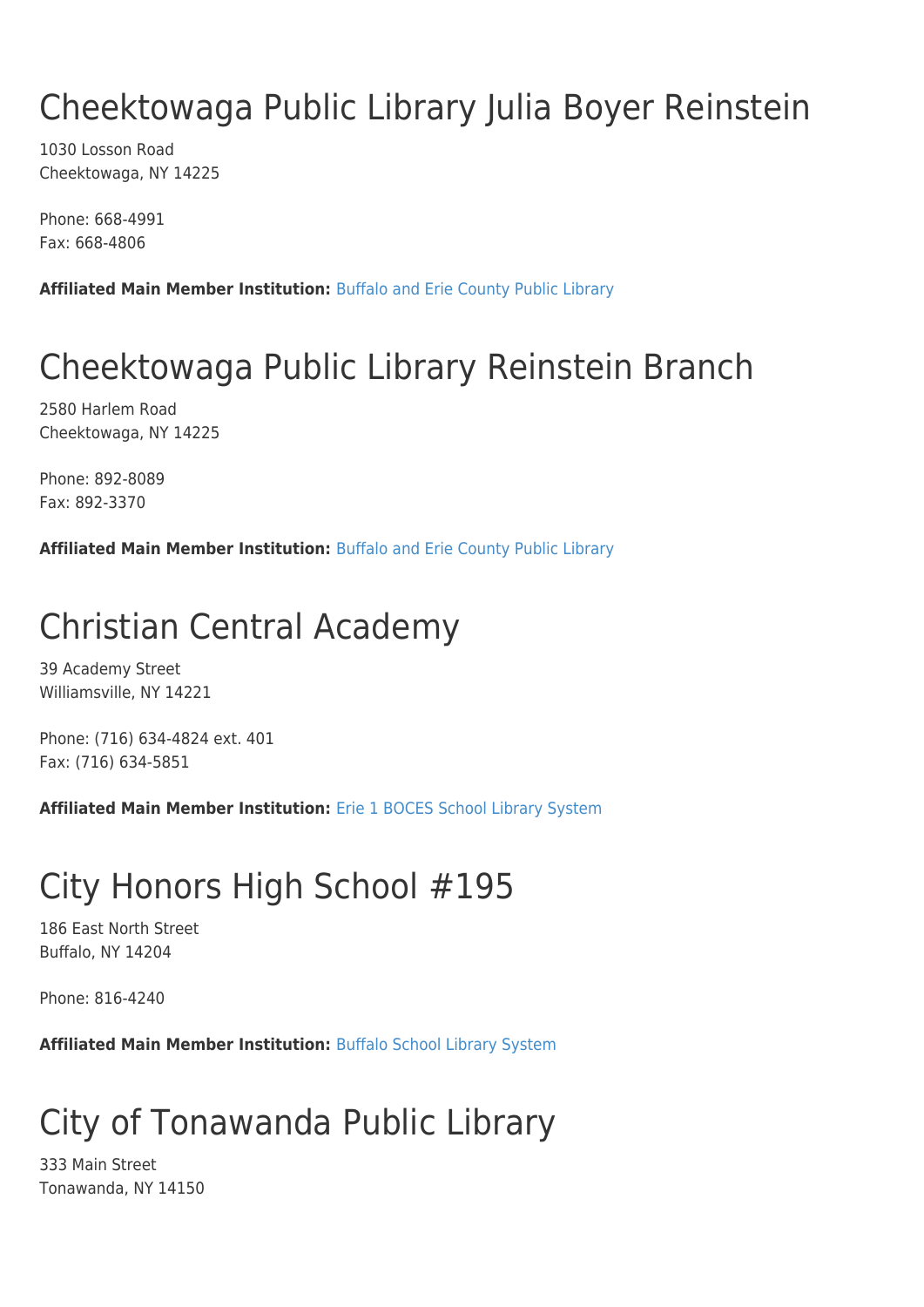Fax: 693-0825

**Affiliated Main Member Institution:** [Buffalo and Erie County Public Library](http://www.wnylrc.org/membership/member/6)

#### Clarence Center Elementary School

9600 Clarence Center Road Clarence Center, NY 14032

Phone: (716) 407-9150 Fax: ()

**Affiliated Main Member Institution:** [Erie 1 BOCES School Library System](http://www.wnylrc.org/membership/member/28)

#### Clarence High School

9625 Main Street Clarence, NY 14031

Phone: (716) 407-9045

**InfoPass Participant:** Yes **Affiliated Main Member Institution:** [Erie 1 BOCES School Library System](http://www.wnylrc.org/membership/member/28)

#### Clarence Middle School

10150 Greiner Road Clarence, NY 14031

Phone: (716) 407-9238 Fax: ()

**Affiliated Main Member Institution:** [Erie 1 BOCES School Library System](http://www.wnylrc.org/membership/member/28)

#### Clarence Public Library

3 Town Place Clarence, NY 14031-1230

Phone: 741-2650 Fax: 741-1243

**Affiliated Main Member Institution:** [Buffalo and Erie County Public Library](http://www.wnylrc.org/membership/member/6)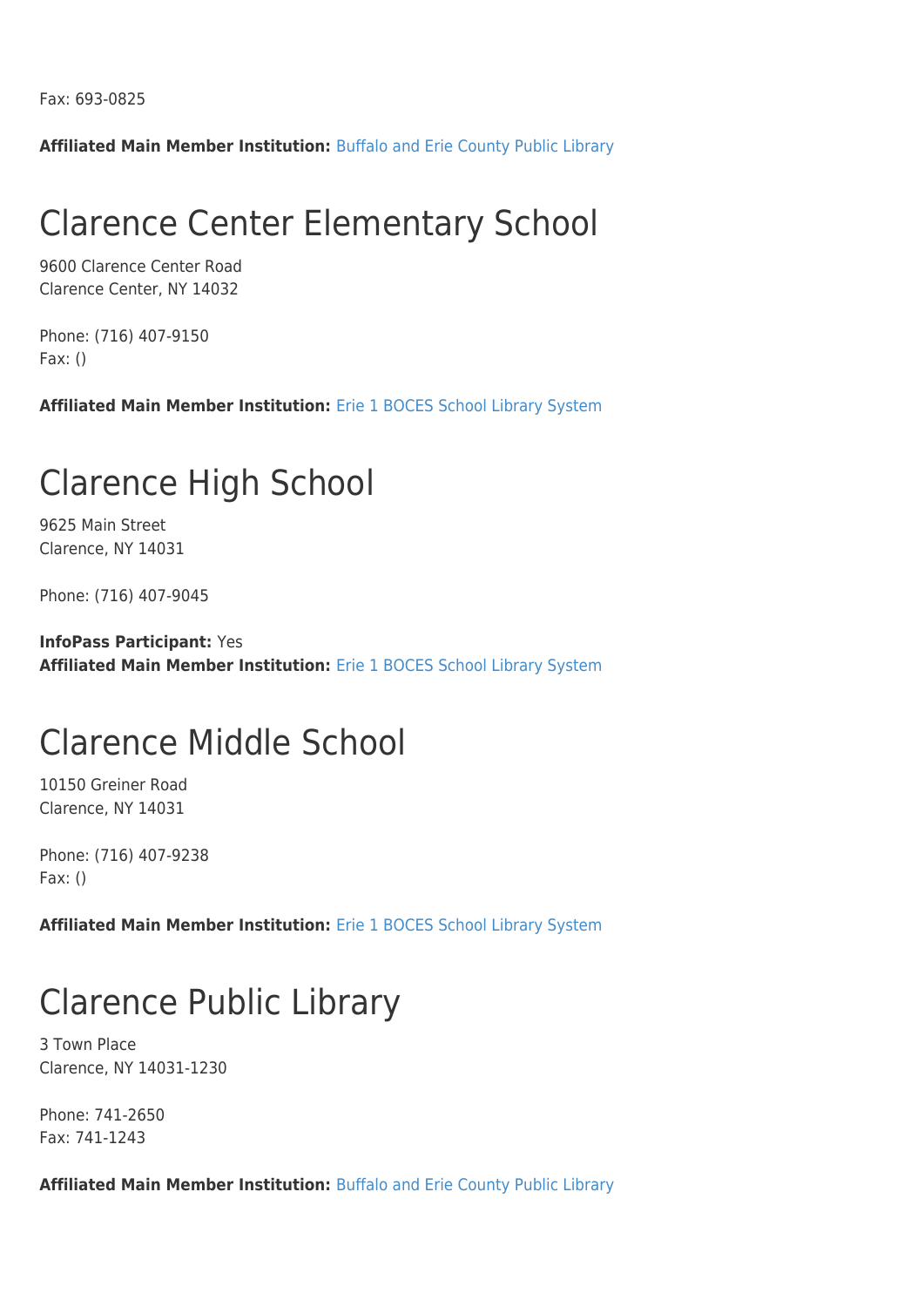## Cleveland Hill Elementary School

105 Mapleview Road Cheektowaga, NY 14225

Phone: (716) 836-7200 ext. 8230 Fax: ()

**Affiliated Main Member Institution:** [Erie 1 BOCES School Library System](http://www.wnylrc.org/membership/member/28)

## Cleveland Hill Middle School High School

105 Mapleview Road Cheektowaga, NY 14225

Phone: (716) 836-7200 ext. 8410 Fax: ()

**Affiliated Main Member Institution:** [Erie 1 BOCES School Library System](http://www.wnylrc.org/membership/member/28)

### Clinton Street Elementary School

4100 Clinton Street West Seneca, NY 14224-1697

Phone: (716) 677-3627 Fax: ()

**Affiliated Main Member Institution:** [Erie 1 BOCES School Library System](http://www.wnylrc.org/membership/member/28)

#### Cloverbank Elementary School

2761 Cloverbank Road Hamburg, NY 14075-5599

Phone: (716) 926-1760 Fax: ()

**Affiliated Main Member Institution:** [Erie 1 BOCES School Library System](http://www.wnylrc.org/membership/member/28)

### Clymer Elementary School

8672 East Main Street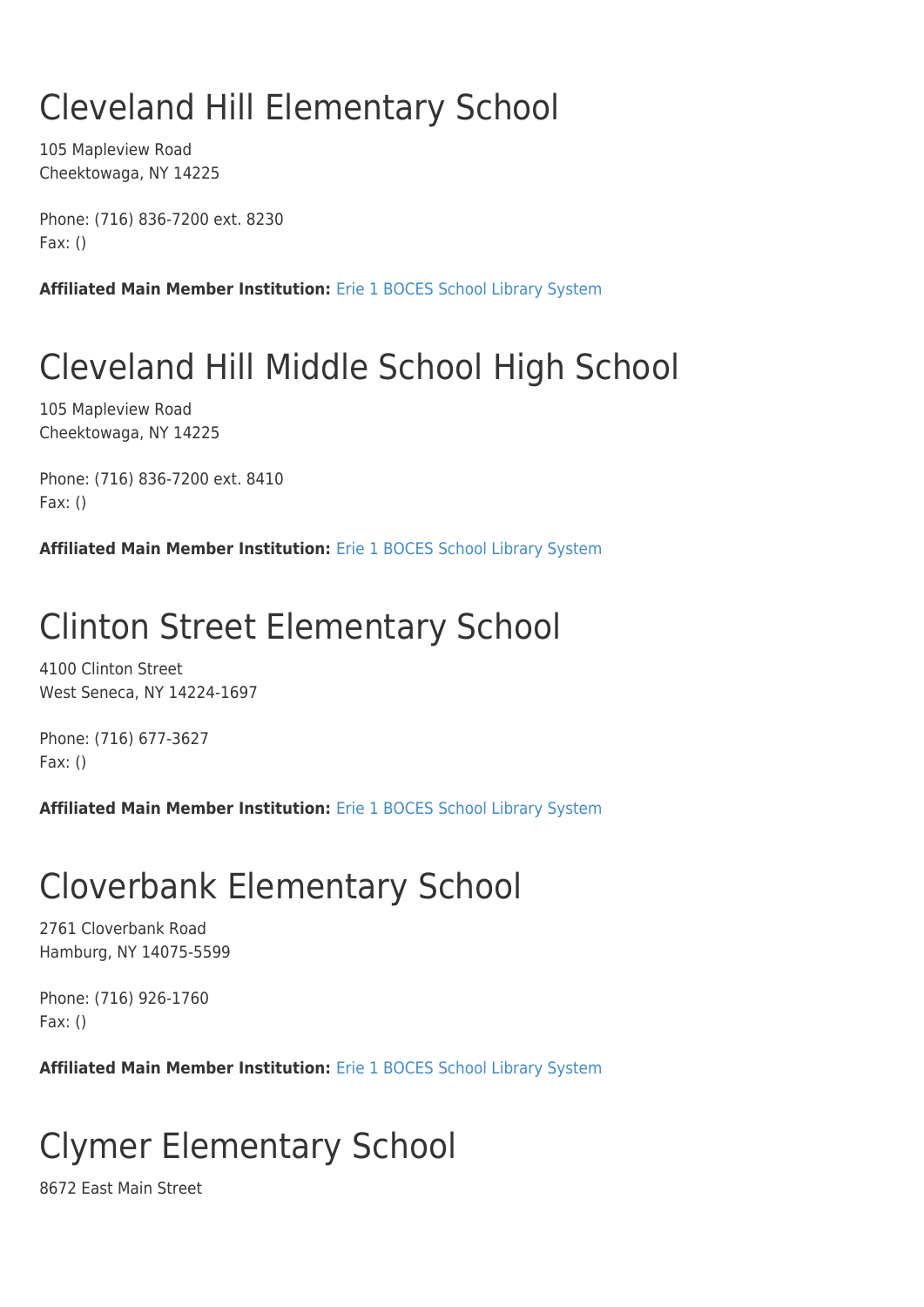County Route 613 Clymer, NY 14724

Phone: (716) 355-4444 Fax: (716) 355-4467

**Affiliated Main Member Institution:** [Erie 2 Chautauqua Cattaraugus BOCES SLS](http://www.wnylrc.org/membership/member/29)

#### Clymer High School

8672 East Main Street Clymer, NY 14724

Phone: (716) 355-4444 Fax: (716) 355-4467

**Affiliated Main Member Institution:** [Erie 2 Chautauqua Cattaraugus BOCES SLS](http://www.wnylrc.org/membership/member/29)

#### Clymer-French Creek Free Library

564 Clymer-Sherman Road Clymer, NY 14724-0068

Phone: (716) 355-8823 Fax: (716) 355-8823

**Affiliated Main Member Institution:** [Chautauqua-Cattaraugus Library System](http://www.wnylrc.org/membership/member/20)

#### Colden Elementary School

8263 Boston-Colden Road Colden, NY 14033-0197

Phone: (716) 941-5218 Fax: (716) 941-9252

**Affiliated Main Member Institution:** [Erie 2 Chautauqua Cattaraugus BOCES SLS](http://www.wnylrc.org/membership/member/29)

#### Collins Public Library

2341 Main Street P.O. Box 470 Collins, NY 14034-0470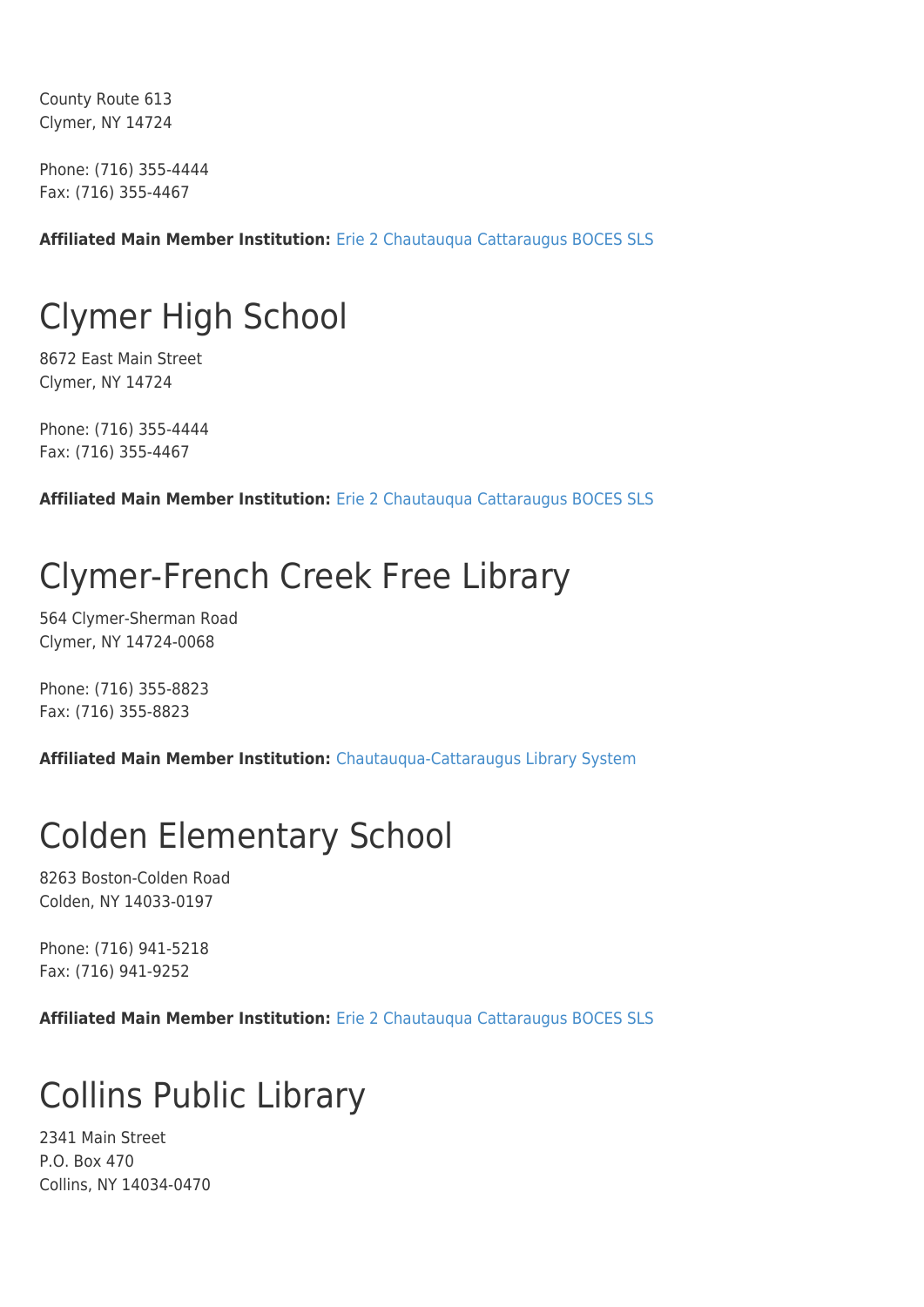Phone: 532-5129

**Affiliated Main Member Institution:** [Buffalo and Erie County Public Library](http://www.wnylrc.org/membership/member/6)

#### Colonial Village Elementary School

1456 Saunders Settlement Road Niagara Falls, NY 14304

Phone: (716) 215-3270 Fax: ()

**Affiliated Main Member Institution:** [Orleans-Niagara BOCES School Library System](http://www.wnylrc.org/membership/member/62)

#### Community Free Library - Holley

86 Public Square Holley, NY 14470

Phone: (585) 638-6987

**Affiliated Main Member Institution:** [Nioga Library System](http://www.wnylrc.org/membership/member/59)

#### Community School 53

329 Roehrer Avenue Buffalo, NY 14208

Phone: (716) 816-3330

**Affiliated Main Member Institution:** [Buffalo School Library System](http://www.wnylrc.org/membership/member/12)

#### Como Park Elementary School

1985 Como Park Boulevard Lancaster, NY 14086-3099

Phone: (716) 686-3235 Fax: ()

**Affiliated Main Member Institution:** [Erie 1 BOCES School Library System](http://www.wnylrc.org/membership/member/28)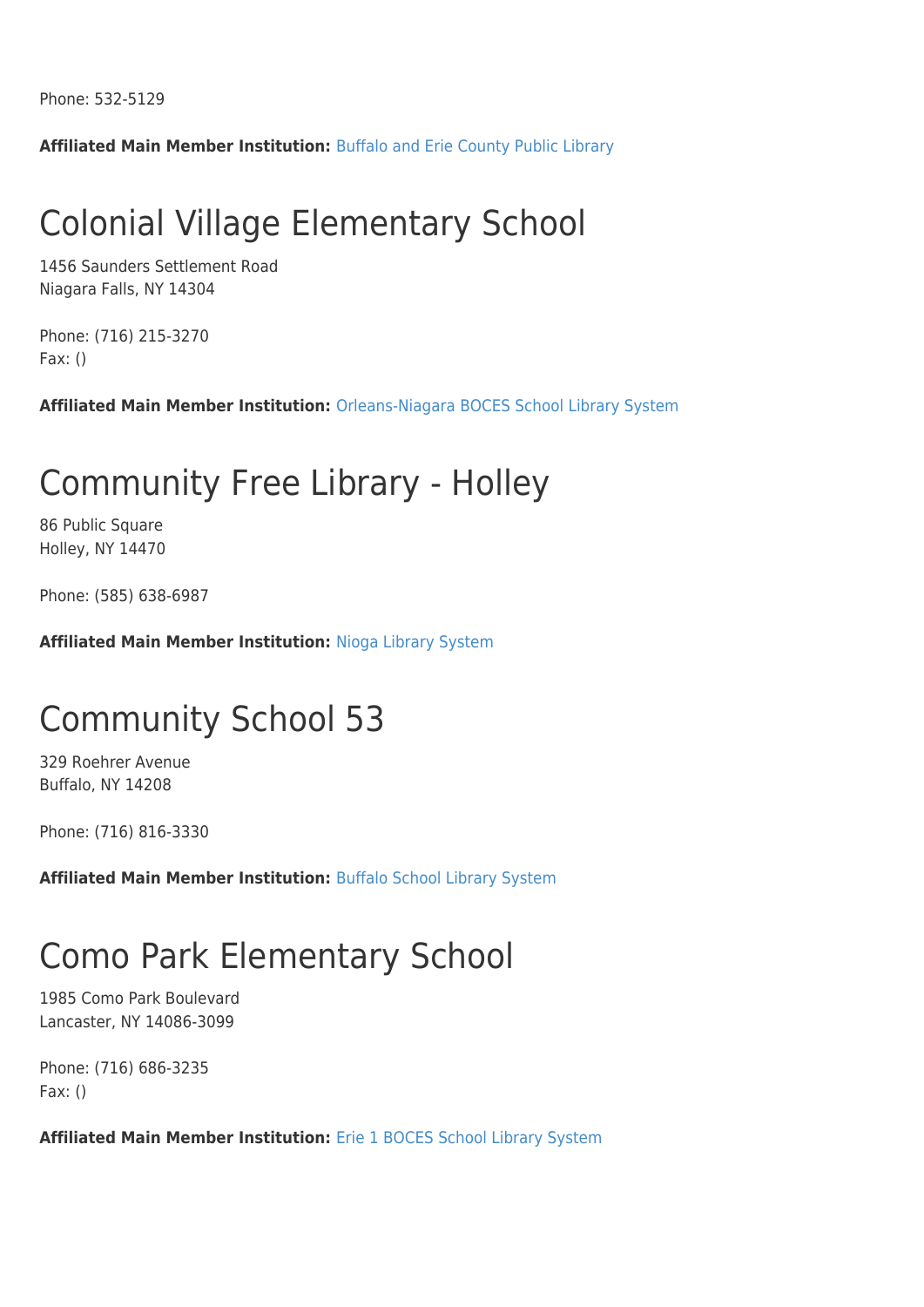## Concord Public Library

18 Chapel Street Springville, NY 14141

Phone: 592-7742 Fax: 592-0399

**Affiliated Main Member Institution:** [Buffalo and Erie County Public Library](http://www.wnylrc.org/membership/member/6)

## Corfu Public Library

7 Maple Avenue Corfu, NY 14036

Phone: (585) 599-3321

**Affiliated Main Member Institution:** [Nioga Library System](http://www.wnylrc.org/membership/member/59)

## Country Parkway Elementary School

35 Hollybrook Williamsville, NY 14221-3899

Phone: (716) 631-4881 Fax: ()

**Affiliated Main Member Institution:** [Erie 1 BOCES School Library System](http://www.wnylrc.org/membership/member/28)

#### Court Street Elementary School

91 Court Street Lancaster, NY 14086-2397

Phone: (716) 686-3240 Fax: ()

**Affiliated Main Member Institution:** [Erie 1 BOCES School Library System](http://www.wnylrc.org/membership/member/28)

### Crane Branch Library

633 Elmwood Avenue Buffalo, NY 14222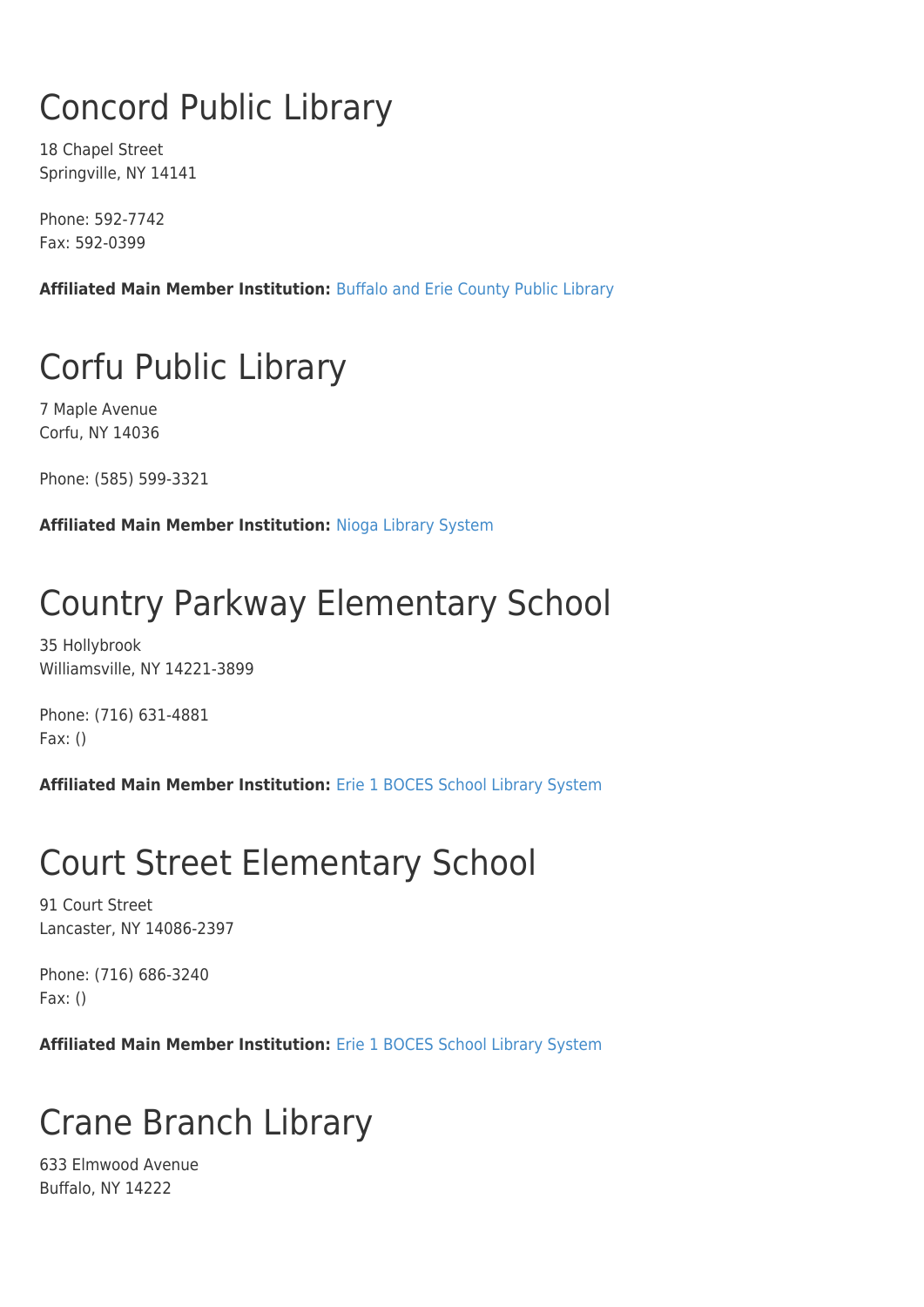Phone: 883-6651 Fax: 883-6651

**Affiliated Main Member Institution:** [Buffalo and Erie County Public Library](http://www.wnylrc.org/membership/member/6)

### Cuba-Rushford Elementary School

15 Elm Street Cuba, NY 14727

Phone: (585) 968-1760 ext. ext 3133 Fax: (585) 968-9840

**Affiliated Main Member Institution:** [Cattaraugus-Allegany School Library System](http://www.wnylrc.org/membership/member/17)

#### Cuba-Rushford Middle/High School

5476 Route 305 Cuba, NY 14727

Phone: (585) 968-2650 ext. ext 4434 Fax: (585) 968-0043

**Affiliated Main Member Institution:** [Cattaraugus-Allegany School Library System](http://www.wnylrc.org/membership/member/17)

### D'Youville Porter Campus # 77

370 Normal Street Buffalo, NY 14213

Phone: 816-3127

**Affiliated Main Member Institution:** [Buffalo School Library System](http://www.wnylrc.org/membership/member/12)

#### Darul-Uloom Al-Madinia

182 Sobieski Street Buffalo, NY 14212-1506

Phone: 895-3318 Fax: 895-7006

**Affiliated Main Member Institution:** [Buffalo School Library System](http://www.wnylrc.org/membership/member/12)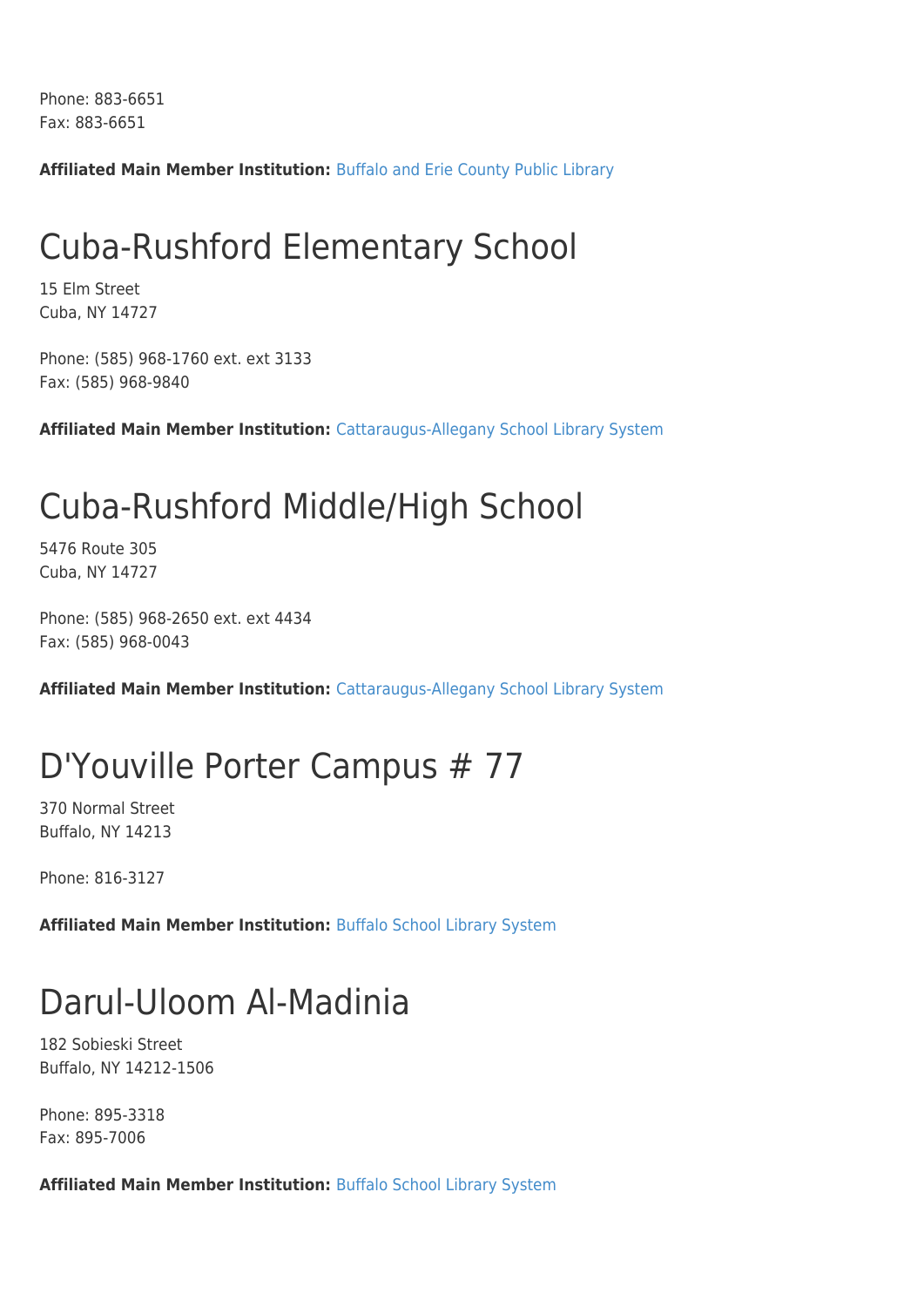## Darwin R. Barker Library

7 Day Street Fredonia, NY 14063-1891

Phone: (716) 672-8051 Fax: (716) 679-3547

**Affiliated Main Member Institution:** [Chautauqua-Cattaraugus Library System](http://www.wnylrc.org/membership/member/20)

### Delevan Elementary School

30 School Street P.O. Box 217 Delevan, NY 14042

Phone: (716) 492-9475 Fax: (716) 492-9466

**Affiliated Main Member Institution:** [Cattaraugus-Allegany School Library System](http://www.wnylrc.org/membership/member/17)

### Delevan-Yorkshire Public Library

28 School Street Delevan, NY 14042-0185

Phone: (716) 492-1961 Fax: (716) 492-3398

**Affiliated Main Member Institution:** [Chautauqua-Cattaraugus Library System](http://www.wnylrc.org/membership/member/20)

### Depew High School

5201 South Transit Road Depew, NY 14043

Phone: (716) 686-2436 Fax: ()

**Affiliated Main Member Institution:** [Erie 1 BOCES School Library System](http://www.wnylrc.org/membership/member/28)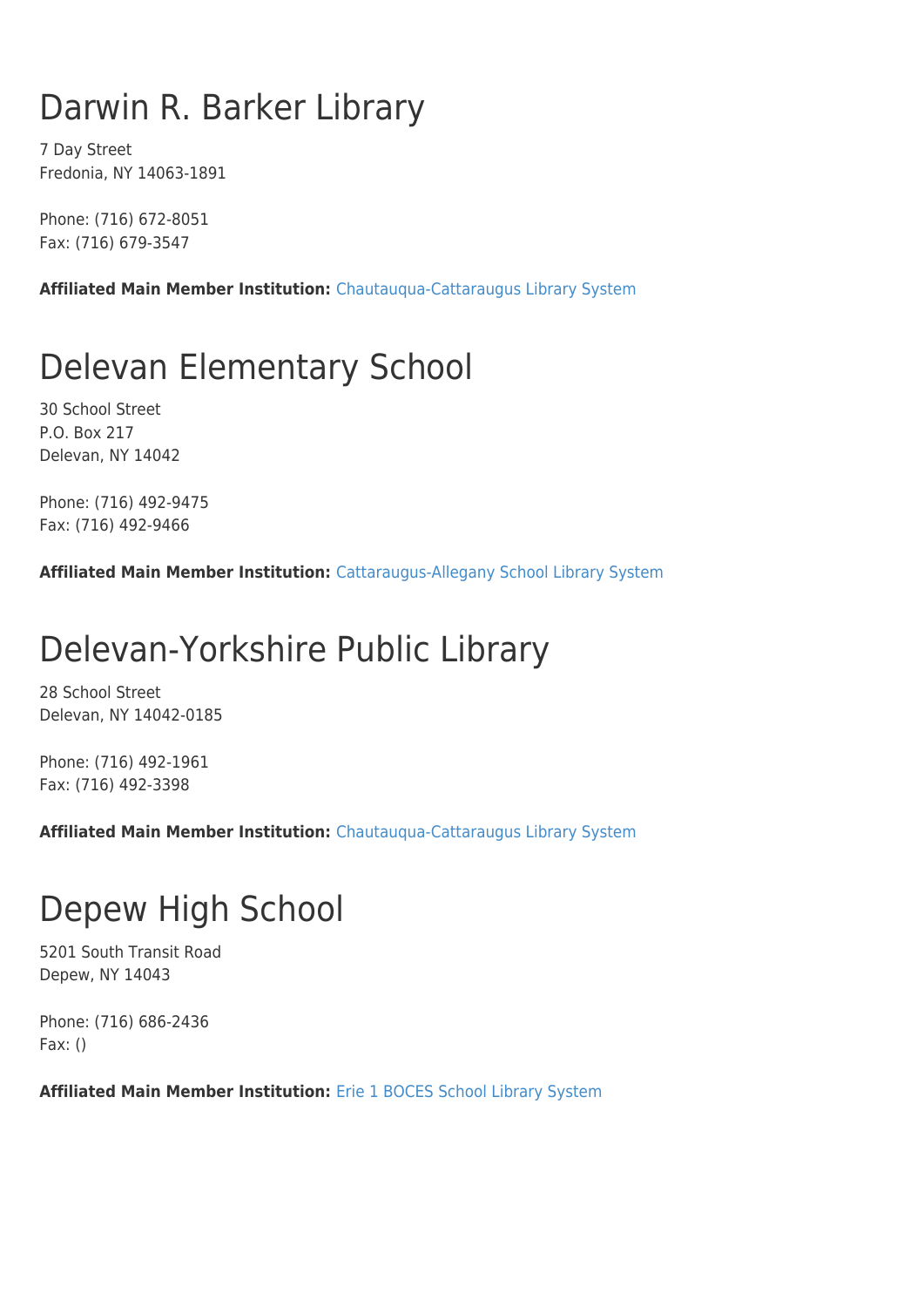## Depew Middle School

5201 South Transit Road Depew, NY 14043

Phone: (716) 686-2445 Fax: ()

**Affiliated Main Member Institution:** [Erie 1 BOCES School Library System](http://www.wnylrc.org/membership/member/28)

### Desales Catholic School

6914 Chestnut Ridge Road Lockport, NY 14094

Phone: (716) 433-6422

**Affiliated Main Member Institution:** [Orleans-Niagara BOCES School Library System](http://www.wnylrc.org/membership/member/62)

### Discovery School # 67

911 Abbott Road Buffalo, NY 14220

Phone: 816-4792

**Affiliated Main Member Institution:** [Buffalo School Library System](http://www.wnylrc.org/membership/member/12)

### Dodge Elementary School

1900 Dodge Road East Amherst, NY 14051-1399

Phone: (716) 689-7051 Fax: ()

**Affiliated Main Member Institution:** [Erie 1 BOCES School Library System](http://www.wnylrc.org/membership/member/28)

## Douglas J. Regan Intermediate School

4363 Mapleton Road Lockport, NY 14094-9623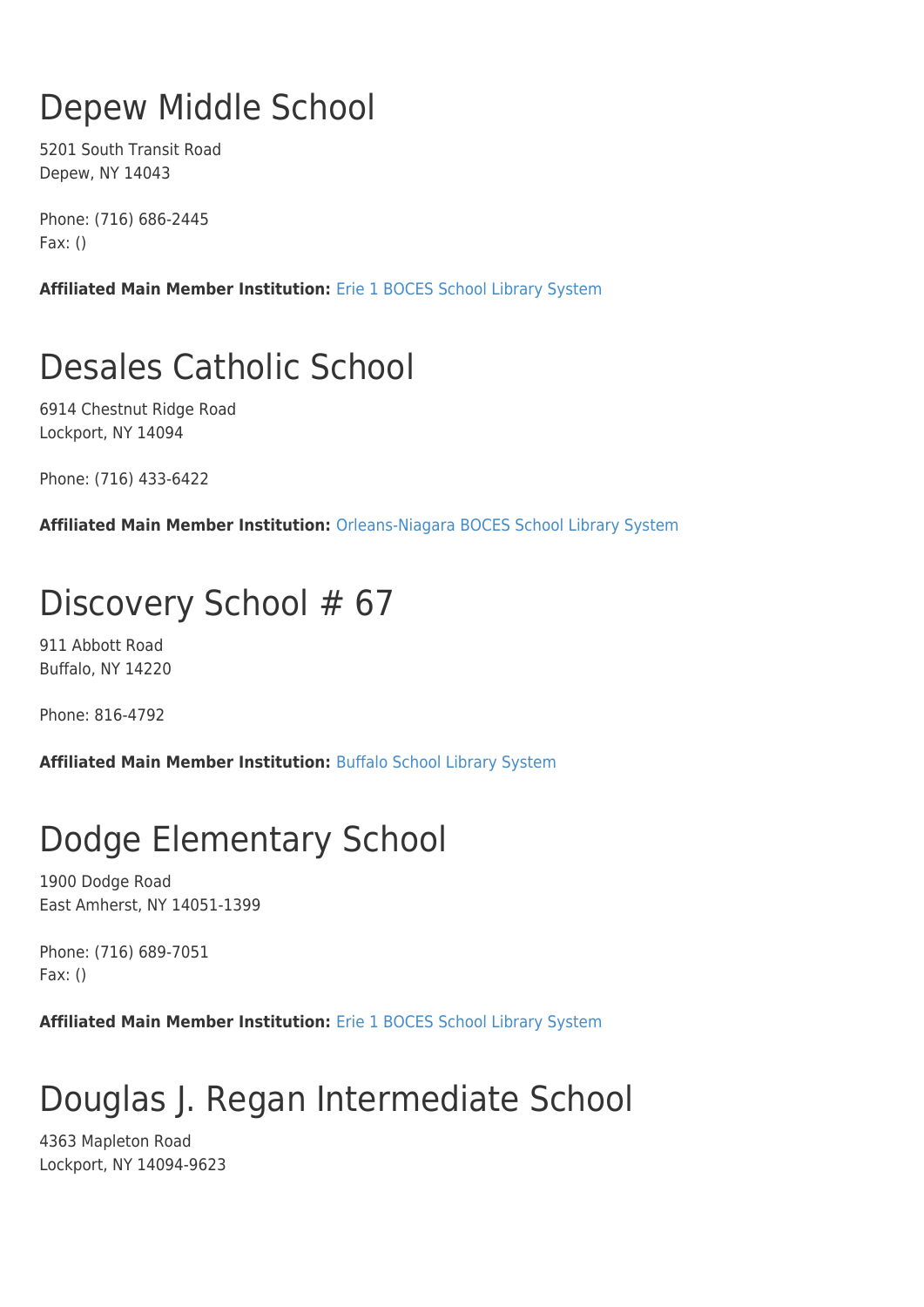Phone: (716) 210-2150 Fax: (716) 210-2158

**Affiliated Main Member Institution:** [Orleans-Niagara BOCES School Library System](http://www.wnylrc.org/membership/member/62)

### Dr Antonia Pantoja Community #18

118 Hampshire Street Buffalo, NY 14213

Phone: 816-3165

**Affiliated Main Member Institution:** [Buffalo School Library System](http://www.wnylrc.org/membership/member/12)

#### Dr. C Drew Science Magnet #59

1 MLK Jr. Pkwy Buffalo, NY 14211

Phone: 816-3360

**Affiliated Main Member Institution:** [Buffalo School Library System](http://www.wnylrc.org/membership/member/12)

#### Dr. George Blackman School

345 Olympic Avenue Buffalo, NY 14215

Phone: 816-3346

**Affiliated Main Member Institution:** [Buffalo School Library System](http://www.wnylrc.org/membership/member/12)

### Dr. Lydia T. Wright School #89

106 Appenheimer Avenue Buffalo, NY 14214

Phone: 816-4115

**Affiliated Main Member Institution:** [Buffalo School Library System](http://www.wnylrc.org/membership/member/12)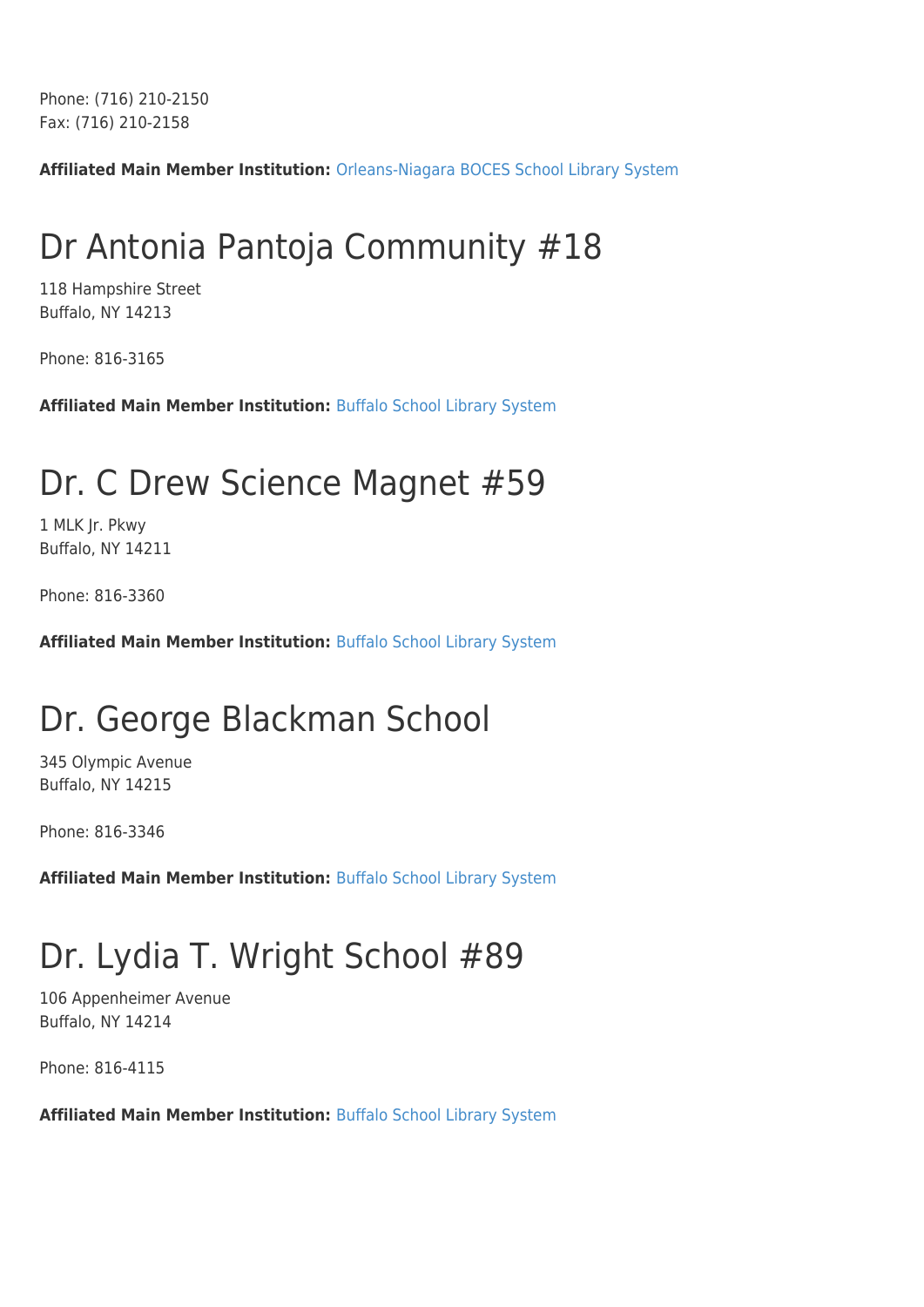## Drake Elementary School

380 Drake Drive North Tonawanda, NY 14120-1699

Phone: (716) 807-3725 Fax: ()

**Affiliated Main Member Institution:** [Orleans-Niagara BOCES School Library System](http://www.wnylrc.org/membership/member/62)

### Dudley Branch Library

2010 South Park Avenue Buffalo, NY 14220

Phone: 823-1854 Fax: 823-1854

**Affiliated Main Member Institution:** [Buffalo and Erie County Public Library](http://www.wnylrc.org/membership/member/6)

## Dunkirk High School

75 West Sixth Street Dunkirk, NY 14048

Phone: (716) 366-9300 Fax: (716) 366-0321

**Affiliated Main Member Institution:** [Erie 2 Chautauqua Cattaraugus BOCES SLS](http://www.wnylrc.org/membership/member/29)

### Dunkirk Middle School

525 Eagle Street Dunkirk, NY 14048

Phone: (716) 366-9300 Fax: (716) 366-9357

**Affiliated Main Member Institution:** [Erie 2 Chautauqua Cattaraugus BOCES SLS](http://www.wnylrc.org/membership/member/29)

### Dunkirk Public Library

536 Central Avenue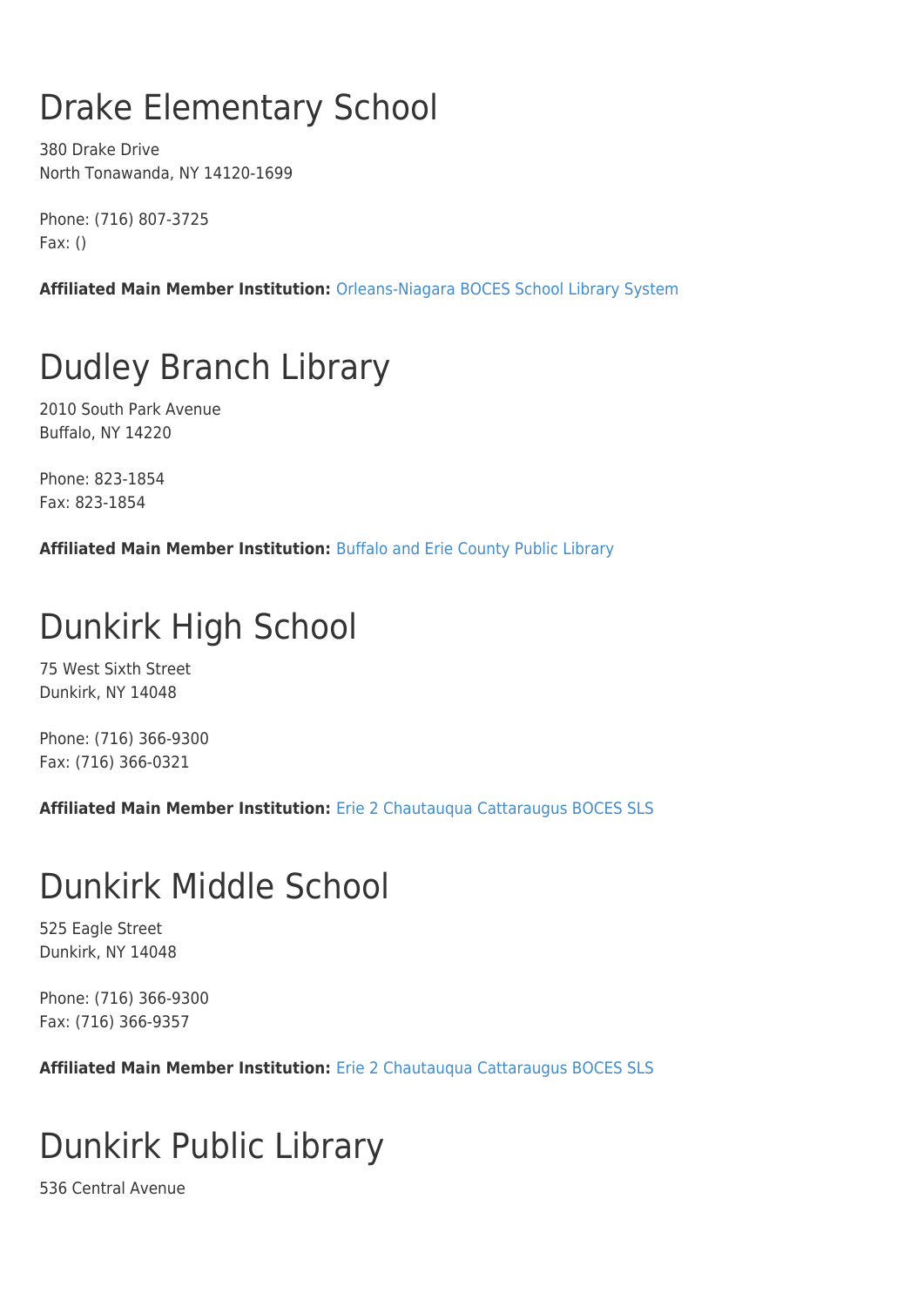Dunkirk, NY 14048-2517

Phone: (716) 366-2511 Fax: (716) 366-2525

**Affiliated Main Member Institution:** [Chautauqua-Cattaraugus Library System](http://www.wnylrc.org/membership/member/20)

#### Dunkirk School #3

742 Lamphere Street Dunkirk, NY 14048

Phone: (716) 366-9300 Fax: (716) 366-0565

**Affiliated Main Member Institution:** [Erie 2 Chautauqua Cattaraugus BOCES SLS](http://www.wnylrc.org/membership/member/29)

#### Dunkirk School #4

752 Central Avenue Dunkirk, NY 14048

Phone: (716) 366-9330 Fax: (716) 366-0548

**Affiliated Main Member Institution:** [Erie 2 Chautauqua Cattaraugus BOCES SLS](http://www.wnylrc.org/membership/member/29)

#### Dunkirk School #5

117 Brigham Road Dunkirk, NY 14048

Phone: (716) 366-9300 Fax: (716) 366-9355

**Affiliated Main Member Institution:** [Erie 2 Chautauqua Cattaraugus BOCES SLS](http://www.wnylrc.org/membership/member/29)

#### Dunkirk School #7

348 Lake Shore Drive East Dunkirk, NY 14048

Phone: (716) 366-9300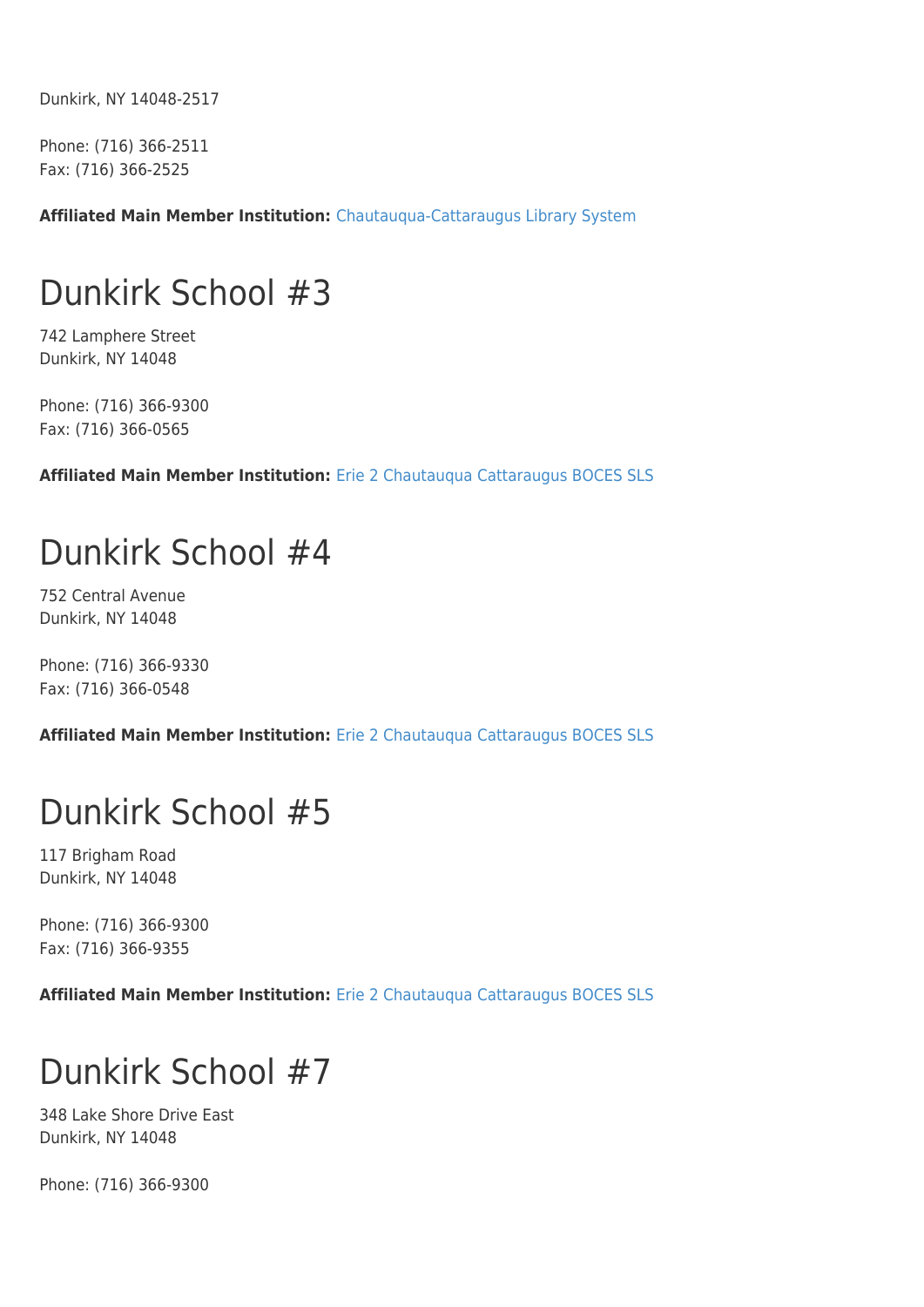Fax: (716) 366-9426

**Affiliated Main Member Institution:** [Erie 2 Chautauqua Cattaraugus BOCES SLS](http://www.wnylrc.org/membership/member/29)

#### East Aurora Middle School

430 Main Street East Aurora, NY 14052

Phone: (716) 687-2453 Fax: ()

**Affiliated Main Member Institution:** [Erie 2 Chautauqua Cattaraugus BOCES SLS](http://www.wnylrc.org/membership/member/29)

#### East Aurora Senior High School

1003 Center Street East Aurora, NY 14052

Phone: (716) 687-2500 Fax: ()

**Affiliated Main Member Institution:** [Erie 2 Chautauqua Cattaraugus BOCES SLS](http://www.wnylrc.org/membership/member/29)

#### East Clinton Branch Library

1929 Clinton Street Buffalo, NY 14206

Phone: 823-5626 Fax: 823-5626

**Affiliated Main Member Institution:** [Buffalo and Erie County Public Library](http://www.wnylrc.org/membership/member/6)

#### East High School Campus

820 Northampton Street Buffalo, NY 14207

Phone: (816) 451-0\_\_\_

**Affiliated Main Member Institution:** [Buffalo School Library System](http://www.wnylrc.org/membership/member/12)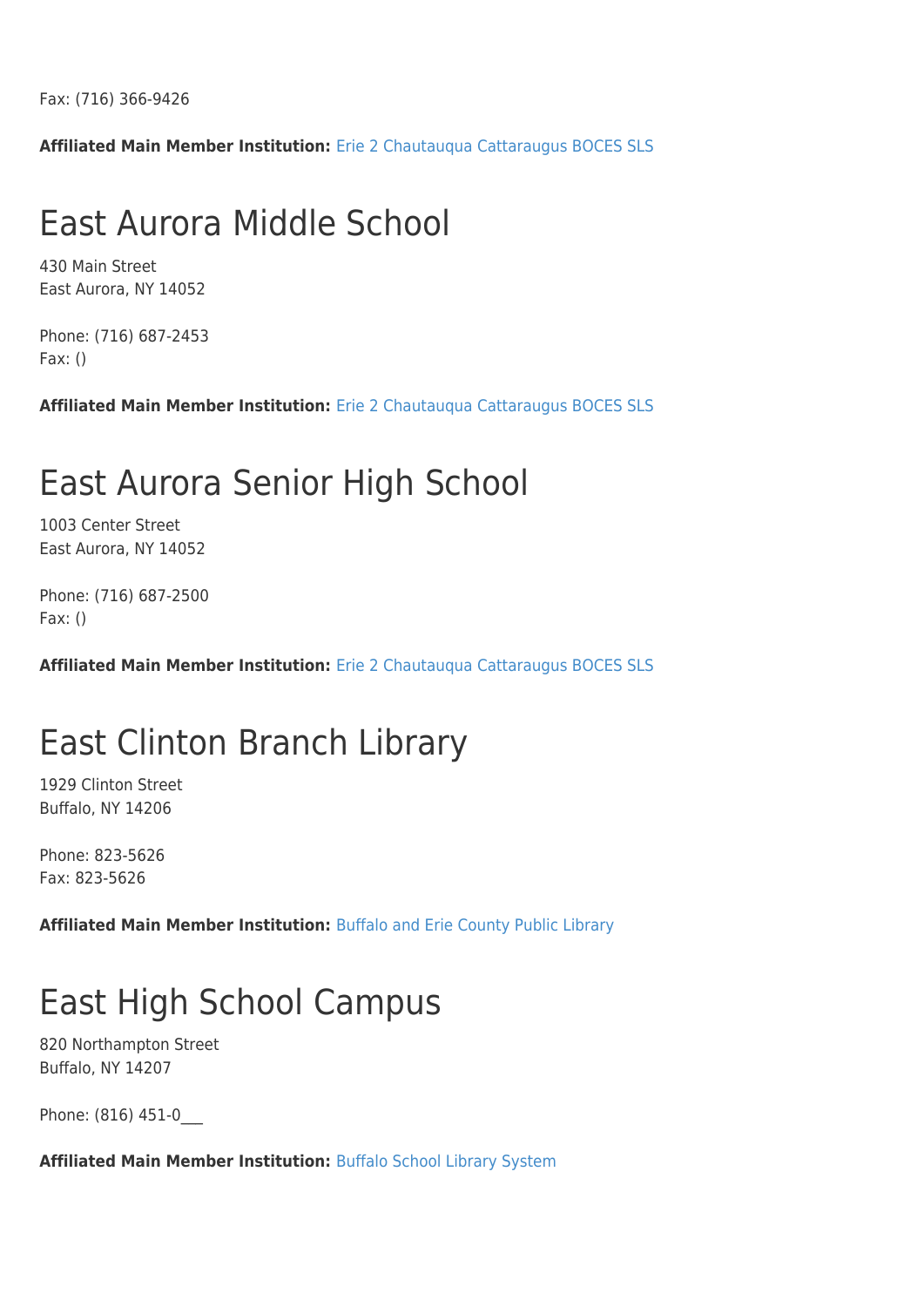## East View Elementary School

690 East Spring Street Olean, NY 14760

Phone: (716) 375-8903 Fax: (716) 375-8929

**Affiliated Main Member Institution:** [Cattaraugus-Allegany School Library System](http://www.wnylrc.org/membership/member/17)

#### ECC # 82

230 Easton Avenue Buffalo, NY 14208

Phone: 816-4077

**Affiliated Main Member Institution:** [Buffalo School Library System](http://www.wnylrc.org/membership/member/12)

#### ECC #61

453 Leroy Avenue Buffalo, NY 14215

Phone: 816-3405

**Affiliated Main Member Institution:** [Buffalo School Library System](http://www.wnylrc.org/membership/member/12)

## Eden Elementary School

8289 North Main Street Eden, NY 14057-0267

Phone: (716) 992-3610 Fax: (716) 992-3660

**Affiliated Main Member Institution:** [Erie 2 Chautauqua Cattaraugus BOCES SLS](http://www.wnylrc.org/membership/member/29)

### Eden J/S High School

3150 Schoolview Road Eden, NY 14057-0267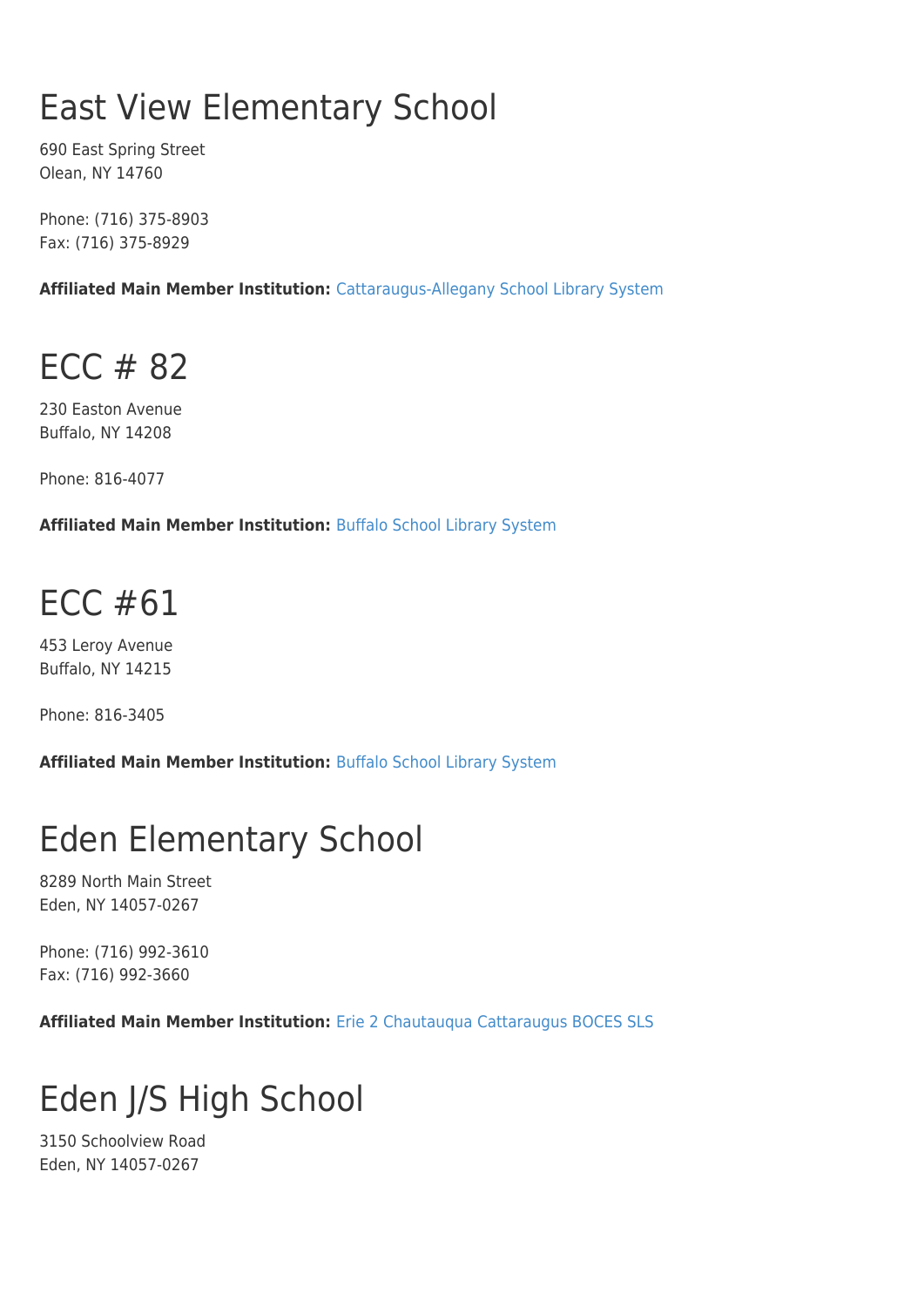Phone: (716) 992-3600 Fax: (716) 992-3652

**Affiliated Main Member Institution:** [Erie 2 Chautauqua Cattaraugus BOCES SLS](http://www.wnylrc.org/membership/member/29)

### Eden Library

2901 East Church Street Eden, NY 14057

Phone: 992-4028

**Affiliated Main Member Institution:** [Buffalo and Erie County Public Library](http://www.wnylrc.org/membership/member/6)

#### Edison Elementary School

236 Grayton Road Tonawanda, NY 14150-8620

Phone: (716) 874-8416 Fax: ()

**Affiliated Main Member Institution:** [Erie 1 BOCES School Library System](http://www.wnylrc.org/membership/member/28)

#### Edward Town Middle School

2292 Saunders Settlement Road Sanborn, NY 14132

Phone: (716) 215-3165

**Affiliated Main Member Institution:** [Orleans-Niagara BOCES School Library System](http://www.wnylrc.org/membership/member/62)

### Eggert Elementary School

3580 Eggert Road Orchard Park, NY 14127

Phone: (716) 209-6215 Fax: ()

**Affiliated Main Member Institution:** [Erie 2 Chautauqua Cattaraugus BOCES SLS](http://www.wnylrc.org/membership/member/29)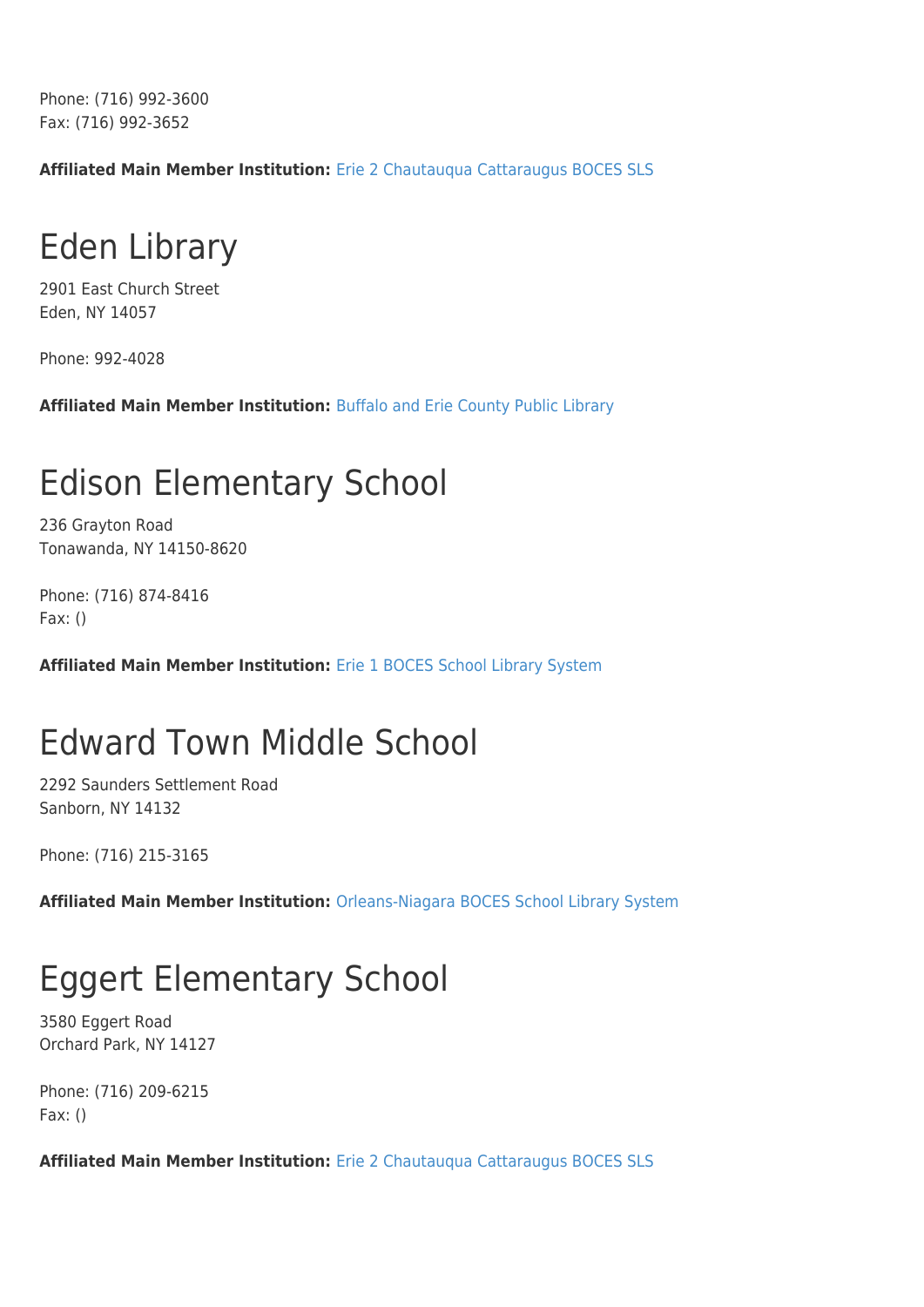## Ellicott Elementary School

5180 Ellicott Road Orchard Park, NY 14127

Phone: (716) 209-6278 Fax: ()

**Affiliated Main Member Institution:** [Erie 2 Chautauqua Cattaraugus BOCES SLS](http://www.wnylrc.org/membership/member/29)

## Ellicottville Elementary School

5873 Route 219 Ellicottville, NY 14731-9719

Phone: (716) 699-2316 ext. ext 143 Fax: (716) 699-5423

**Affiliated Main Member Institution:** [Cattaraugus-Allegany School Library System](http://www.wnylrc.org/membership/member/17)

## Ellicottville High School

5873 Route 219 Ellicottville, NY 14731-9719

Phone: (716) 699-2314 Fax: (716) 699-5423

**Affiliated Main Member Institution:** [Cattaraugus-Allegany School Library System](http://www.wnylrc.org/membership/member/17)

### Ellicottville Memorial Library

6499 Maples Road Elicottville, NY 14731-1226

Phone: (716) 699-2842 Fax: (716) 699-5597

**Affiliated Main Member Institution:** [Chautauqua-Cattaraugus Library System](http://www.wnylrc.org/membership/member/20)

## Ellington Farman Library

760 Thornton Road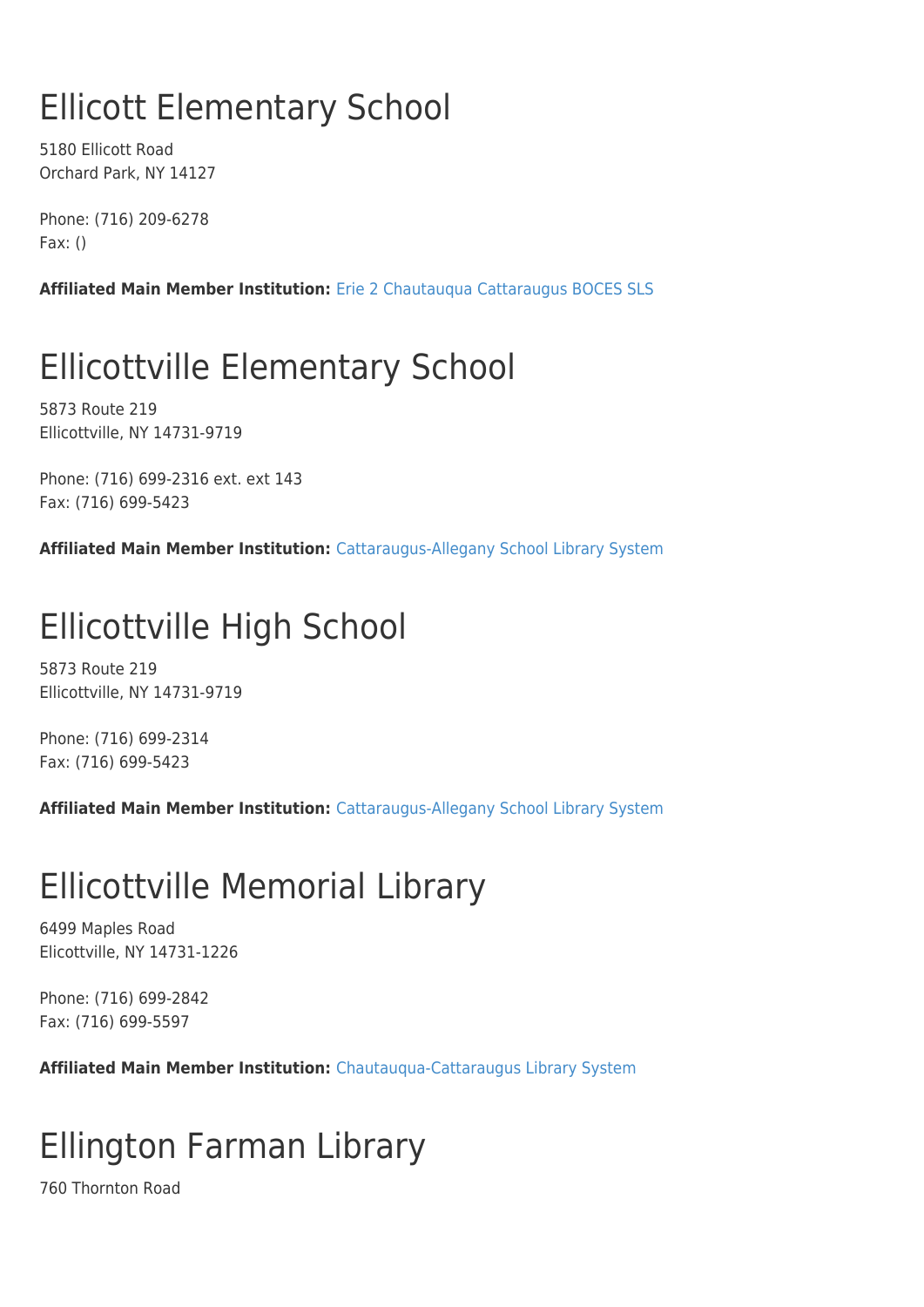PO Box 26 Ellington, NY 14732-0026

Phone: (716) 287-2945 Fax: (716) 287-3694

**Affiliated Main Member Institution:** [Chautauqua-Cattaraugus Library System](http://www.wnylrc.org/membership/member/20)

## Elma Primary School

711 Rice Road Elma, NY 14059-0032

Phone: (716) 652-3000 Fax: ()

**Affiliated Main Member Institution:** [Erie 2 Chautauqua Cattaraugus BOCES SLS](http://www.wnylrc.org/membership/member/29)

# Elma Public Library

1860 Bowen Road Elma, NY 14059

Phone: 652-0381 Fax: 652-0381

**Affiliated Main Member Institution:** [Buffalo and Erie County Public Library](http://www.wnylrc.org/membership/member/6)

## Elmwood Franklin School

104 New Amsterdam Avenue Buffalo, NY 14216

Phone: 877-5035 x 139

**Affiliated Main Member Institution:** [Buffalo School Library System](http://www.wnylrc.org/membership/member/12)

# Emerson School of Hospitality

70 West Chippewa Buffalo, NY 14202

Phone: 816-4635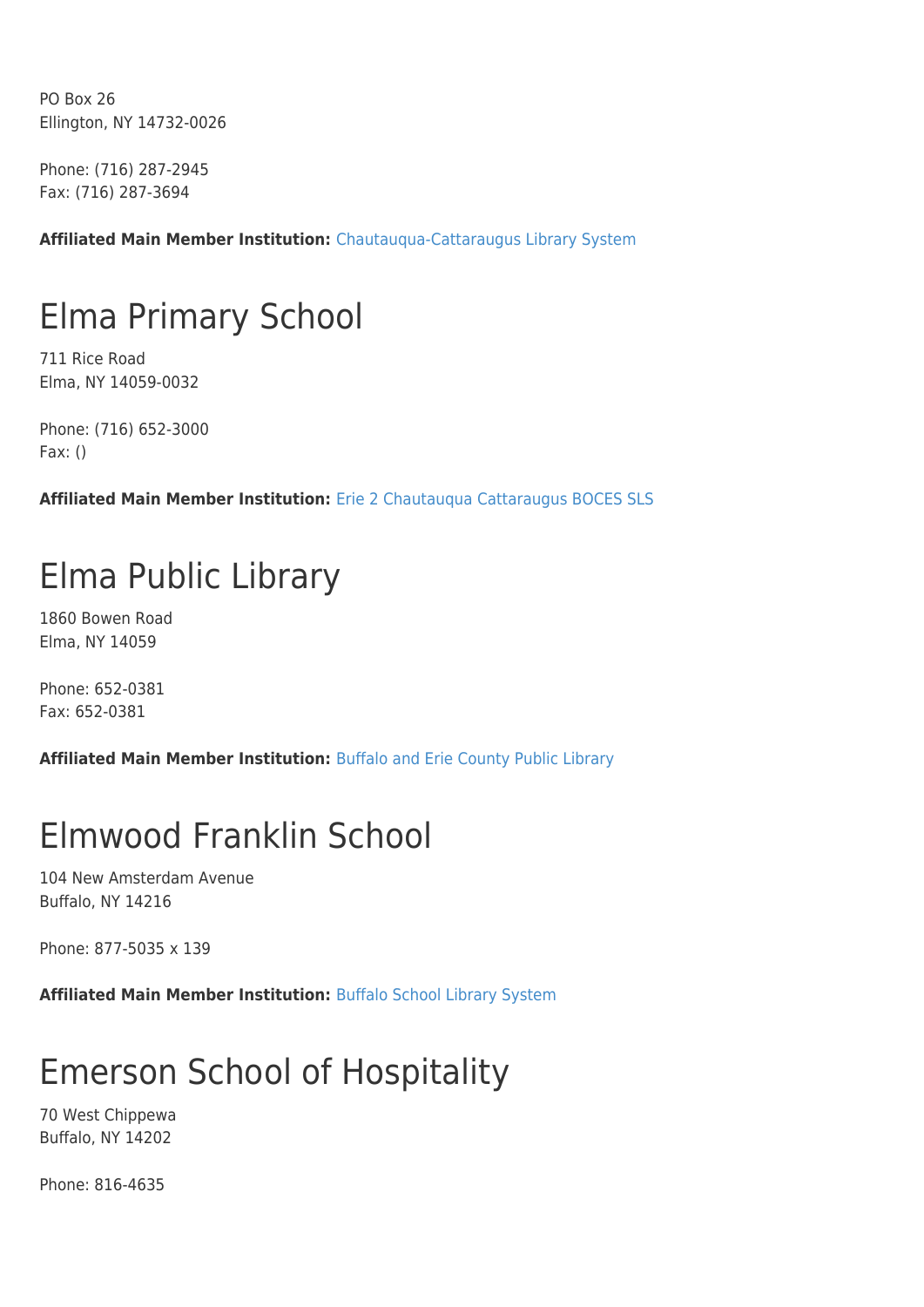**Affiliated Main Member Institution:** [Buffalo School Library System](http://www.wnylrc.org/membership/member/12)

#### Emmet Belknap Intermediate School

491 High Street Lockport, NY 14094

Phone: (716) 478-4550 Fax: (716) 478-4535

**Affiliated Main Member Institution:** [Orleans-Niagara BOCES School Library System](http://www.wnylrc.org/membership/member/62)

#### Erie County Health Care Ctr #84

462 Grider Street Buffalo, NY 14215

Phone: 816-4971

**Affiliated Main Member Institution:** [Buffalo School Library System](http://www.wnylrc.org/membership/member/12)

### Errick Road Elementary School

6839 Errick Road North Tonawanda, NY 14120

Phone: (716) 215-3240 Fax: ()

**Affiliated Main Member Institution:** [Orleans-Niagara BOCES School Library System](http://www.wnylrc.org/membership/member/62)

#### Example Affiliate

Phone: 999-999-9999

**InfoPass Participant:** Yes **NY Heritage Participant:** Yes **Ask Us 24/7 Participant:** Yes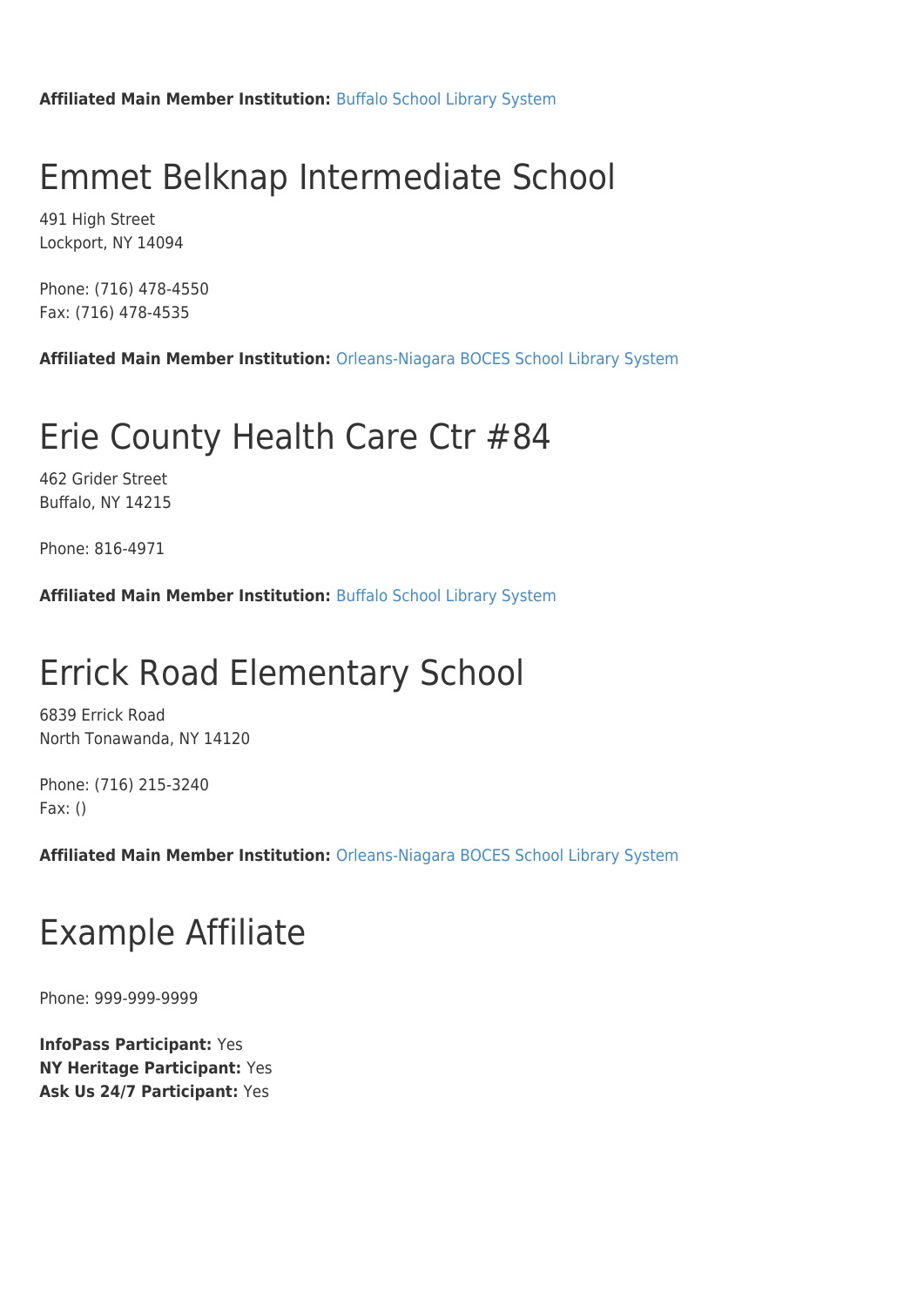# Falconer High School Middle School

2 East Avenue Falconer, NY 14733-1395

Phone: (716) 665-6624 Fax: (716) 665-9265

**Affiliated Main Member Institution:** [Erie 2 Chautauqua Cattaraugus BOCES SLS](http://www.wnylrc.org/membership/member/29)

# Falconer Public Library

101 W Main Street Falconer, NY 14733-1693

Phone: (716) 655-3504 Fax: (716) 488-9224

**Affiliated Main Member Institution:** [Chautauqua-Cattaraugus Library System](http://www.wnylrc.org/membership/member/20)

## Fenner Elementary School

East Main Street Falconer, NY 14733-1395

Phone: (716) 665-6627 Fax: (716) 665-6668

**Affiliated Main Member Institution:** [Erie 2 Chautauqua Cattaraugus BOCES SLS](http://www.wnylrc.org/membership/member/29)

## Fillmore Elementary School

104 West Main Street P.O. Box 177 Fillmore, NY 14735

Phone: (585) 567-2251 Fax: (585) 567-2541

**Affiliated Main Member Institution:** [Cattaraugus-Allegany School Library System](http://www.wnylrc.org/membership/member/17)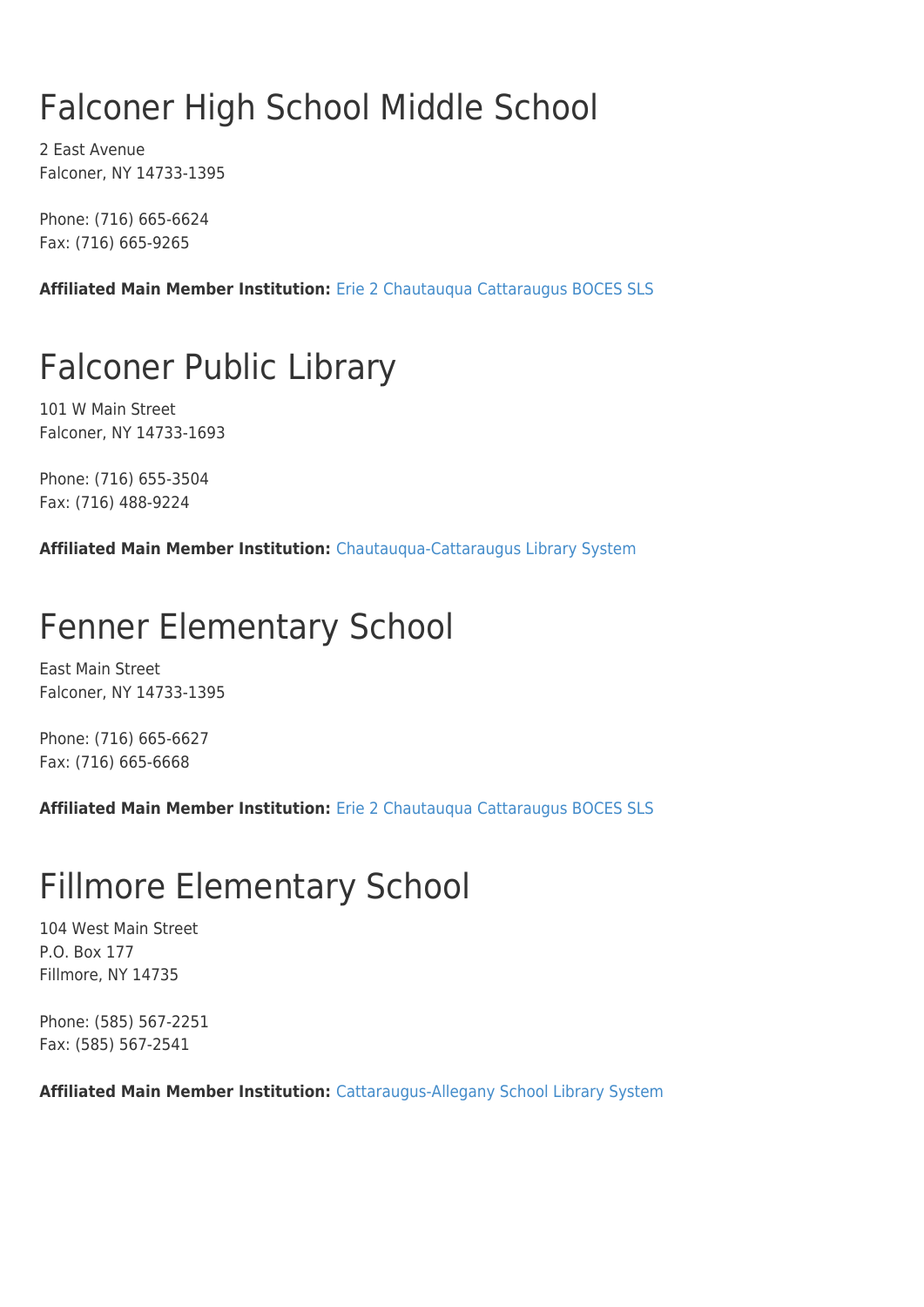# Fillmore High School

104 West Main Street P.O. Box 177 Fillmore, NY 14735

Phone: (585) 567-2251 ext. ext 4030 Fax: (585) 567-2541

**Affiliated Main Member Institution:** [Cattaraugus-Allegany School Library System](http://www.wnylrc.org/membership/member/17)

# Fletcher Elementary School

301 Cole Avenue Jamestown, NY 14701-7999

Phone: (716) 483-4404 Fax: (716) 483-4210

**Affiliated Main Member Institution:** [Erie 2 Chautauqua Cattaraugus BOCES SLS](http://www.wnylrc.org/membership/member/29)

### Fluvanna Free Library

3532 Fluvanna Avenue Ext Jamestown, NY 14701-9728

Phone: (716) 487-1773 Fax: (716) 708-4296

**Affiliated Main Member Institution:** [Chautauqua-Cattaraugus Library System](http://www.wnylrc.org/membership/member/20)

### Forest Elementary School

250 North Forest Road Williamsville, NY 14221-5064

Phone: (716) 626-9800 Fax: ()

**Affiliated Main Member Institution:** [Erie 1 BOCES School Library System](http://www.wnylrc.org/membership/member/28)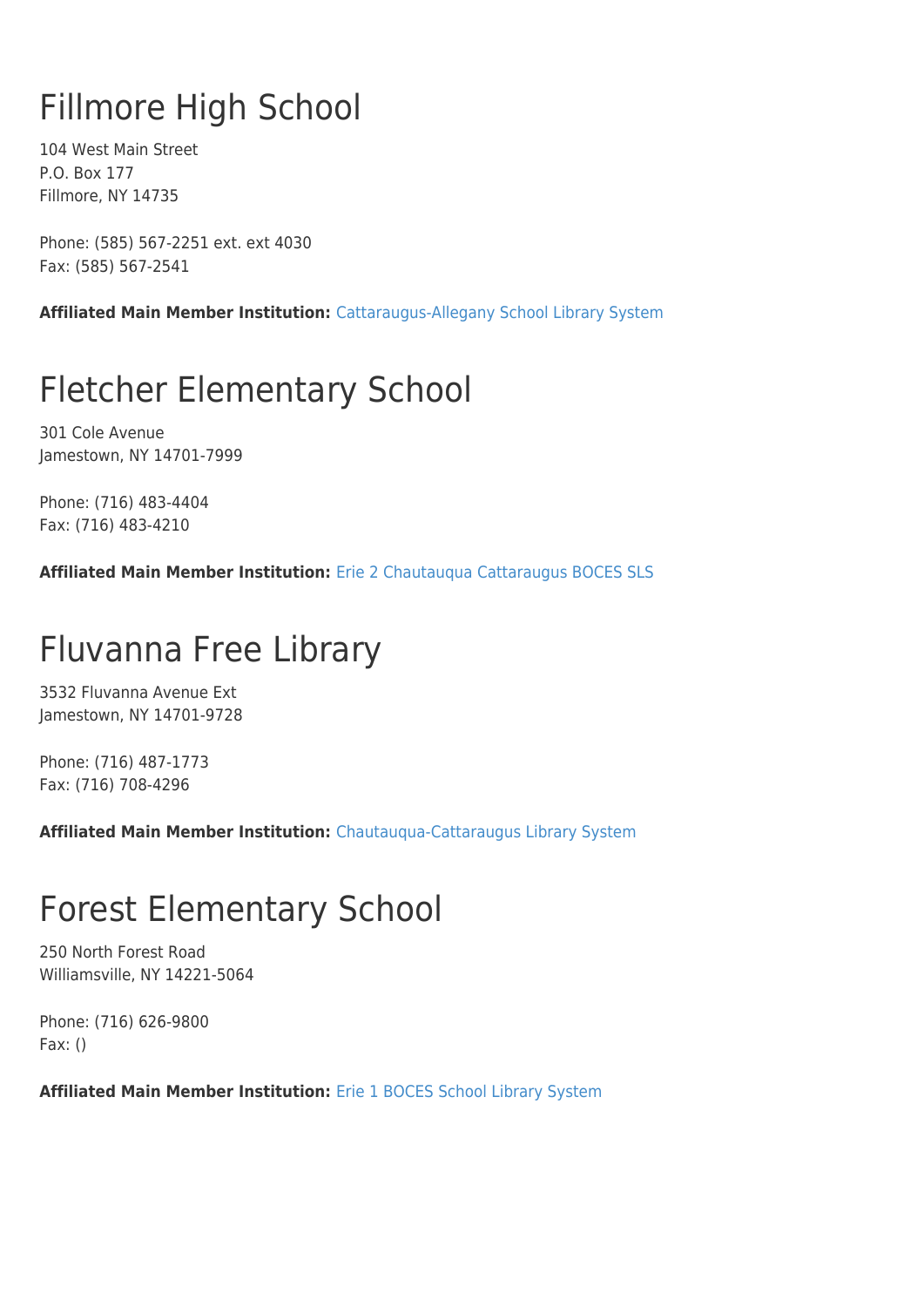# Forestville Elementary School

12 Water Street Forestville, NY 14062-9674

Phone: (716) 965-2742 Fax: (716) 965-2117

**Affiliated Main Member Institution:** [Erie 2 Chautauqua Cattaraugus BOCES SLS](http://www.wnylrc.org/membership/member/29)

# Forestville High School

4 Academy Drive Forestville, NY 14062-9662

Phone: (716) 965-2711 Fax: (716) 965-2102

**Affiliated Main Member Institution:** [Erie 2 Chautauqua Cattaraugus BOCES SLS](http://www.wnylrc.org/membership/member/29)

# Frank E. Merriweather Branch Library

1324 Jefferson Avenue Buffalo, NY 14208

Phone: 883-4418

**Affiliated Main Member Institution:** [Buffalo and Erie County Public Library](http://www.wnylrc.org/membership/member/6)

### Frank Sedita Academy #30

21 Lowell Place Buffalo, NY 14213

Phone: 816-3227

**Affiliated Main Member Institution:** [Buffalo School Library System](http://www.wnylrc.org/membership/member/12)

# Franklin Elementary School

500 Parkhurst Boulevard Tonawanda, NY 14223-2199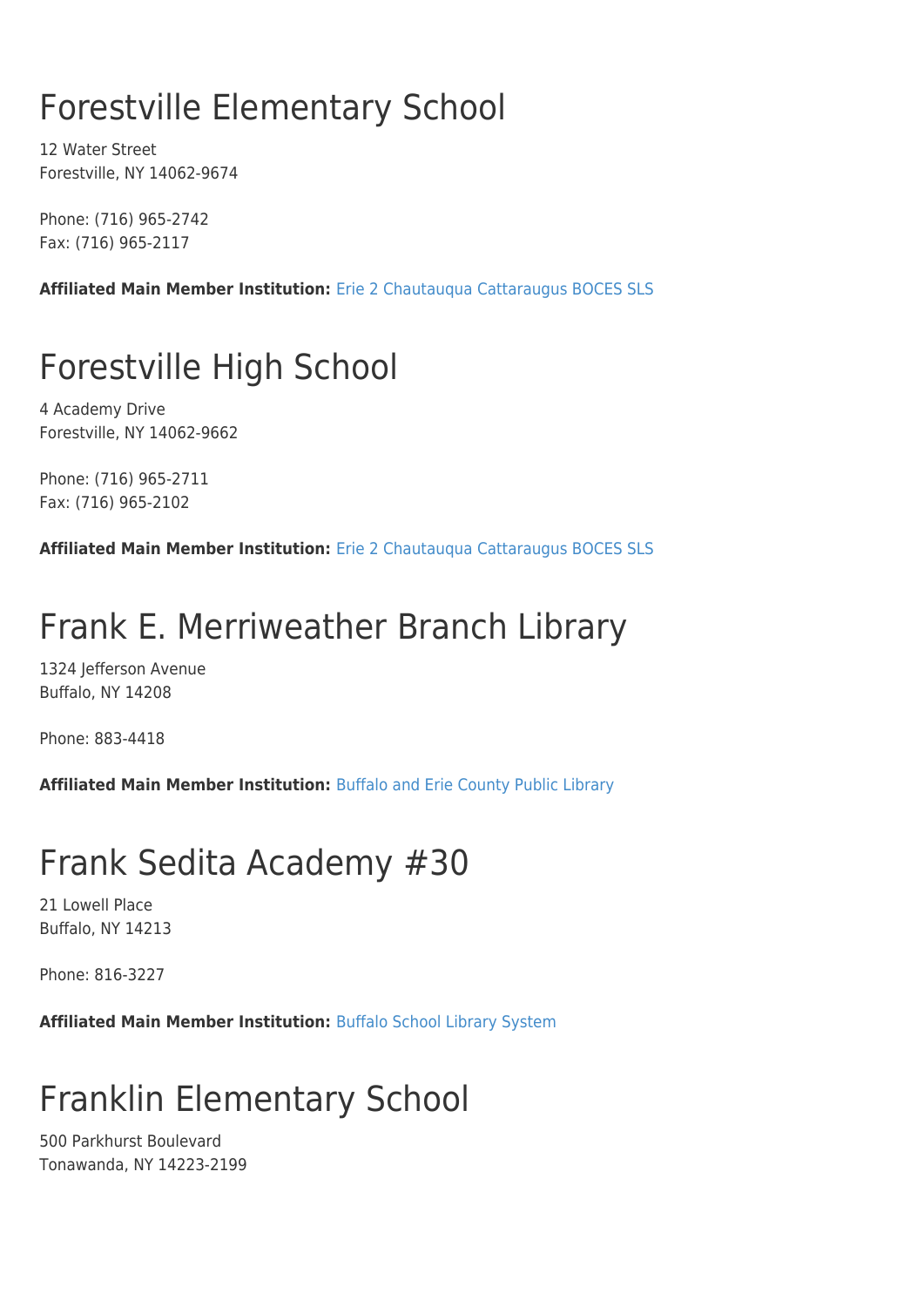Phone: (716) 874-8415 Fax: ()

**Affiliated Main Member Institution:** [Erie 1 BOCES School Library System](http://www.wnylrc.org/membership/member/28)

### Franklin Middle School

540 Parkhurst Boulevard Tonawanda, NY 14223-2198

Phone: (716) 874-8404 Fax: ()

**Affiliated Main Member Institution:** [Erie 1 BOCES School Library System](http://www.wnylrc.org/membership/member/28)

#### Franklinville Elementary School

32 North Main Street Franklinville, NY 14737

Phone: (716) 676-8020 ext. ext 2202 Fax: (716) 676-8045

**Affiliated Main Member Institution:** [Cattaraugus-Allegany School Library System](http://www.wnylrc.org/membership/member/17)

# Franklinville High School

31 North Main Street Franklinville, NY 14737

Phone: (716) 676-8060 ext. ext 3205 Fax: (716) 676-8006

**InfoPass Participant:** No **NY Heritage Participant:** No **Ask Us 24/7 Participant:** No

**Affiliated Main Member Institution:** [Cattaraugus-Allegany School Library System](http://www.wnylrc.org/membership/member/17)

## Fredonia High School

425 East Main Street Fredonia, NY 14063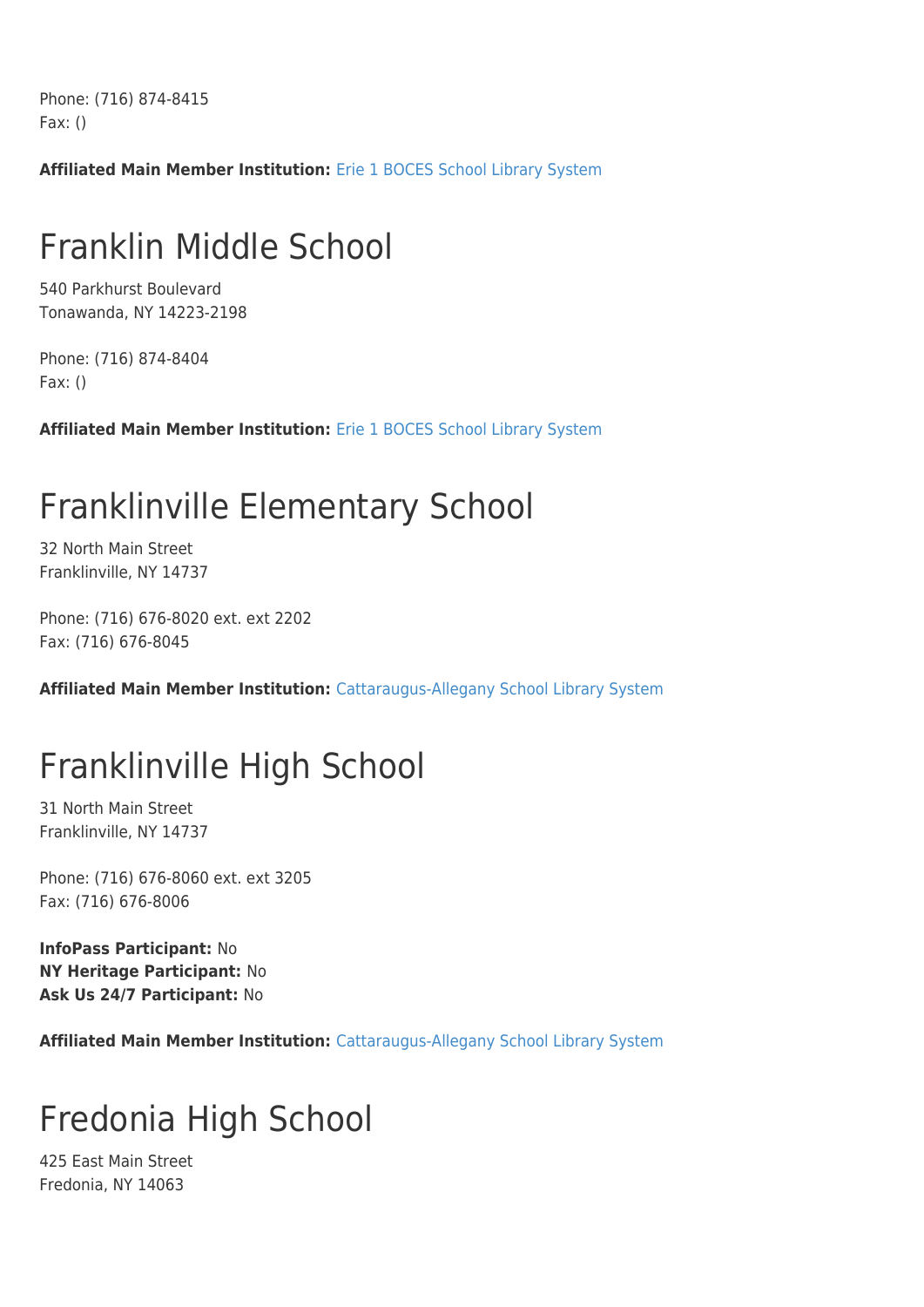Phone: (716) 679-1581 Fax: (716) 673-9449

**Affiliated Main Member Institution:** [Erie 2 Chautauqua Cattaraugus BOCES SLS](http://www.wnylrc.org/membership/member/29)

## Fredonia Intermediate School

425 East Main Street Fredonia, NY 14063

Phone: (716) 679-1581 Fax: ()

**Affiliated Main Member Institution:** [Erie 2 Chautauqua Cattaraugus BOCES SLS](http://www.wnylrc.org/membership/member/29)

#### Fredrick Law Olmstead #64

874 Amherst Street Buffalo, NY 14216

Phone: 816-3424

**Affiliated Main Member Institution:** [Buffalo School Library System](http://www.wnylrc.org/membership/member/12)

# Fredrick Law Olmstead 156@11

100 Poplar Avenue Buffalo, NY 14211

Phone: 816-

**Affiliated Main Member Institution:** [Buffalo School Library System](http://www.wnylrc.org/membership/member/12)

# Frewsburg J/S High School

26 Institute Street Frewsburg, NY 14738-0690

Phone: (716) 569-3255 Fax: (716) 569-4681

**Affiliated Main Member Institution:** [Erie 2 Chautauqua Cattaraugus BOCES SLS](http://www.wnylrc.org/membership/member/29)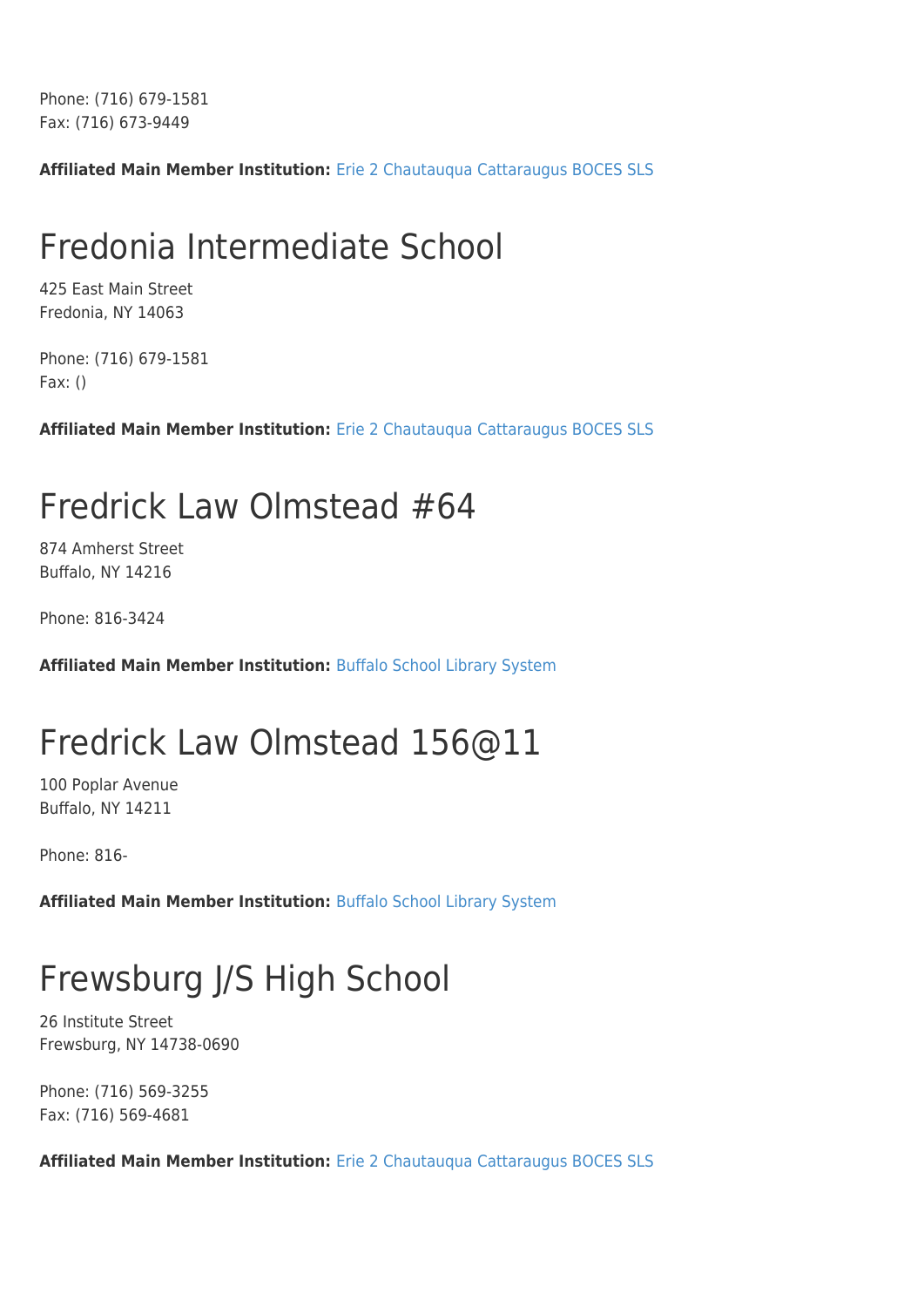# Fricano Primary School

4363 Mapleton Road Lockport, NY 14094-9623

Phone: (716) 210-2100 Fax: (716) 210-2112

**Affiliated Main Member Institution:** [Orleans-Niagara BOCES School Library System](http://www.wnylrc.org/membership/member/62)

# Friendship Central

46 W. Main St. Friendship, NY 14739

Phone: (585) 973-3311 ext. ext 3213 Fax: (585) 973-2023

**Affiliated Main Member Institution:** [Cattaraugus-Allegany School Library System](http://www.wnylrc.org/membership/member/17)

# Frontier High School

4432 Bay View Road Hamburg, NY 14075-1399

Phone: (716) 926-1720 Fax: ()

**Affiliated Main Member Institution:** [Erie 1 BOCES School Library System](http://www.wnylrc.org/membership/member/28)

## Frontier Middle School

2751 Amsdell Road Hamburg, NY 14075-5899

Phone: (716) 926-1730 Fax: ()

**Affiliated Main Member Institution:** [Erie 1 BOCES School Library System](http://www.wnylrc.org/membership/member/28)

# Futures Academy #37

295 Carlton Street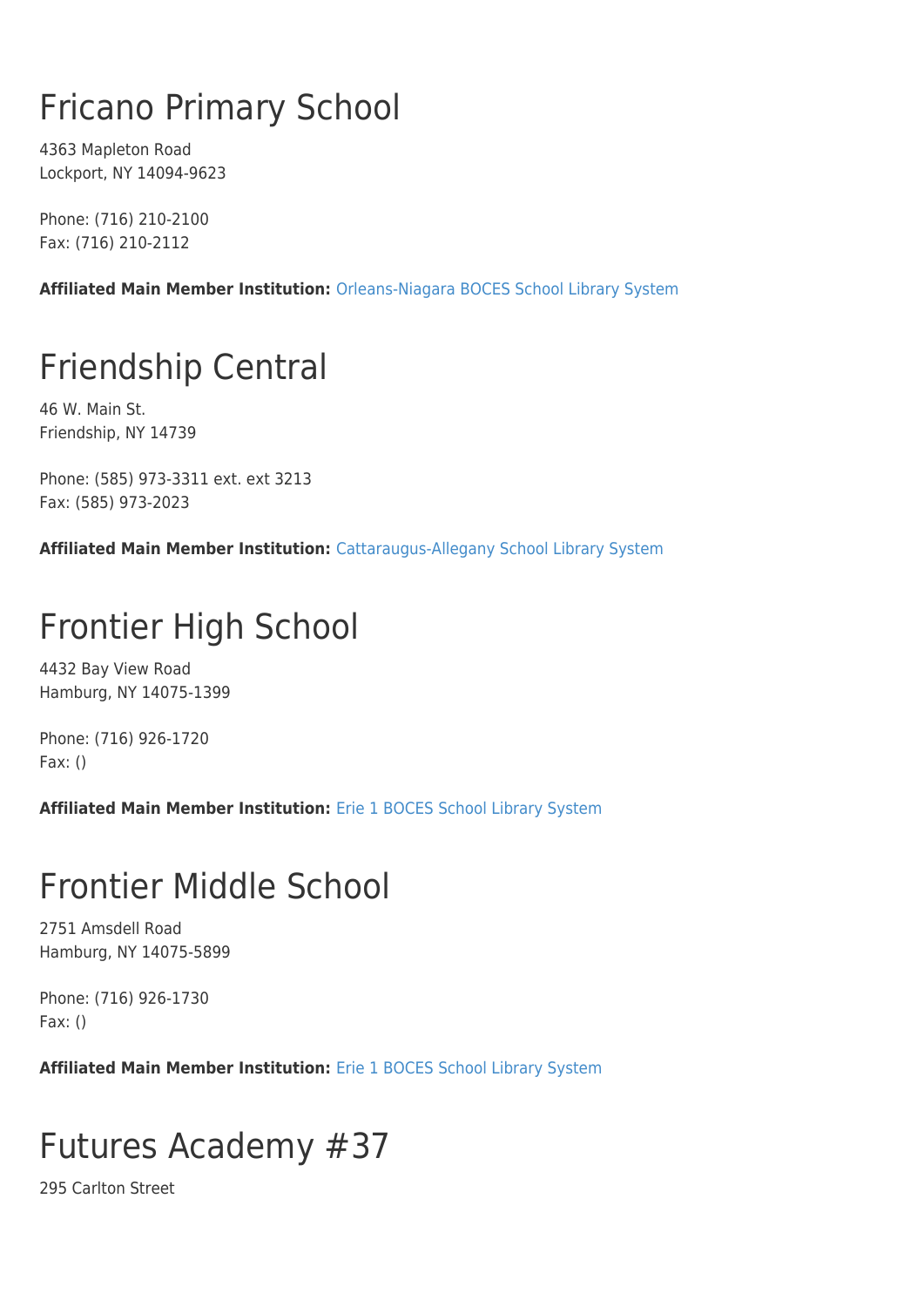Buffalo, NY 14204

Phone: 816-3799

**Affiliated Main Member Institution:** [Buffalo School Library System](http://www.wnylrc.org/membership/member/12)

### Gaskill Prep

910 Hyde Park Boulevard Niagara Falls, NY 14301

Phone: (716) 278-5820 Fax: ()

**Affiliated Main Member Institution:** [Orleans-Niagara BOCES School Library System](http://www.wnylrc.org/membership/member/62)

#### Genesee Valley Central School

1 Jaguar Drive Belmont, NY 14813

Phone: (585) 268-7928 ext. ext 1150 Fax: (585) 268-7990

**Affiliated Main Member Institution:** [Cattaraugus-Allegany School Library System](http://www.wnylrc.org/membership/member/17)

#### George Southard Elementary School

6385 Locust Street Lockport, NY 14094

Phone: (716) 478-4770 Fax: (716) 478-4775

**Affiliated Main Member Institution:** [Orleans-Niagara BOCES School Library System](http://www.wnylrc.org/membership/member/62)

#### Geraldine J. Mann Elementary School

1330 95th Street Niagara Falls, NY 14304-2688

Phone: (716) 278-7940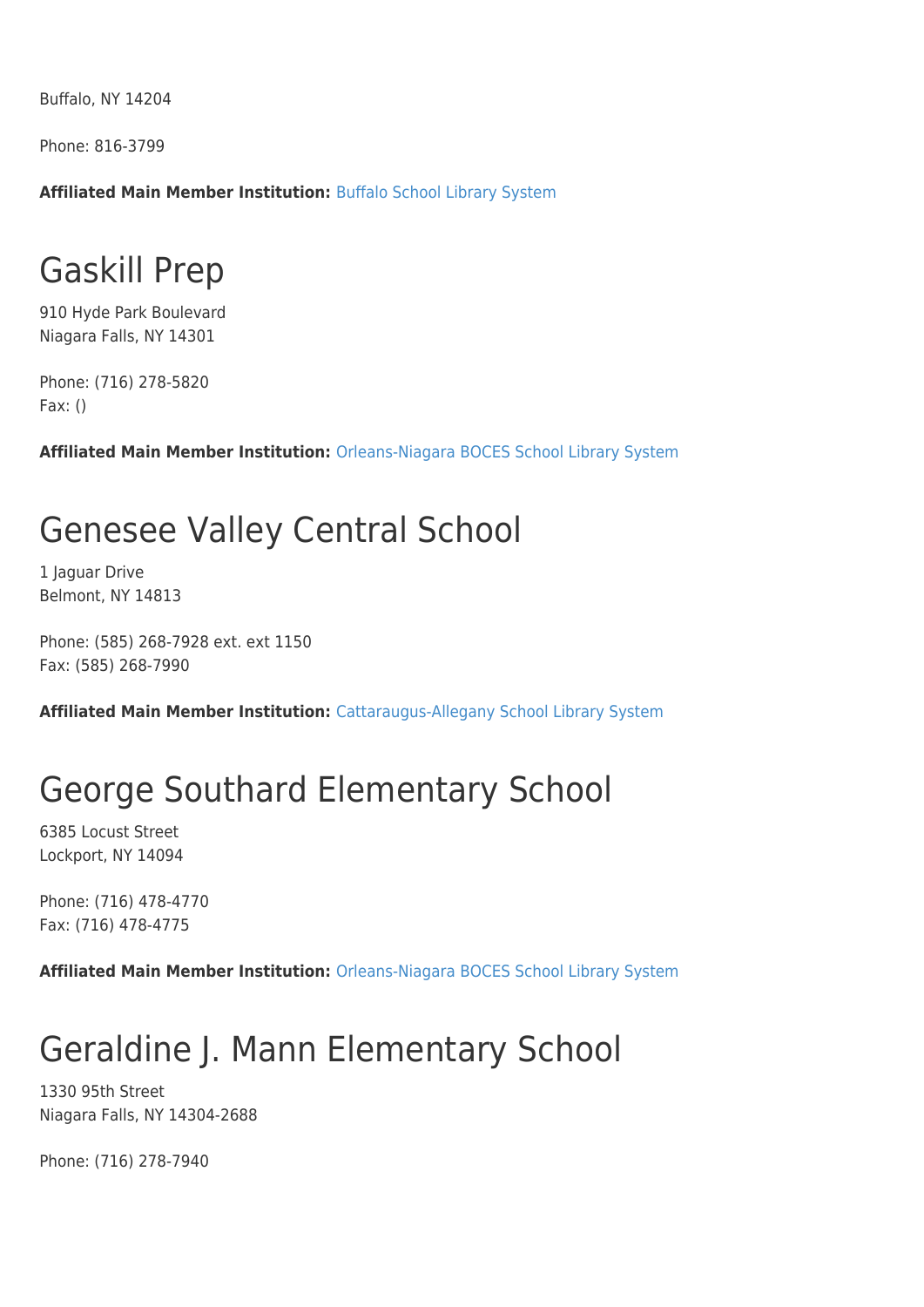**Affiliated Main Member Institution:** [Orleans-Niagara BOCES School Library System](http://www.wnylrc.org/membership/member/62)

## GL Priess Elementary School

3000 Schoolview Road Eden, NY 14057-0267

Phone: (716) 992-2638 Fax: (716) 992-3631

**Affiliated Main Member Institution:** [Erie 2 Chautauqua Cattaraugus BOCES SLS](http://www.wnylrc.org/membership/member/29)

## Glendale Elementary School

101 Glendale Drive Tonawanda, NY 14150-4613

Phone: (716) 250-1500 Fax: ()

**Affiliated Main Member Institution:** [Erie 1 BOCES School Library System](http://www.wnylrc.org/membership/member/28)

### GOW School

2491 Emery Road South Wales, NY 14139

Phone: (716) 652-3450 Fax: (716) 652-3457

**Affiliated Main Member Institution:** [Erie 2 Chautauqua Cattaraugus BOCES SLS](http://www.wnylrc.org/membership/member/29)

### Gowanda Elementary School

450 Aldrich Street Gowanda, NY 14070

Phone: (716) 532-3325 Fax: ()

**Affiliated Main Member Institution:** [Erie 2 Chautauqua Cattaraugus BOCES SLS](http://www.wnylrc.org/membership/member/29)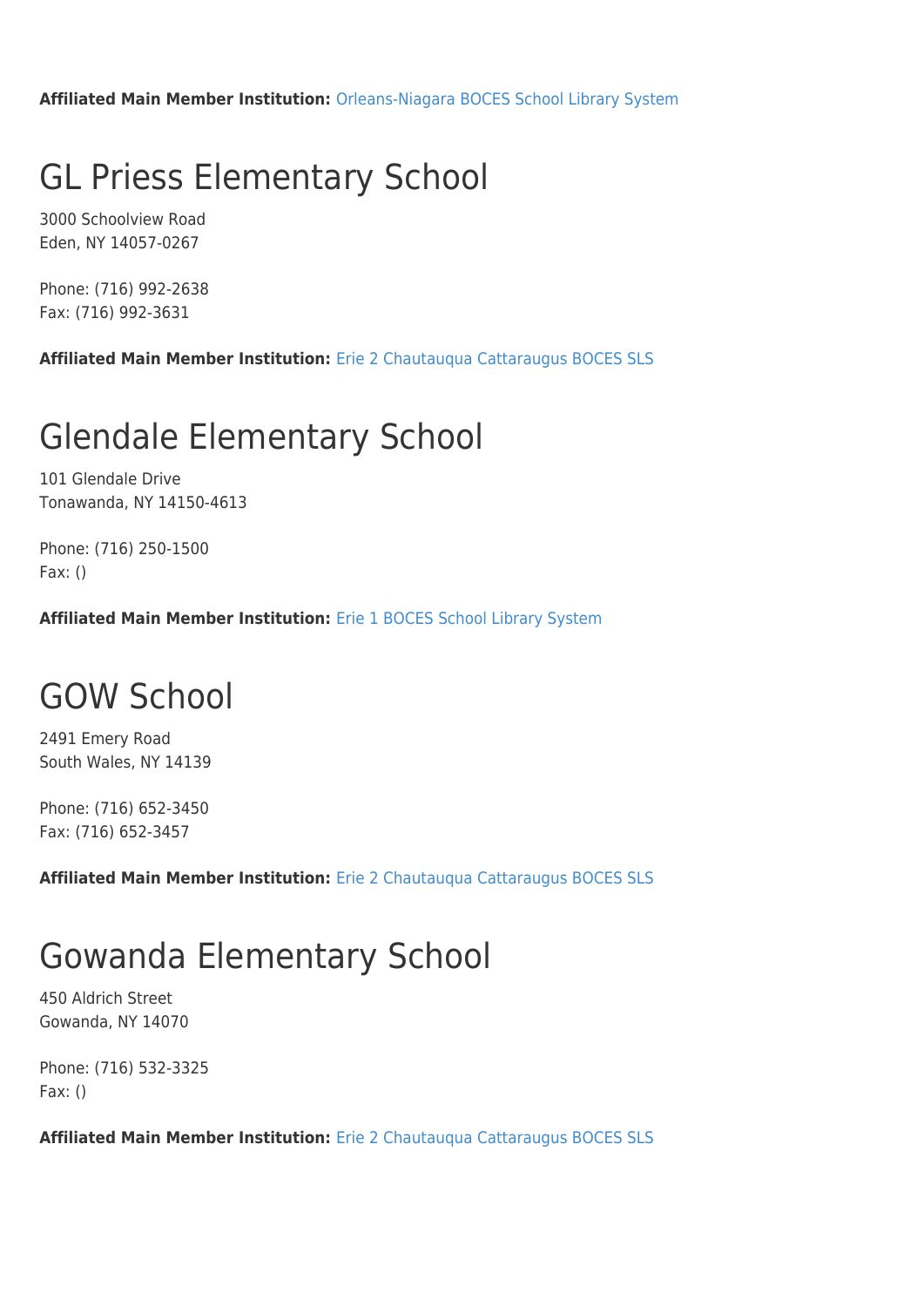# Gowanda Free Library

56 W Main Street Gowanda, NY 14070

Phone: (716) 532-3451 Fax: (716) 532-3415

**Affiliated Main Member Institution:** [Chautauqua-Cattaraugus Library System](http://www.wnylrc.org/membership/member/20)

## Gowanda High School

10674 Prospect Street Gowanda, NY 14070

Phone: (716) 532-3325 Fax: ()

**Affiliated Main Member Institution:** [Erie 2 Chautauqua Cattaraugus BOCES SLS](http://www.wnylrc.org/membership/member/29)

### Gowanda Middle School

10674 Prospect Street Gowanda, NY 14070-1384

Phone: (716) 532-3325 Fax: ()

**Affiliated Main Member Institution:** [Erie 2 Chautauqua Cattaraugus BOCES SLS](http://www.wnylrc.org/membership/member/29)

## Grabiarz School of Excellence #79

225 Lawn Avenue Buffalo, NY 14207

**Affiliated Main Member Institution:** [Buffalo School Library System](http://www.wnylrc.org/membership/member/12)

### Grand Island High School

1100 Ransom Road Grand Island, NY 14072

Phone: (716) 773-8800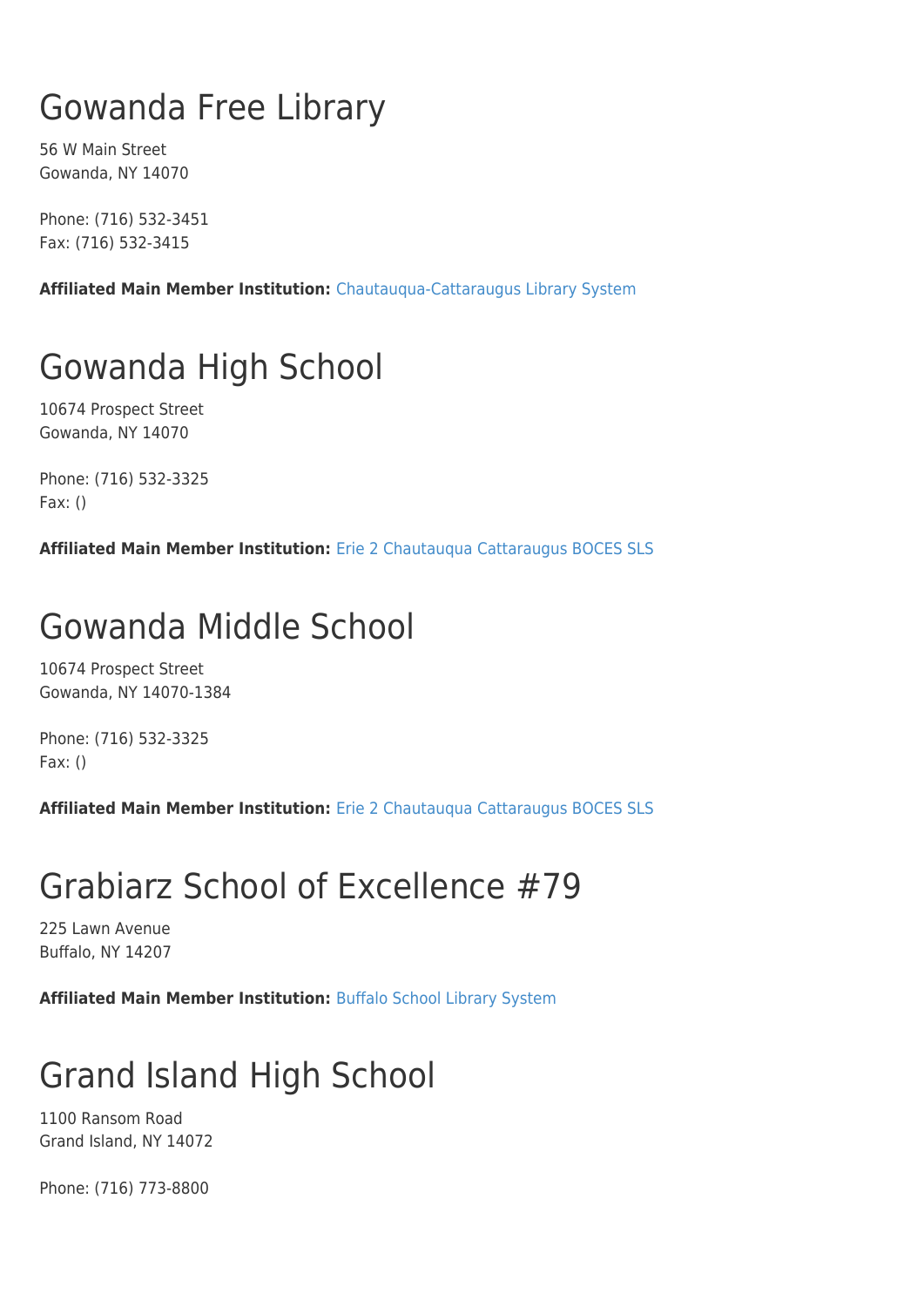Fax: ()

**Affiliated Main Member Institution:** [Erie 1 BOCES School Library System](http://www.wnylrc.org/membership/member/28)

### Grand Island Memorial Library

1715 Bedell Road Grand Island, NY 14072

Phone: 773-7124 Fax: 774-1146

**Affiliated Main Member Institution:** [Buffalo and Erie County Public Library](http://www.wnylrc.org/membership/member/6)

#### Gustavus Adolphus Learning Center

200 Gustavus Avenue Jamestown, NY 14701

Phone: (716) 665-2772 Fax: (716) 665-8079

**Affiliated Main Member Institution:** [Erie 2 Chautauqua Cattaraugus BOCES SLS](http://www.wnylrc.org/membership/member/29)

### Hamburg High School

4111 Legion Drive Hamburg, NY 14075-4595

Phone: (716) 646-3302 Fax: ()

**Affiliated Main Member Institution:** [Erie 1 BOCES School Library System](http://www.wnylrc.org/membership/member/28)

#### Hamburg Middle School

360 Division Street Hamburg, NY 14075-4598

Phone: (716) 646-3250 Fax: ()

**Affiliated Main Member Institution:** [Erie 1 BOCES School Library System](http://www.wnylrc.org/membership/member/28)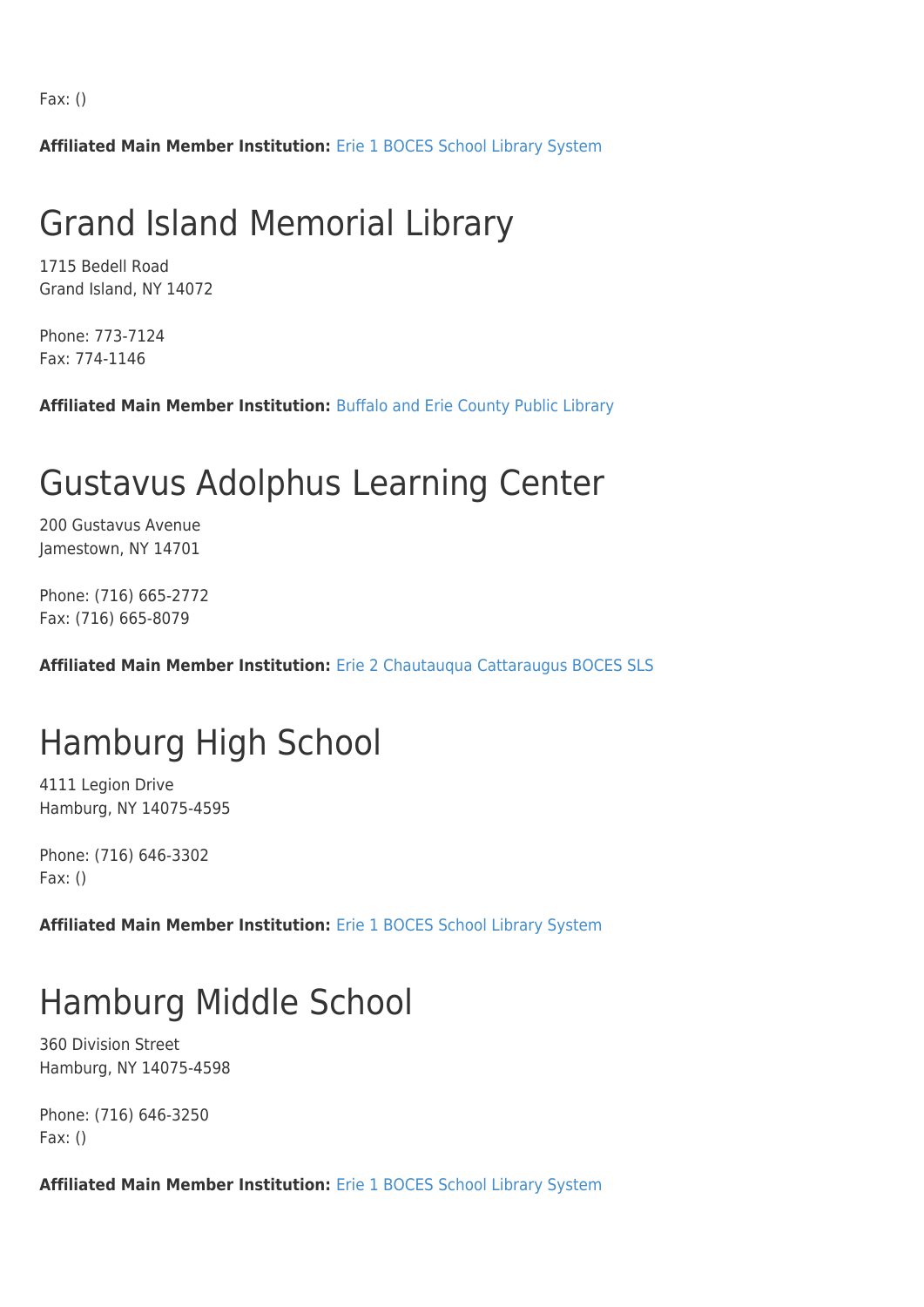# Hamburg Public Library

102 S. Buffalo Street Hamburg, NY 14075

Phone: 649-4415 Fax: 649-4160

**Affiliated Main Member Institution:** [Buffalo and Erie County Public Library](http://www.wnylrc.org/membership/member/6)

# Hamilton Elementary School

44 Westfall Drive Tonawanda, NY 14150-7130

Phone: (716) 874-8419 Fax: ()

**Affiliated Main Member Institution:** [Erie 1 BOCES School Library System](http://www.wnylrc.org/membership/member/28)

## Hamlin Park School #74

126 Donaldson Road Buffalo, NY 14216

Phone: 816-3490

**Affiliated Main Member Institution:** [Buffalo School Library System](http://www.wnylrc.org/membership/member/12)

## Harold O Brumsted Elementary School

103 Canada Street Holland, NY 14080-9645

Phone: (716) 537-8250 Fax: (716) 537-8252

**Affiliated Main Member Institution:** [Erie 2 Chautauqua Cattaraugus BOCES SLS](http://www.wnylrc.org/membership/member/29)

# Harriet Ross Tubman School #31

212 Stanton Street Buffalo, NY 14212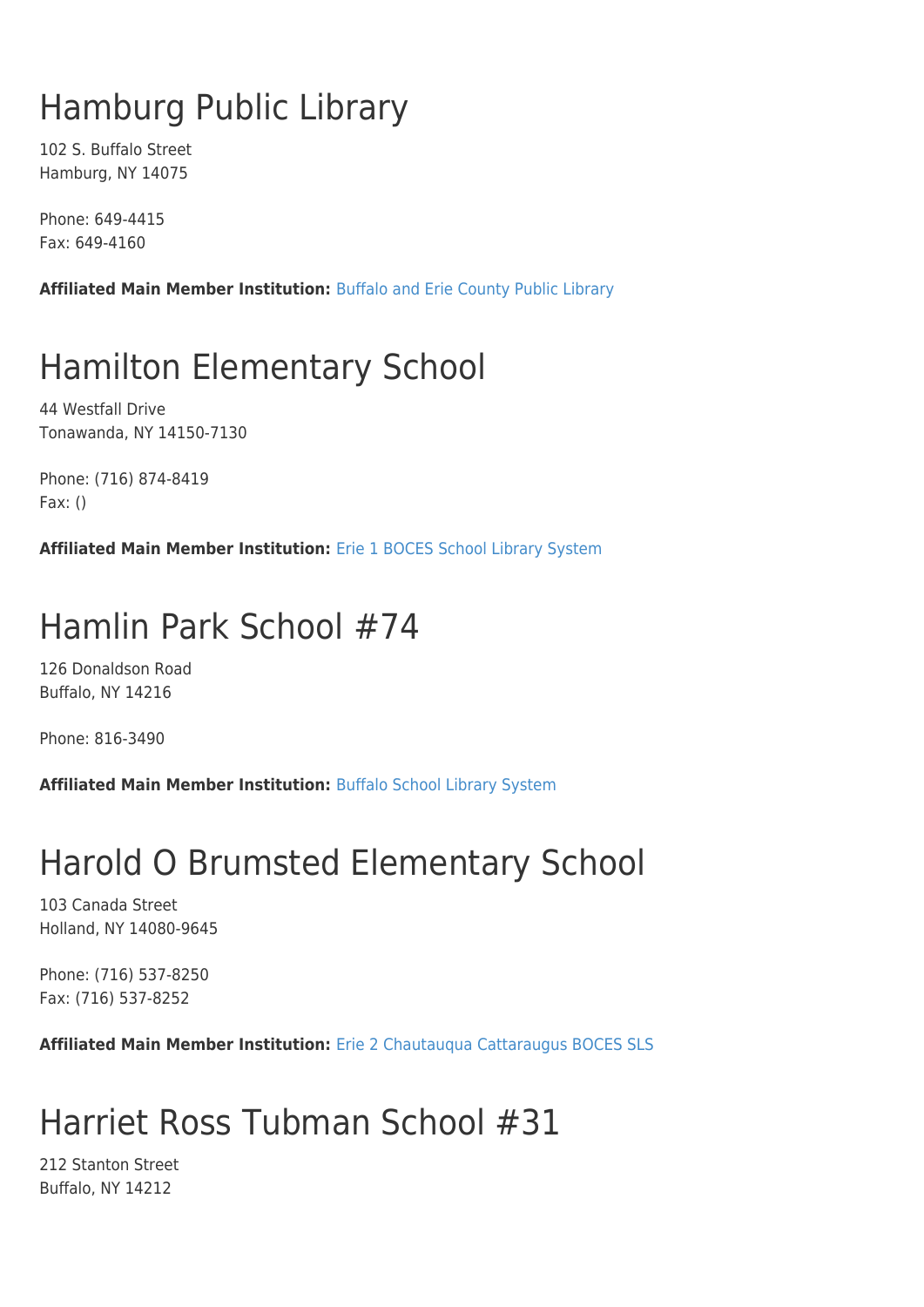Phone: 816-3781

**Affiliated Main Member Institution:** [Buffalo School Library System](http://www.wnylrc.org/membership/member/12)

#### Harris Hill Elementary School

4260 Harris Hill Road Williamsville, NY 14221

Phone: (716) 407-9175 Fax: ()

**Affiliated Main Member Institution:** [Erie 1 BOCES School Library System](http://www.wnylrc.org/membership/member/28)

#### Harry F. Abate Elementary School Library

1625 Lockport Street Niagara Falls, NY 14305-2697

Phone: (716) 278-7960 Fax: (716) 278-7979

**Affiliated Main Member Institution:** [Orleans-Niagara BOCES School Library System](http://www.wnylrc.org/membership/member/62)

#### Harvey Austin School # 97

1405 Sycamore Buffalo, NY 14211

Phone: 816-4461

**Affiliated Main Member Institution:** [Buffalo School Library System](http://www.wnylrc.org/membership/member/12)

#### Haxton Memorial Library

3 North Pearl Street Oakfield, NY 14125

Phone: (585) 948-9900

**Affiliated Main Member Institution:** [Nioga Library System](http://www.wnylrc.org/membership/member/59)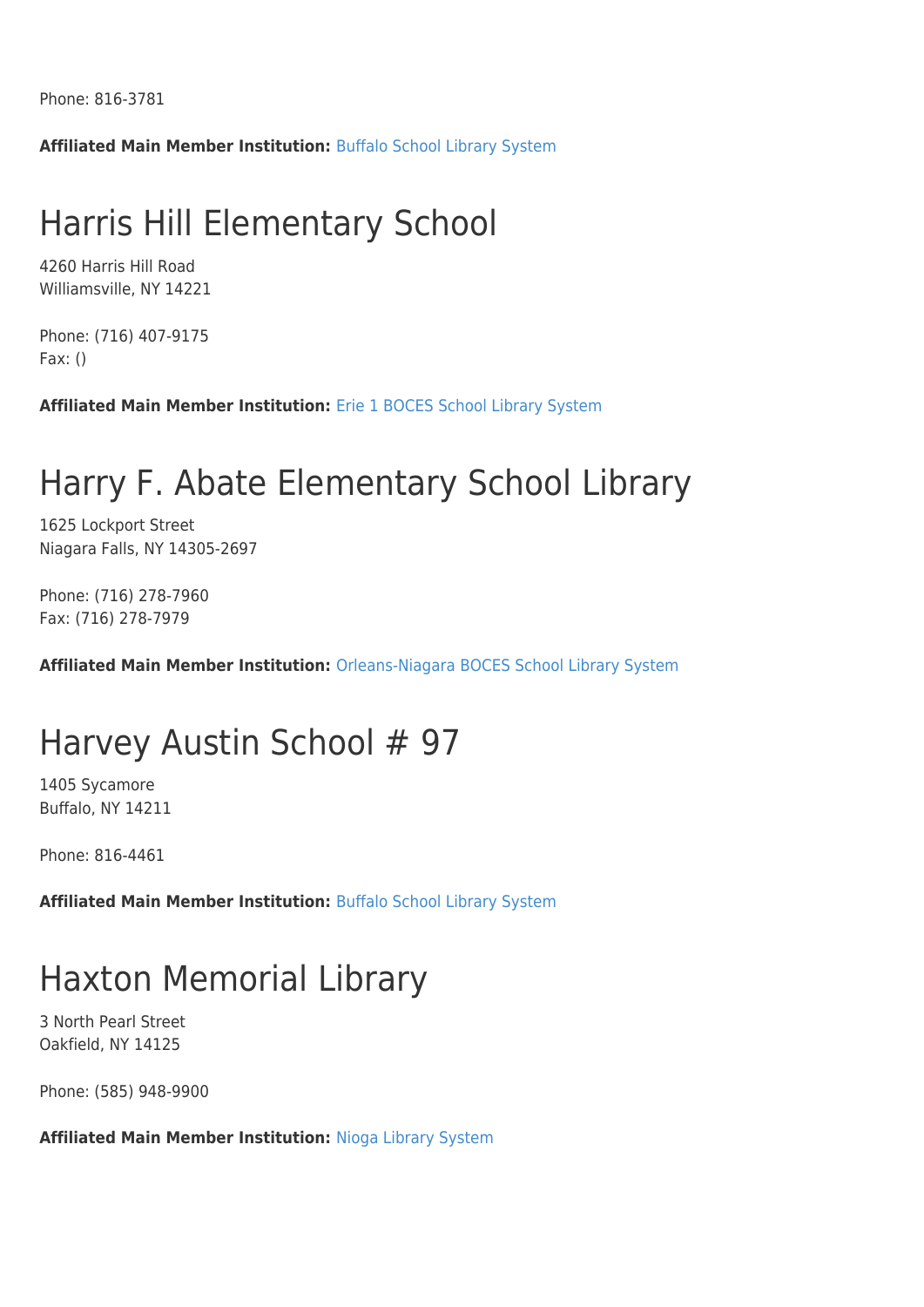# Hazeltine Public Library

891 Busti Sugar Grove Road Jamestown, NY 14701

Phone: (716) 487-1281 Fax: (716) 487-0760

**Affiliated Main Member Institution:** [Chautauqua-Cattaraugus Library System](http://www.wnylrc.org/membership/member/20)

# Heim Elementary School

155 Heim Road Williamsville, NY 14221-1396

Phone: (716) 626-8686 Fax: ()

**Affiliated Main Member Institution:** [Erie 1 BOCES School Library System](http://www.wnylrc.org/membership/member/28)

## Heim Middle School

175 Heim Road Williamsville, NY 14221-1397

Phone: (716) 626-8600 Fax: ()

**Affiliated Main Member Institution:** [Erie 1 BOCES School Library System](http://www.wnylrc.org/membership/member/28)

# Heritage Heights Elementary School

2545 Sweet Home Road Amherst, NY 14228-2282

Phone: (716) 250-1525 Fax: ()

**Affiliated Main Member Institution:** [Erie 1 BOCES School Library System](http://www.wnylrc.org/membership/member/28)

# Herman Badillo Bilingual #76

315 Carolina Street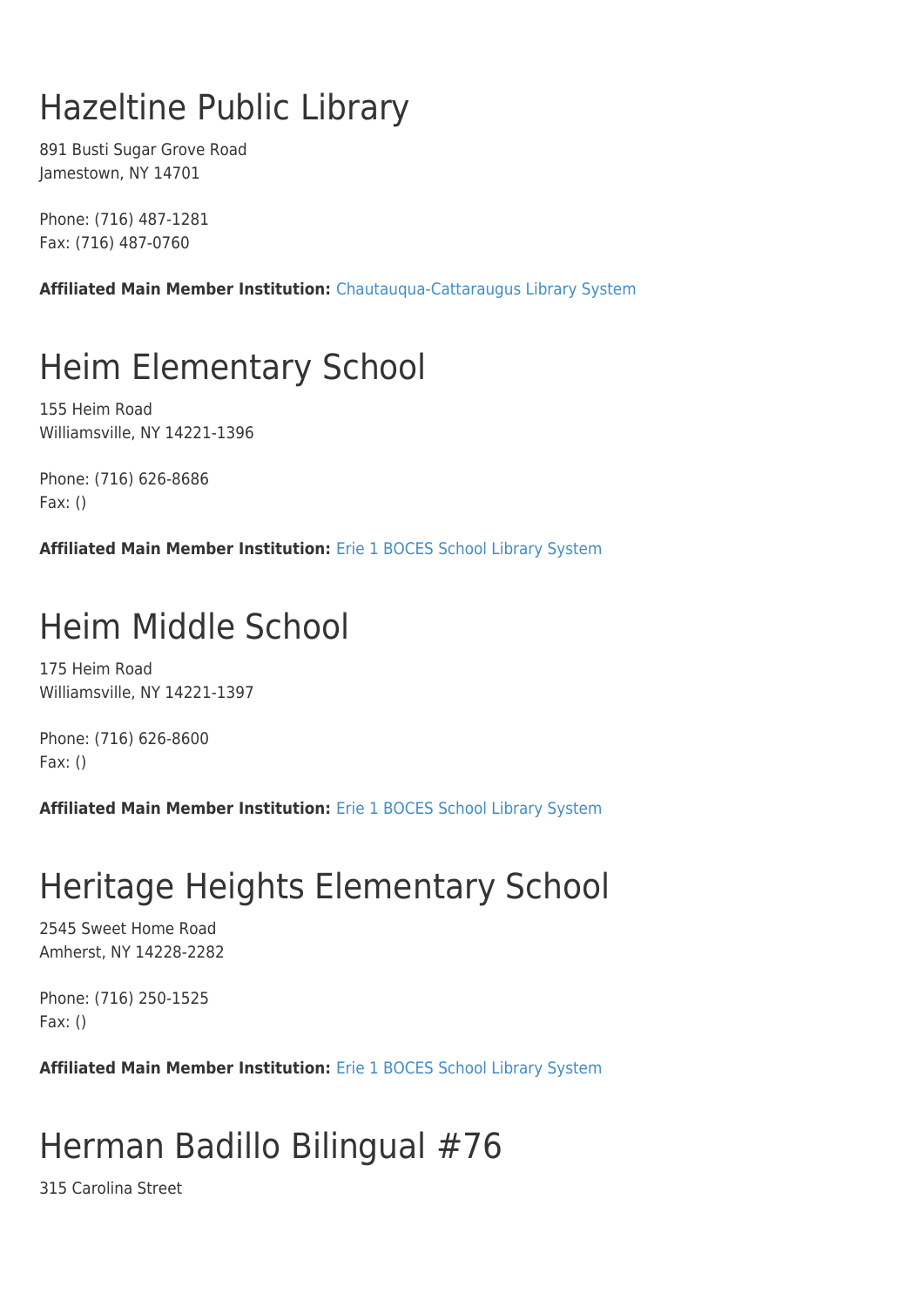Buffalo, NY 14201

Phone: 816-3871

**Affiliated Main Member Institution:** [Buffalo School Library System](http://www.wnylrc.org/membership/member/12)

#### Highgate Heights #80

600 Highgate Avenue Buffalo, NY 14215

Phone: 816-4050

**Affiliated Main Member Institution:** [Buffalo School Library System](http://www.wnylrc.org/membership/member/12)

#### Highland Elementary School

6745 Erie Road Derby, NY 14047-9698

Phone: (716) 549-2300 Fax: (716) 947-9269

**Affiliated Main Member Institution:** [Erie 2 Chautauqua Cattaraugus BOCES SLS](http://www.wnylrc.org/membership/member/29)

### Hillery Park Elementary #27

73 Pawnee Pkwy Buffalo, NY 14210

Phone: 816-4771

**Affiliated Main Member Institution:** [Buffalo School Library System](http://www.wnylrc.org/membership/member/12)

#### Hillview Elementary School

11 Pleasantview Drive Lancaster, NY 14086-1098

Phone: (716) 686-3280 Fax: ()

**Affiliated Main Member Institution:** [Erie 1 BOCES School Library System](http://www.wnylrc.org/membership/member/28)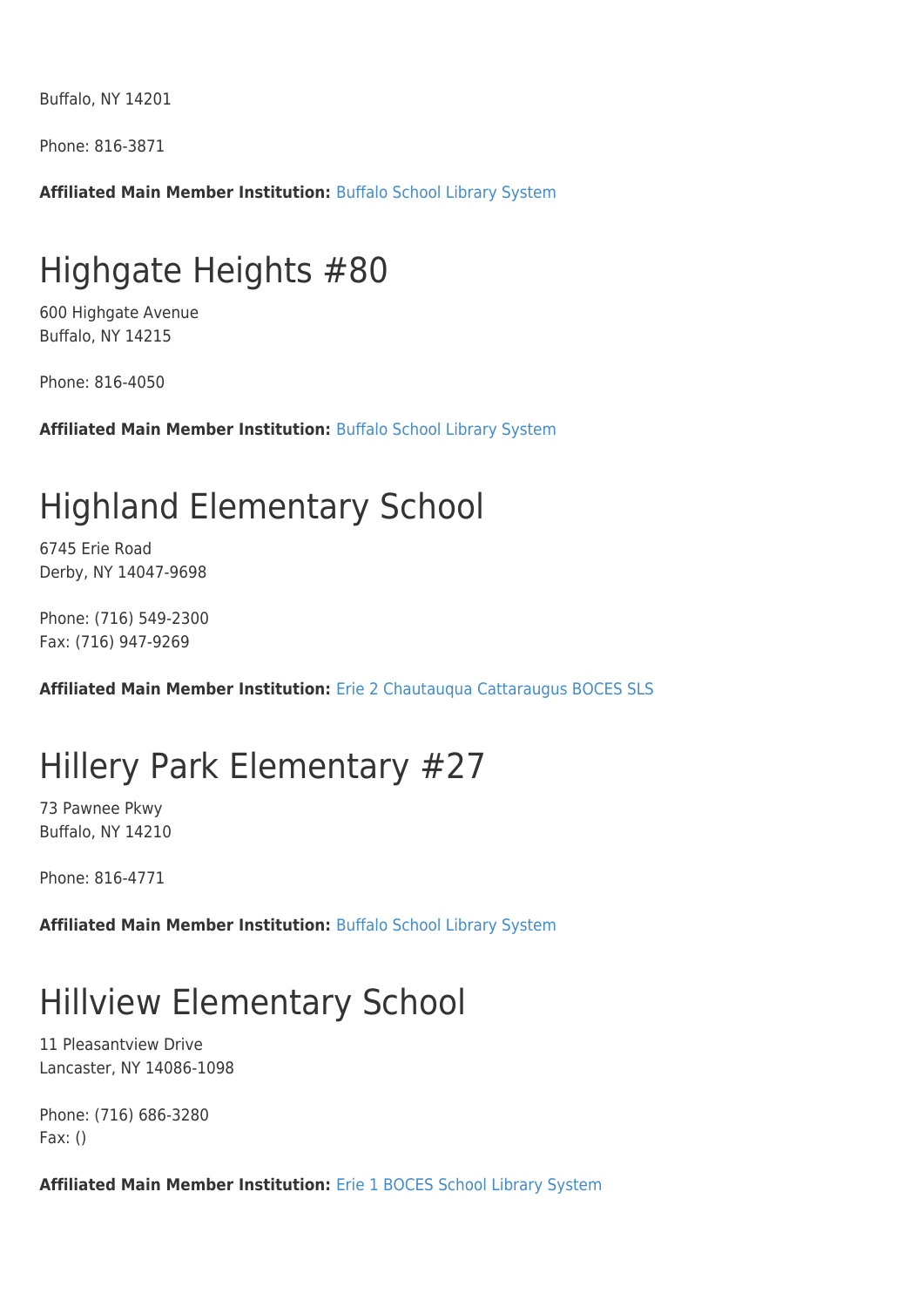# Hinsdale Central School

3701 Main St. Hinsdale, NY 14743

Phone: (716) 557-2227 ext. ext 413 Fax: (716) 557-2681

**Affiliated Main Member Institution:** [Cattaraugus-Allegany School Library System](http://www.wnylrc.org/membership/member/17)

# Hoag Library

134 South Main Street Albion, NY 14411

Phone: (585) 589-4246 Fax: (585) 589-2473

**Library URL:** <http://www.hoaglibrary.org> **Affiliated Main Member Institution:** [Nioga Library System](http://www.wnylrc.org/membership/member/59)

# Holland High School

100 Canada Street Holland, NY 14080-9645

Phone: (716) 537-8200 Fax: (716) 537-8233

**Affiliated Main Member Institution:** [Erie 2 Chautauqua Cattaraugus BOCES SLS](http://www.wnylrc.org/membership/member/29)

# Holland Middle School

11720 Partridge Road Holland, NY 14080-9645

Phone: (716) 537-8275 Fax: (716) 537-2669

**Affiliated Main Member Institution:** [Erie 2 Chautauqua Cattaraugus BOCES SLS](http://www.wnylrc.org/membership/member/29)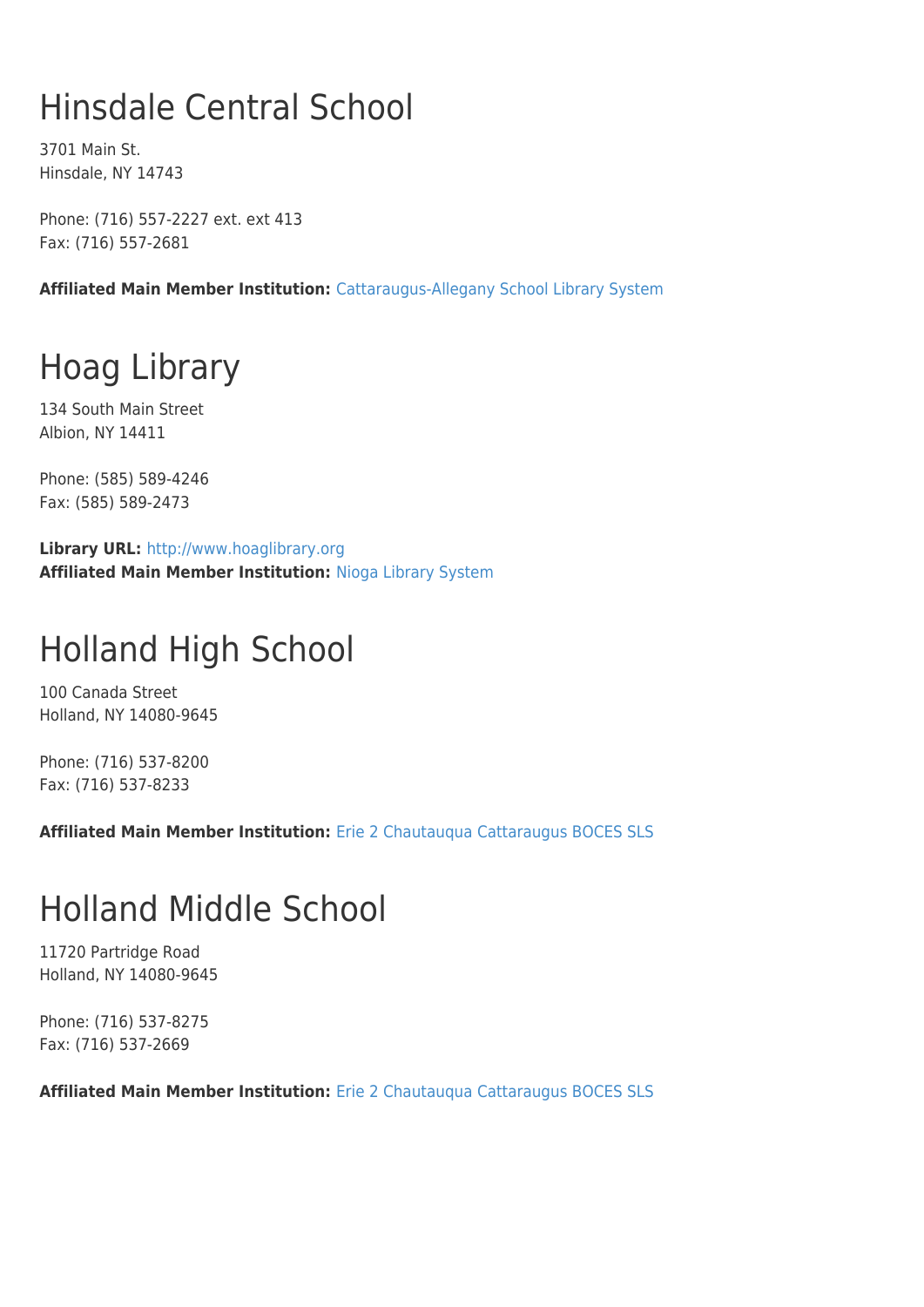# Hollwedel Memorial Library

5 Woodrow Drive Pavillion, NY 14525

Phone: (585) 584-8843 Fax: (585) 584-8801

**Affiliated Main Member Institution:** [Nioga Library System](http://www.wnylrc.org/membership/member/59)

# Holmes Elementary School

365 Dupont Avenue Tonawanda, NY 14150-7833

Phone: (716) 874-8423 Fax: ()

**Affiliated Main Member Institution:** [Erie 1 BOCES School Library System](http://www.wnylrc.org/membership/member/28)

# Holy Family Catholic School

1135 North Main Street Jamestown, NY 14701

Phone: (716) 483-3245 Fax: (716) 843-3245

**Affiliated Main Member Institution:** [Erie 2 Chautauqua Cattaraugus BOCES SLS](http://www.wnylrc.org/membership/member/29)

### Hoover Elementary School

199 Thorncliff Road Tonawanda, NY 14223-1241

Phone: (716) 874-8414 Fax: ()

**Affiliated Main Member Institution:** [Erie 1 BOCES School Library System](http://www.wnylrc.org/membership/member/28)

## Hoover Middle School

249 Thorncliff Road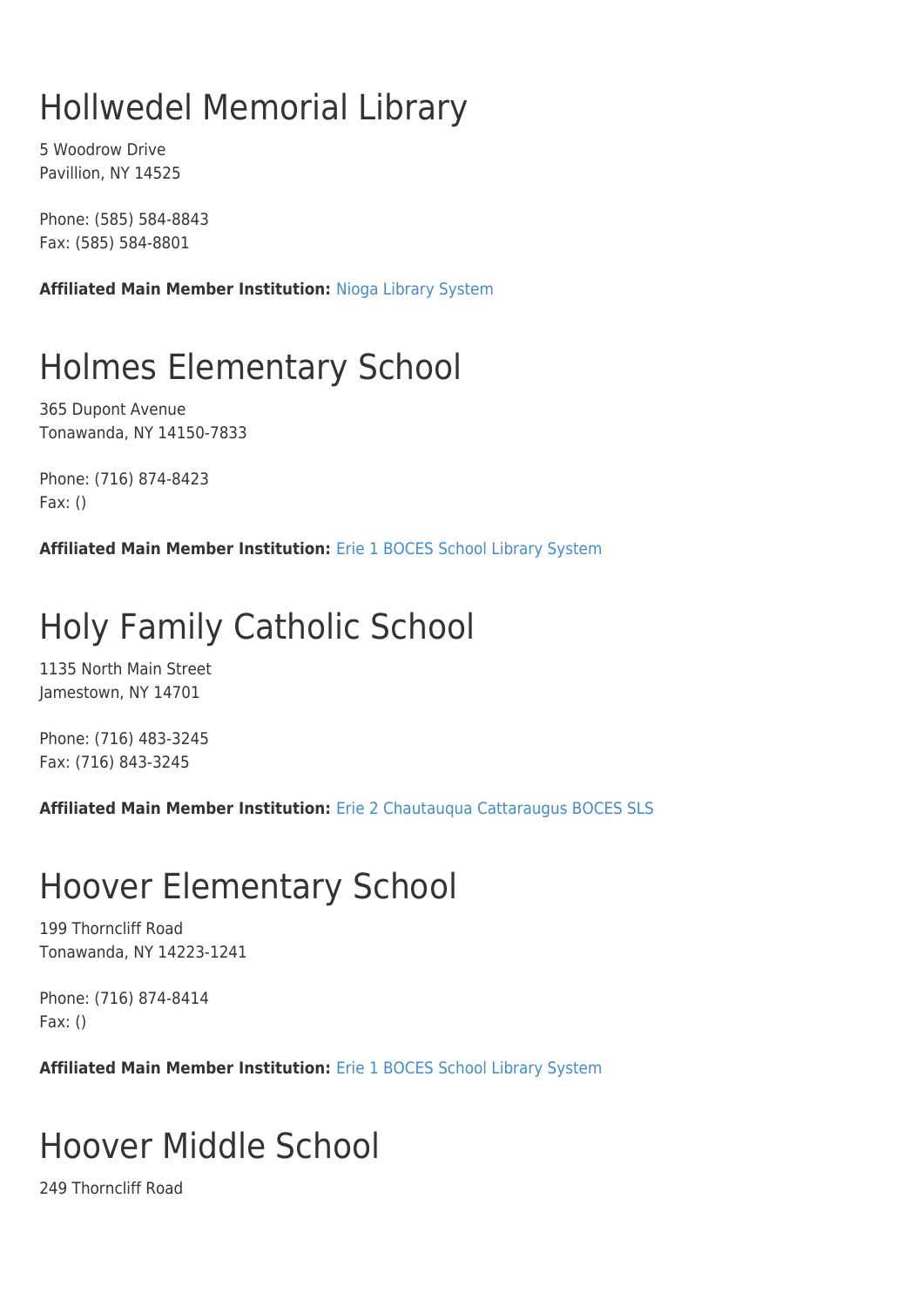Tonawanda, NY 14223-1277

Phone: (716) 874-8405 Fax: ()

**Affiliated Main Member Institution:** [Erie 1 BOCES School Library System](http://www.wnylrc.org/membership/member/28)

## Hopevale Union Free School District

3780 Howard Road Hamburg, NY 14075-2252

Phone: (716) 648-1930 Fax: ()

**Affiliated Main Member Institution:** [Erie 1 BOCES School Library System](http://www.wnylrc.org/membership/member/28)

#### Houghton Academy #69

1725 ClintonStreet Buffalo, NY 14206

Phone: 816-

**Affiliated Main Member Institution:** [Buffalo School Library System](http://www.wnylrc.org/membership/member/12)

## Huchinson Tech High School #304

356 South Elmwood Avenue Buffalo, NY 14201

Phone: 816-3842

**Affiliated Main Member Institution:** [Buffalo School Library System](http://www.wnylrc.org/membership/member/12)

## Huth Elementary School

1773 Huth Road Grand Island, NY 14072

Phone: (716) 773-8850 Fax: ()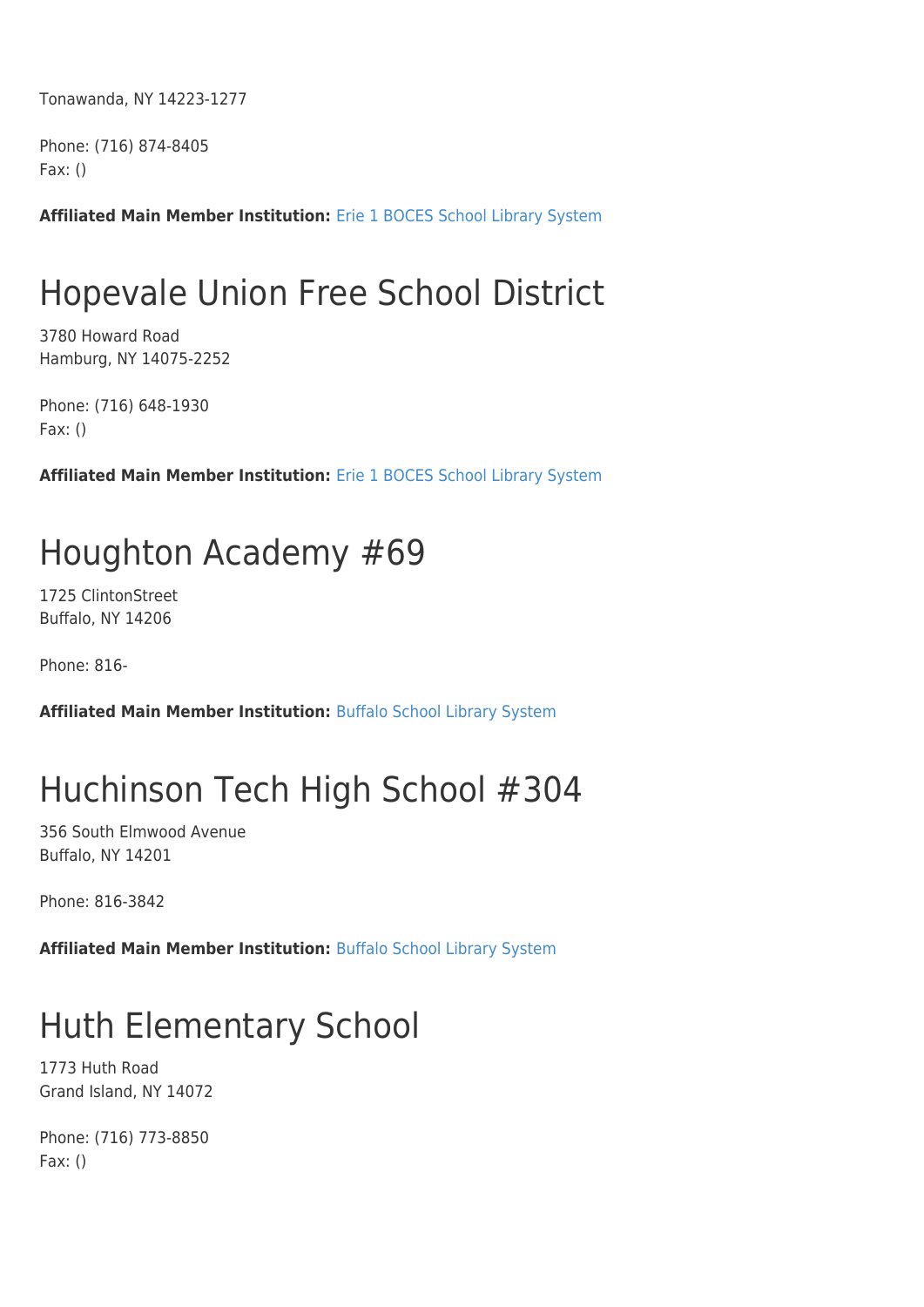**Affiliated Main Member Institution:** [Erie 1 BOCES School Library System](http://www.wnylrc.org/membership/member/28)

# Hyde Park Elementary School

1620 Hyde Park Boulevard Niagara Falls, NY 14304

Phone: (716) 298-5981 Fax: ()

**Affiliated Main Member Institution:** [Orleans-Niagara BOCES School Library System](http://www.wnylrc.org/membership/member/62)

#### Immaculate Conception

24 Maple Avenue Wellsville, NY 14895

Phone: (585) 593-5840 Fax: (585) 593-5846

**Affiliated Main Member Institution:** [Cattaraugus-Allegany School Library System](http://www.wnylrc.org/membership/member/17)

### Immaculate Conception School

510 Oakwood Avenue East Aurora, NY 14052-2389

Phone: (716) 652-5855 Fax: ()

**Affiliated Main Member Institution:** [Erie 2 Chautauqua Cattaraugus BOCES SLS](http://www.wnylrc.org/membership/member/29)

## International Prep @Grover #198

110 Fourteenth Street Buffalo, NY 14213

Phone: 816-4309

**Affiliated Main Member Institution:** [Buffalo School Library System](http://www.wnylrc.org/membership/member/12)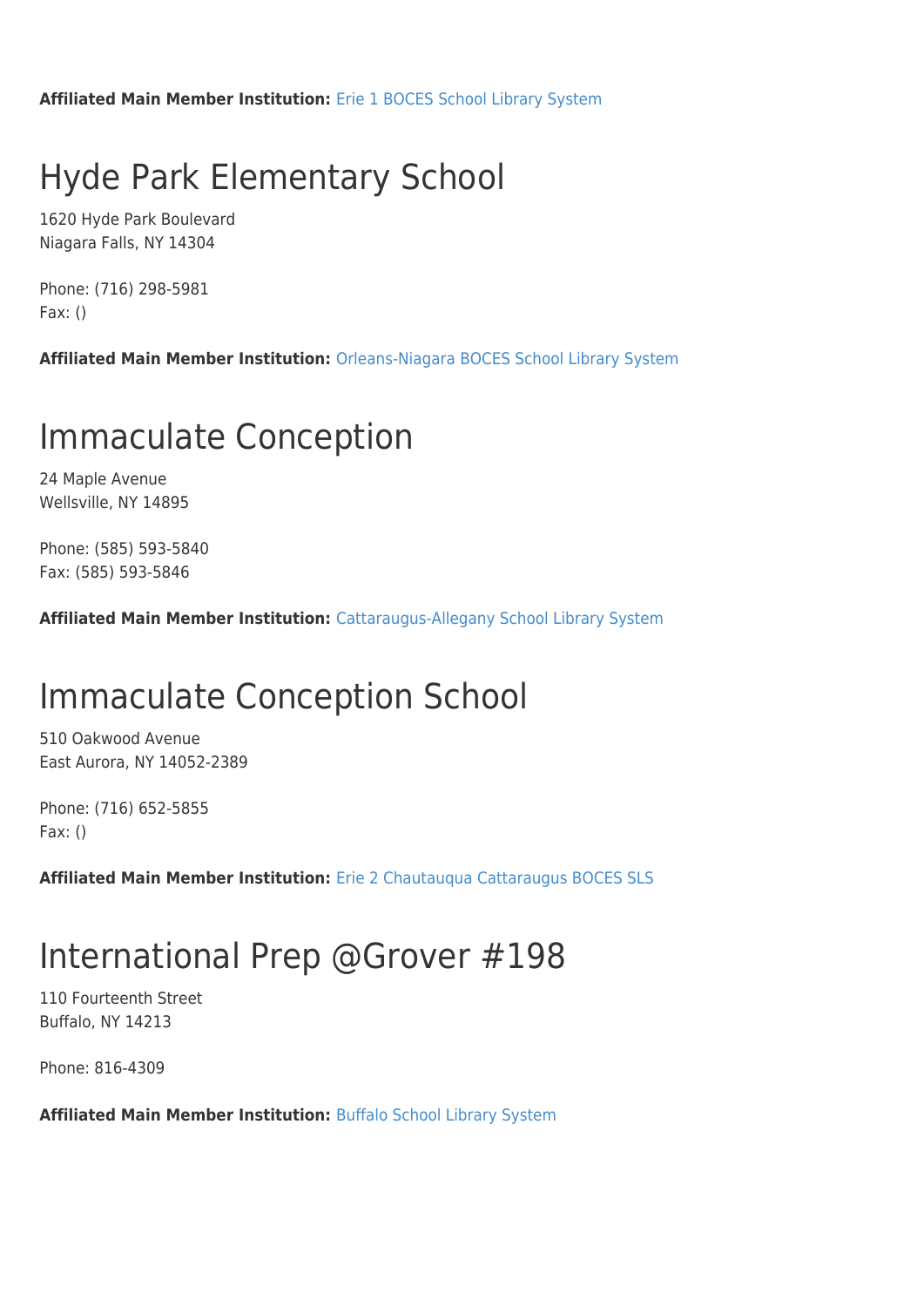# International School #45

141 Hoyt Street Buffalo, NY 14213

Phone: 816-3298

**Affiliated Main Member Institution:** [Buffalo School Library System](http://www.wnylrc.org/membership/member/12)

## Iroquois Intermediate School

2111 Girdle Road Elma, NY 14059-0032

Phone: (716) 652-3000 Fax: (716) 652-9305

**Affiliated Main Member Institution:** [Erie 2 Chautauqua Cattaraugus BOCES SLS](http://www.wnylrc.org/membership/member/29)

## Iroquois Middle School

2111 Girdle Road Elma, NY 14059-0032

Phone: (716) 652-3000 Fax: ()

**Affiliated Main Member Institution:** [Erie 2 Chautauqua Cattaraugus BOCES SLS](http://www.wnylrc.org/membership/member/29)

## Iroquois Senior High School

2111 Girdle Road Elma, NY 14059-0032

Phone: (716) 652-3000 Fax: (716) 995-2441

**Affiliated Main Member Institution:** [Erie 2 Chautauqua Cattaraugus BOCES SLS](http://www.wnylrc.org/membership/member/29)

# Isaias Gonzalez-Soto Branch Library

280 Porter Avenue Buffalo, NY 14201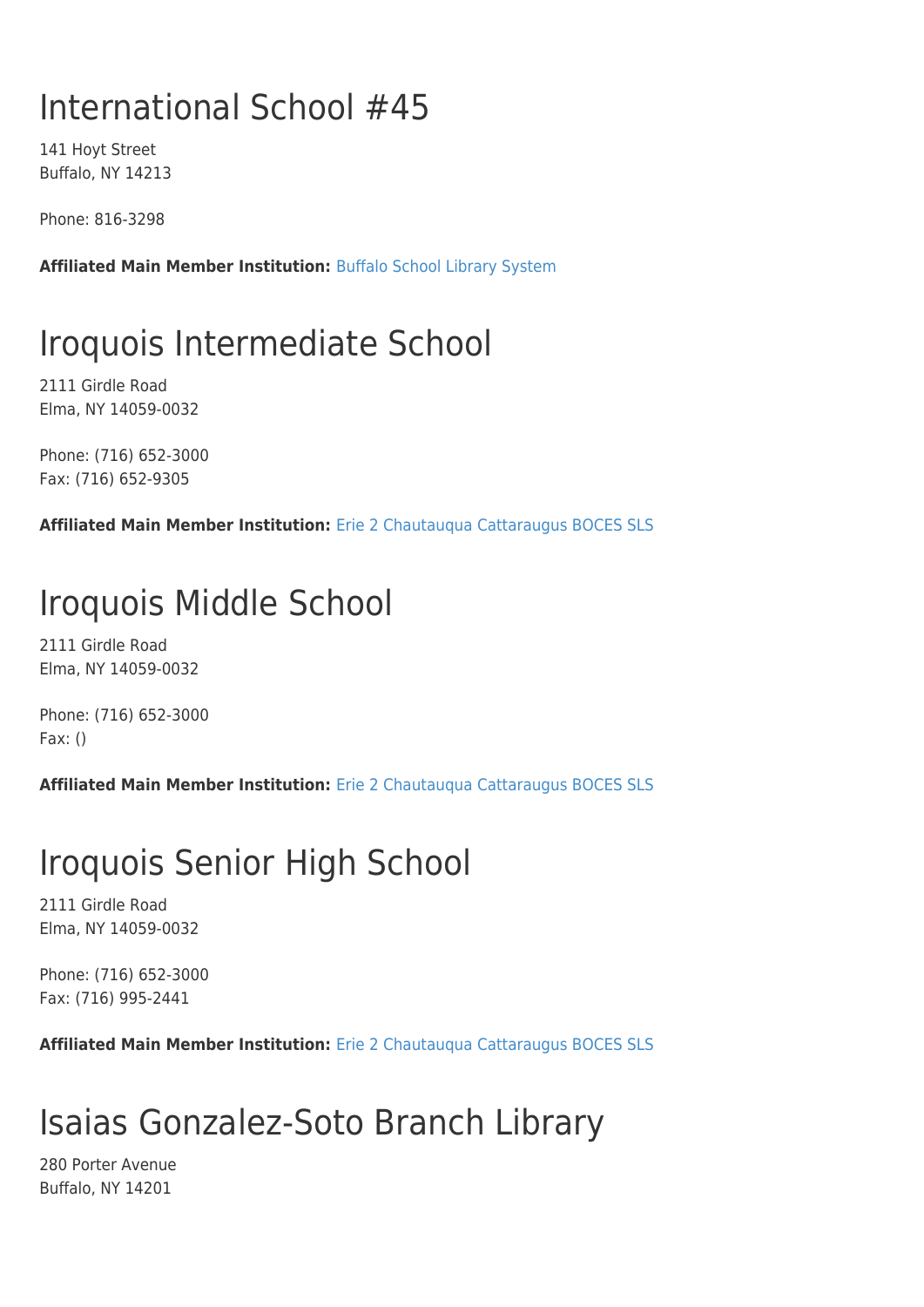Phone: (716) 882-1537 Fax: (716) 882-1537

**Affiliated Main Member Institution:** [Buffalo and Erie County Public Library](http://www.wnylrc.org/membership/member/6)

## James Prendergast Library

509 Cherry Street Jamestown, NY 14701

Phone: (716) 484-7135 Fax: (716) 487-1148

**Affiliated Main Member Institution:** [Chautauqua-Cattaraugus Library System](http://www.wnylrc.org/membership/member/20)

## Jamestown High School

350 East 2nd Street Jamestown, NY 14701-5699

Phone: (716) 483-3470 Fax: (716) 483-4399

**Affiliated Main Member Institution:** [Erie 2 Chautauqua Cattaraugus BOCES SLS](http://www.wnylrc.org/membership/member/29)

# Jefferson Middle School

195 Martin Road Jamestown, NY 14701-9225

Phone: (716) 483-4411 Fax: (716) 483-4273

**Affiliated Main Member Institution:** [Erie 2 Chautauqua Cattaraugus BOCES SLS](http://www.wnylrc.org/membership/member/29)

# JFK Middle School High School

305 Cayuga Creek Road Cheektowaga, NY 14227

Phone: (716) 891-6407 ext. 1200 Fax: ()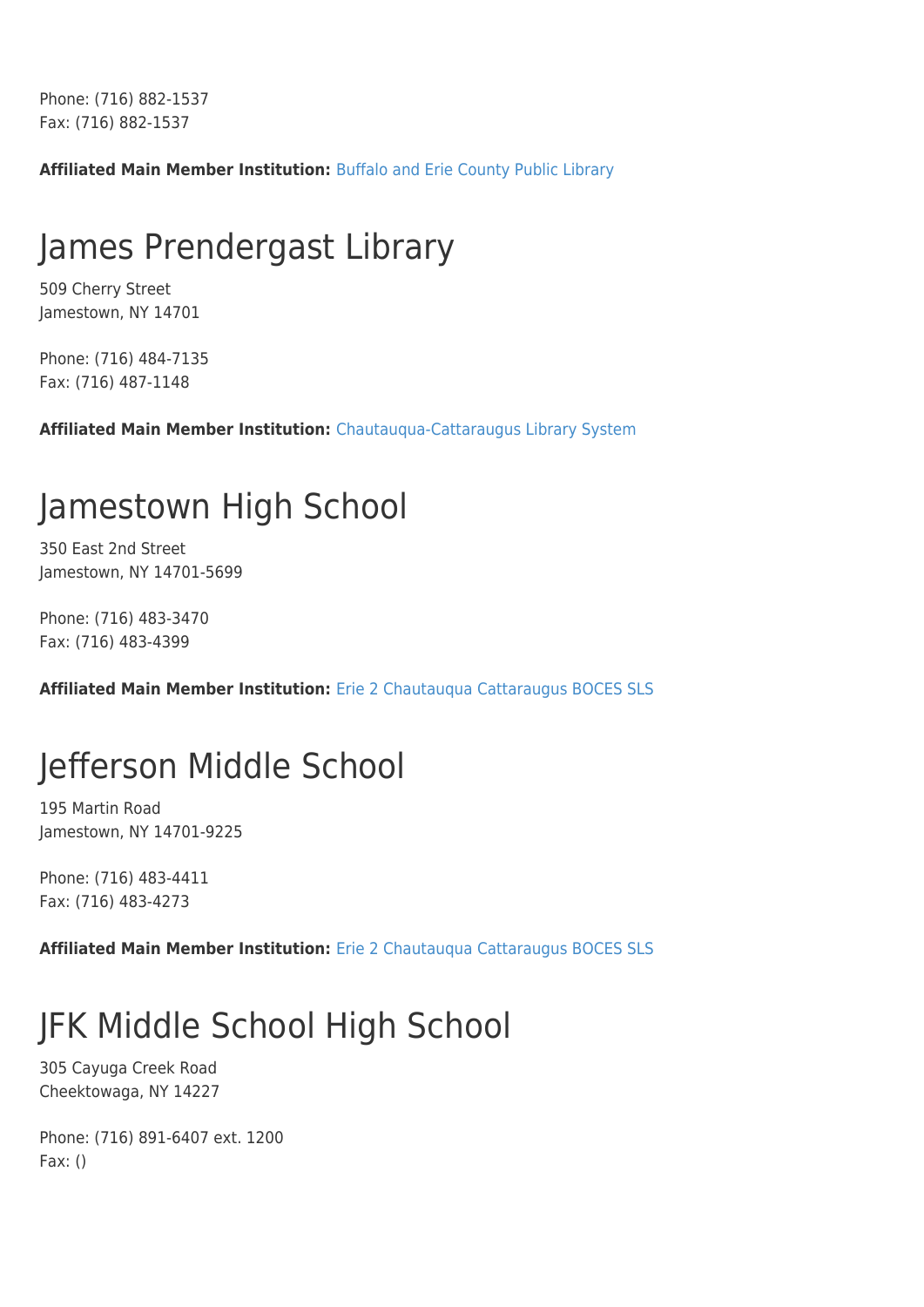**Affiliated Main Member Institution:** [Erie 1 BOCES School Library System](http://www.wnylrc.org/membership/member/28)

## John A Sciole Elementary School

86 Ays Drive East Depew, NY 14043-1420

Phone: (716) 686-3285 Fax: ()

**Affiliated Main Member Institution:** [Erie 1 BOCES School Library System](http://www.wnylrc.org/membership/member/28)

### Kalfas Elementary School

1800 Beech Avenue Niagara Falls, NY 14304

Phone: (716) 278-9180 Fax: ()

**Affiliated Main Member Institution:** [Orleans-Niagara BOCES School Library System](http://www.wnylrc.org/membership/member/62)

### Kenmore East High School

350 Fries Road Tonawanda, NY 14150-8899

Phone: (716) 874-8402 Fax: ()

**Affiliated Main Member Institution:** [Erie 1 BOCES School Library System](http://www.wnylrc.org/membership/member/28)

### Kenmore Middle School

155 Delaware Road Kenmore, NY 14217-2497

Phone: (716) 874-8403 Fax: ()

**Affiliated Main Member Institution:** [Erie 1 BOCES School Library System](http://www.wnylrc.org/membership/member/28)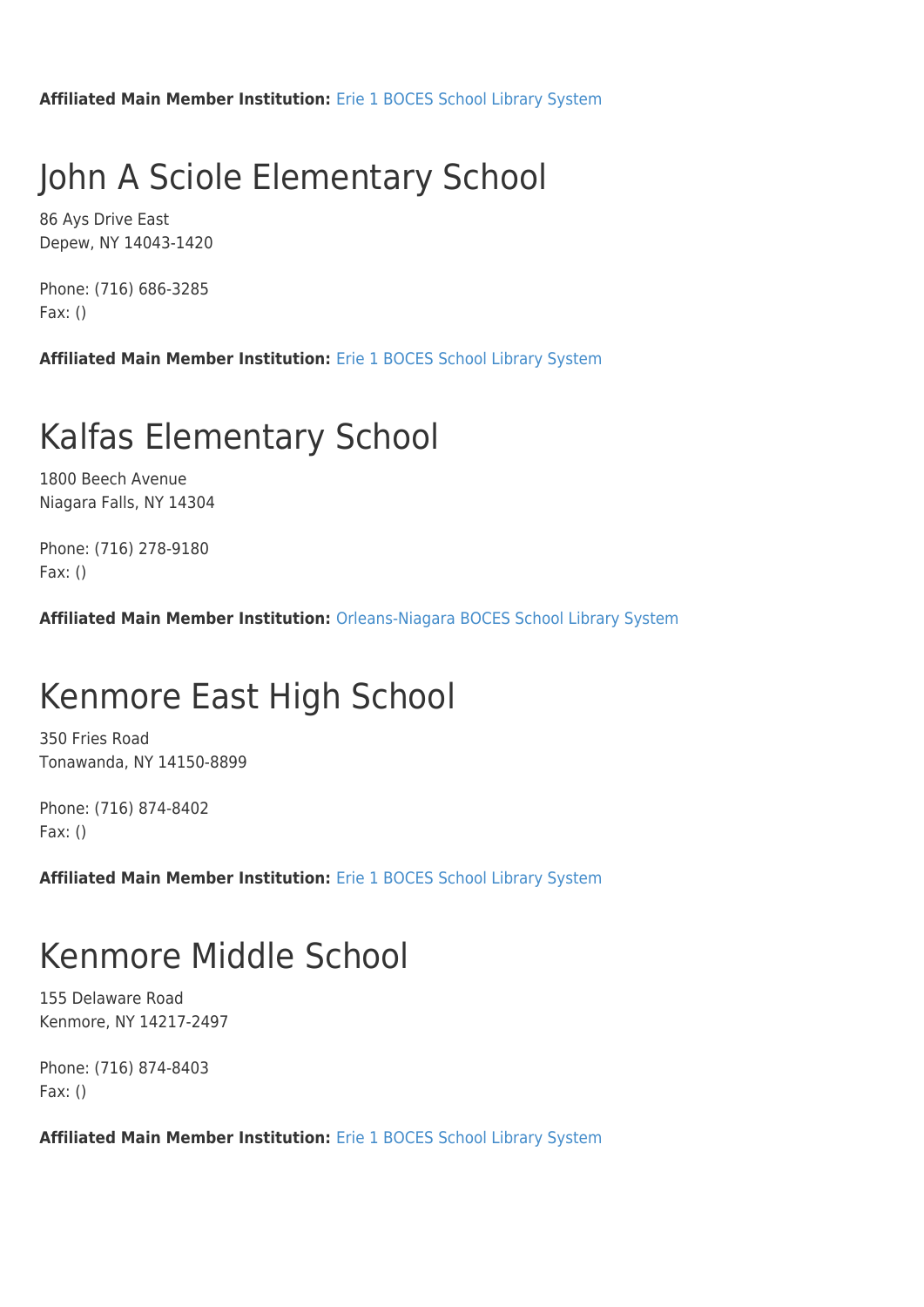# Kenmore West High School

33 Highland Parkway Tonawanda, NY 14223-1399

Phone: (716) 874-8401 Fax: ()

**Affiliated Main Member Institution:** [Erie 1 BOCES School Library System](http://www.wnylrc.org/membership/member/28)

# Kennedy Free Library

649 Second Street Kennedy, NY 14747-0008

Phone: (716) 267-4265 Fax: (716) 267-2049

**Affiliated Main Member Institution:** [Chautauqua-Cattaraugus Library System](http://www.wnylrc.org/membership/member/20)

# King Memorial Library

9538 Rt 16 Machias, NY 14101-0509

Phone: (716) 353-9915 Fax: (716) 353-4774

**Affiliated Main Member Institution:** [Chautauqua-Cattaraugus Library System](http://www.wnylrc.org/membership/member/20)

# LA Webber Middle School High School

25 Housel Avenue Lyndonville, NY 14098

Phone: (585) 765-2251 Fax: ()

**Affiliated Main Member Institution:** [Orleans-Niagara BOCES School Library System](http://www.wnylrc.org/membership/member/62)

## Lackawanna High School

550 Martin Road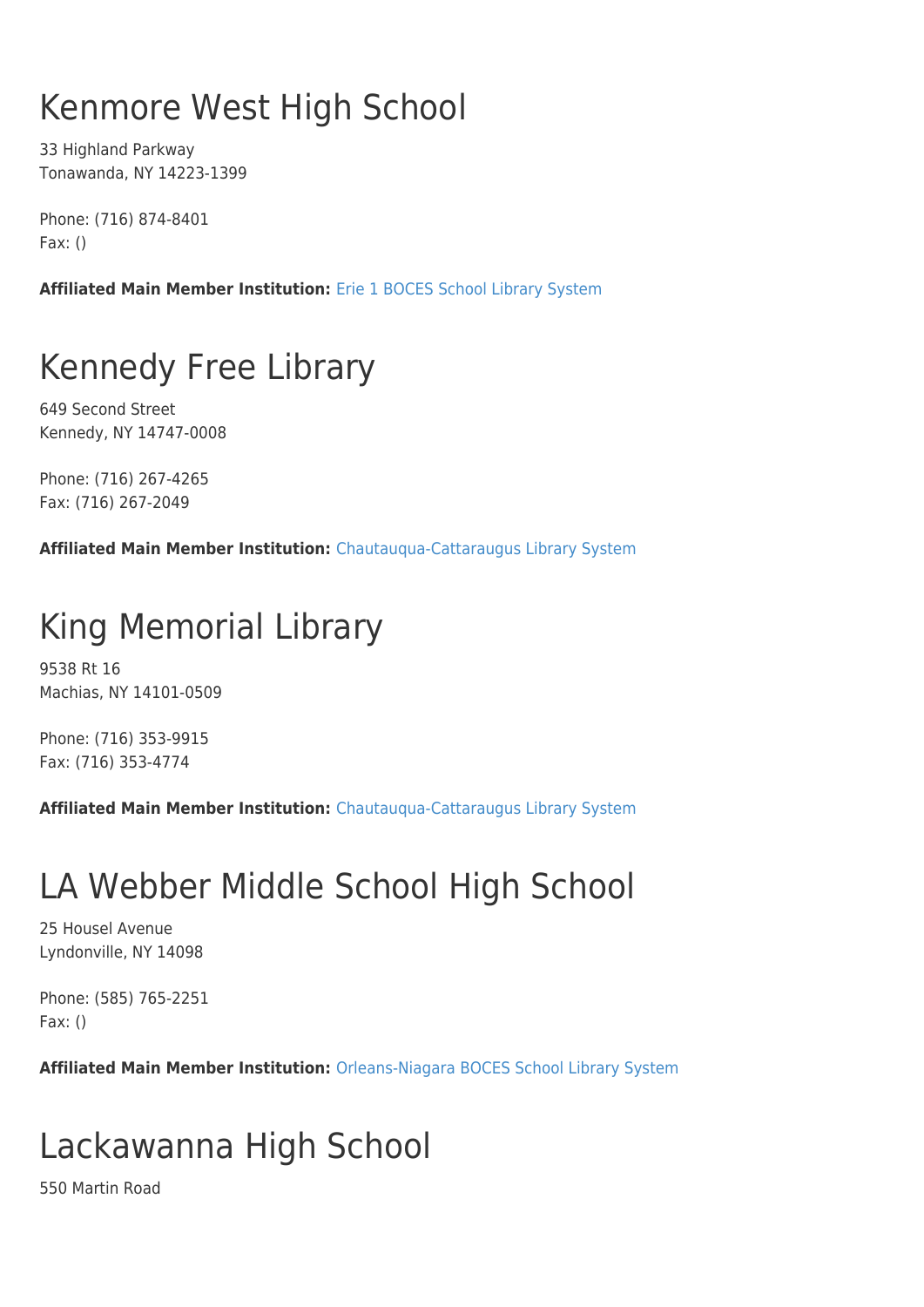Lackawanna, NY 14218-3595

Phone: (716) 827-6727 Fax: ()

**Affiliated Main Member Institution:** [Erie 1 BOCES School Library System](http://www.wnylrc.org/membership/member/28)

#### Lackawanna Middle School

550 Martin Road Lackawanna, NY 14218-3595

Phone: (716) 827-6704 Fax: ()

**Affiliated Main Member Institution:** [Erie 1 BOCES School Library System](http://www.wnylrc.org/membership/member/28)

#### Lackawanna Public Library

560 Ridge Road Lackawanna, NY 14218

Phone: 823-0630 Fax: 827-1997

**Affiliated Main Member Institution:** [Buffalo and Erie County Public Library](http://www.wnylrc.org/membership/member/6)

### Lafayette High School

370 Lafayette Avenue Buffalo, NY 14213

Phone: 816-4351

**Affiliated Main Member Institution:** [Buffalo School Library System](http://www.wnylrc.org/membership/member/12)

#### Lake Shore Branch Library

S-4857 Lake Shore Drive Hamburg, NY 14075

Phone: 627-3017 Fax: 627-6505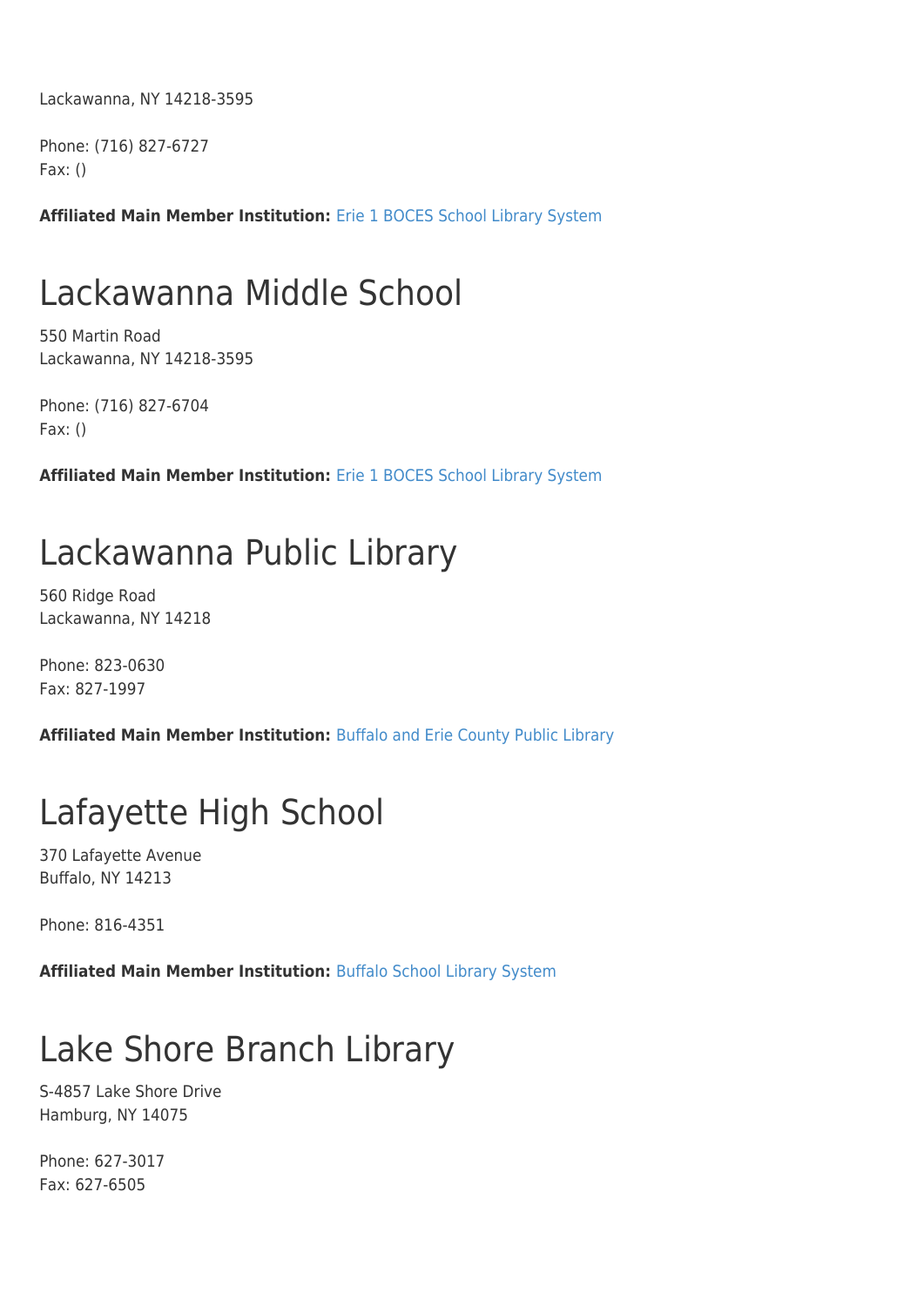**Affiliated Main Member Institution:** [Buffalo and Erie County Public Library](http://www.wnylrc.org/membership/member/6)

#### Lake Shore Middle School

8855 Erie Road Angola, NY 14006-9624

Phone: (716) 926-2400 Fax: ()

**Affiliated Main Member Institution:** [Erie 2 Chautauqua Cattaraugus BOCES SLS](http://www.wnylrc.org/membership/member/29)

## Lake Shore Senior High School

959 Beach Road Angola, NY 14006-9690

Phone: (716) 549-2300 Fax: (716) 549-4033

**Affiliated Main Member Institution:** [Erie 2 Chautauqua Cattaraugus BOCES SLS](http://www.wnylrc.org/membership/member/29)

### Lakewood Memorial Library

12 W Summit Avenue Lakewood, NY 14750-1152

Phone: (716) 763-6234 Fax: (716) 763-3624

**Affiliated Main Member Institution:** [Chautauqua-Cattaraugus Library System](http://www.wnylrc.org/membership/member/20)

## Lancaster High School

1 Forton Drive Lancaster, NY 14086-1199

Phone: (716) 686-3250 Fax: ()

**Affiliated Main Member Institution:** [Erie 1 BOCES School Library System](http://www.wnylrc.org/membership/member/28)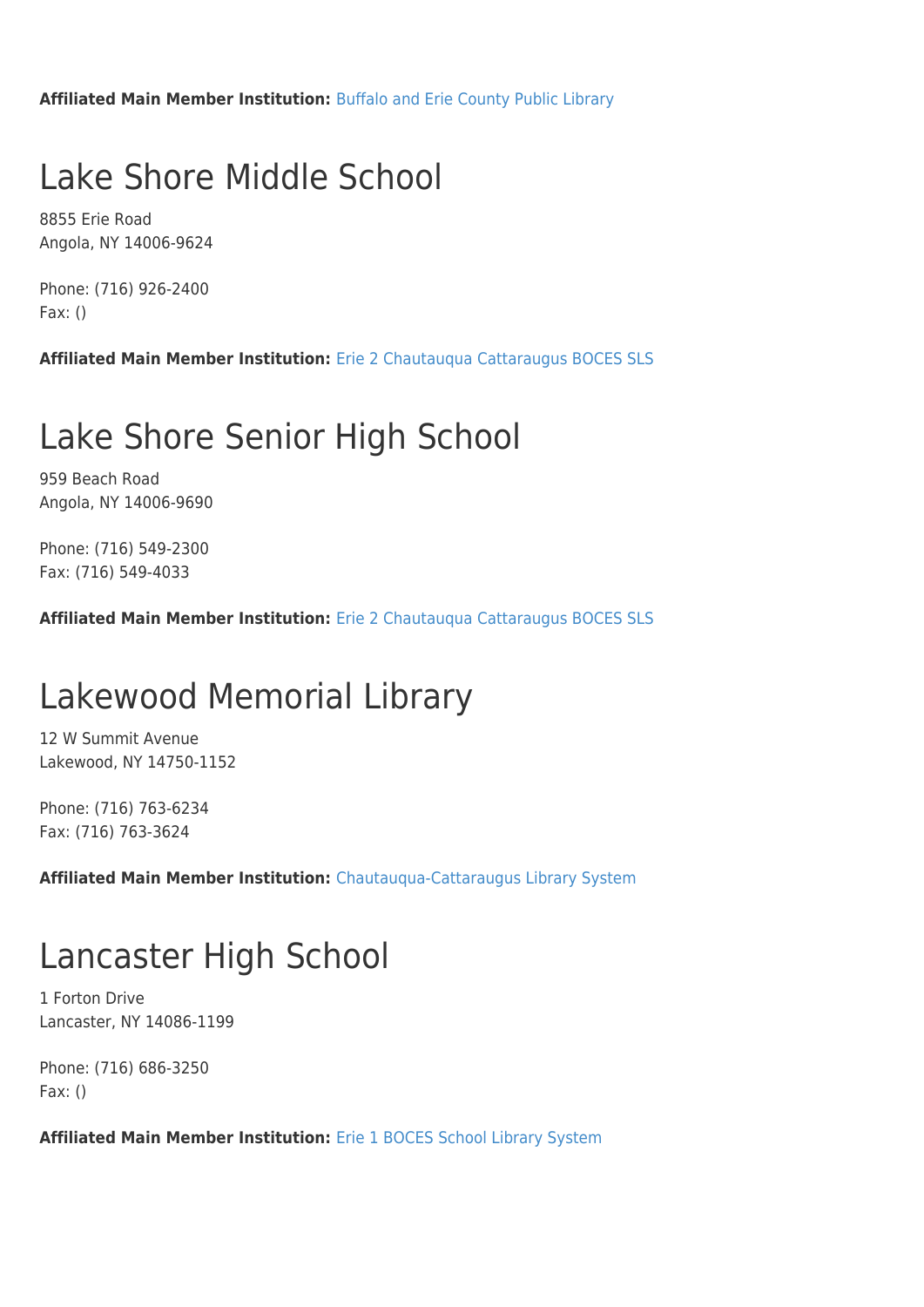# Lancaster Middle School

148 Aurora Street Lancaster, NY 14086-2799

Phone: (716) 686-3220 Fax: ()

**Affiliated Main Member Institution:** [Erie 1 BOCES School Library System](http://www.wnylrc.org/membership/member/28)

## Lancaster Public Library

5466 Broadway Lancaster, NY 14086

Phone: 683-1197 Fax: 686-0749

**Affiliated Main Member Institution:** [Buffalo and Erie County Public Library](http://www.wnylrc.org/membership/member/6)

## Lasalle Prep

7436 Buffalo Avenue Niagara Falls, NY 14304

Phone: (716) 278-5880 Fax: ()

**Affiliated Main Member Institution:** [Orleans-Niagara BOCES School Library System](http://www.wnylrc.org/membership/member/62)

### Ledgeview Elementary School

5150 Old Goodrich Road Clarence, NY 14031

Phone: (716) 407-9275 Fax: ()

**Affiliated Main Member Institution:** [Erie 1 BOCES School Library System](http://www.wnylrc.org/membership/member/28)

# Lee-Whedon Memorial Library

620 West Avenue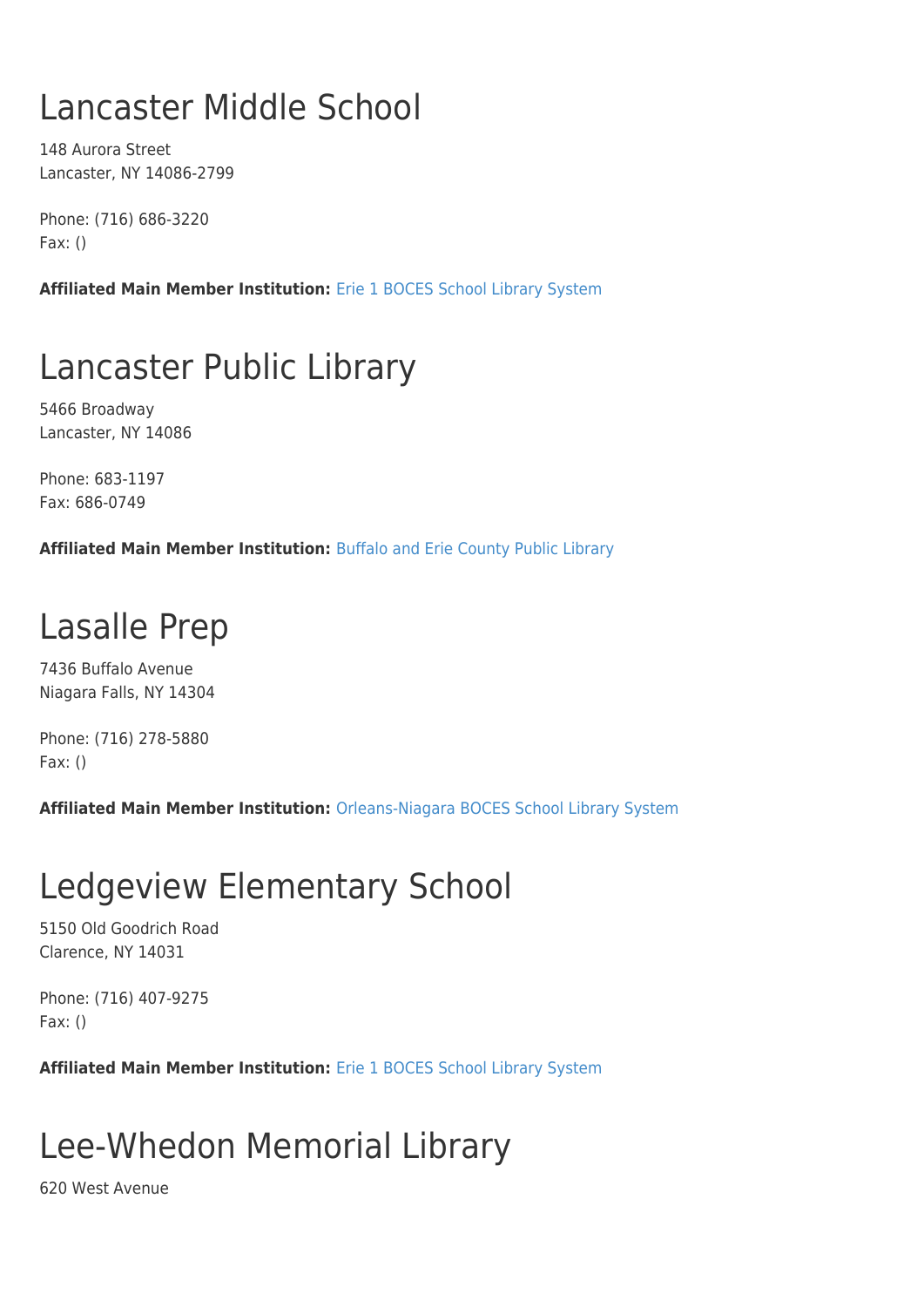Medina, NY 14103

Phone: (585) 798-3430 Fax: (585) 798-4398

**Affiliated Main Member Institution:** [Nioga Library System](http://www.wnylrc.org/membership/member/59)

### Leroy R. Coles, Jr. Branch Library

1187 East Delevan Avenue Buffalo, NY 14215

Phone: (716) 896-4433 Fax: (716) 896-4433

**Affiliated Main Member Institution:** [Buffalo and Erie County Public Library](http://www.wnylrc.org/membership/member/6)

#### Lew-Port High School

4135 Creek Road Youngstown, NY 14174-9799

Phone: (716) 754-8281 Fax: (716) 286-7852

**Affiliated Main Member Institution:** [Orleans-Niagara BOCES School Library System](http://www.wnylrc.org/membership/member/62)

### Lew-Port Intermediate Education Center

4061 Creek Road Youngstown, NY 14174-9799

Phone: (716) 754-8281 Fax: (716) 286-7854

**Affiliated Main Member Institution:** [Orleans-Niagara BOCES School Library System](http://www.wnylrc.org/membership/member/62)

### Lew-Port Middle School

4061 Creek Road Youngstown, NY 14174-9799

Phone: (716) 754-8281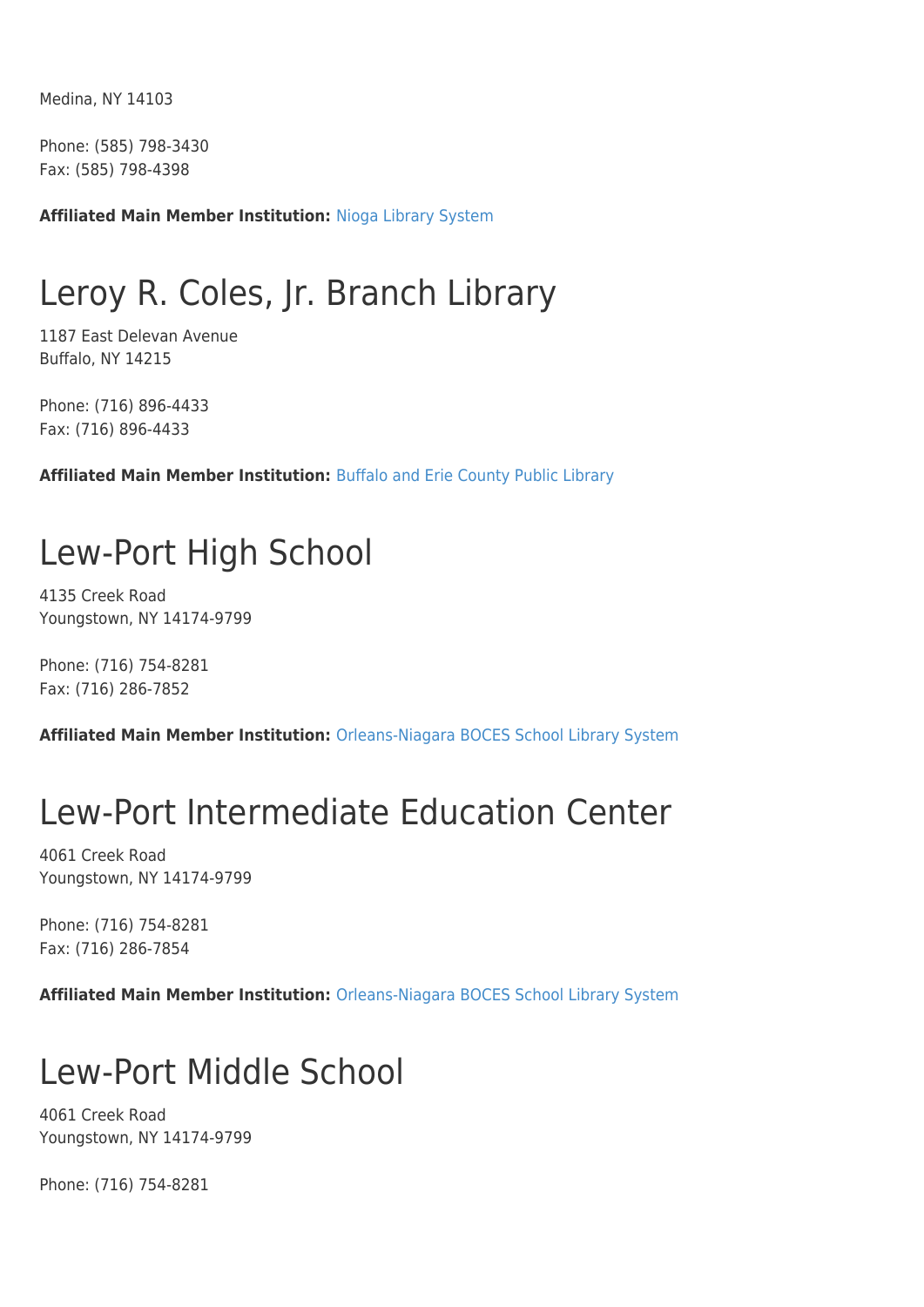Fax: (716) 286-7209

**Affiliated Main Member Institution:** [Orleans-Niagara BOCES School Library System](http://www.wnylrc.org/membership/member/62)

### Lew-Port Primary Education Center

4061 Creek Road Youngstown, NY 14174-9799

Phone: (716) 754-8281 Fax: (716) 286-7854

**Affiliated Main Member Institution:** [Orleans-Niagara BOCES School Library System](http://www.wnylrc.org/membership/member/62)

#### Lewiston Public Library

305 South Eighth Street Lewiston, NY 14092

Phone: (716) 754-4720 Fax: (716) 754-7386

**Affiliated Main Member Institution:** [Nioga Library System](http://www.wnylrc.org/membership/member/59)

### Lincoln Elementary School

301 Front Street Jamestown, NY 14701-6286

Phone: (716) 483-4412 Fax: (716) 483-4435

**Affiliated Main Member Institution:** [Erie 2 Chautauqua Cattaraugus BOCES SLS](http://www.wnylrc.org/membership/member/29)

## Lindbergh Elementary School

184 Irving Terrace Tonawanda, NY 14223-2317

Phone: (716) 874-8410 Fax: ()

**Affiliated Main Member Institution:** [Erie 1 BOCES School Library System](http://www.wnylrc.org/membership/member/28)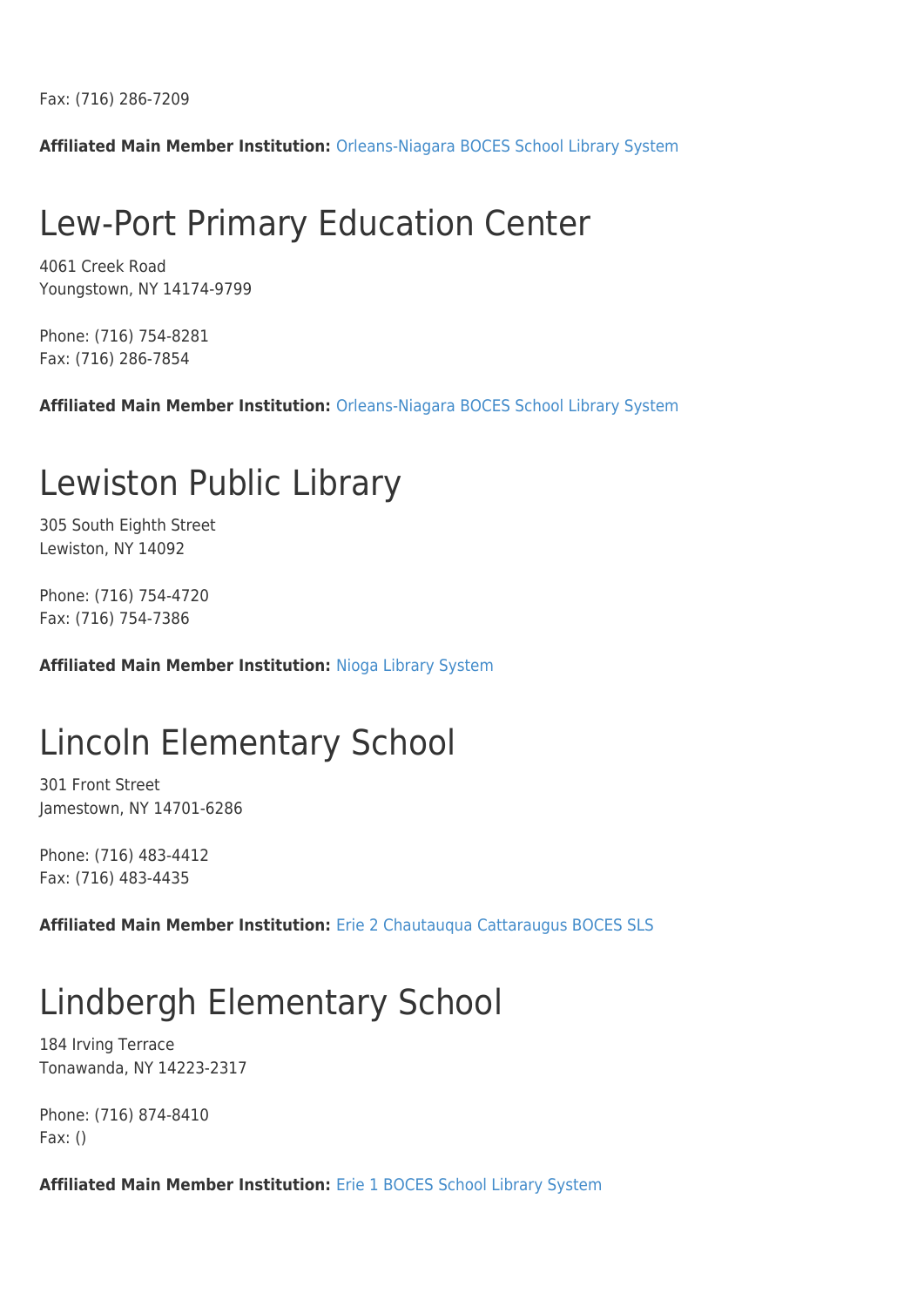# Lockport High School

250 Lincoln Avenue Lockport, NY 14094

Phone: (716) 478-4450 Fax: (716) 478-4498

**Affiliated Main Member Institution:** [Orleans-Niagara BOCES School Library System](http://www.wnylrc.org/membership/member/62)

# Lockport High School West

319 West Avenue Lockport, NY 14094

Phone: (716) 478-4625 Fax: (716) 478-4634

**Affiliated Main Member Institution:** [Orleans-Niagara BOCES School Library System](http://www.wnylrc.org/membership/member/62)

## Lockport Public Library

23 East Avenue Lockport, NY 14094-0475

Phone: (716) 433-5935

**Affiliated Main Member Institution:** [Nioga Library System](http://www.wnylrc.org/membership/member/59)

### Lorraine Academy #72

425 South Park Street Buffalo, NY 14220

Phone: 816-4807

**Affiliated Main Member Institution:** [Buffalo School Library System](http://www.wnylrc.org/membership/member/12)

## Love Elementary School

50 East 8th Street Jamestown, NY 14701-3502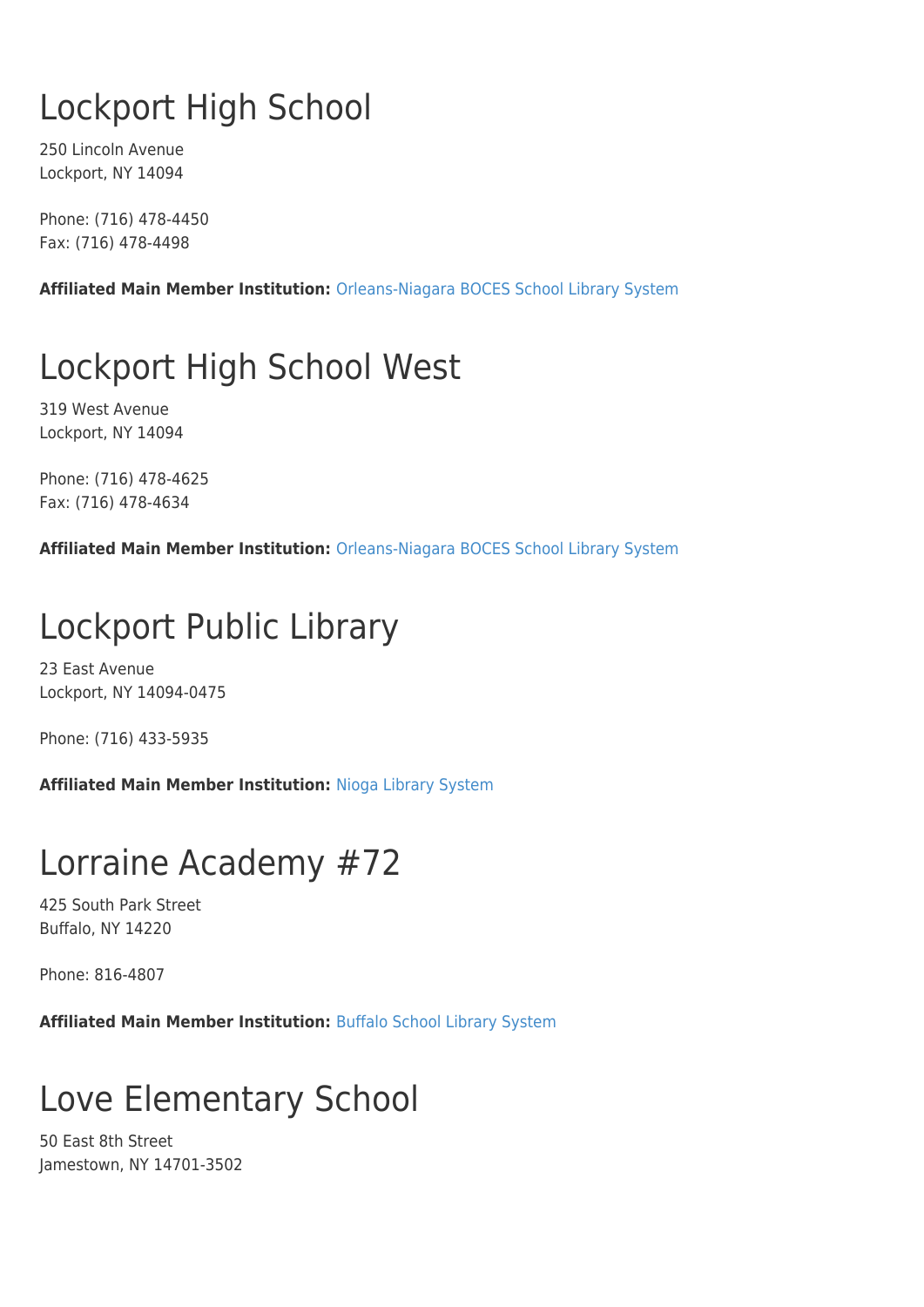Phone: (716) 483-4405 Fax: ()

**Affiliated Main Member Institution:** [Erie 2 Chautauqua Cattaraugus BOCES SLS](http://www.wnylrc.org/membership/member/29)

# Lovejoy Discovery School #43

161 Benzinger Street Buffalo, NY 14206

Phone: 816-3265

**Affiliated Main Member Institution:** [Buffalo School Library System](http://www.wnylrc.org/membership/member/12)

### Lyndonville Elementary School

25 Housel Avenue Lyndonville, NY 14098

Phone: (585) 765-2251 Fax: ()

**Affiliated Main Member Institution:** [Orleans-Niagara BOCES School Library System](http://www.wnylrc.org/membership/member/62)

## Maple Avenue Elementary School

952 Maple Avenue Niagara Falls, NY 14305

Phone: (716) 278-9140 Fax: ()

**Affiliated Main Member Institution:** [Orleans-Niagara BOCES School Library System](http://www.wnylrc.org/membership/member/62)

# Maple East Elementary School

1500 Maple Road Williamsville, NY 14221-3699

Phone: (716) 689-7044 Fax: ()

**Affiliated Main Member Institution:** [Erie 1 BOCES School Library System](http://www.wnylrc.org/membership/member/28)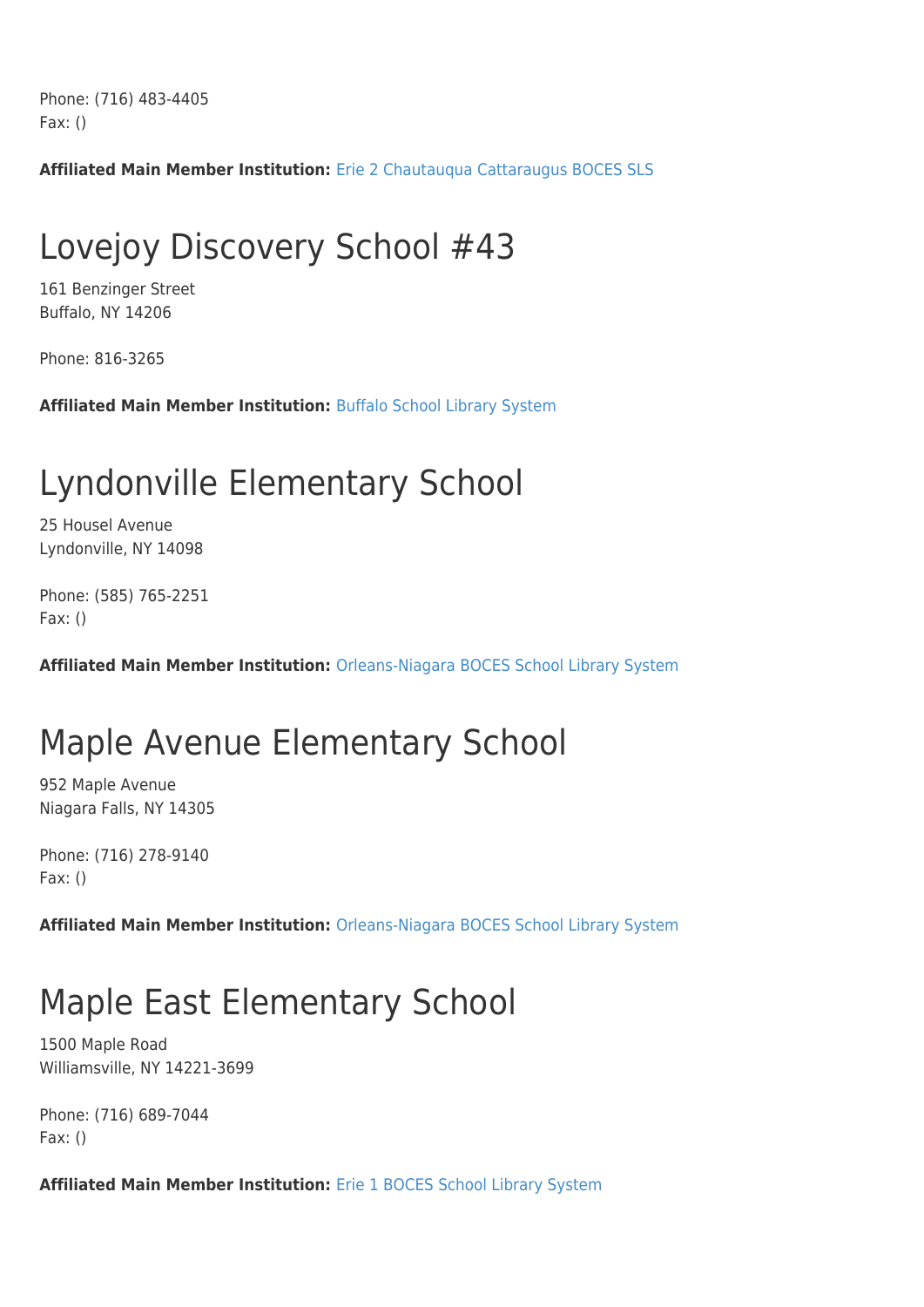# Maple Grove High School

3980 Dutch Hollow Road Bemus Point, NY 14712-4046

Phone: (716) 386-2855 Fax: (716) 386-2376

**Affiliated Main Member Institution:** [Erie 2 Chautauqua Cattaraugus BOCES SLS](http://www.wnylrc.org/membership/member/29)

# Maple West Elementary School

851 Maple Road Williamsville, NY 14221-3297

Phone: (716) 631-4861 Fax: ()

**Affiliated Main Member Institution:** [Erie 1 BOCES School Library System](http://www.wnylrc.org/membership/member/28)

# Maplemere Elementary School

236 East Maplemere Road Amherst, NY 14221-3115

Phone: (716) 250-1550 Fax: ()

**Affiliated Main Member Institution:** [Erie 1 BOCES School Library System](http://www.wnylrc.org/membership/member/28)

### Marilla Free Library

11637 Bullis Road Marilla, NY 14102-0096

Phone: 652-7449 Fax: 652-2327

**Affiliated Main Member Institution:** [Buffalo and Erie County Public Library](http://www.wnylrc.org/membership/member/6)

# Marilla Primary School

11683 Bullis Road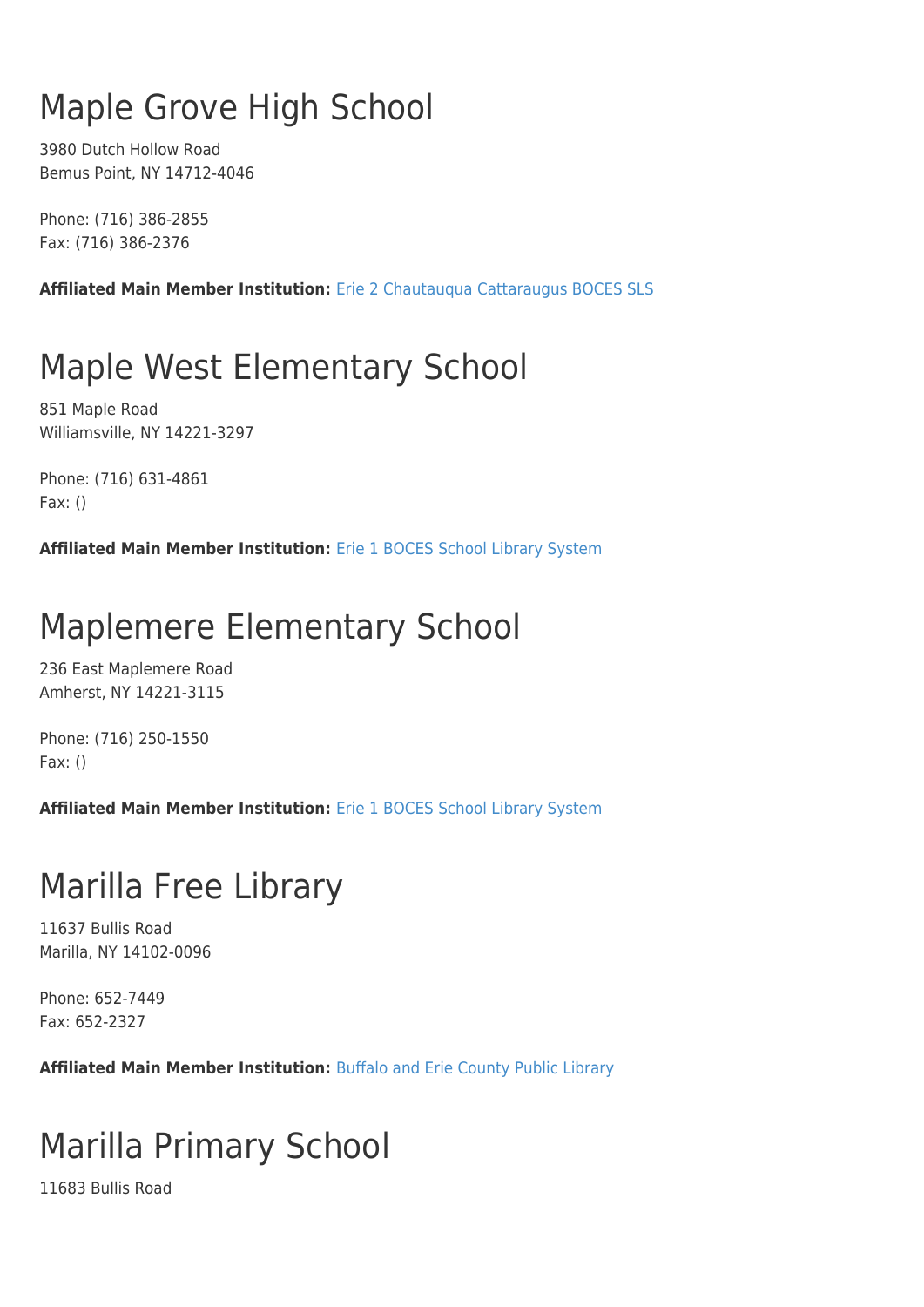Marilla, NY 14102

Phone: (716) 652-3000 Fax: ()

**Affiliated Main Member Institution:** [Erie 2 Chautauqua Cattaraugus BOCES SLS](http://www.wnylrc.org/membership/member/29)

#### Martin Road Elementary School

135 Martin Road Lackawanna, NY 14218

Phone: (716) 827-6735 Fax: ()

**Affiliated Main Member Institution:** [Erie 1 BOCES School Library System](http://www.wnylrc.org/membership/member/28)

#### Mary E. Seymour Memorial Library

22 N Main Street Stockton, NY 14784-0128

Phone: (716) 595-3323 Fax: (716) 595-3323

**Affiliated Main Member Institution:** [Chautauqua-Cattaraugus Library System](http://www.wnylrc.org/membership/member/20)

## Maryvale Intermediate School

1050 Maryvale Drive Cheektowaga, NY 14225-2386

Phone: (716) 631-7401 Fax: ()

**Affiliated Main Member Institution:** [Erie 1 BOCES School Library System](http://www.wnylrc.org/membership/member/28)

### Maryvale Middle School

1050 Maryvale Drive Cheektowaga, NY 14225-2386

Phone: (716) 631-7401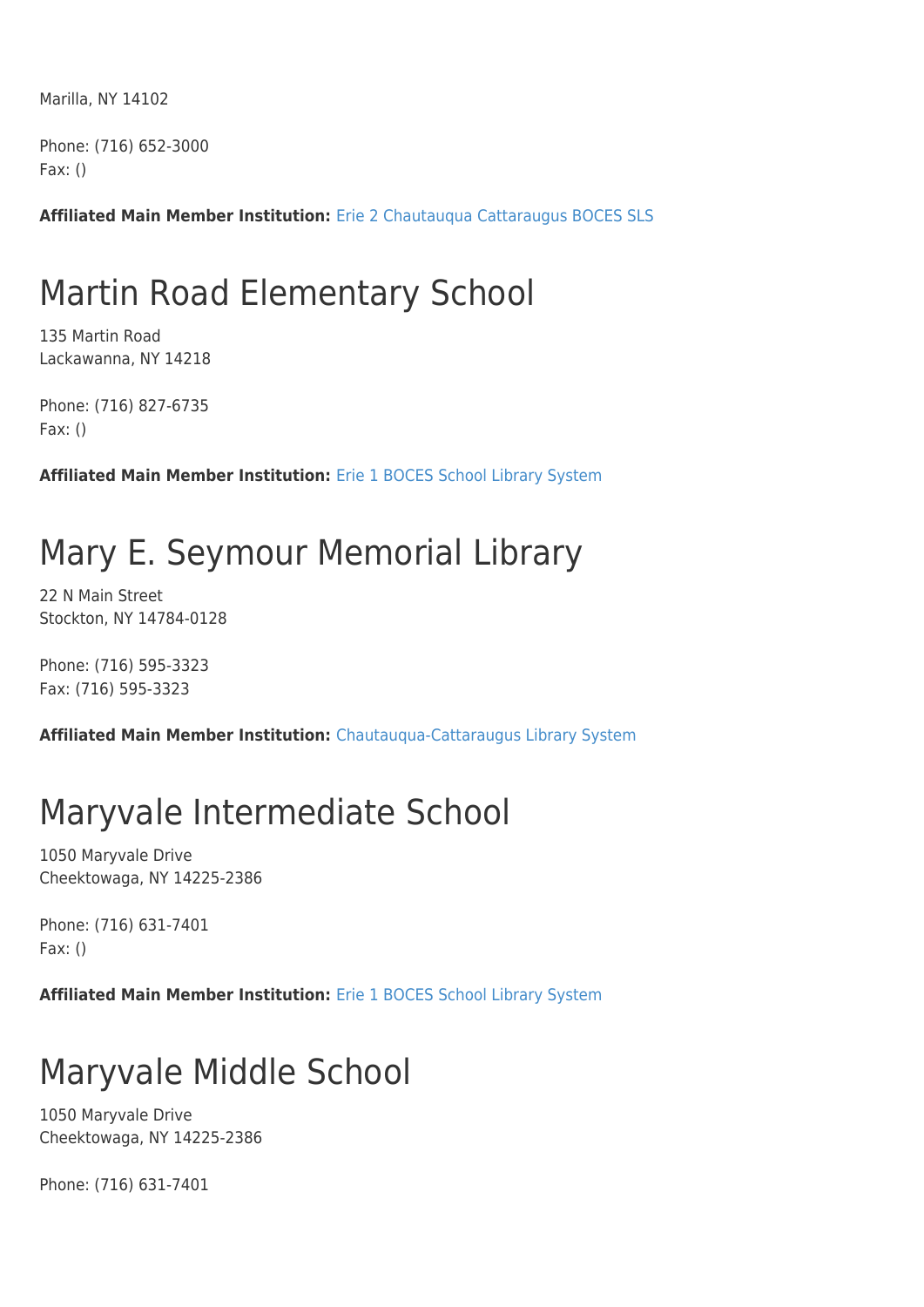Fax: ()

**Affiliated Main Member Institution:** [Erie 1 BOCES School Library System](http://www.wnylrc.org/membership/member/28)

### Maryvale Primary School

One Nagel Drive Cheektowaga, NY 14225-3896

Phone: (716) 685-5806 Fax: ()

**Affiliated Main Member Institution:** [Erie 1 BOCES School Library System](http://www.wnylrc.org/membership/member/28)

#### Maryvale Senior High School

1050 Maryvale Drive Cheektowaga, NY 14225-3896

Phone: (716) 631-7454 Fax: ()

**Affiliated Main Member Institution:** [Erie 1 BOCES School Library System](http://www.wnylrc.org/membership/member/28)

## Math Science & Tech Prep School

666 East Delevan Avenue Buffalo, NY 14215

Phone: 816-4502

**Affiliated Main Member Institution:** [Buffalo School Library System](http://www.wnylrc.org/membership/member/12)

## Mayville Library

92 S Erie Street Mayville, NY 14757-1195

Phone: (716) 753-7362 Fax: (716) 753-7360

**Affiliated Main Member Institution:** [Chautauqua-Cattaraugus Library System](http://www.wnylrc.org/membership/member/20)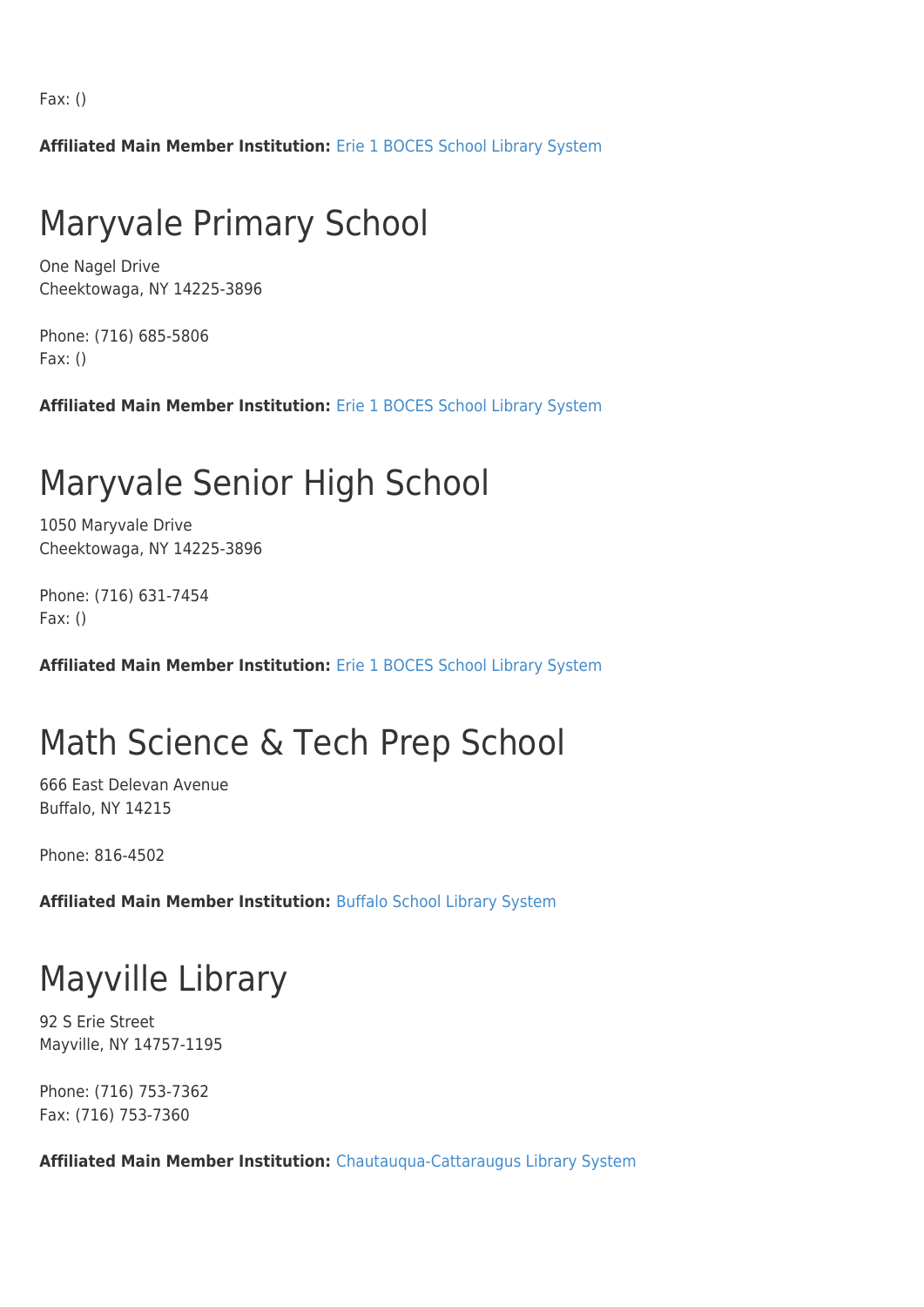# McKinley at #56

716 E. Delavan Buffalo, NY 14215

Phone: 816-4481

**Affiliated Main Member Institution:** [Buffalo School Library System](http://www.wnylrc.org/membership/member/12)

## McKinley High School

1500 Elmwood Avenue Buffalo, NY 14207

Phone: 816-3354

**Affiliated Main Member Institution:** [Buffalo School Library System](http://www.wnylrc.org/membership/member/12)

## Medina High School

Two Mustang Drive Medina, NY 14103-1845

Phone: (585) 798-2710 Fax: ()

**Affiliated Main Member Institution:** [Orleans-Niagara BOCES School Library System](http://www.wnylrc.org/membership/member/62)

## Memorial Library of Little Valley

110 Rock City Street Little Valley, NY 14755-1252

Phone: (716) 938-6301 Fax: (716) 938-6301

**Affiliated Main Member Institution:** [Chautauqua-Cattaraugus Library System](http://www.wnylrc.org/membership/member/20)

### Mill Middle School

505 Mill Street Williamsville, NY 14221-5199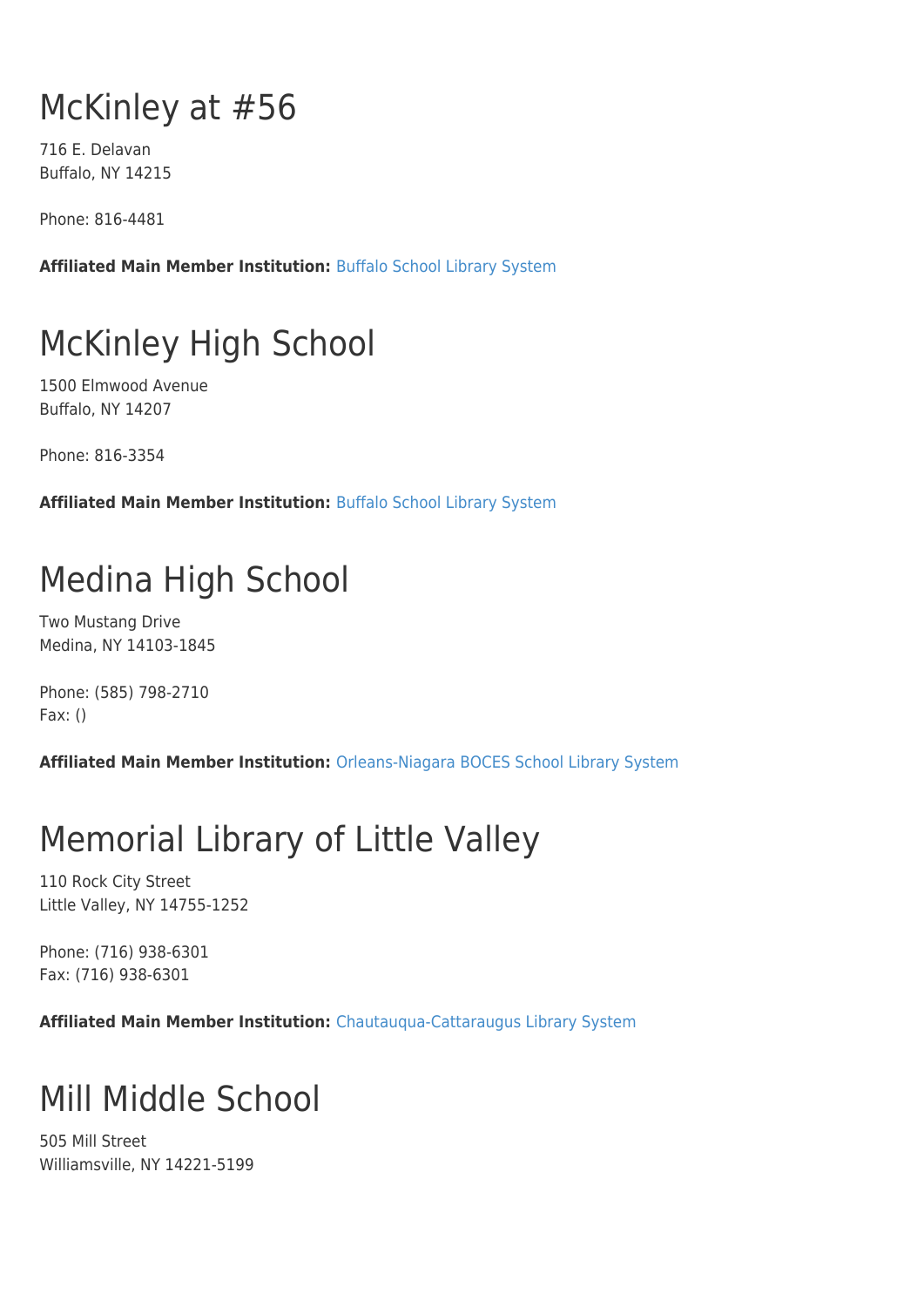Phone: (716) 626-8300 Fax: ()

**Affiliated Main Member Institution:** [Erie 1 BOCES School Library System](http://www.wnylrc.org/membership/member/28)

### Minerva Free Library

116 Miller Street Sherman, NY 14781-0588

Phone: (716) 761-6378 Fax: (716) 761-6335

**Affiliated Main Member Institution:** [Chautauqua-Cattaraugus Library System](http://www.wnylrc.org/membership/member/20)

### MLK Multicultural Institute #39

487 High Street Buffalo, NY 14211

Phone: (816) 324-3\_\_\_

**Affiliated Main Member Institution:** [Buffalo School Library System](http://www.wnylrc.org/membership/member/12)

#### Montessori #32

342 Clinton Street Buffalo, NY 14204

Phone: 816-4733

**Affiliated Main Member Institution:** [Buffalo School Library System](http://www.wnylrc.org/membership/member/12)

# Mount Mercy Academy

88 Red Jacket Parkway Buffalo, NY 14220-2090

Phone: 825-8796 Fax: 825-0976

**Affiliated Main Member Institution:** [Buffalo School Library System](http://www.wnylrc.org/membership/member/12)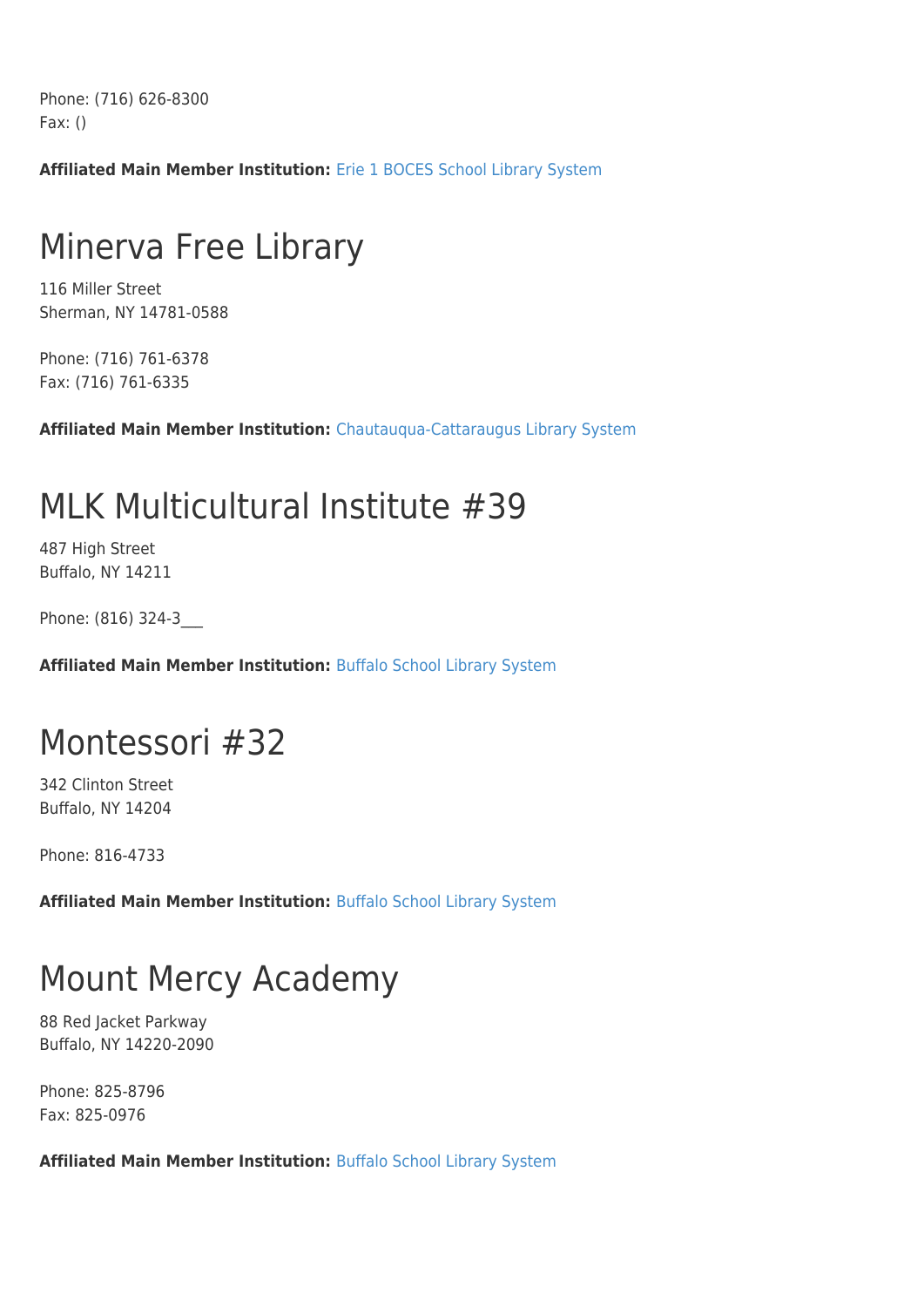# Mount Saint Mary Academy

3756 Delaware Avenue Kenmore, NY 14217

Phone: (716) 877-1358 Fax: ()

**Affiliated Main Member Institution:** [Erie 1 BOCES School Library System](http://www.wnylrc.org/membership/member/28)

# Mullen Elementary School

130 Syracuse Street Tonawanda, NY 14150-5430

Phone: (716) 694-6805 Fax: ()

**Affiliated Main Member Institution:** [Erie 1 BOCES School Library System](http://www.wnylrc.org/membership/member/28)

# Myers Memorial Library

6 Falconer St Frewsburg, NY 14738-0559

Phone: (716) 569-5515 Fax: (716) 569-2605

**Affiliated Main Member Institution:** [Chautauqua-Cattaraugus Library System](http://www.wnylrc.org/membership/member/20)

# Nardin Academy Elementary

135 Cleveland Avenue Buffalo, NY 14222-1699

Phone: 881-6262 Fax: 881-4681

**Affiliated Main Member Institution:** [Buffalo School Library System](http://www.wnylrc.org/membership/member/12)

# Nardin Academy High School

135 Cleveland Avenue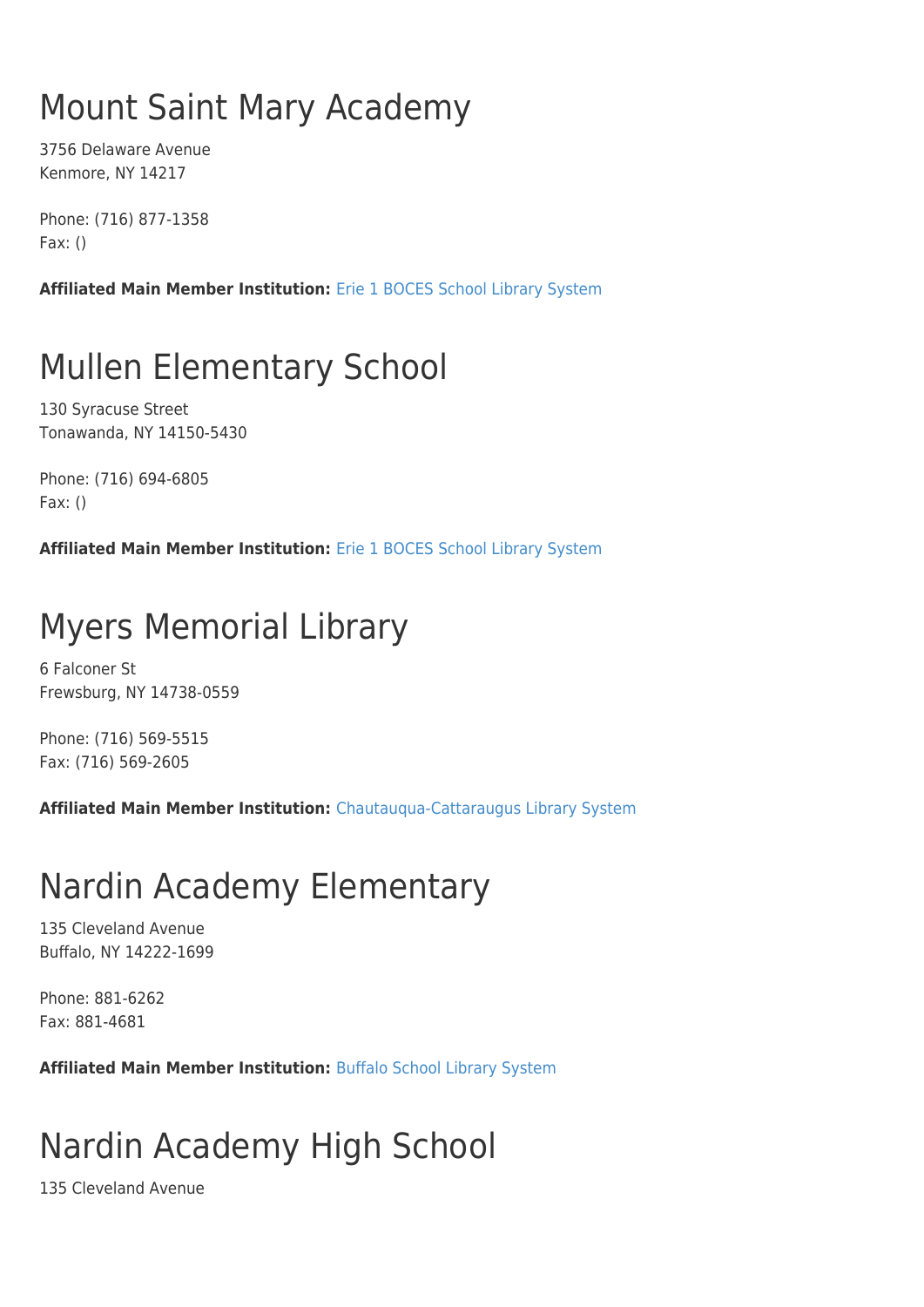Buffalo, NY 14222-1699

Phone: (881) 626-2\_\_\_ Fax: (881) 419-0\_\_\_

**InfoPass Participant:** Yes **Affiliated Main Member Institution:** [Buffalo School Library System](http://www.wnylrc.org/membership/member/12)

#### Native American #19

97 West Delevan Avenue Buffalo, NY 14213

Phone: 816-3174

**Affiliated Main Member Institution:** [Buffalo School Library System](http://www.wnylrc.org/membership/member/12)

#### Nativity of Our Lord

4414 South Buffalo Street Orchard Park, NY 14127-2612

Phone: (716) 662-7572 Fax: (716) 662-3483

**Affiliated Main Member Institution:** [Erie 2 Chautauqua Cattaraugus BOCES SLS](http://www.wnylrc.org/membership/member/29)

### NativityMiguel Middle School

21 Davidson Street Buffalo, NY 14215

Phone: (836) 518-8\_\_\_ Fax: (836) 518-9\_\_\_

**Affiliated Main Member Institution:** [Buffalo School Library System](http://www.wnylrc.org/membership/member/12)

### Newfane Elementary School

2909 Transit Road Newfane, NY 14108

Phone: (716) 778-6888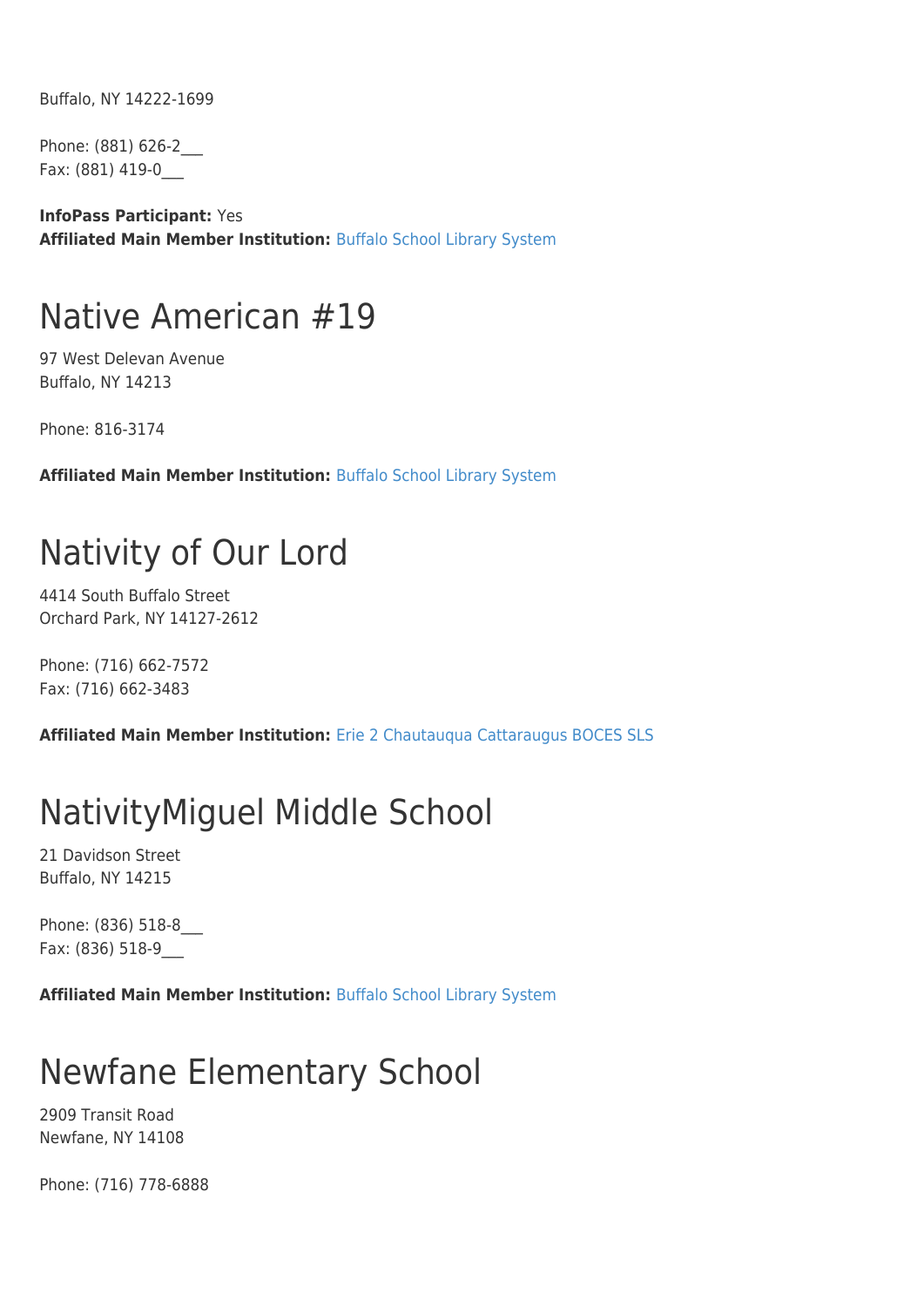Fax: ()

**Affiliated Main Member Institution:** [Orleans-Niagara BOCES School Library System](http://www.wnylrc.org/membership/member/62)

### Newfane High School

1 Panther Drive Newfane, NY 14108

Phone: (716) 778-6888 Fax: ()

**Affiliated Main Member Institution:** [Orleans-Niagara BOCES School Library System](http://www.wnylrc.org/membership/member/62)

#### Newfane Middle School

2700 Transit Road Newfane, NY 14108

Phone: (716) 778-6888 Fax: ()

**Affiliated Main Member Institution:** [Orleans-Niagara BOCES School Library System](http://www.wnylrc.org/membership/member/62)

#### Newfane Public Library

2761 Maple Avenue Newfane, NY 14108

Phone: (716) 778-9344

**Affiliated Main Member Institution:** [Nioga Library System](http://www.wnylrc.org/membership/member/59)

### Newstead Public Library

33 Main Street Akron, NY 14001

Phone: 542-2327

**Affiliated Main Member Institution:** [Buffalo and Erie County Public Library](http://www.wnylrc.org/membership/member/6)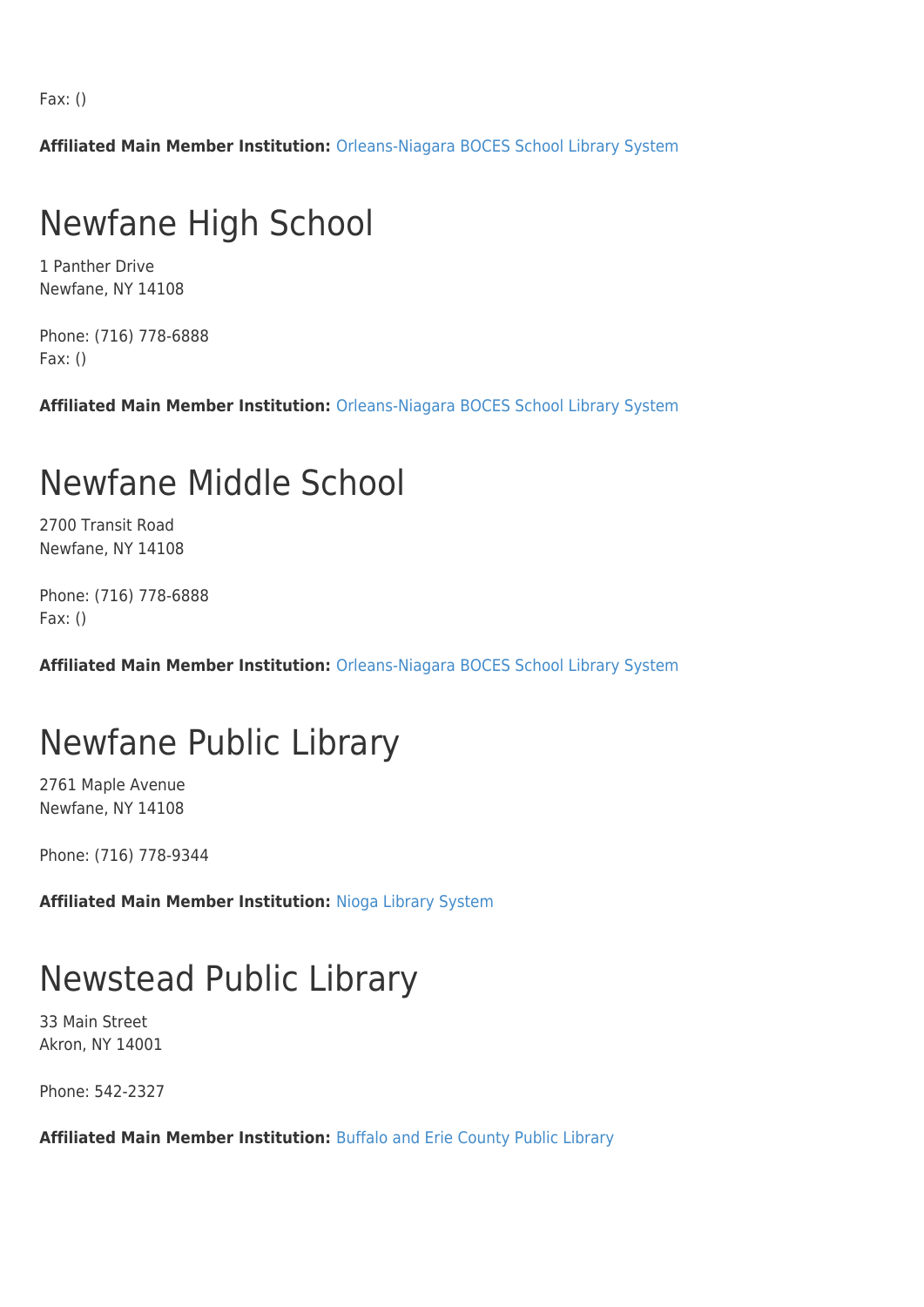# Niagara Academy

3181 Saunders Settlement Road Sanborn, NY 14132

Phone: (716) 731-4176 Fax: ()

**Affiliated Main Member Institution:** [Orleans-Niagara BOCES School Library System](http://www.wnylrc.org/membership/member/62)

# Niagara Falls High School

4455 Porter Avenue Niagara Falls, NY 14305

Phone: (716) 278-5800 Fax: ()

**Affiliated Main Member Institution:** [Orleans-Niagara BOCES School Library System](http://www.wnylrc.org/membership/member/62)

# Niagara Falls Public Library

1425 Main Street Niagara Falls, NY 14305

Phone: (716) 286-4894

**Affiliated Main Member Institution:** [Nioga Library System](http://www.wnylrc.org/membership/member/59)

# Niagara Falls Public Library - LaSalle Branch

8728 Buffalo Avenue Niagara Falls, NY 14304

Phone: (716) 283-8309

**Affiliated Main Member Institution:** [Nioga Library System](http://www.wnylrc.org/membership/member/59)

# Niagara Street Elementary School

2513 Niagara Street Niagara Falls, NY 14303-1900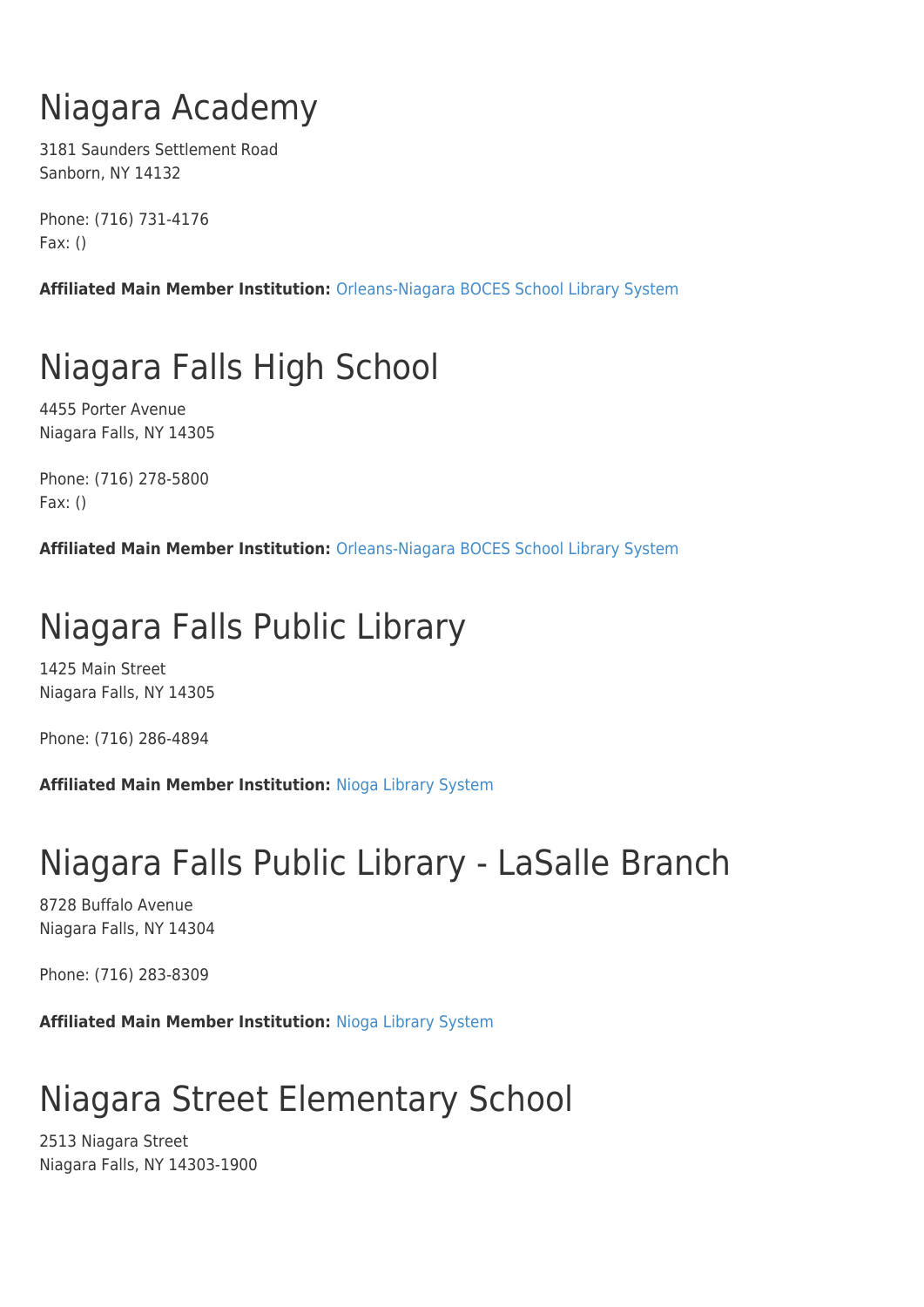Phone: (716) 278-5860 Fax: ()

**Affiliated Main Member Institution:** [Orleans-Niagara BOCES School Library System](http://www.wnylrc.org/membership/member/62)

### Nichols School

1250 Amherst Street Buffalo, NY 14216-3698

Phone: 875-8212 Fax: 875-4551

**Affiliated Main Member Institution:** [Buffalo School Library System](http://www.wnylrc.org/membership/member/12)

#### North Collins Elementary School

10469 Bantle Road North Collins, NY 14111

Phone: (716) 337-0166 Fax: (716) 337-0598

**Affiliated Main Member Institution:** [Erie 2 Chautauqua Cattaraugus BOCES SLS](http://www.wnylrc.org/membership/member/29)

# North Collins High School

2045 School Street North Collins, NY 14111

Phone: (716) 337-0101 Fax: (716) 337-3457

**Affiliated Main Member Institution:** [Erie 2 Chautauqua Cattaraugus BOCES SLS](http://www.wnylrc.org/membership/member/29)

# North Collins Public Library

2095 School Street P.O.Box 730 North Collins, NY 14111

Phone: 337-3211 Fax: 337-0647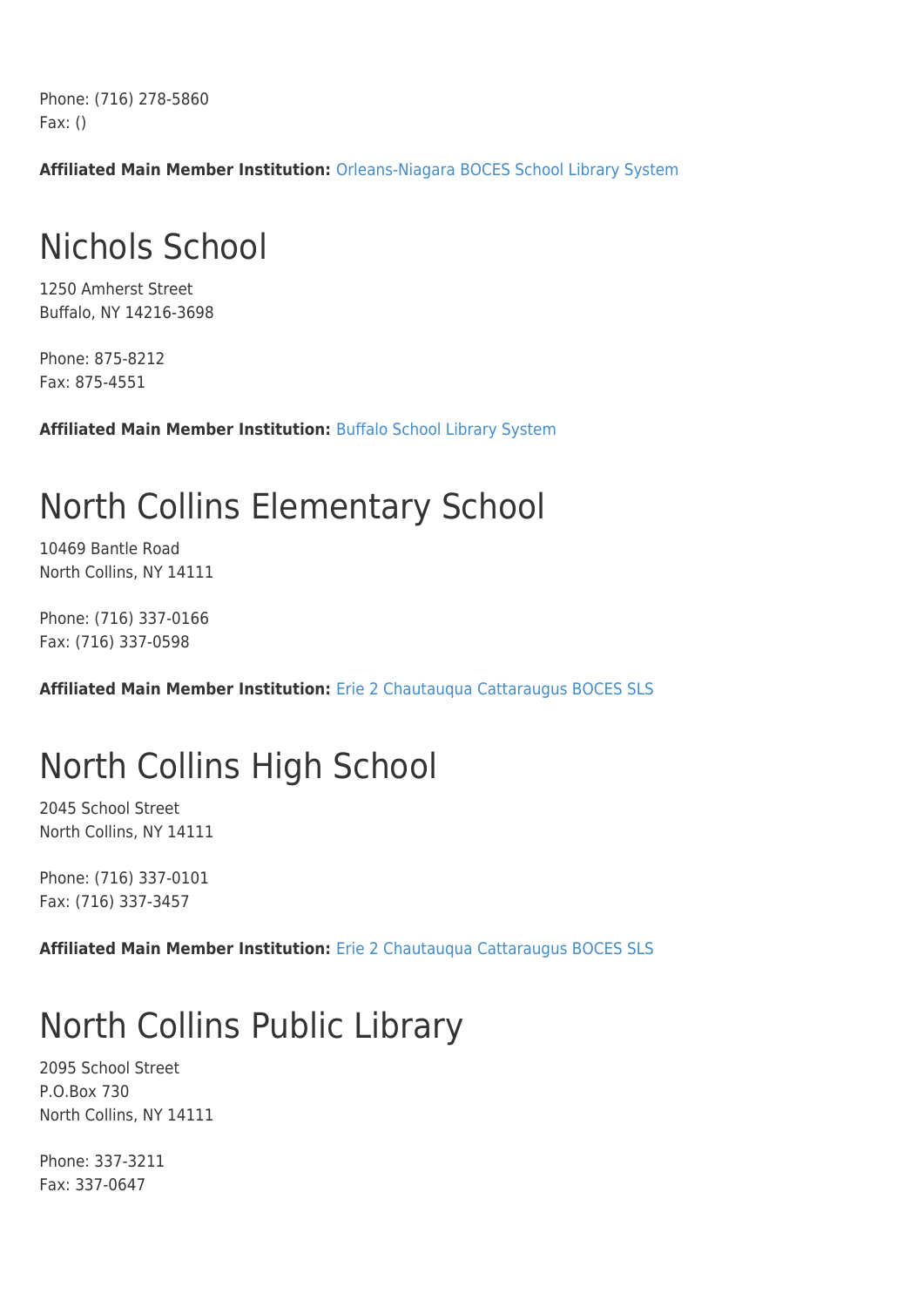**Affiliated Main Member Institution:** [Buffalo and Erie County Public Library](http://www.wnylrc.org/membership/member/6)

### North Park Branch Library

975 Hertel Avenue Buffalo, NY 14216

Phone: 875-3748 Fax: 875-3748

**Affiliated Main Member Institution:** [Buffalo and Erie County Public Library](http://www.wnylrc.org/membership/member/6)

# North Tonawanda High School

405 Meadow Drive North Tonawanda, NY 14120

Phone: (716) 807-3600 Fax: ()

**Affiliated Main Member Institution:** [Orleans-Niagara BOCES School Library System](http://www.wnylrc.org/membership/member/62)

### North Tonawanda Intermediate School

1500 Vanderbilt Avenue North Tonawanda, NY 14120

Phone: (716) 807-3842

**Affiliated Main Member Institution:** [Orleans-Niagara BOCES School Library System](http://www.wnylrc.org/membership/member/62)

#### North Tonawanda Middle School

455 Meadow Drive North Tonawanda, NY 14120

Phone: (716) 807-3700

**Affiliated Main Member Institution:** [Orleans-Niagara BOCES School Library System](http://www.wnylrc.org/membership/member/62)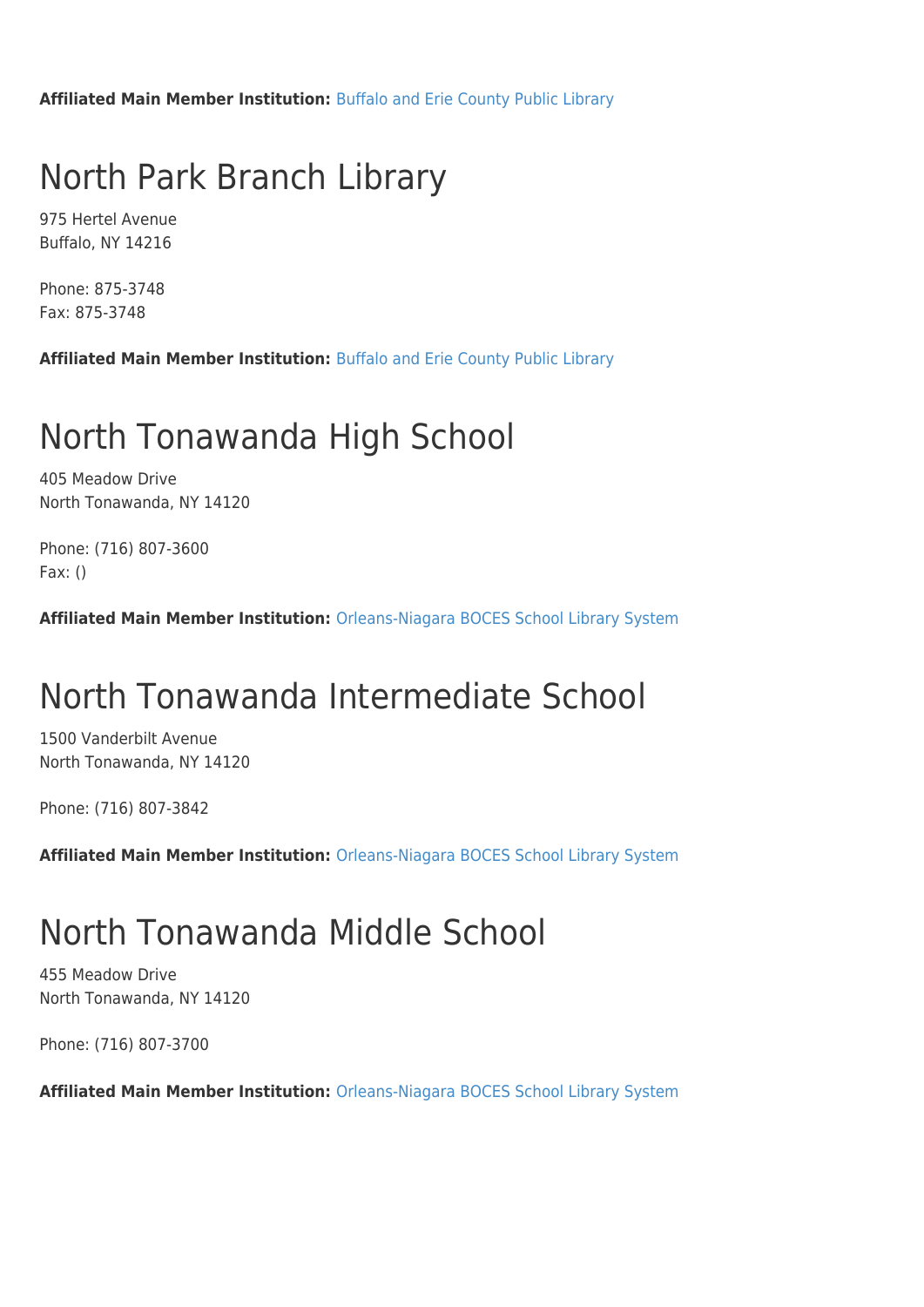# North Tonawanda Public Library

505 Meadow Drive North Tonawanda, NY 14120

Phone: (716) 693-4132 Fax: (716) 693-0719

**Affiliated Main Member Institution:** [Nioga Library System](http://www.wnylrc.org/membership/member/59)

# Northern Chautauqua Catholic School

336 Washington Avenue Dunkirk, NY 14048-2217

Phone: (716) 366-0630 Fax: (716) 366-5101

**Affiliated Main Member Institution:** [Erie 2 Chautauqua Cattaraugus BOCES SLS](http://www.wnylrc.org/membership/member/29)

# Northwood Elementary School

250 Northwood Avenue West Seneca, NY 14224-1597

Phone: (716) 677-3647 Fax: ()

**Affiliated Main Member Institution:** [Erie 1 BOCES School Library System](http://www.wnylrc.org/membership/member/28)

### Notre Dame

1125 Abbott Road Buffalo, NY 14220-2751

Phone: 824-0726 Fax: 825-7685

**Affiliated Main Member Institution:** [Buffalo School Library System](http://www.wnylrc.org/membership/member/12)

# Oak Orchard Elementary School

335 West Oak Orchard Street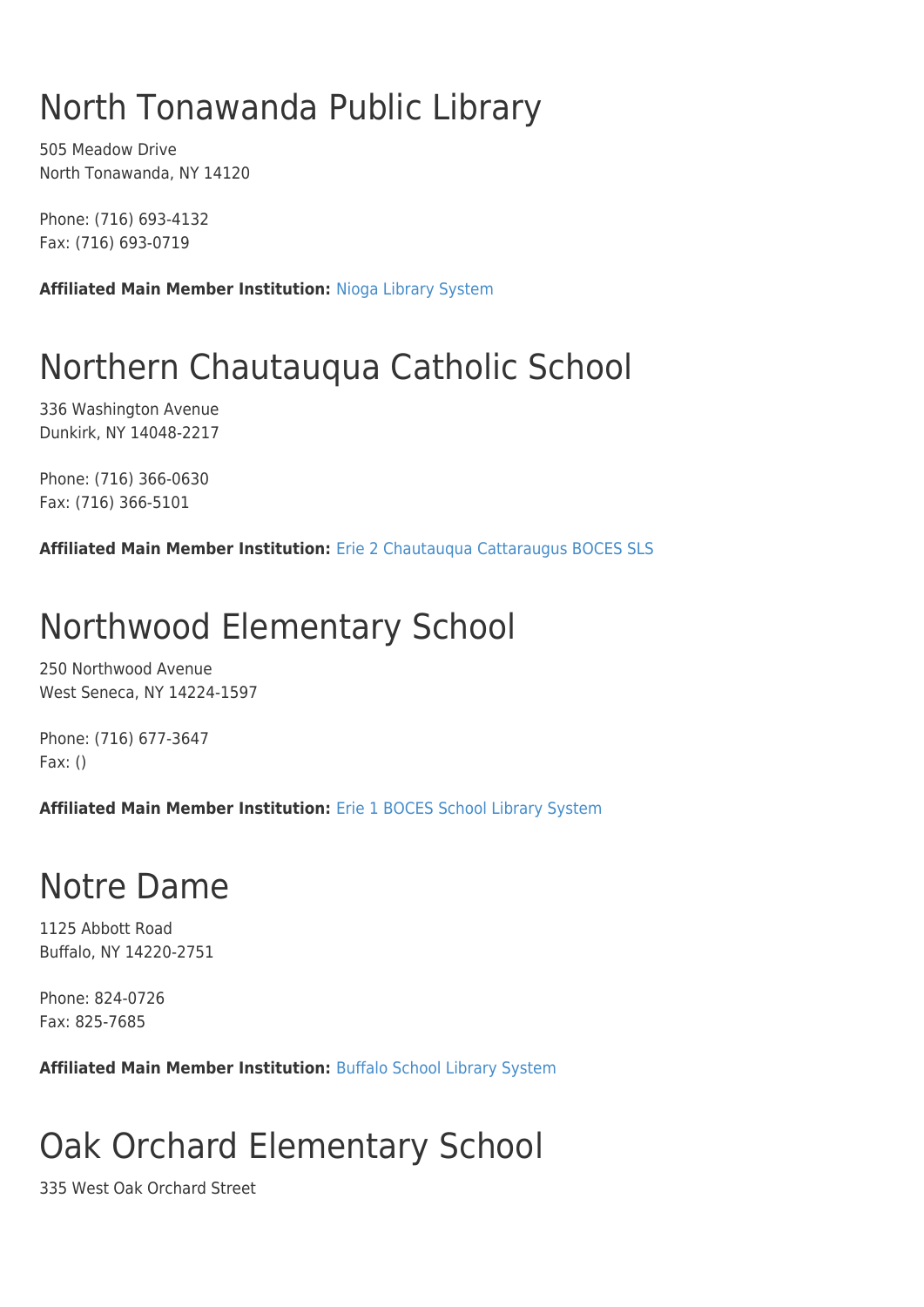Medina, NY 14103

Phone: (585) 798-2350 Fax: ()

**Affiliated Main Member Institution:** [Orleans-Niagara BOCES School Library System](http://www.wnylrc.org/membership/member/62)

# Ohio Elementary School

525 Ohio Street North Tonawanda, NY 14120

Phone: (716) 807-3800 Fax: ()

**Affiliated Main Member Institution:** [Orleans-Niagara BOCES School Library System](http://www.wnylrc.org/membership/member/62)

# Olean High School

410 West Sullivan Street Olean, NY 14760

Phone: (716) 375-8003 Fax: (716) 375-8035

**Affiliated Main Member Institution:** [Cattaraugus-Allegany School Library System](http://www.wnylrc.org/membership/member/17)

### Olean Intermediate Middle School

401 Wayne Street Olean, NY 14760

Phone: (716) 375-8063 Fax: (716) 375-8070

**Affiliated Main Member Institution:** [Cattaraugus-Allegany School Library System](http://www.wnylrc.org/membership/member/17)

# Olean Public Library

134 N Second Street Olean, NY 14760-2583

Phone: (716) 372-0200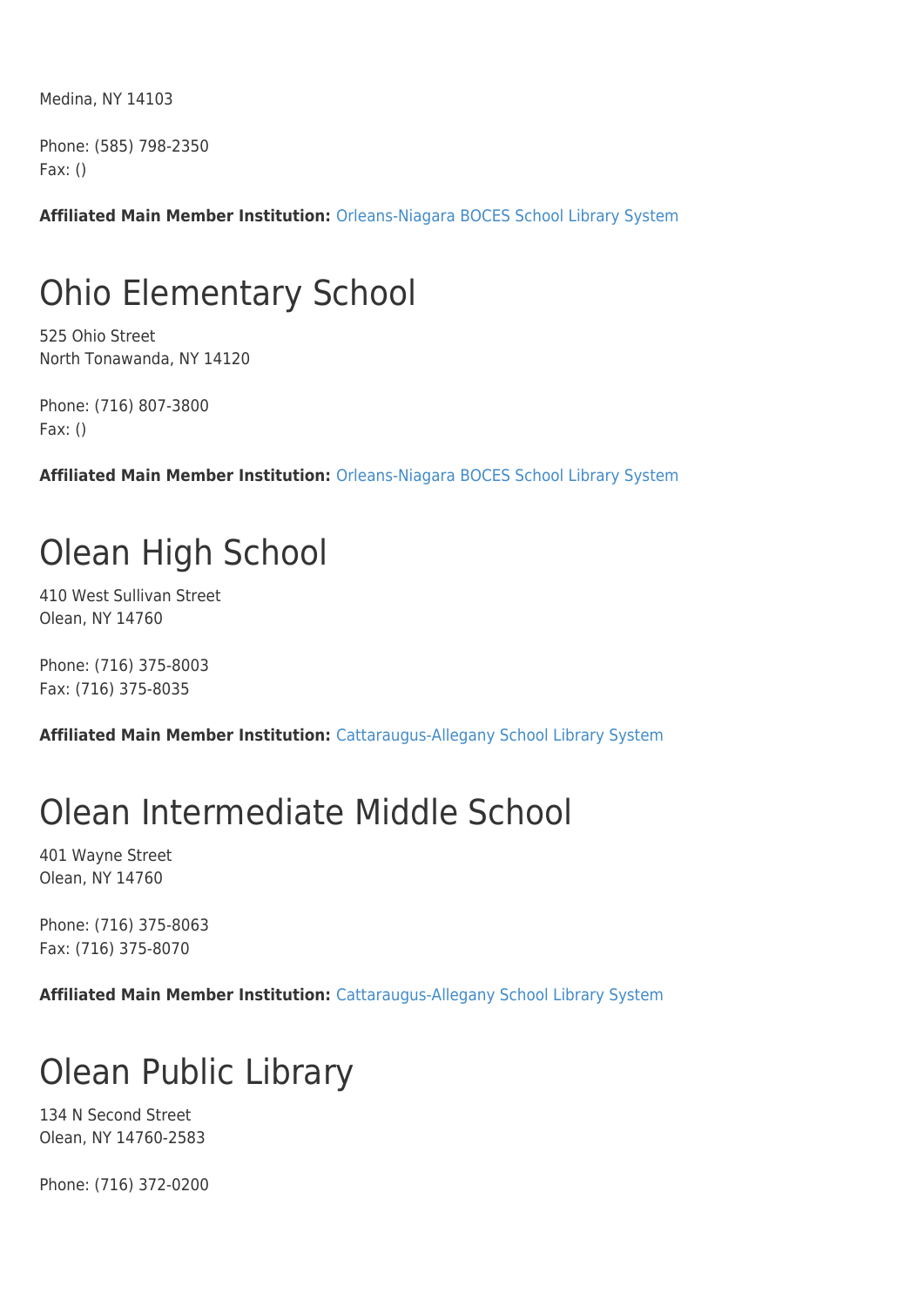Fax: (716) 372-8651

**Affiliated Main Member Institution:** [Chautauqua-Cattaraugus Library System](http://www.wnylrc.org/membership/member/20)

#### Olmstead School # 11

100 Poplar Avenue Buffalo, NY 14211

Phone: 816-4330

**Affiliated Main Member Institution:** [Buffalo School Library System](http://www.wnylrc.org/membership/member/12)

#### Orchard Park Middle School

60 South Lincoln Avenue Orchard Park, NY 14127

Phone: (716) 209-6220 Fax: ()

**Affiliated Main Member Institution:** [Erie 2 Chautauqua Cattaraugus BOCES SLS](http://www.wnylrc.org/membership/member/29)

#### Orchard Park Public Library

S-4570 South Buffalo Road Orchard Park, NY 14127

Phone: 662-9851 Fax: 667-3098

**Affiliated Main Member Institution:** [Buffalo and Erie County Public Library](http://www.wnylrc.org/membership/member/6)

# Orchard Park Senior High School

4040 Baker Road Orchard Park, NY 14127

Phone: (716) 209-6223 Fax: ()

**Affiliated Main Member Institution:** [Erie 2 Chautauqua Cattaraugus BOCES SLS](http://www.wnylrc.org/membership/member/29)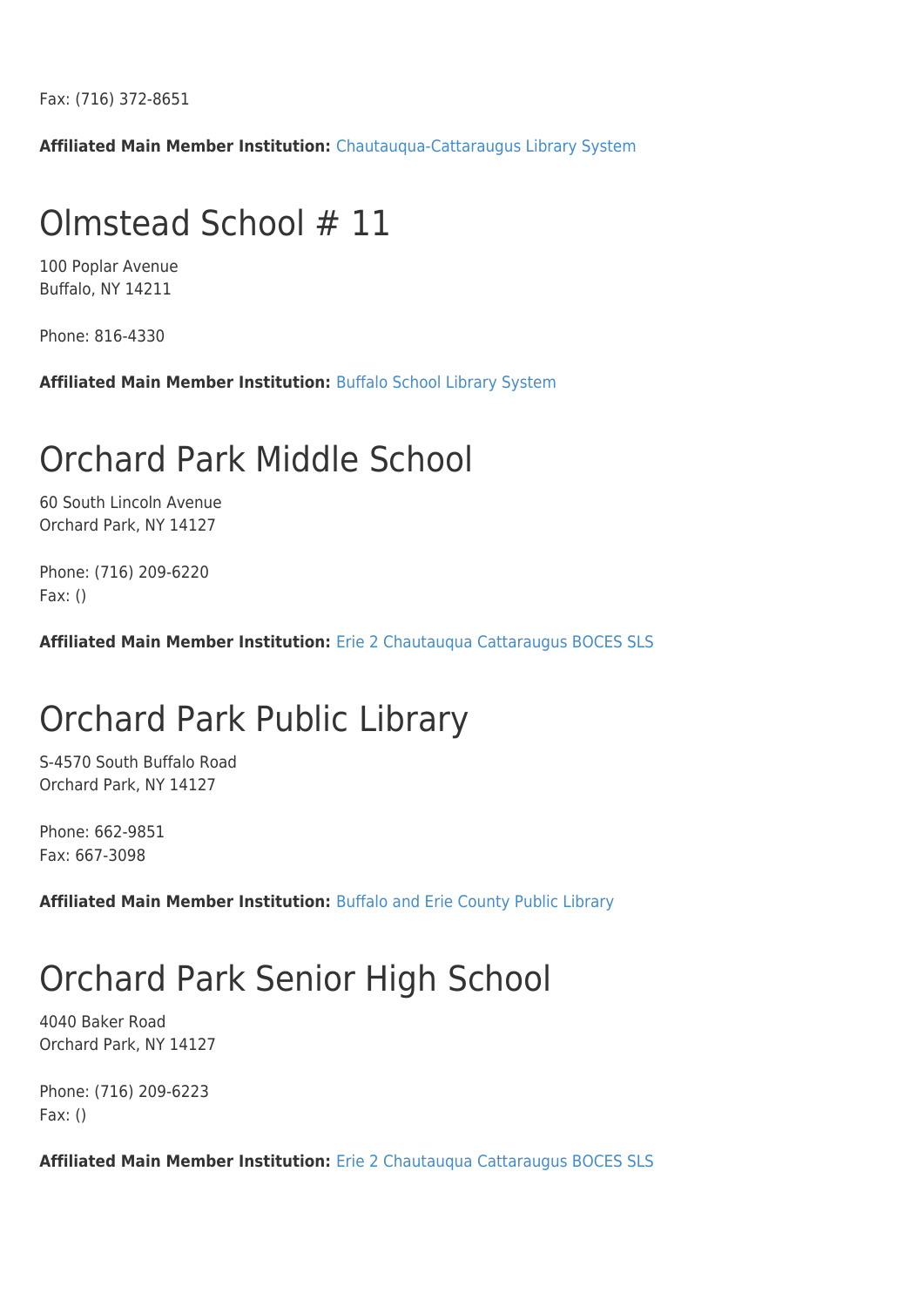# Our Lady of Black Rock School

16 Peter Street Buffalo, NY 14207-2898

Phone: 873-7497 Fax: 447-9926

**Affiliated Main Member Institution:** [Buffalo School Library System](http://www.wnylrc.org/membership/member/12)

# Panama Elementary School

41 North Street Panama, NY 14767-9775

Phone: (716) 782-2455 Fax: ()

**Affiliated Main Member Institution:** [Erie 2 Chautauqua Cattaraugus BOCES SLS](http://www.wnylrc.org/membership/member/29)

# Panama High School

41 North Street Panama, NY 14767-9775

Phone: (716) 782-2455 Fax: ()

**Affiliated Main Member Institution:** [Erie 2 Chautauqua Cattaraugus BOCES SLS](http://www.wnylrc.org/membership/member/29)

# Park School of Buffalo

4625 Harlem Road Snyder, NY 14226-3846

Phone: (716) 839-1242 Fax: ()

**Affiliated Main Member Institution:** [Erie 1 BOCES School Library System](http://www.wnylrc.org/membership/member/28)

# Parkdale Elementary School

141 Girard Avenue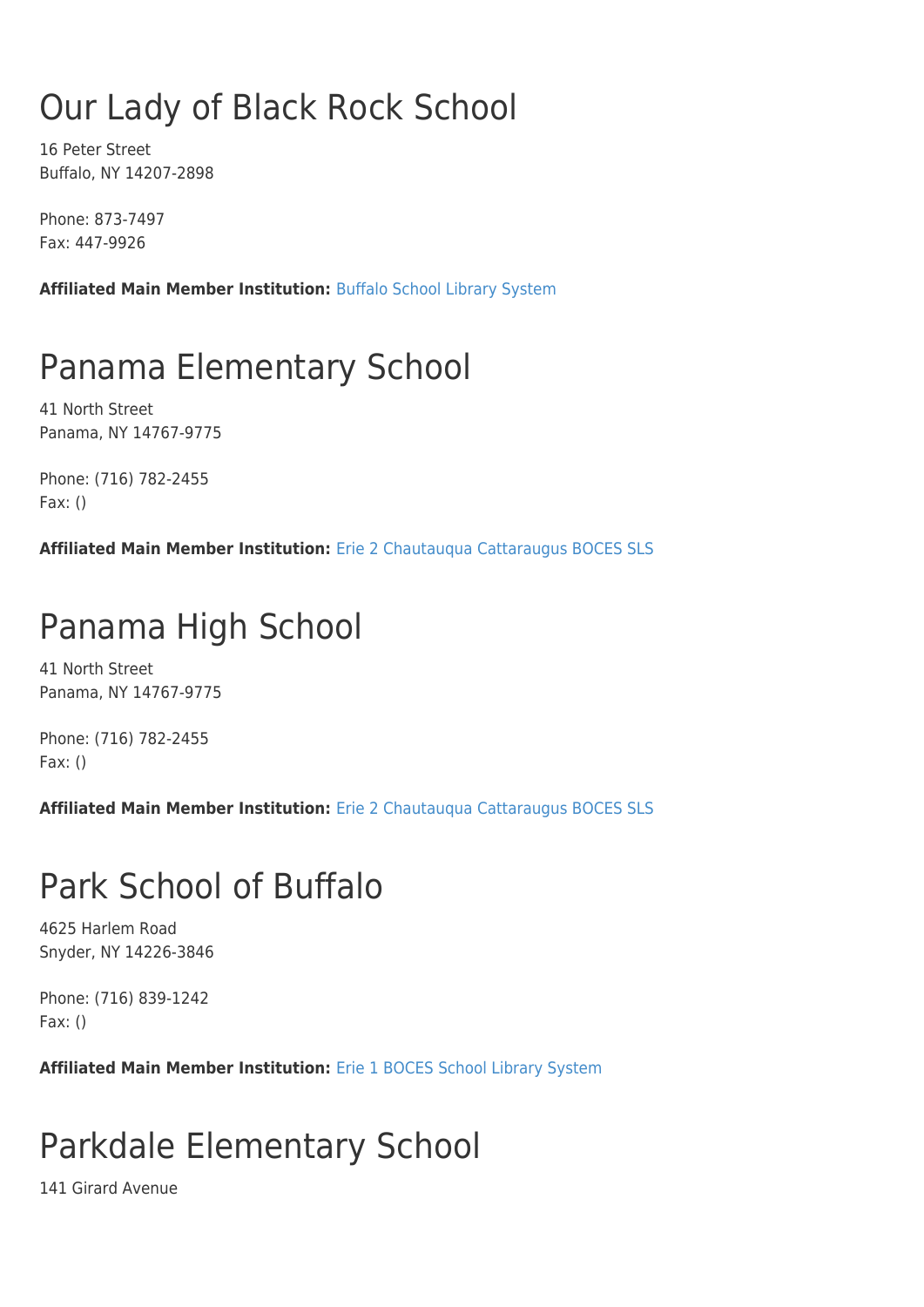East Aurora, NY 14052

Phone: (716) 687-2352 Fax: ()

**Affiliated Main Member Institution:** [Erie 2 Chautauqua Cattaraugus BOCES SLS](http://www.wnylrc.org/membership/member/29)

#### Patterson Library

40 S Portage Street Westfield, NY 14787-1496

Phone: (716) 326-2154 Fax: (716) 326-2554

**Affiliated Main Member Institution:** [Chautauqua-Cattaraugus Library System](http://www.wnylrc.org/membership/member/20)

### Persell Middle School

375 Baker Street Jamestown, NY 14701-7598

Phone: (716) 483-4406 Fax: (716) 483-4417

**Affiliated Main Member Institution:** [Erie 2 Chautauqua Cattaraugus BOCES SLS](http://www.wnylrc.org/membership/member/29)

# Pine Valley Elementary School

7755 Route 83 South Dayton, NY 14138-9698

Phone: (716) 988-3291 Fax: (716) 988-3864

**Affiliated Main Member Institution:** [Erie 2 Chautauqua Cattaraugus BOCES SLS](http://www.wnylrc.org/membership/member/29)

# Pine Valley High School

7755 Route 83 South Dayton, NY 14138-9699

Phone: (716) 988-3276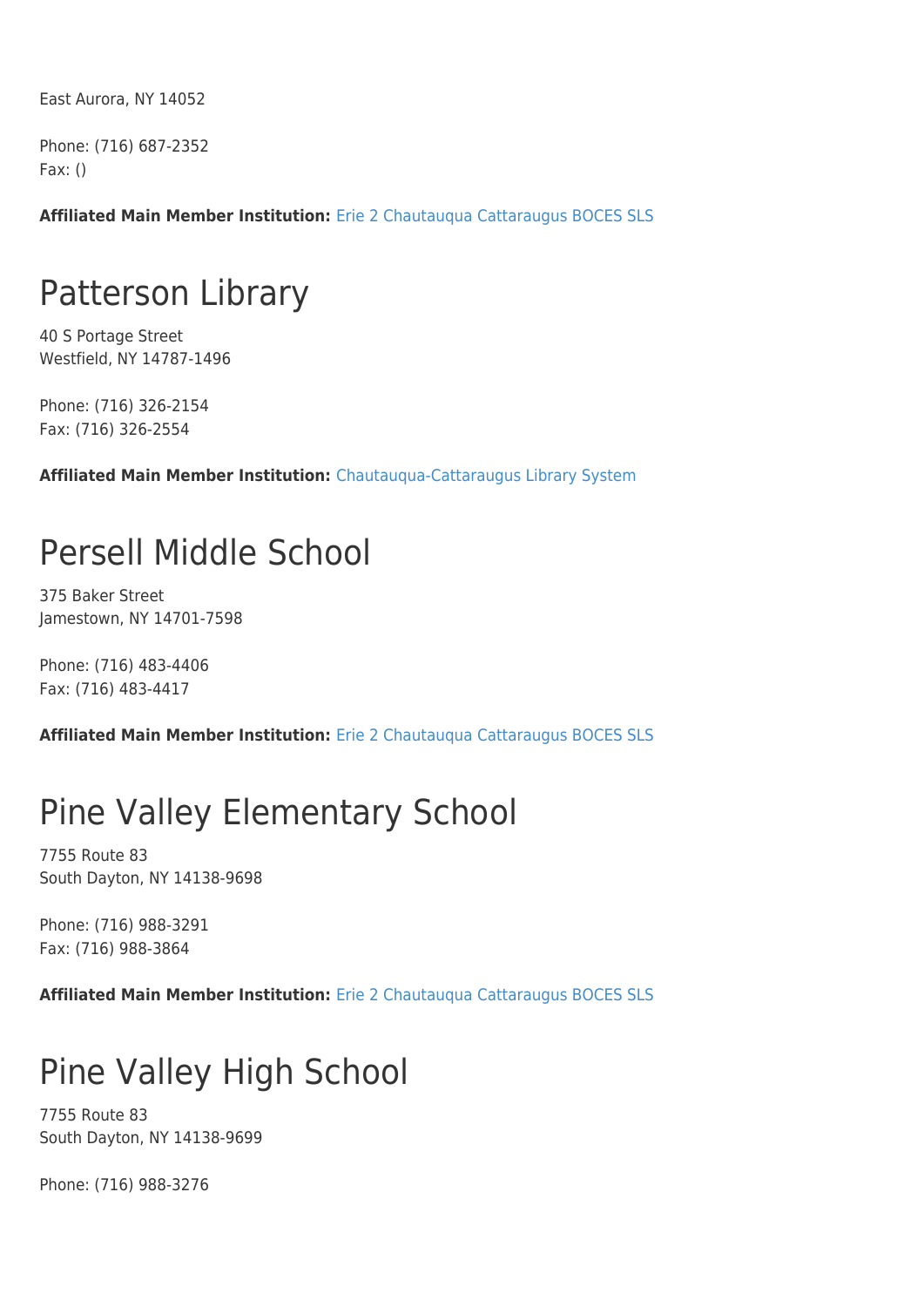Fax: ()

**Affiliated Main Member Institution:** [Erie 2 Chautauqua Cattaraugus BOCES SLS](http://www.wnylrc.org/membership/member/29)

### Pinehurst Elementary School

6050 Fairway Court Lake View, NY 14085-9722

Phone: (716) 926-1770 Fax: ()

**Affiliated Main Member Institution:** [Erie 1 BOCES School Library System](http://www.wnylrc.org/membership/member/28)

#### Pioneer High School

12145 County Line Road P.O. Box 639 Yorkshire, NY 14173

Phone: (716) 492-9324 Fax: (716) 492-9350

**Affiliated Main Member Institution:** [Cattaraugus-Allegany School Library System](http://www.wnylrc.org/membership/member/17)

# Pioneer Middle School

12132 Old Olean Road P.O. Box 619 Yorkshire, NY 14173

Phone: (716) 492-9383 Fax: (716) 492-9417

**Affiliated Main Member Institution:** [Cattaraugus-Allegany School Library System](http://www.wnylrc.org/membership/member/17)

### Portville Elementary School

500 Elm Street Portville, NY 14770-9791

Phone: (716) 933-6000 ext. ext 4418 Fax: (716) 933-7124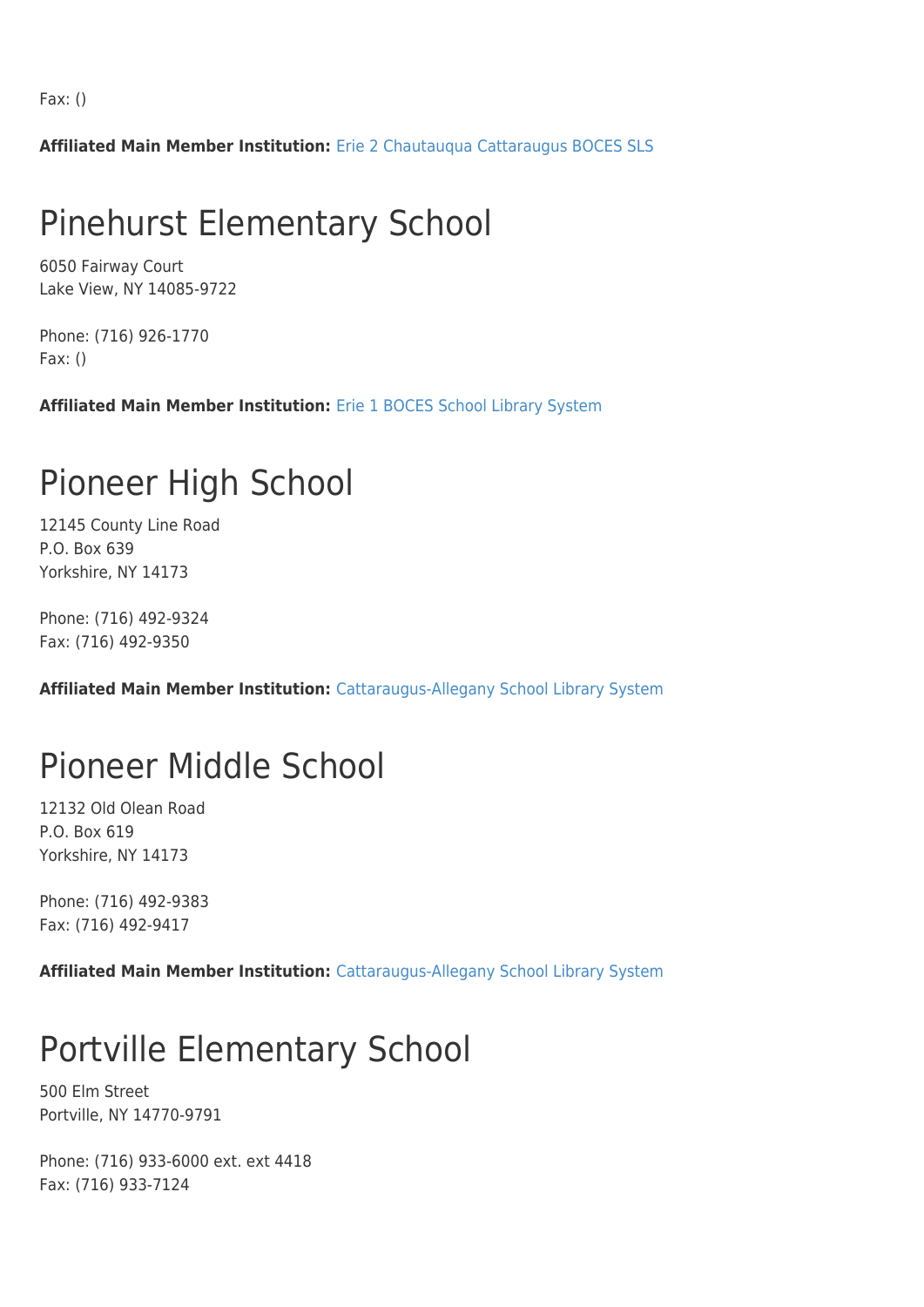**Affiliated Main Member Institution:** [Cattaraugus-Allegany School Library System](http://www.wnylrc.org/membership/member/17)

### Portville Free Library

2 N Main Street Portville, NY 14770-0482

Phone: (716) 933-8441 Fax: (716) 933-7020

**Affiliated Main Member Institution:** [Chautauqua-Cattaraugus Library System](http://www.wnylrc.org/membership/member/20)

#### Portville High School

500 Elm Street Portville, NY 14770-9791

Phone: (716) 933-6000 ext. ext 2238 Fax: (716) 933-6766

**Affiliated Main Member Institution:** [Cattaraugus-Allegany School Library System](http://www.wnylrc.org/membership/member/17)

#### Pratt Elementary School

1628 Quaker Road Barker, NY 14012

Phone: (716) 795-3237 Fax: ()

**Affiliated Main Member Institution:** [Orleans-Niagara BOCES School Library System](http://www.wnylrc.org/membership/member/62)

#### Prospect Elementary School

300 Prospect Avenue Salamanca, NY 14779

Phone: (716) 945-5170 Fax: (716) 945-2374

**Affiliated Main Member Institution:** [Cattaraugus-Allegany School Library System](http://www.wnylrc.org/membership/member/17)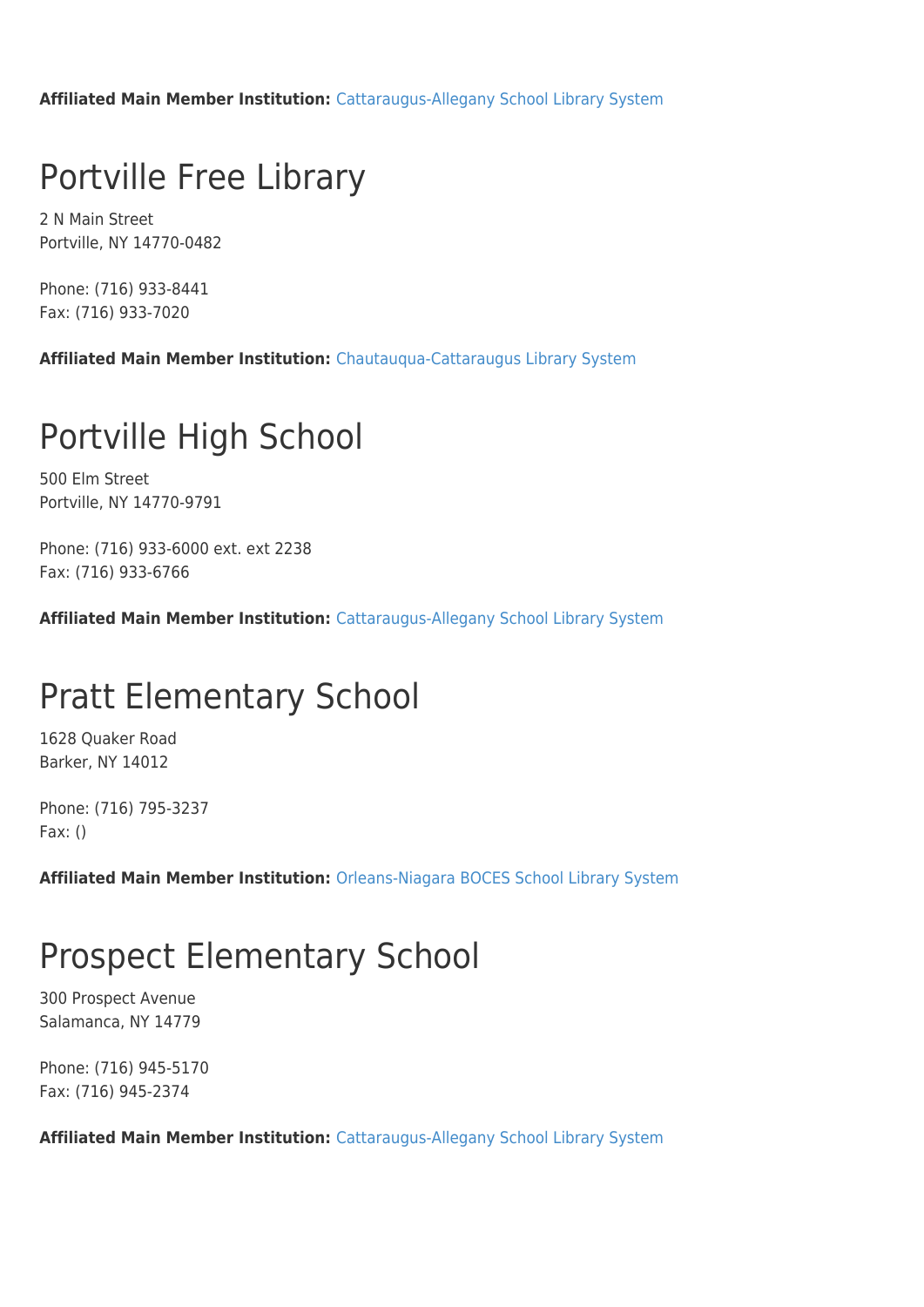# PS 050 North Park Community School

780 Parkside Avenue Buffalo, NY 14216

**Affiliated Main Member Institution:** [Buffalo School Library System](http://www.wnylrc.org/membership/member/12)

# Rainbow K School

388 Franklin Street Buffalo, NY 14202

Phone: 884-0177 Fax: 854-5198

**Affiliated Main Member Institution:** [Buffalo School Library System](http://www.wnylrc.org/membership/member/12)

# Randolph Academy

336 Main Street - ER Randolph, NY 14772

Phone: (716) 358-6866 ext. ext 260 Fax: (716) 358-9425

**Affiliated Main Member Institution:** [Cattaraugus-Allegany School Library System](http://www.wnylrc.org/membership/member/17)

# Randolph Elementary School

22 Main Street Randolph, NY 14772

Phone: (716) 358-7062 Fax: (716) 358-7061

**Affiliated Main Member Institution:** [Cattaraugus-Allegany School Library System](http://www.wnylrc.org/membership/member/17)

# Randolph Library

26 Jamestown Street Randolph, NY 14772-1121

Phone: (716) 358-3712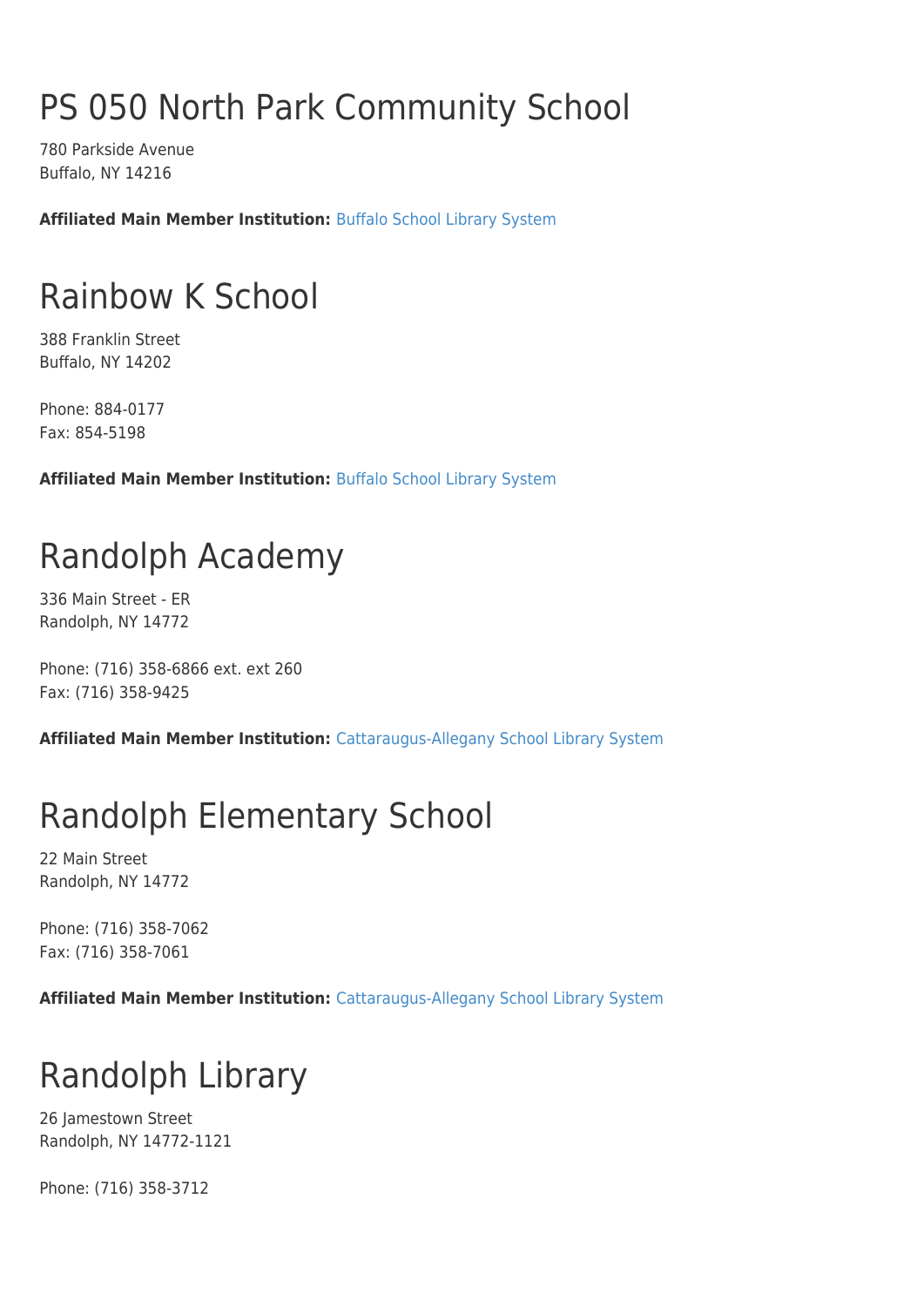Fax: (716) 358-2039

**Affiliated Main Member Institution:** [Chautauqua-Cattaraugus Library System](http://www.wnylrc.org/membership/member/20)

# Randolph Middle/High School

18 Main Street Randolph, NY 14772

Phone: (716) 358-7024 Fax: (716) 358-7072

**Affiliated Main Member Institution:** [Cattaraugus-Allegany School Library System](http://www.wnylrc.org/membership/member/17)

#### Ransomville Free Library

3733 Ransomville Road Ransomville, NY 14131

Phone: (716) 791-4073 Fax: (716) 791-4073

**Affiliated Main Member Institution:** [Nioga Library System](http://www.wnylrc.org/membership/member/59)

### Richmond Memorial Library

19 Ross Street Batavia, NY 14020

Phone: (585) 343-9550

**Affiliated Main Member Institution:** [Nioga Library System](http://www.wnylrc.org/membership/member/59)

# Ring Elementary School

333 Buffalo Street Jamestown, NY 14701-1799

Phone: (716) 483-4407 Fax: (716) 483-4232

**Affiliated Main Member Institution:** [Erie 2 Chautauqua Cattaraugus BOCES SLS](http://www.wnylrc.org/membership/member/29)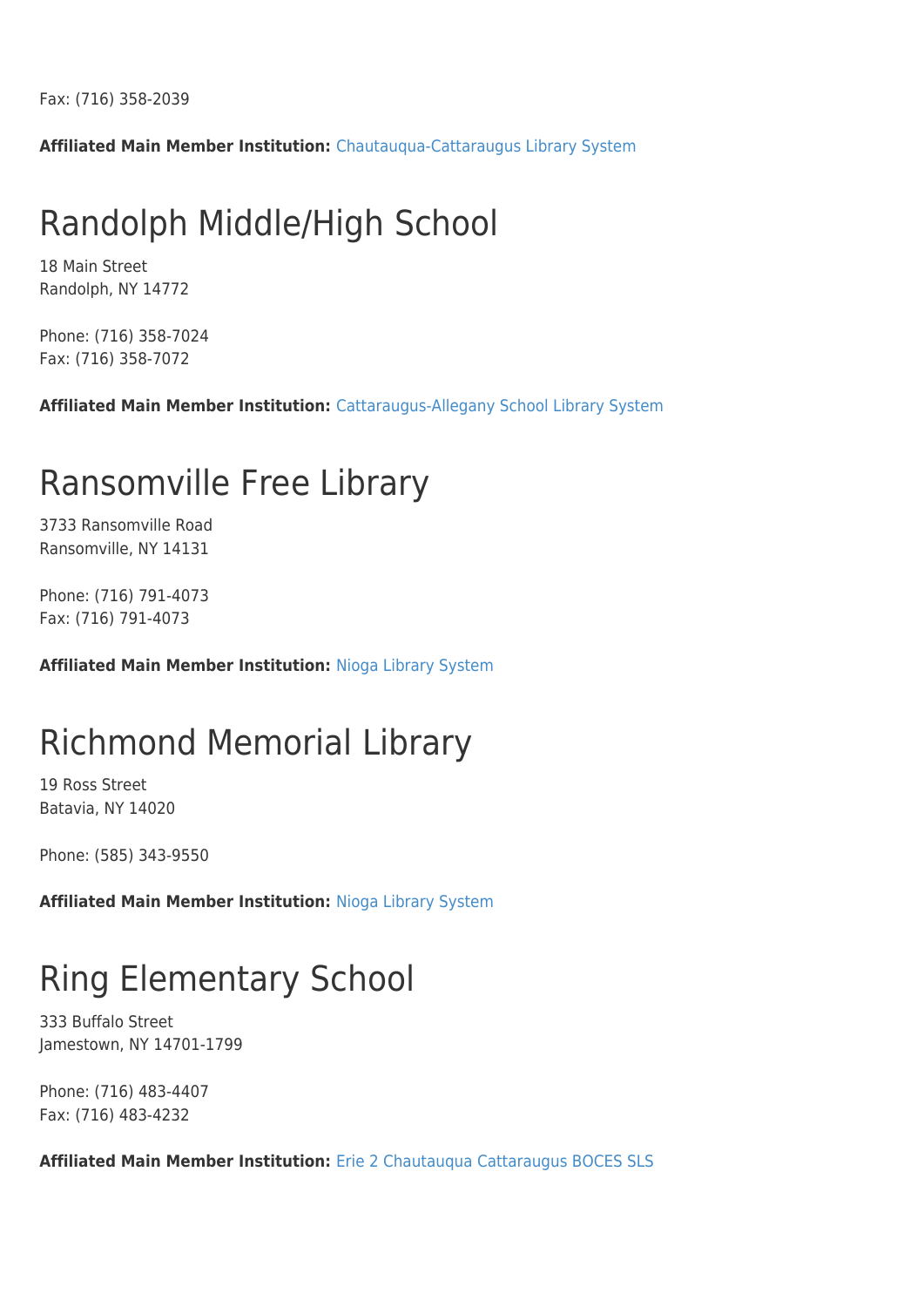# Ripley Elementary School

12 North State Street Ripley, NY 14775-0688

Phone: (716) 736-2631 Fax: ()

**Affiliated Main Member Institution:** [Erie 2 Chautauqua Cattaraugus BOCES SLS](http://www.wnylrc.org/membership/member/29)

# Ripley Free Library

64 W Main Street Ripley, NY 14775-0808

Phone: (716) 736-3913 Fax: (716) 736-3923

**Affiliated Main Member Institution:** [Chautauqua-Cattaraugus Library System](http://www.wnylrc.org/membership/member/20)

# Ripley High School

12 North State Street Ripley, NY 14775-0688

Phone: (716) 736-2631 Fax: ()

**Affiliated Main Member Institution:** [Erie 2 Chautauqua Cattaraugus BOCES SLS](http://www.wnylrc.org/membership/member/29)

# Riverside Branch Library

820 Tonawanda Street Buffalo, NY 14207

Phone: 875-0562 Fax: 875-0562

**Affiliated Main Member Institution:** [Buffalo and Erie County Public Library](http://www.wnylrc.org/membership/member/6)

# Riverside High School

51 Ontario Street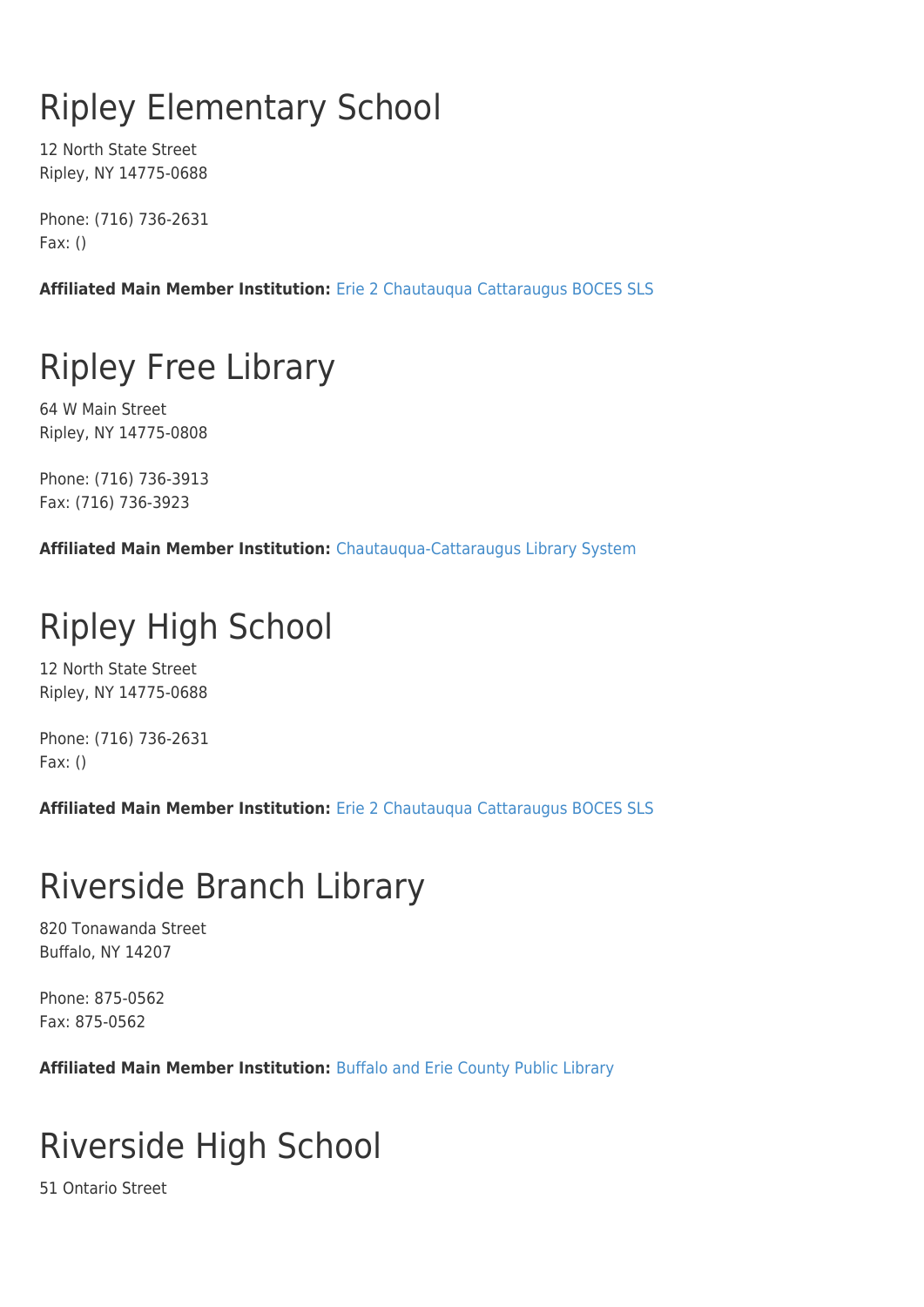Buffalo, NY 14207

Phone: 816-4362

**Affiliated Main Member Institution:** [Buffalo School Library System](http://www.wnylrc.org/membership/member/12)

#### Riverview Elementary School

55 Taylor Drive Tonawanda, NY 14150-5927

Phone: (716) 694-7697 Fax: ()

**Affiliated Main Member Institution:** [Erie 1 BOCES School Library System](http://www.wnylrc.org/membership/member/28)

# Robert Jackson Elementary School

135 Ivory Road Frewsburg, NY 14738-0690

Phone: (716) 569-5630 Fax: (716) 569-5682

**Affiliated Main Member Institution:** [Erie 2 Chautauqua Cattaraugus BOCES SLS](http://www.wnylrc.org/membership/member/29)

#### Rogers Elementary School

41 Hebner Street Jamestown, NY 14701-8499

Phone: (716) 483-4408 Fax: (716) 483-4237

**Affiliated Main Member Institution:** [Erie 2 Chautauqua Cattaraugus BOCES SLS](http://www.wnylrc.org/membership/member/29)

### Ronald L Sodoma Elementary School

324 East Avenue Albion, NY 14411

Phone: (585) 589-2030 Fax: ()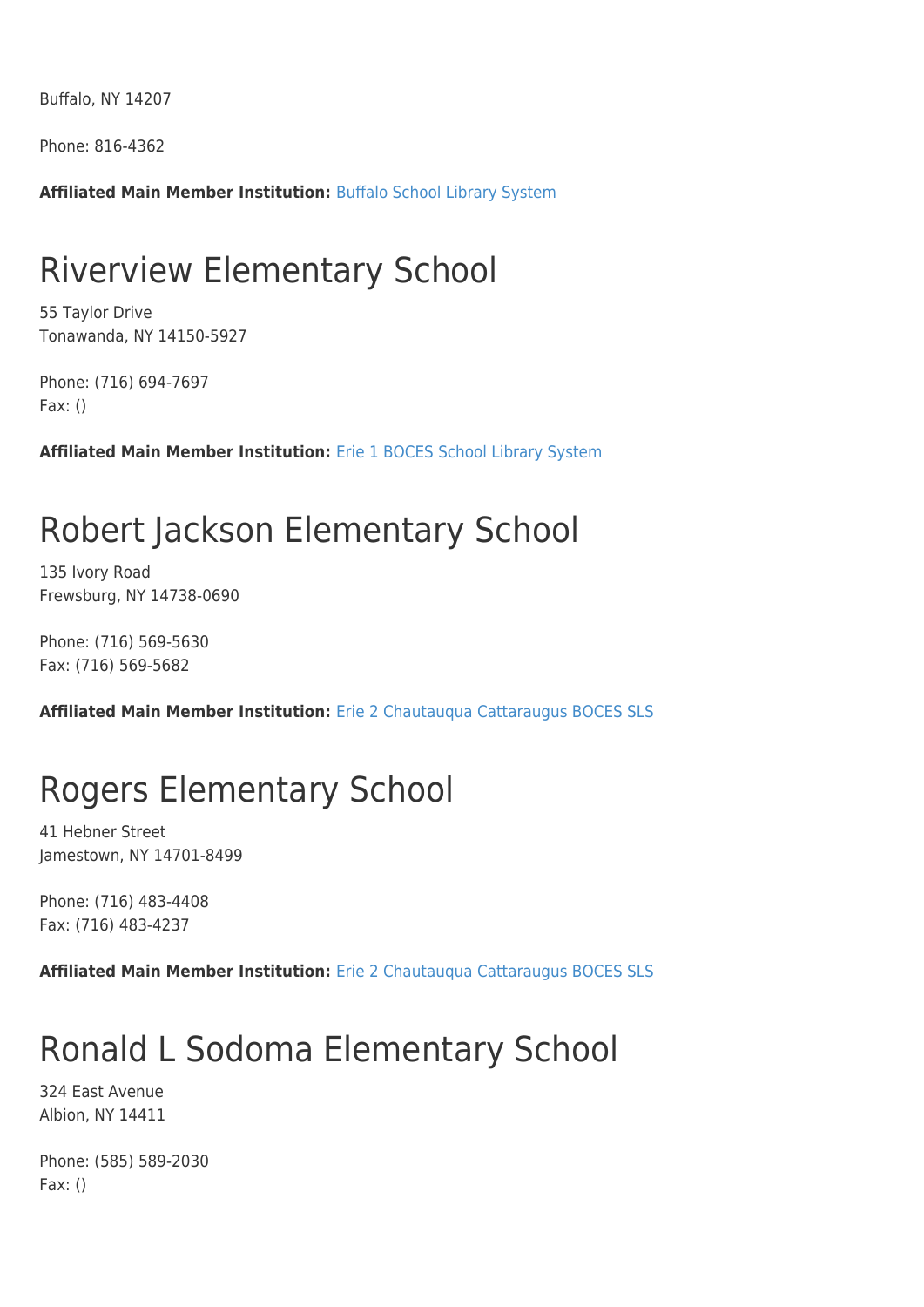**Affiliated Main Member Institution:** [Orleans-Niagara BOCES School Library System](http://www.wnylrc.org/membership/member/62)

### Roosevelt ECC #65

249 Skillen Street Buffalo, NY 14207

Phone: 816-3433

**Affiliated Main Member Institution:** [Buffalo School Library System](http://www.wnylrc.org/membership/member/12)

### Roosevelt Elementary School

283 Washington Avenue Tonawanda, NY 14217-1892

Phone: (716) 874-8409 Fax: ()

**Affiliated Main Member Institution:** [Erie 1 BOCES School Library System](http://www.wnylrc.org/membership/member/28)

# Roy B. Kelley Elementary School

610 East High Street Lockport, NY 14094

Phone: (716) 478-4670 Fax: (716) 478-4685

**Affiliated Main Member Institution:** [Orleans-Niagara BOCES School Library System](http://www.wnylrc.org/membership/member/62)

### Royalton Hartland Community Library

9 S. Vernon Street Middleport, NY 14105

Phone: (716) 735-3281

**Affiliated Main Member Institution:** [Nioga Library System](http://www.wnylrc.org/membership/member/59)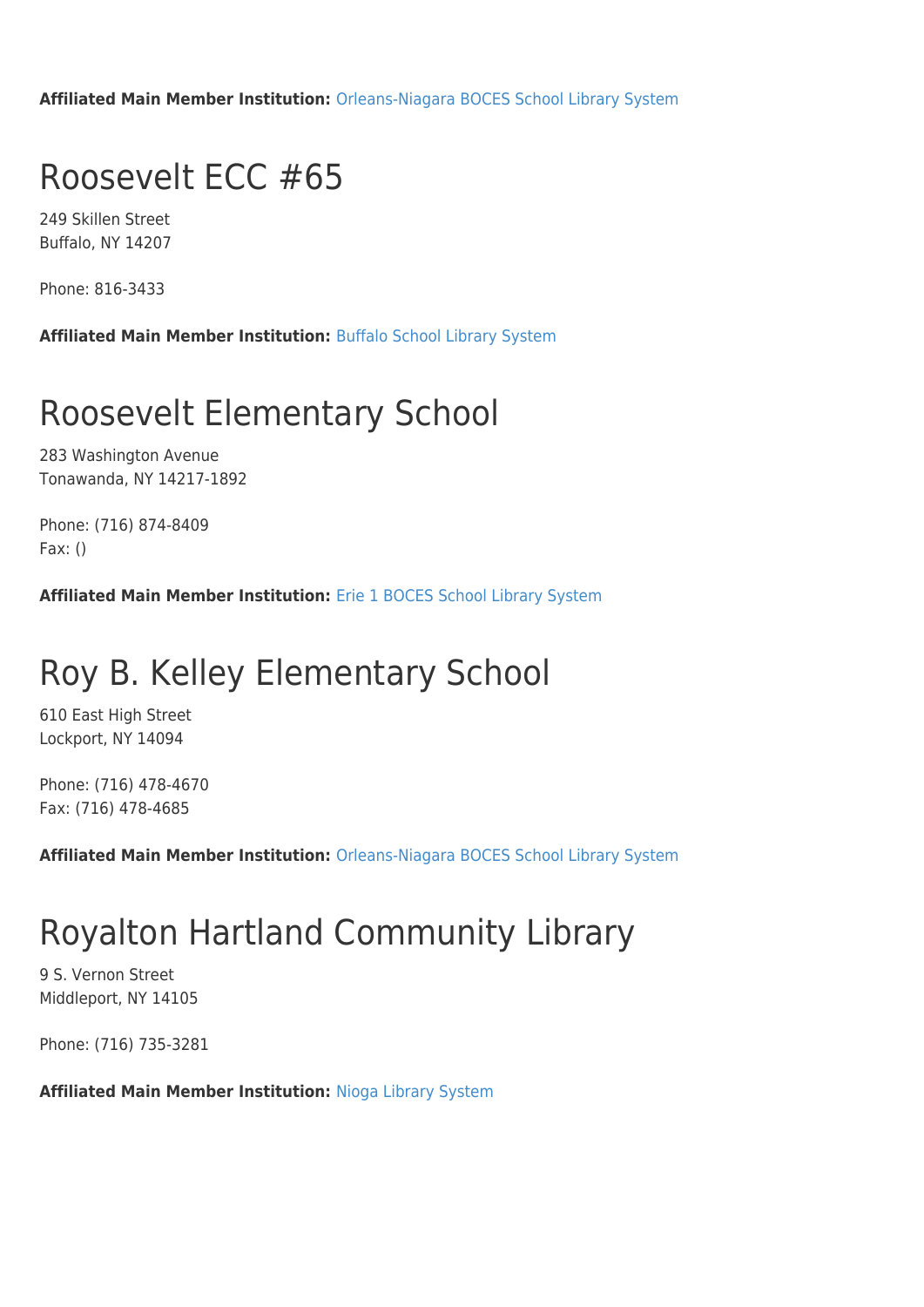# Royalton-Hartland Elementary School

4500 Orchard Place Gasport, NY 14067

Phone: (716) 772-2616 Fax: ()

**Affiliated Main Member Institution:** [Orleans-Niagara BOCES School Library System](http://www.wnylrc.org/membership/member/62)

# Royalton-Hartland Middle School

78 State Street Middleport, NY 14105

Phone: (716) 735-3722 Fax: ()

**Affiliated Main Member Institution:** [Orleans-Niagara BOCES School Library System](http://www.wnylrc.org/membership/member/62)

# Royalton-Hartland Senior High School

54 State Street Middleport, NY 14105

Phone: (716) 735-3800 Fax: ()

**Affiliated Main Member Institution:** [Orleans-Niagara BOCES School Library System](http://www.wnylrc.org/membership/member/62)

# Saint Amelia School

2999 Eggert Road Tonawanda, NY 14150

Phone: (716) 836-2230 Fax: ()

**Affiliated Main Member Institution:** [Erie 1 BOCES School Library System](http://www.wnylrc.org/membership/member/28)

# Saint Andrews Country Day School

1545 Sheridan Drive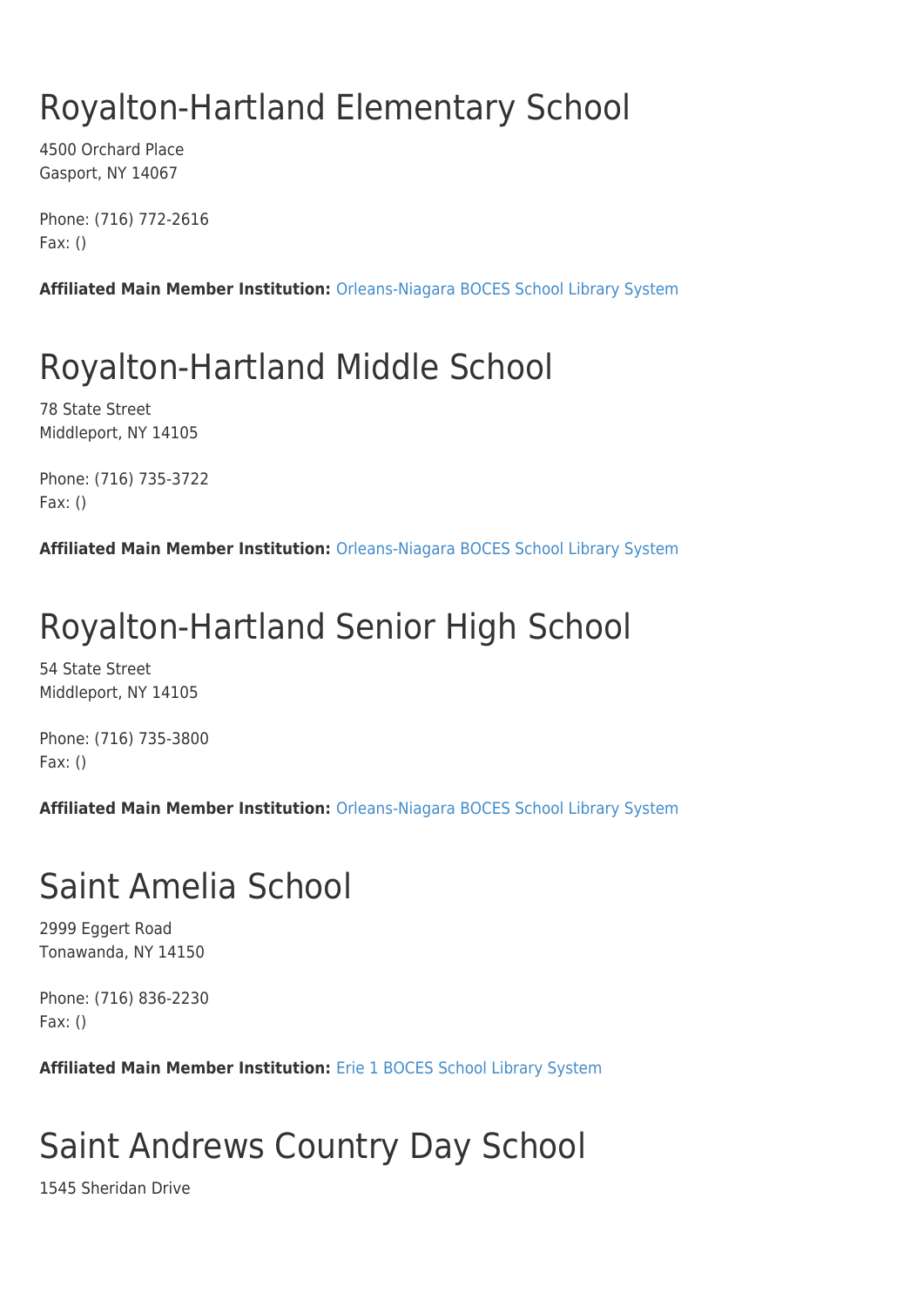Kenmore, NY 14217

Phone: (716) 877-0422 Fax: (716) 877-3978

**Affiliated Main Member Institution:** [Erie 1 BOCES School Library System](http://www.wnylrc.org/membership/member/28)

#### Saint Bernadette School

5890 South Abbott Road Orchard Park, NY 14127-4598

Phone: (716) 649-3369 Fax: ()

**Affiliated Main Member Institution:** [Erie 2 Chautauqua Cattaraugus BOCES SLS](http://www.wnylrc.org/membership/member/29)

#### Saint Francis High School

4129 Lake Shore Road Athol Springs, NY 14010-0185

Phone: (716) 627-1200 Fax: ()

**Affiliated Main Member Institution:** [Erie 1 BOCES School Library System](http://www.wnylrc.org/membership/member/28)

### Saint Gregory the Great School

250 St Gregory Ct Williamsville, NY 14221

Phone: (716) 688-5323 Fax: (716) 688-6629

**Affiliated Main Member Institution:** [Erie 1 BOCES School Library System](http://www.wnylrc.org/membership/member/28)

### Saint John the Baptist School

2028 Sandridge Rd Alden, NY 14004

Phone: (716) 937-9483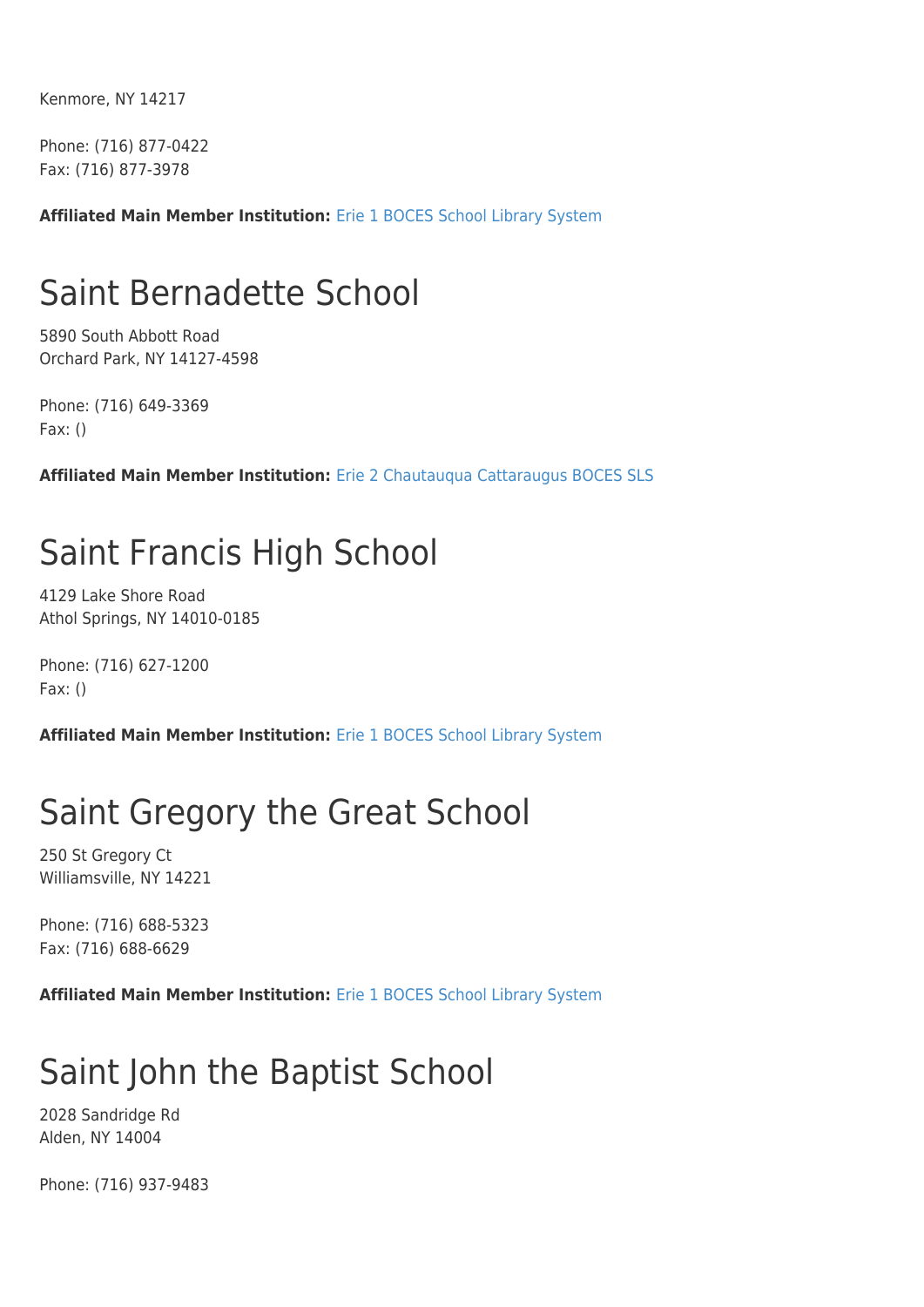Fax: ()

**Affiliated Main Member Institution:** [Erie 1 BOCES School Library System](http://www.wnylrc.org/membership/member/28)

#### Saint Joseph School

71 East Main Street Gowanda, NY 14070

Phone: (716) 532-2520 Fax: ()

**Affiliated Main Member Institution:** [Erie 2 Chautauqua Cattaraugus BOCES SLS](http://www.wnylrc.org/membership/member/29)

#### Saint Josephs Collegiate Institute

845 Kenmore Avenue Kenmore, NY 14223-3195

Phone: (716) 874-4024 Fax: ()

**Affiliated Main Member Institution:** [Erie 1 BOCES School Library System](http://www.wnylrc.org/membership/member/28)

#### Saint Leo the Great School

903 Sweet Home Road Eggertsville, NY 14226-1296

Phone: (716) 832-6340 Fax: ()

**Affiliated Main Member Institution:** [Erie 1 BOCES School Library System](http://www.wnylrc.org/membership/member/28)

#### Saint Mary's High School

142 Laverack Ave Lancaster, NY 14086

Phone: (716) 683-4824 Fax: (716) 683-4996

**Affiliated Main Member Institution:** [Erie 1 BOCES School Library System](http://www.wnylrc.org/membership/member/28)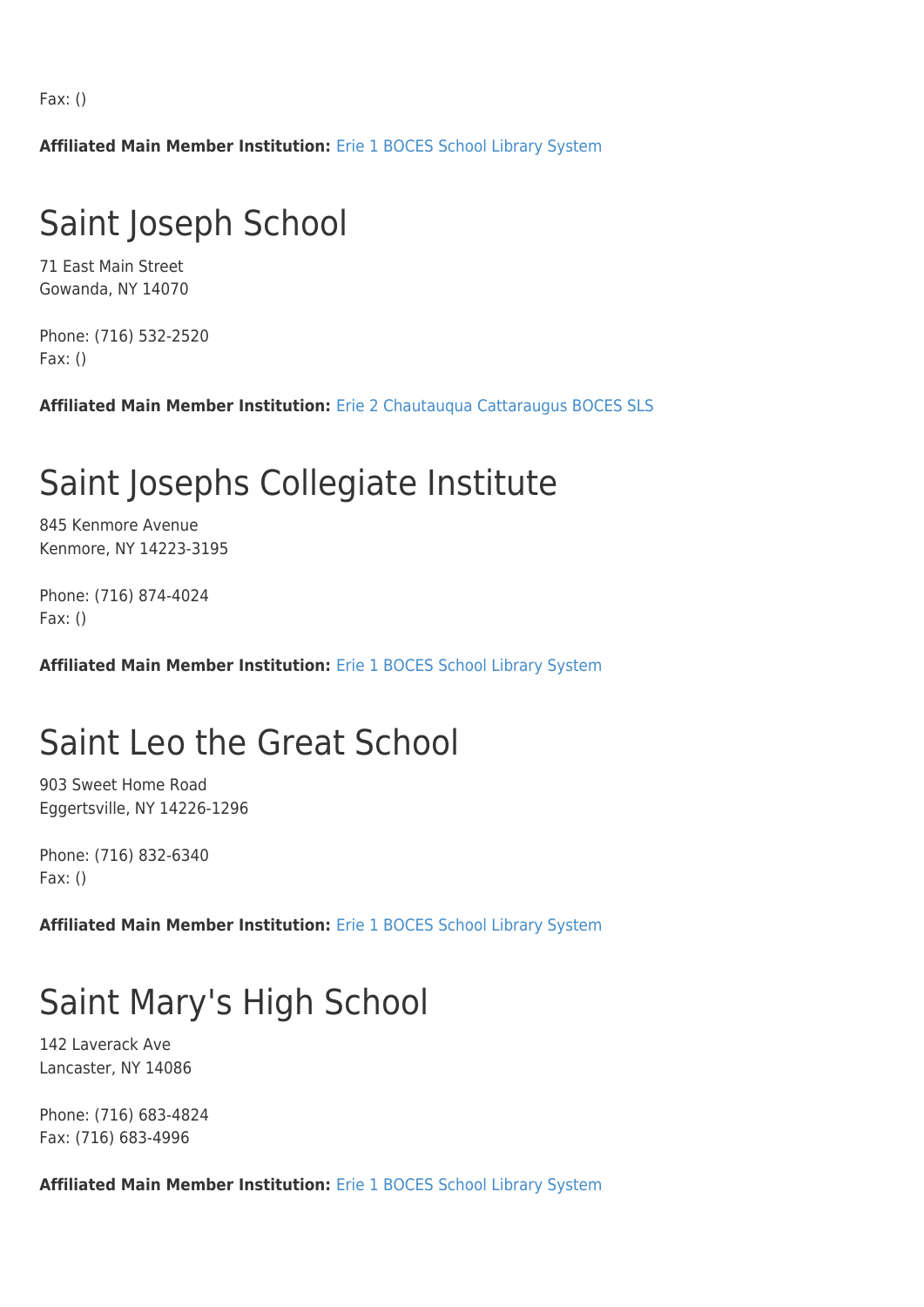# Saint Matthew Lutheran School

875 Eggert Drive North Tonawanda, NY 14120-3330

Phone: (716) 692-6862 Fax: ()

**Affiliated Main Member Institution:** [Orleans-Niagara BOCES School Library System](http://www.wnylrc.org/membership/member/62)

# Saint Peter Lutheran School

4169 Church Road Lockport, NY 14094

Phone: (716) 433-0913 Fax: ()

**Affiliated Main Member Institution:** [Orleans-Niagara BOCES School Library System](http://www.wnylrc.org/membership/member/62)

# Salamanca Junior/High School

50 Iroquois Drive Salamanca, NY 14779

Phone: (716) 945-2404 ext. ext 6052 Fax: (716) 945-1298

**Affiliated Main Member Institution:** [Cattaraugus-Allegany School Library System](http://www.wnylrc.org/membership/member/17)

# Salamanca Public Library

155 Wildwood Avenue Salamanca, NY 14779-1576

Phone: (716) 945-1890 Fax: (716) 945-2714

**Affiliated Main Member Institution:** [Chautauqua-Cattaraugus Library System](http://www.wnylrc.org/membership/member/20)

# Sanborn-Pekin Free Library

5884 West St.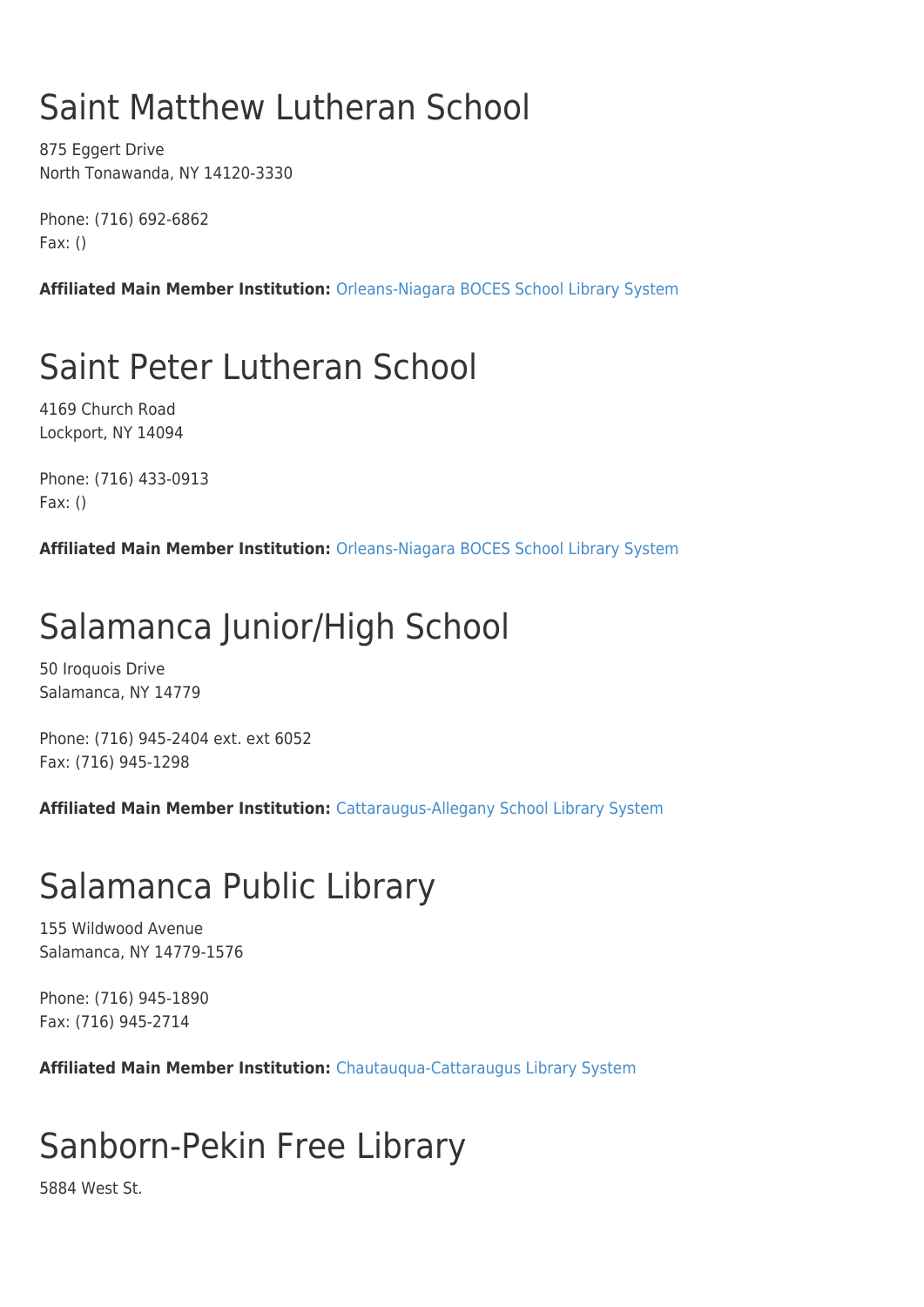Sanborn, NY 14132

Phone: (716) 731-9933

**Affiliated Main Member Institution:** [Nioga Library System](http://www.wnylrc.org/membership/member/59)

#### School #81

167 East Utica Street Buffalo, NY 14213

Phone: 816-4062

**Affiliated Main Member Institution:** [Buffalo School Library System](http://www.wnylrc.org/membership/member/12)

#### Scio Central

3968 Washington Street Scio, NY 14880

Phone: (585) 593-5510 Fax: (585) 593-0653

**Affiliated Main Member Institution:** [Cattaraugus-Allegany School Library System](http://www.wnylrc.org/membership/member/17)

# Seneca Elementary School

50 Iroquois Drive Salamanca, NY 14779

Phone: (716) 945-5140 ext. ext 7572 Fax: (716) 945-3567

**Affiliated Main Member Institution:** [Cattaraugus-Allegany School Library System](http://www.wnylrc.org/membership/member/17)

# Seneca Nation-Allegany Branch

830 Broad Street Ext Salamanca, NY 14779-0231

Phone: (716) 945-3157 Fax: (716) 945-9770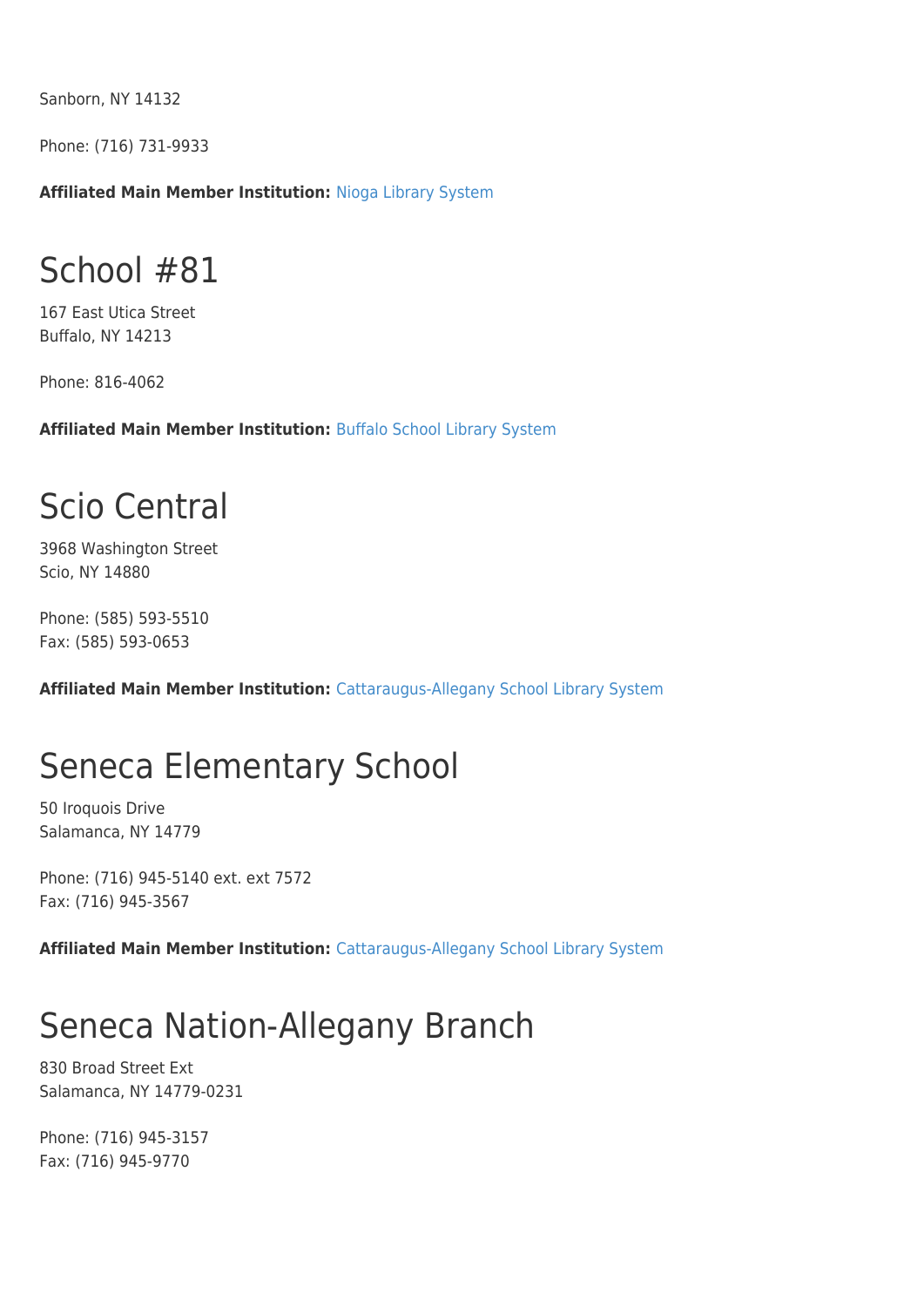**Affiliated Main Member Institution:** [Chautauqua-Cattaraugus Library System](http://www.wnylrc.org/membership/member/20)

### Seneca Nation-Cattaraugus Branch

3 Thomas Indian School Drive Irving, NY 14081-9505

Phone: (716) 532-9449 Fax: (716) 532-6115

**Affiliated Main Member Institution:** [Chautauqua-Cattaraugus Library System](http://www.wnylrc.org/membership/member/20)

### Sheridan Hill Elementary School

4560 Boncrest Drive East Williamsville, NY 14221

Phone: (716) 407-9250 Fax: ()

**Affiliated Main Member Institution:** [Erie 1 BOCES School Library System](http://www.wnylrc.org/membership/member/28)

#### Sherman Elementary School

127 Park Street Sherman, NY 14781

Phone: (716) 761-6121 Fax: (716) 761-6119

**Affiliated Main Member Institution:** [Erie 2 Chautauqua Cattaraugus BOCES SLS](http://www.wnylrc.org/membership/member/29)

# Sherman High School

127 Park Street Sherman, NY 14781

Phone: (716) 761-6121 Fax: (716) 761-6119

**Affiliated Main Member Institution:** [Erie 2 Chautauqua Cattaraugus BOCES SLS](http://www.wnylrc.org/membership/member/29)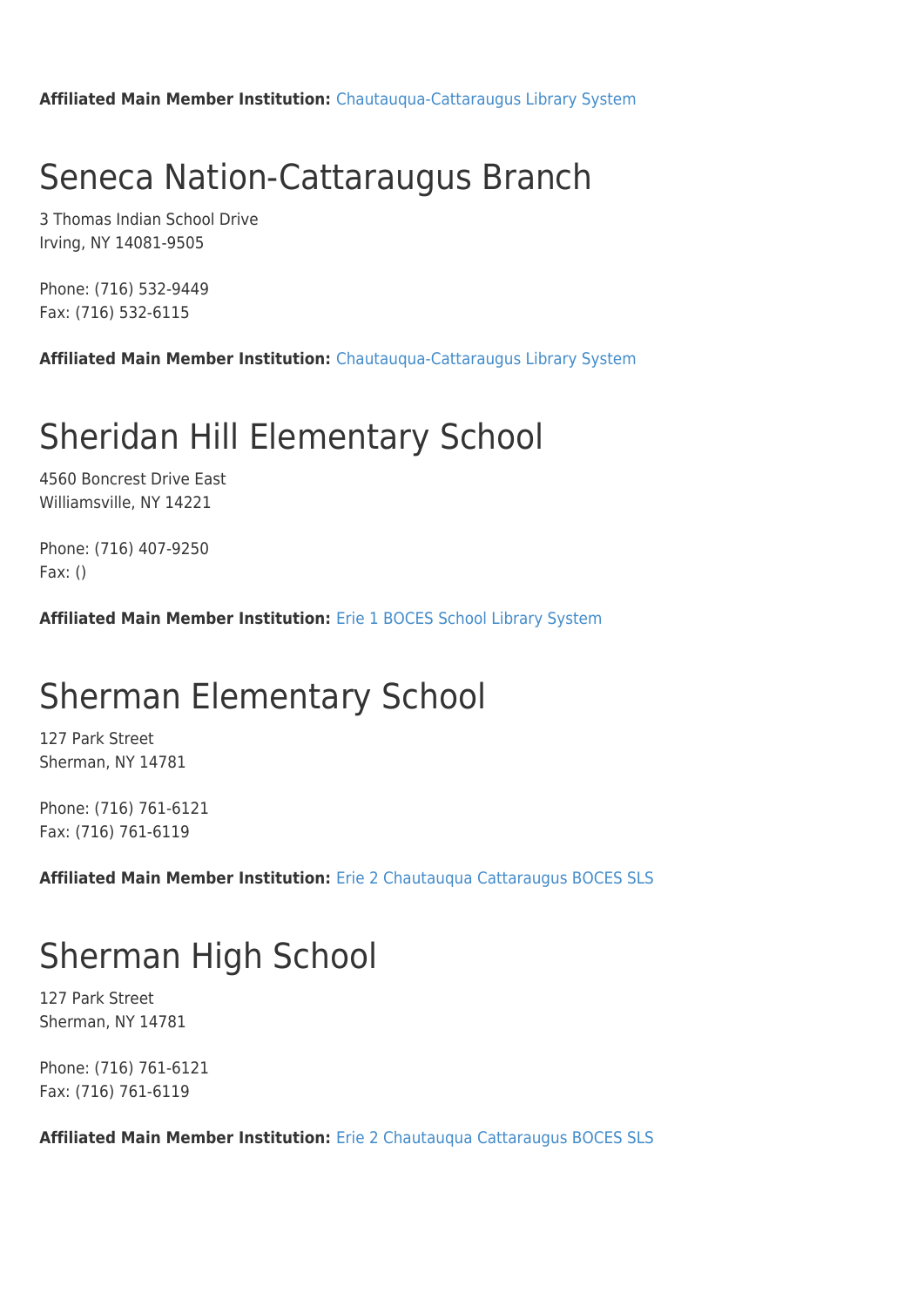# Silver Creek Elementary School

1 Dickinson Street Silver Creek, NY 14136

Phone: (716) 934-2603 ext. 1100 Fax: (716) 934-2173

**Affiliated Main Member Institution:** [Erie 2 Chautauqua Cattaraugus BOCES SLS](http://www.wnylrc.org/membership/member/29)

# Silver Creek High School

1 Dickinson Street PO Box 270 Silver Creek, NY 14136

Phone: (716) 934-2603 Fax: (716) 934-7597

**Affiliated Main Member Institution:** [Erie 2 Chautauqua Cattaraugus BOCES SLS](http://www.wnylrc.org/membership/member/29)

# Sinclairville Elementary School

43 Sinclair Drive Sinclairville, NY 14782-0540

Phone: (716) 962-5195 Fax: (716) 962-5468

**Affiliated Main Member Institution:** [Erie 2 Chautauqua Cattaraugus BOCES SLS](http://www.wnylrc.org/membership/member/29)

### Sinclairville Free Library

15 Main Street PO Box 609 Sinclairville, NY 14782-0609

Phone: (716) 962-5885 Fax: (716) 962-5885

**Affiliated Main Member Institution:** [Chautauqua-Cattaraugus Library System](http://www.wnylrc.org/membership/member/20)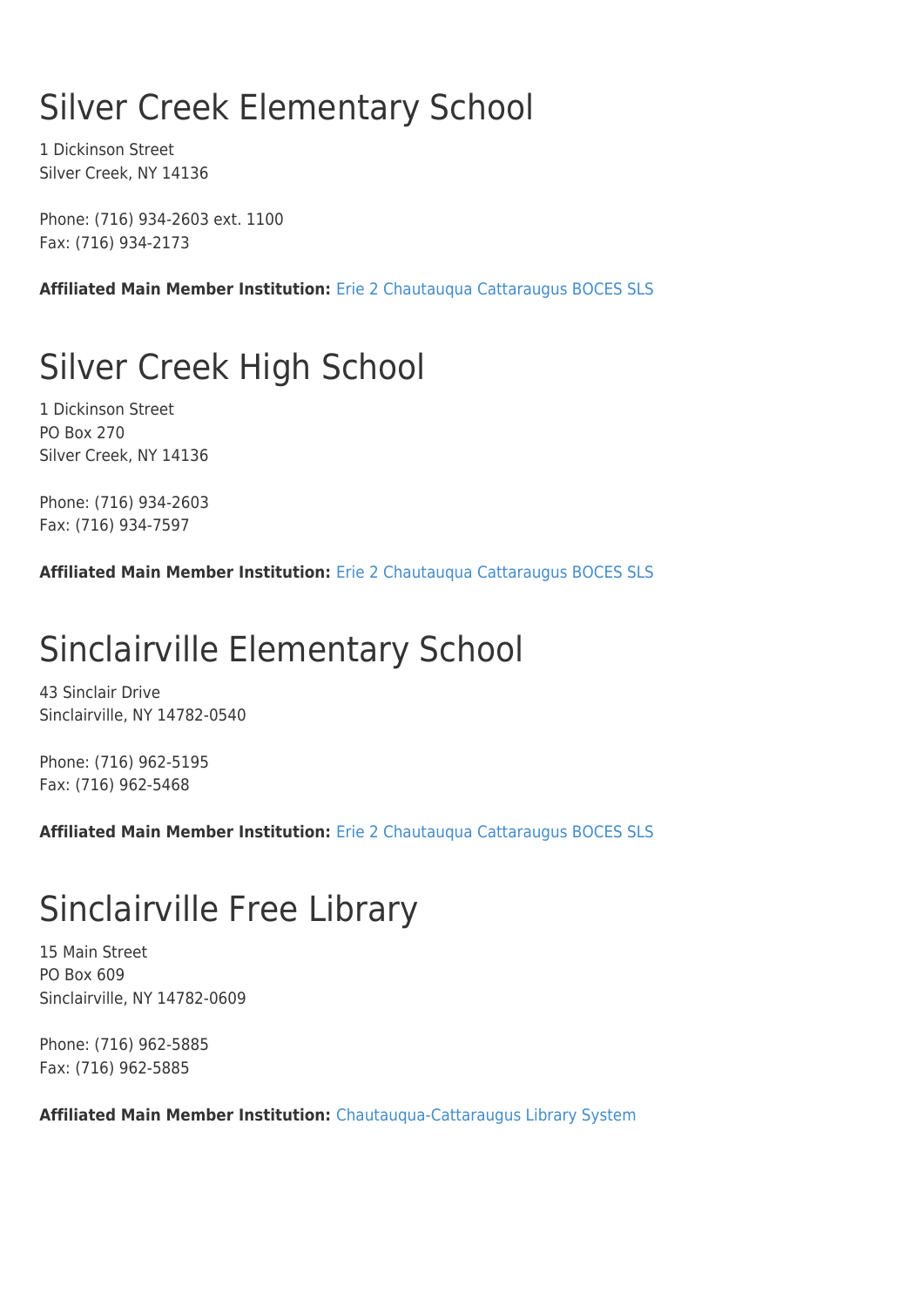# Smallwood Drive Elementary School

300 Smallwood Drive Amherst, NY 14226-4093

Phone: (716) 362-2157 Fax: ()

**Affiliated Main Member Institution:** [Erie 1 BOCES School Library System](http://www.wnylrc.org/membership/member/28)

# Smith Memorial Library

21 Miller Avenue P.O. Box 1093 Chautauqua, NY 14722-1093

Phone: (716) 357-6296 Fax: (716) 357-3657

**Affiliated Main Member Institution:** [Chautauqua-Cattaraugus Library System](http://www.wnylrc.org/membership/member/20)

# South Davis Elementary School

55 South Davis Road Orchard Park, NY 14127

Phone: (716) 209-6246 Fax: ()

**Affiliated Main Member Institution:** [Erie 2 Chautauqua Cattaraugus BOCES SLS](http://www.wnylrc.org/membership/member/29)

# South Park High School #206

150 Southside Pkwy Buffalo, NY 14220

Phone: 816-4829

**Affiliated Main Member Institution:** [Buffalo School Library System](http://www.wnylrc.org/membership/member/12)

# Southern Tier Catholic

208 North 24th Street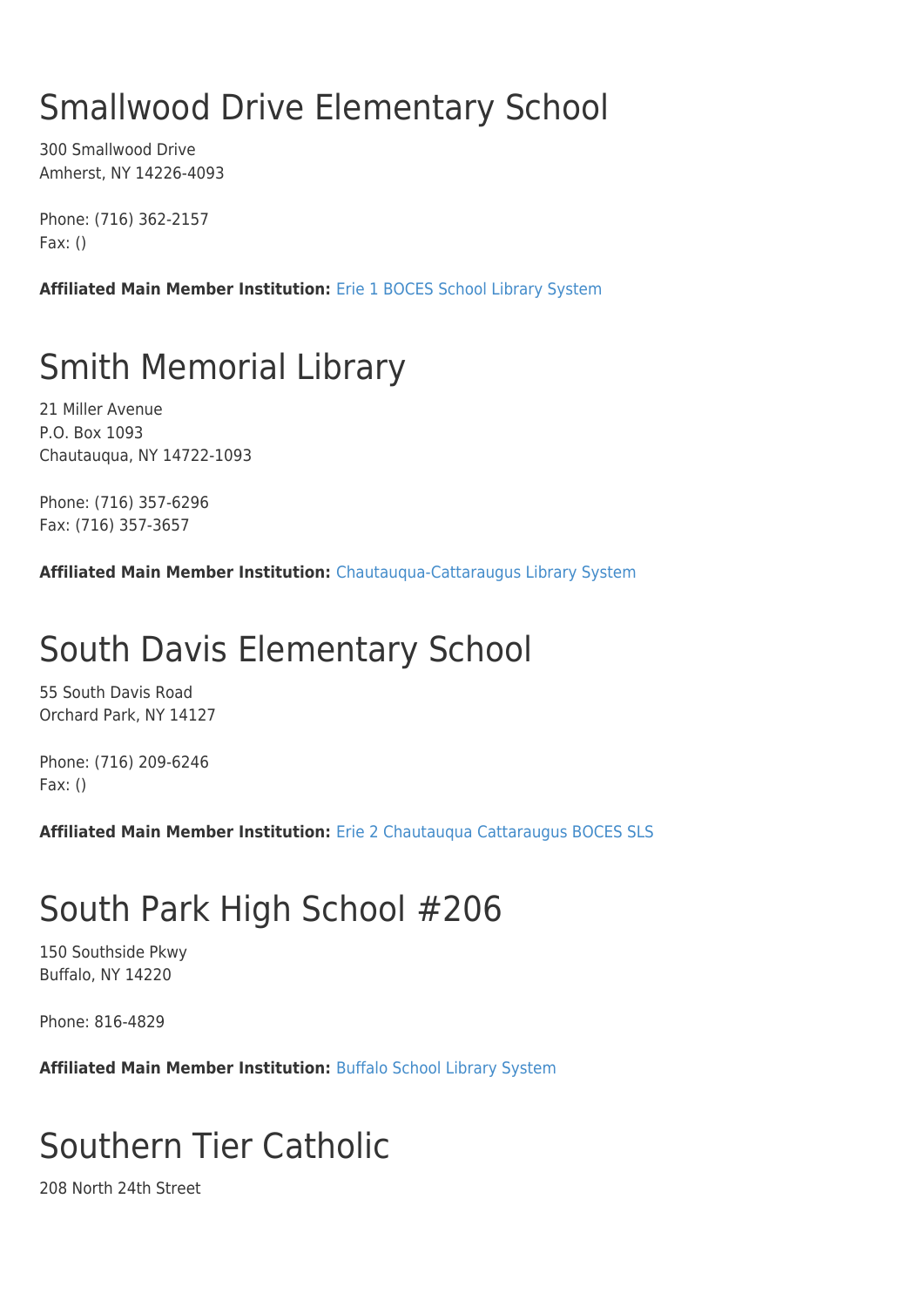Olean, NY 14760

Phone: (716) 372-8122 ext. ext 150 Fax: (716) 373-6052

**Affiliated Main Member Institution:** [Cattaraugus-Allegany School Library System](http://www.wnylrc.org/membership/member/17)

### Southside #93 @ #187

333 Clinton Street Buffalo, NY 14204

Phone: 816-4817

**Affiliated Main Member Institution:** [Buffalo School Library System](http://www.wnylrc.org/membership/member/12)

#### Southside #93 @ #28

1515 South Park Avenue Buffalo, NY 14220

Phone: 816-4718

**Affiliated Main Member Institution:** [Buffalo School Library System](http://www.wnylrc.org/membership/member/12)

# Southwestern Elementary School -Primary School

600 Hunt Road Jamestown, NY 14701

Phone: (716) 664-1881 Fax: (716) 487-3170

**Affiliated Main Member Institution:** [Erie 2 Chautauqua Cattaraugus BOCES SLS](http://www.wnylrc.org/membership/member/29)

#### Southwestern Elementary School- Intermediate **School**

600 Hunt Road Jamestown, NY 14701

Phone: (716) 664-1881 Fax: ()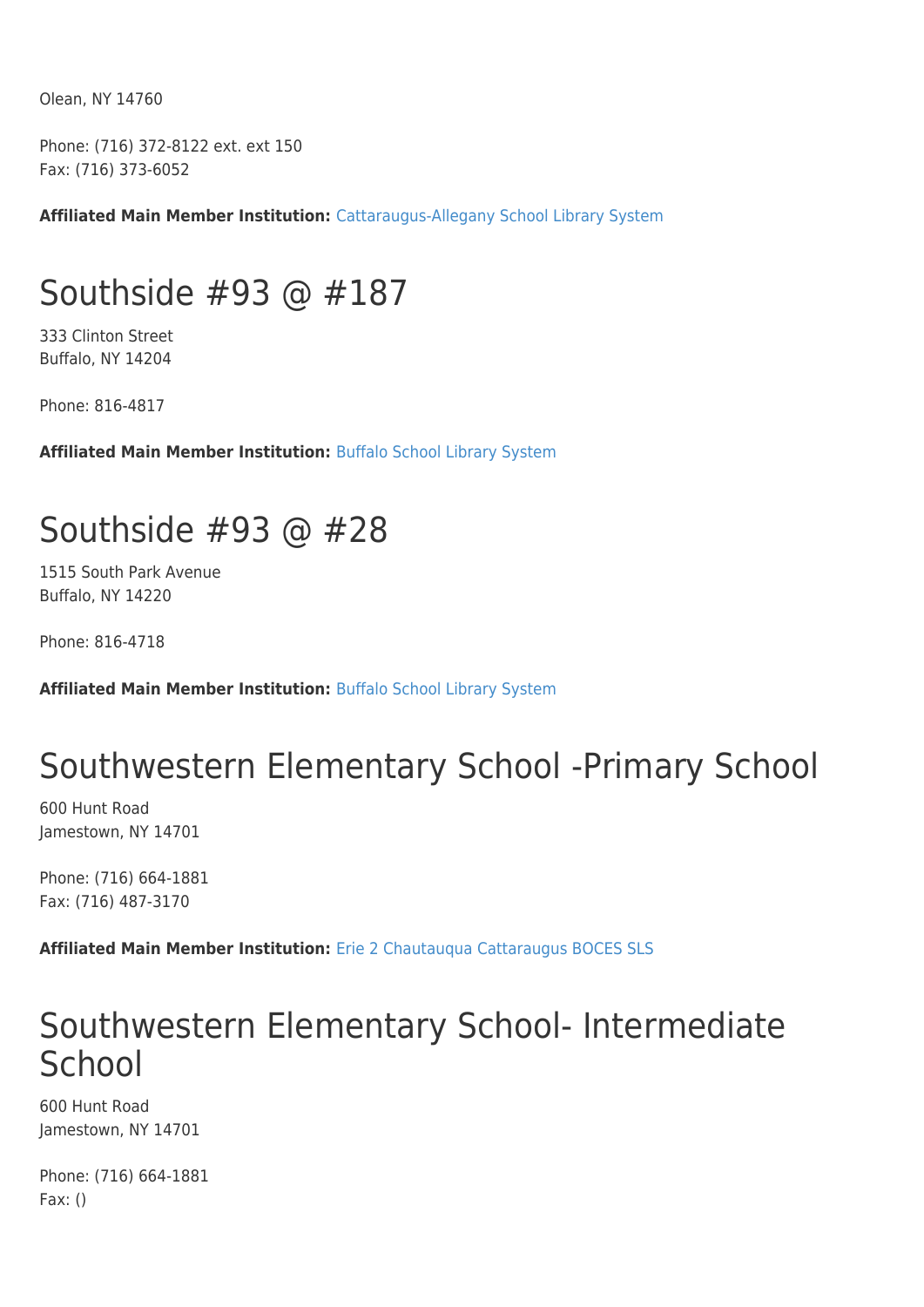**Affiliated Main Member Institution:** [Erie 2 Chautauqua Cattaraugus BOCES SLS](http://www.wnylrc.org/membership/member/29)

### Southwestern High School

600 Hunt Road Jamestown, NY 14701

Phone: (716) 664-6273 Fax: (716) 484-1167

**Affiliated Main Member Institution:** [Erie 2 Chautauqua Cattaraugus BOCES SLS](http://www.wnylrc.org/membership/member/29)

### Southwestern Middle School

600 Hunt Road Jamestown, NY 14701-5799

Phone: (716) 664-6270 Fax: (716) 487-0855

**Affiliated Main Member Institution:** [Erie 2 Chautauqua Cattaraugus BOCES SLS](http://www.wnylrc.org/membership/member/29)

# Springville Griffith Inst Elementary School

283 North Street Springville, NY 14141-9665

Phone: (716) 592-3260 Fax: (716) 592-0747

**Affiliated Main Member Institution:** [Erie 2 Chautauqua Cattaraugus BOCES SLS](http://www.wnylrc.org/membership/member/29)

# Springville Griffith Inst High School

290 North Buffalo Street Springville, NY 14141-1393

Phone: (716) 592-3202 Fax: ()

**Affiliated Main Member Institution:** [Erie 2 Chautauqua Cattaraugus BOCES SLS](http://www.wnylrc.org/membership/member/29)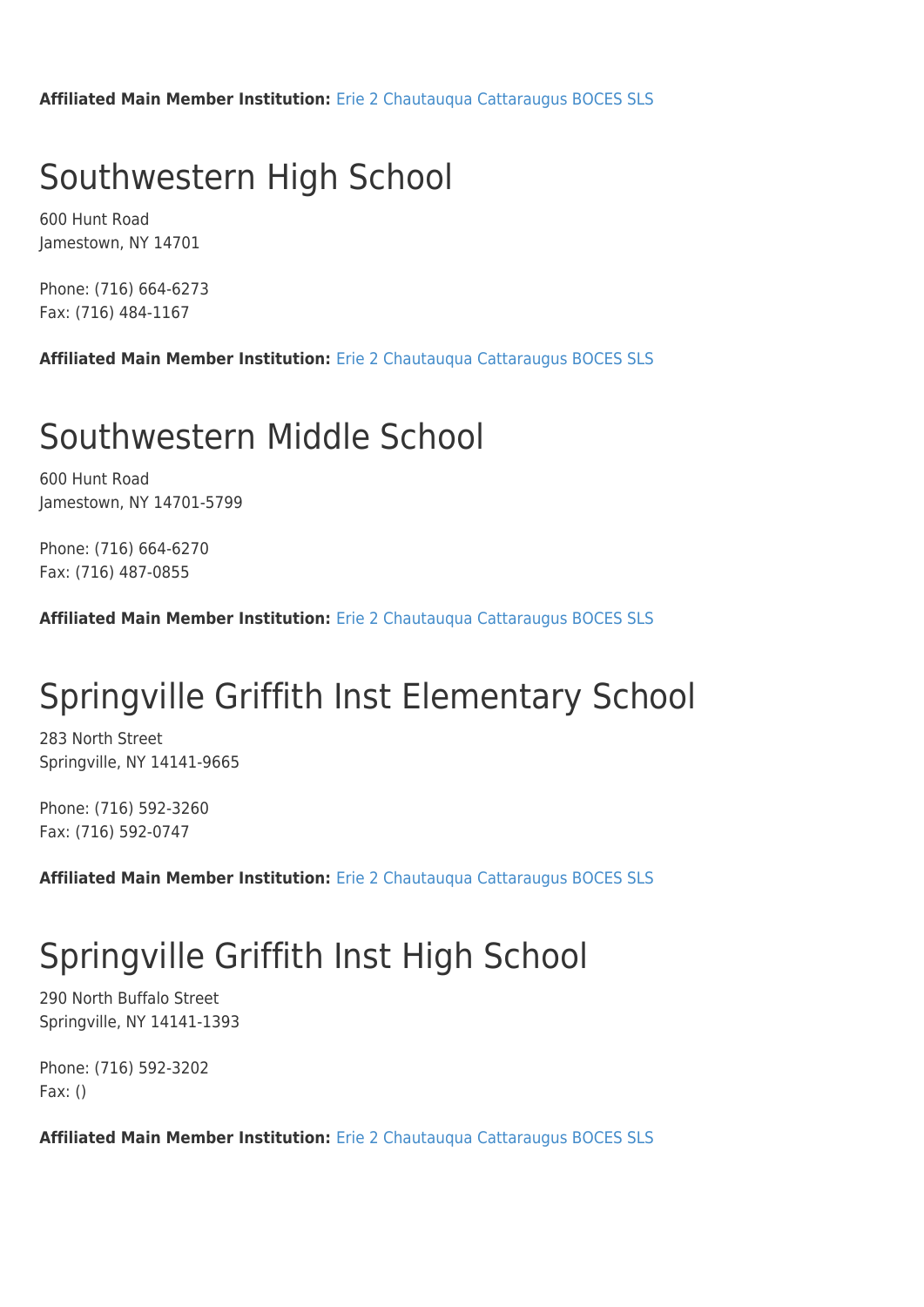# Springville Griffith Inst Middle School

267 Newman Street Springville, NY 14141-1597

Phone: (716) 592-3203 Fax: (716) 592-0746

**Affiliated Main Member Institution:** [Erie 2 Chautauqua Cattaraugus BOCES SLS](http://www.wnylrc.org/membership/member/29)

# Spruce Elementary School

195 Spruce Street North Tonawanda, NY 14120

Phone: (716) 807-3850 Fax: ()

**Affiliated Main Member Institution:** [Orleans-Niagara BOCES School Library System](http://www.wnylrc.org/membership/member/62)

# SS Peter & Paul School

5480 Main Street Williamsville, NY 14221-6780

Phone: (716) 632-6146 Fax: ()

**Affiliated Main Member Institution:** [Erie 1 BOCES School Library System](http://www.wnylrc.org/membership/member/28)

# St. John Christian School

833 Michigan Avenue Buffalo, NY 14203

Phone: 852-3151

**Affiliated Main Member Institution:** [Buffalo School Library System](http://www.wnylrc.org/membership/member/12)

# St. Joseph's Elementary School

3275 Main Street Buffalo, NY 14214-1387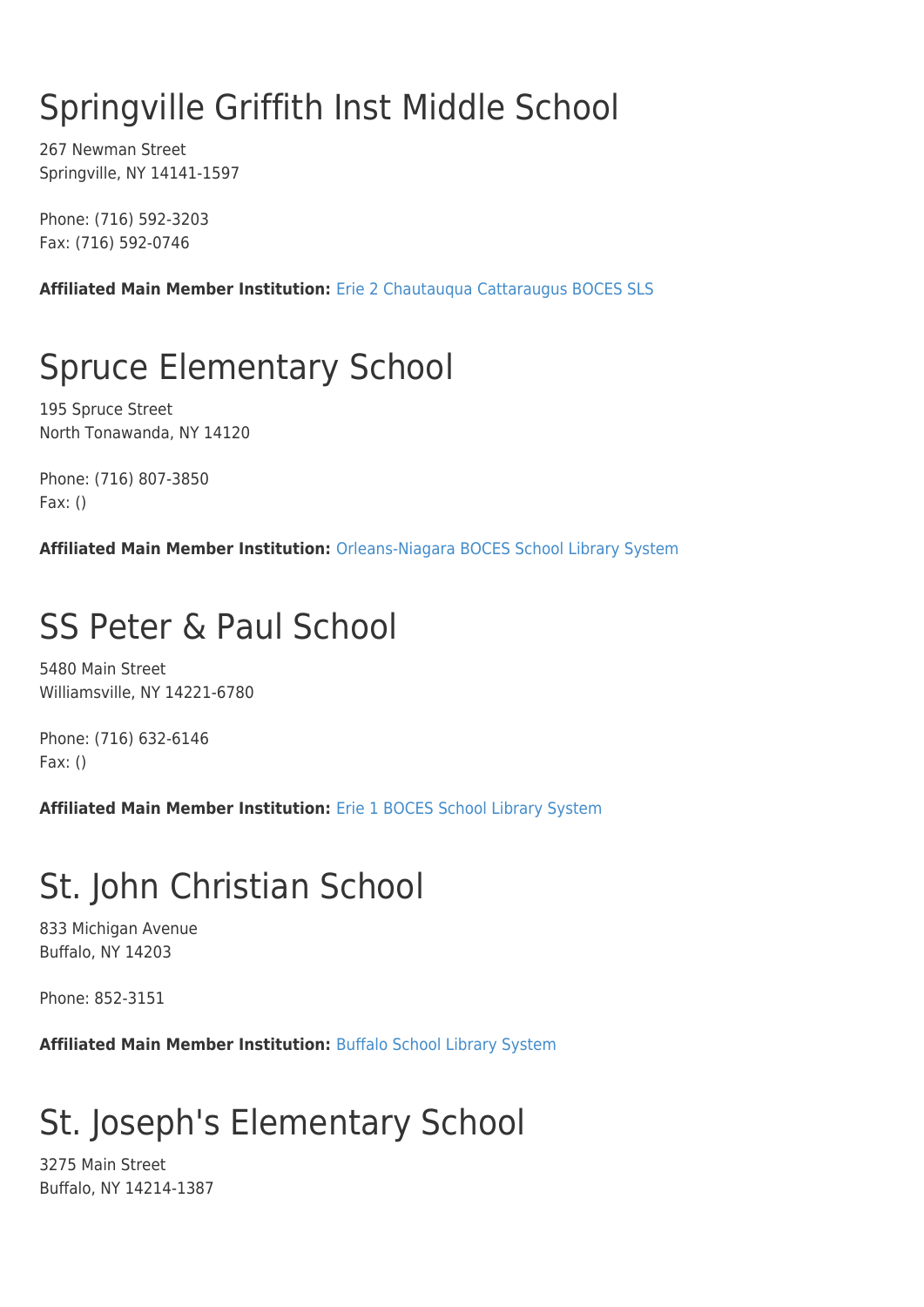Phone: (835) 739-5\_\_\_ Fax: (833) 655-0\_\_\_

**Affiliated Main Member Institution:** [Buffalo School Library System](http://www.wnylrc.org/membership/member/12)

### St. Margaret's School

1395 Hertel Avenue Buffalo, NY 14216-2893

Phone: 876-8885 Fax: 876-7553

**Affiliated Main Member Institution:** [Buffalo School Library System](http://www.wnylrc.org/membership/member/12)

#### St. Mark's School

399 Woodward Avenuw Buffalo, NY 14214-1995

Phone: 836-1191 Fax: 836-0391

**Affiliated Main Member Institution:** [Buffalo School Library System](http://www.wnylrc.org/membership/member/12)

# St. Mary's School for the Deaf

2253 Main Street Buffalo, NY 14214

Phone: 834-7200 Fax: 834-0225

**Affiliated Main Member Institution:** [Buffalo School Library System](http://www.wnylrc.org/membership/member/12)

# Stanley G. Falk School

848 Delaware Avenue Buffalo, NY 14209

Phone: 882-0090 Fax: 882-2986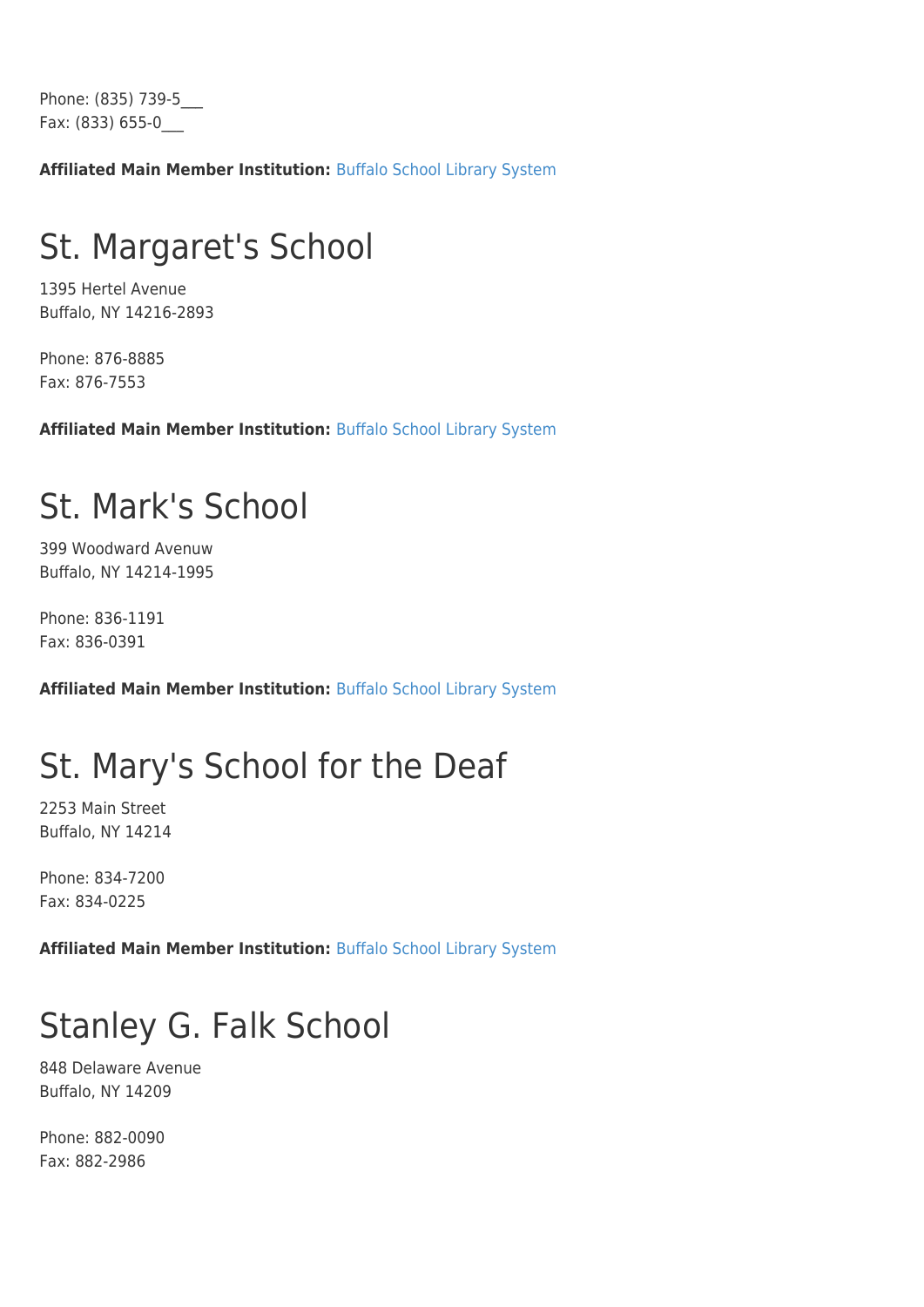**Affiliated Main Member Institution:** [Buffalo School Library System](http://www.wnylrc.org/membership/member/12)

# Stanley Makowski ECC School #99

1095 Jefferson Avenue Buffalo, NY 14208

Phone: 816-1941

**Affiliated Main Member Institution:** [Buffalo School Library System](http://www.wnylrc.org/membership/member/12)

### Starpoint High School

4363 Mapleton Road Lockport, NY 14094-9623

Phone: (716) 210-2300 Fax: (716) 210-2334

**Affiliated Main Member Institution:** [Orleans-Niagara BOCES School Library System](http://www.wnylrc.org/membership/member/62)

### Starpoint Middle School

4363 Mapleton Road Lockport, NY 14094-9623

Phone: (716) 210-2200 Fax: (716) 210-2233

**Affiliated Main Member Institution:** [Orleans-Niagara BOCES School Library System](http://www.wnylrc.org/membership/member/62)

#### Stella Niagara Education Park

4421 Lower River Road Stella Niagara, NY 14144

Phone: (716) 754-4314 Fax: ()

**Affiliated Main Member Institution:** [Orleans-Niagara BOCES School Library System](http://www.wnylrc.org/membership/member/62)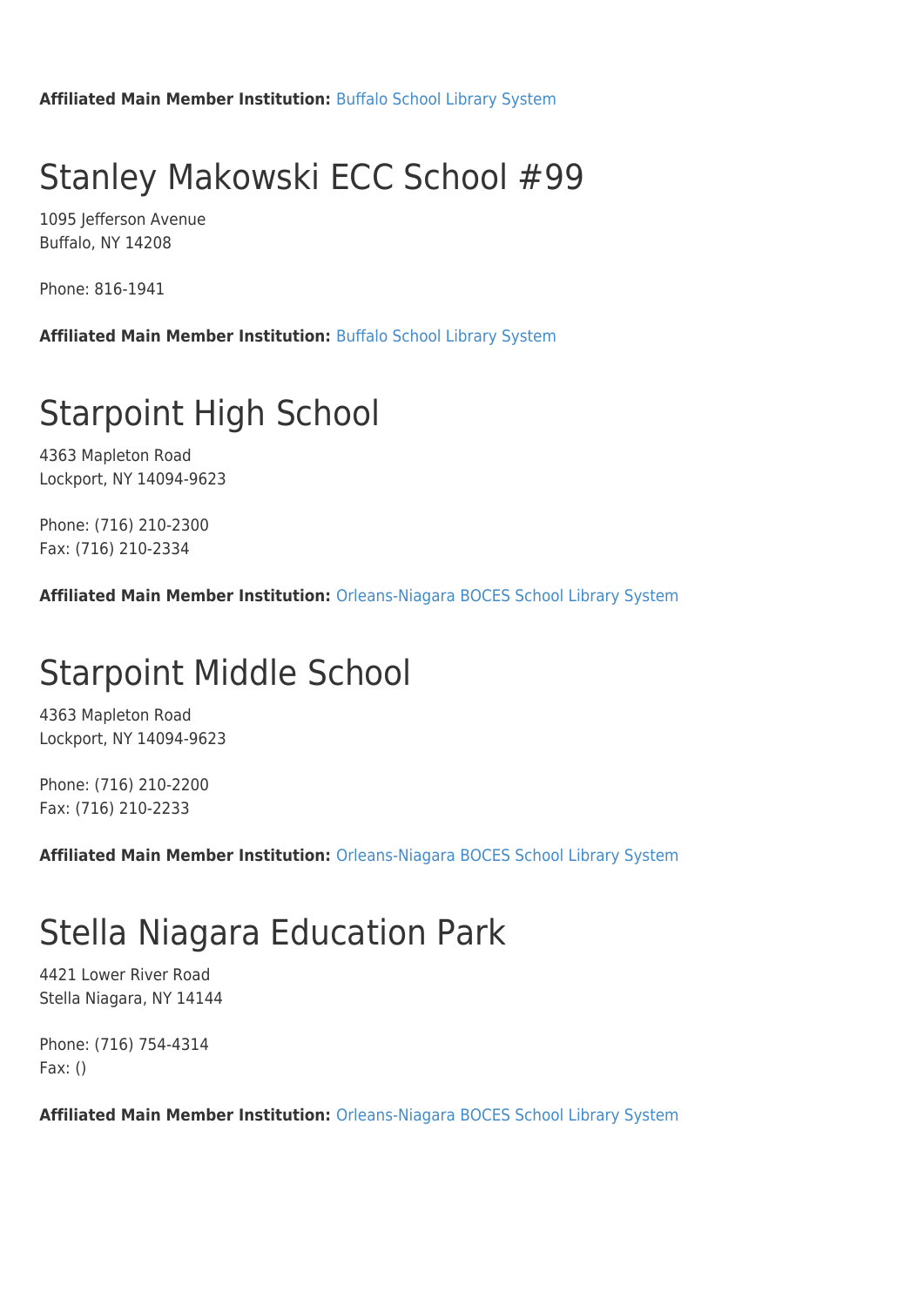# Sweet Home High School

1901 Sweet Home Road Amherst, NY 14228-3399

Phone: (716) 250-1203 Fax: ()

**Affiliated Main Member Institution:** [Erie 1 BOCES School Library System](http://www.wnylrc.org/membership/member/28)

# Sweet Home Middle School

4150 Maple Road Amherst, NY 14226-1087

Phone: (716) 250-1450 Fax: ()

**Affiliated Main Member Institution:** [Erie 1 BOCES School Library System](http://www.wnylrc.org/membership/member/28)

# System Office - B&ECPL

1 Lafayette Square Buffalo, NY 14203-1887

**InfoPass Participant:** No **NY Heritage Participant:** No **Affiliated Main Member Institution:** [Buffalo and Erie County Public Library](http://www.wnylrc.org/membership/member/6)

### System Office - Buffalo School Library System

333 Clinton Street Room 308 Buffalo, NY 14202

**InfoPass Participant:** No **NY Heritage Participant:** No **Affiliated Main Member Institution:** [Buffalo School Library System](http://www.wnylrc.org/membership/member/12)

### System Office - Cattaraugus-Allegany School Library System

1825 Windfall Rd.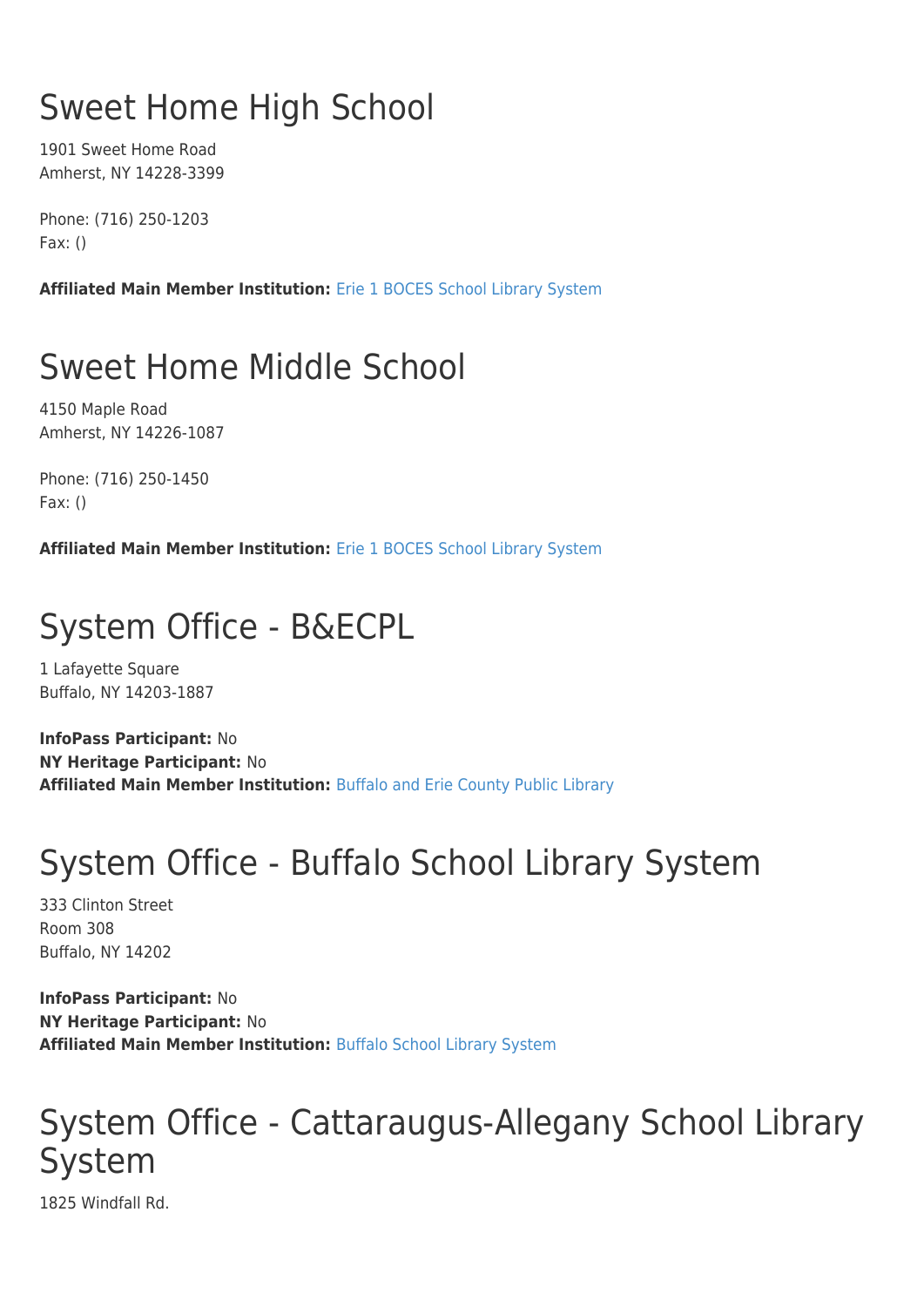Olean, NY 14760

Phone: (716) 376-8206 Fax: (716) 376-8459

**InfoPass Participant:** No **NY Heritage Participant:** No **Affiliated Main Member Institution:** [Cattaraugus-Allegany School Library System](http://www.wnylrc.org/membership/member/17)

#### System Office - Chautauqua-Cattaraugus Library System

106 West Fifth Street Jamestown, NY 14701-5000

Phone: (716) 664-6675

**InfoPass Participant:** No **NY Heritage Participant:** No **Affiliated Main Member Institution:** [Chautauqua-Cattaraugus Library System](http://www.wnylrc.org/membership/member/20)

# System Office - Erie 1 BOCES School Library System

Erie 1 BOCES Education Campus 355 Harlem Road West Seneca, NY 14224-7892

**InfoPass Participant:** No **NY Heritage Participant:** No **Affiliated Main Member Institution:** [Erie 1 BOCES School Library System](http://www.wnylrc.org/membership/member/28)

#### System Office - Erie 2 Chautauqua-Cattaraugus BOCES School Library System

9520 Fredonia-Stockton Road Fredonia, NY 14063

**InfoPass Participant:** No **NY Heritage Participant:** No **Affiliated Main Member Institution:** [Erie 2 Chautauqua Cattaraugus BOCES SLS](http://www.wnylrc.org/membership/member/29)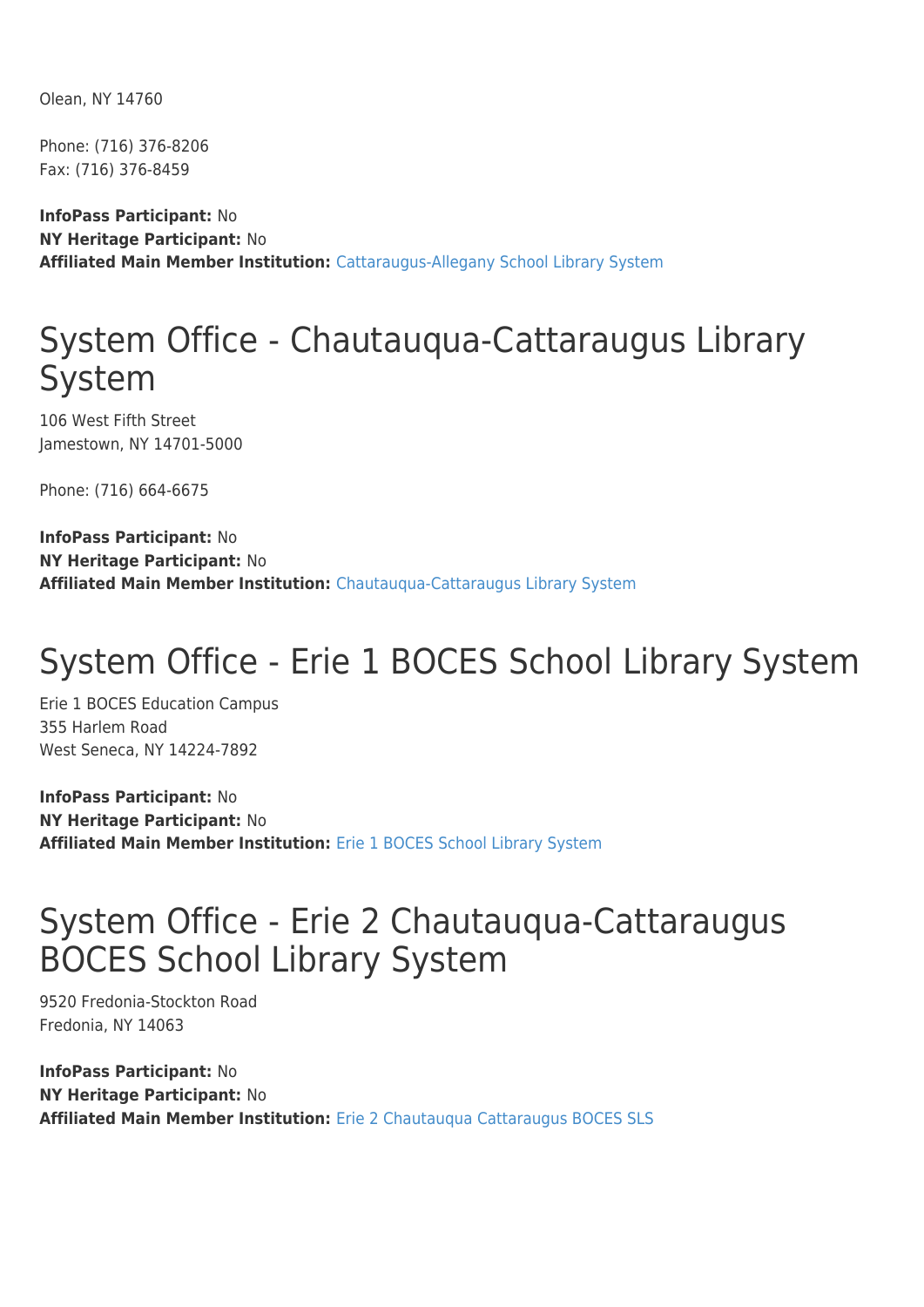# System Office - Nioga Library System

6575 Wheeler Road Lockport, NY 14094

Phone: (716) 434-6167

**InfoPass Participant:** No **NY Heritage Participant:** No **Affiliated Main Member Institution:** [Nioga Library System](http://www.wnylrc.org/membership/member/59)

#### System Office - Orleans-Niagara BOCES School Library System

4124 Saunders Settlement Road Building A Sanborn, NY 14132

Phone: (716) 731-6800

**InfoPass Participant:** No **NY Heritage Participant:** No **Affiliated Main Member Institution:** [Orleans-Niagara BOCES School Library System](http://www.wnylrc.org/membership/member/62)

### Temple Elementary School

Grubb Hill Road Kennedy, NY 14747-0007

Phone: (716) 267-3255 Fax: ()

**Affiliated Main Member Institution:** [Erie 2 Chautauqua Cattaraugus BOCES SLS](http://www.wnylrc.org/membership/member/29)

# Ten Broeck Academy

31 North Main Street Franklinville, NY 14737

Phone: (716) 676-8000 Fax: (716) 676-8041

**Affiliated Main Member Institution:** [Cattaraugus-Allegany School Library System](http://www.wnylrc.org/membership/member/17)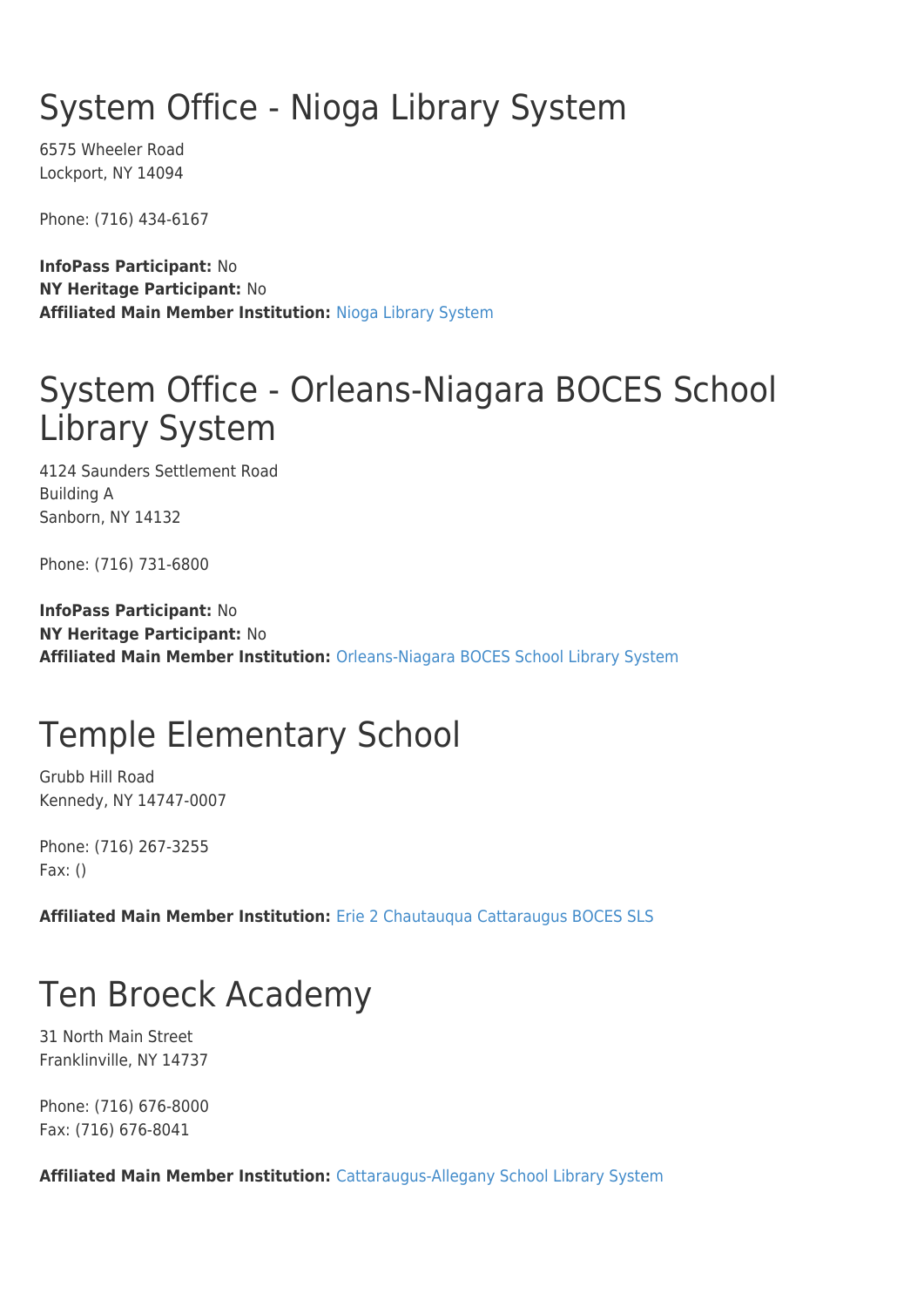# Theodore Roosevelt Elementary School

2495 William Street Buffalo, NY 14206

Phone: (716) 897-7800 ext. 3111 Fax: ()

**Affiliated Main Member Institution:** [Erie 1 BOCES School Library System](http://www.wnylrc.org/membership/member/28)

# Tonawanda Middle School

150 Hinds Street Tonawanda, NY 14150

Phone: (716) 694-7660 Fax: ()

**Affiliated Main Member Institution:** [Erie 1 BOCES School Library System](http://www.wnylrc.org/membership/member/28)

# Tonawanda Senior High School

150 Hinds Street Tonawanda, NY 14150

Phone: (716) 694-7670 Fax: ()

**Affiliated Main Member Institution:** [Erie 1 BOCES School Library System](http://www.wnylrc.org/membership/member/28)

# Town of Tonawanda Public Library Kenilworth Branch

318 Montrose Avenue Buffalo, NY 14223

Phone: 834-7657

**Affiliated Main Member Institution:** [Buffalo and Erie County Public Library](http://www.wnylrc.org/membership/member/6)

### Town of Tonawanda Public Library Kenmore Branch Library

160 Delaware Avenue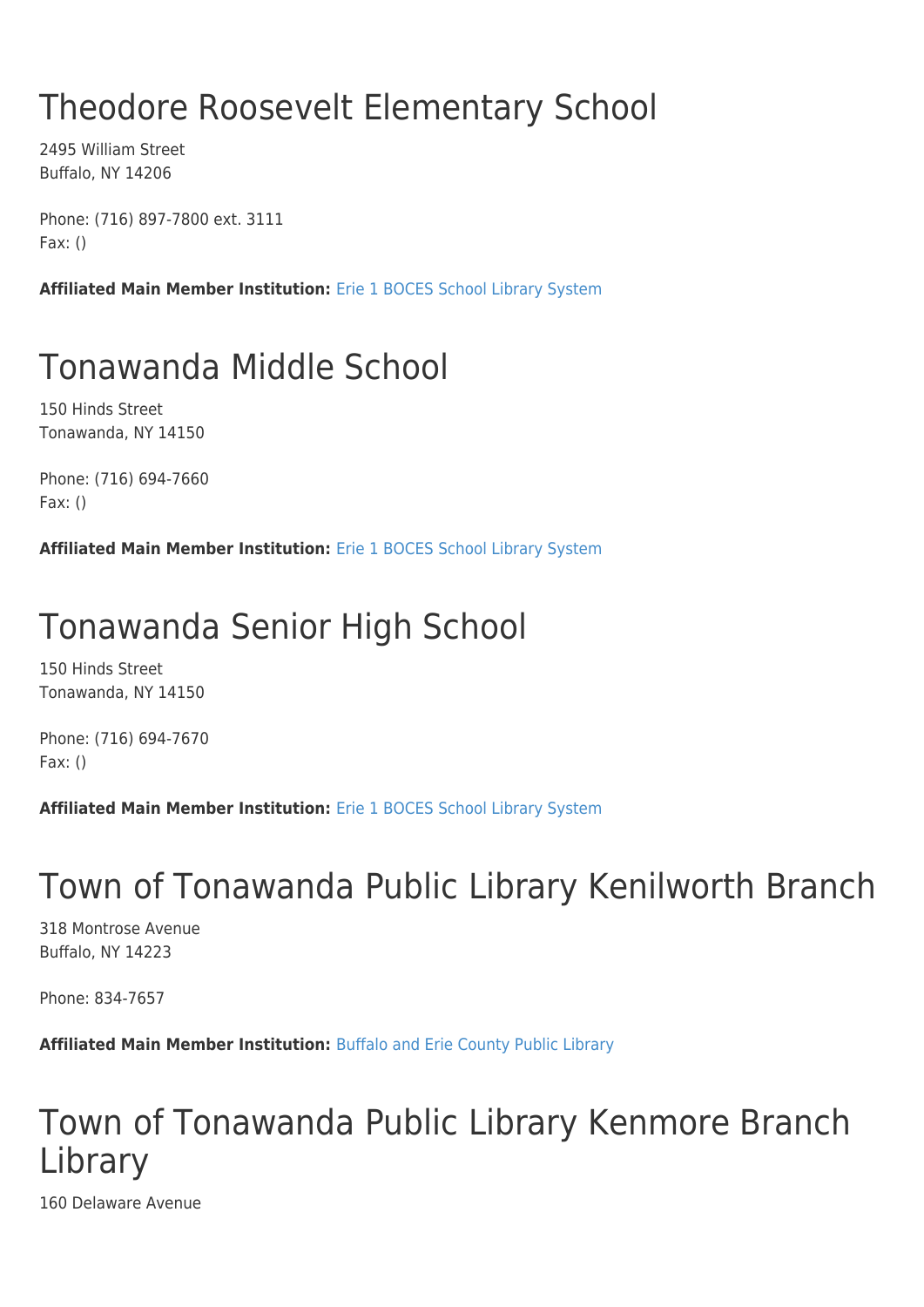Kenmore, NY 14217

Phone: 873-2842 Fax: 873-8416

**Affiliated Main Member Institution:** [Buffalo and Erie County Public Library](http://www.wnylrc.org/membership/member/6)

#### Transit Middle School

8730 Transit Road East Amherst, NY 14051-2698

Phone: (716) 626-8701 Fax: ()

**Affiliated Main Member Institution:** [Erie 1 BOCES School Library System](http://www.wnylrc.org/membership/member/28)

#### Trinity Catholic School

16 Hayden Street Buffalo, NY 14210-1864

Phone: 822-4546 Fax: 822-2576

**Affiliated Main Member Institution:** [Buffalo School Library System](http://www.wnylrc.org/membership/member/12)

### Truman Elementary School

15 Inner Drive Lackawanna, NY 14218-3595

Phone: (716) 827-6741 Fax: ()

**Affiliated Main Member Institution:** [Erie 1 BOCES School Library System](http://www.wnylrc.org/membership/member/28)

### Tuscarora Indian School

2015 Mount Hope Road Lewiston, NY 14092

Phone: (716) 298-8320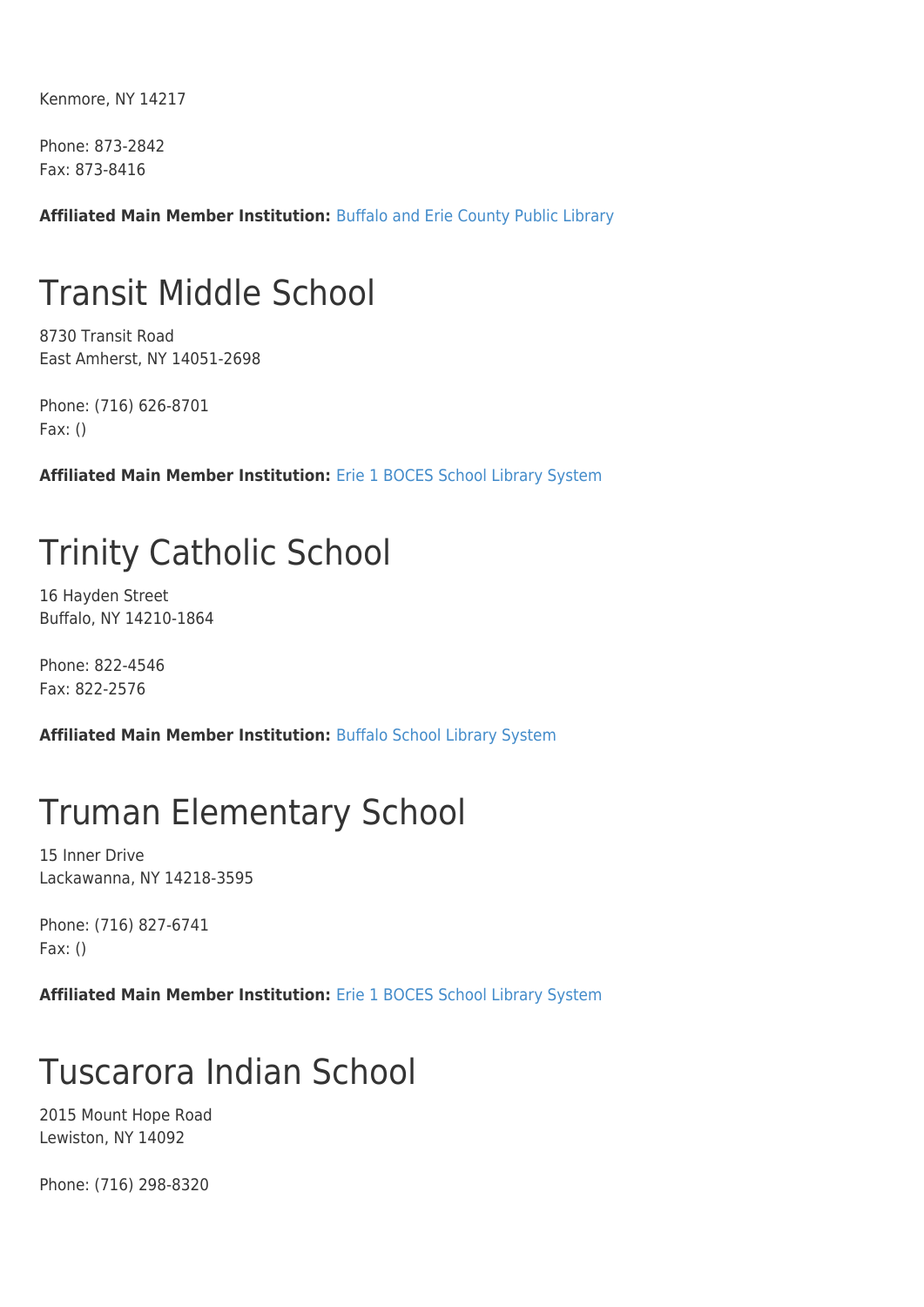Fax: ()

**Affiliated Main Member Institution:** [Orleans-Niagara BOCES School Library System](http://www.wnylrc.org/membership/member/62)

#### Union East Elementary School

3550 Union Road Cheektowaga, NY 14225-5124

Phone: (716) 686-3620 Fax: ()

**Affiliated Main Member Institution:** [Erie 1 BOCES School Library System](http://www.wnylrc.org/membership/member/28)

#### Union Pleasant Elementary School

150 Pleasant Avenue Hamburg, NY 14075-4828

Phone: (716) 646-3280 Fax: ()

**Affiliated Main Member Institution:** [Erie 1 BOCES School Library System](http://www.wnylrc.org/membership/member/28)

#### Universal School

1957 Genesee Street Buffalo, NY 14211

Phone: 597-1012 Fax: 597-0208

**Affiliated Main Member Institution:** [Buffalo School Library System](http://www.wnylrc.org/membership/member/12)

#### Veronica Connor Middle School

1100 Ransom Road Grand Island, NY 14072

Phone: (716) 773-8800 Fax: ()

**Affiliated Main Member Institution:** [Erie 1 BOCES School Library System](http://www.wnylrc.org/membership/member/28)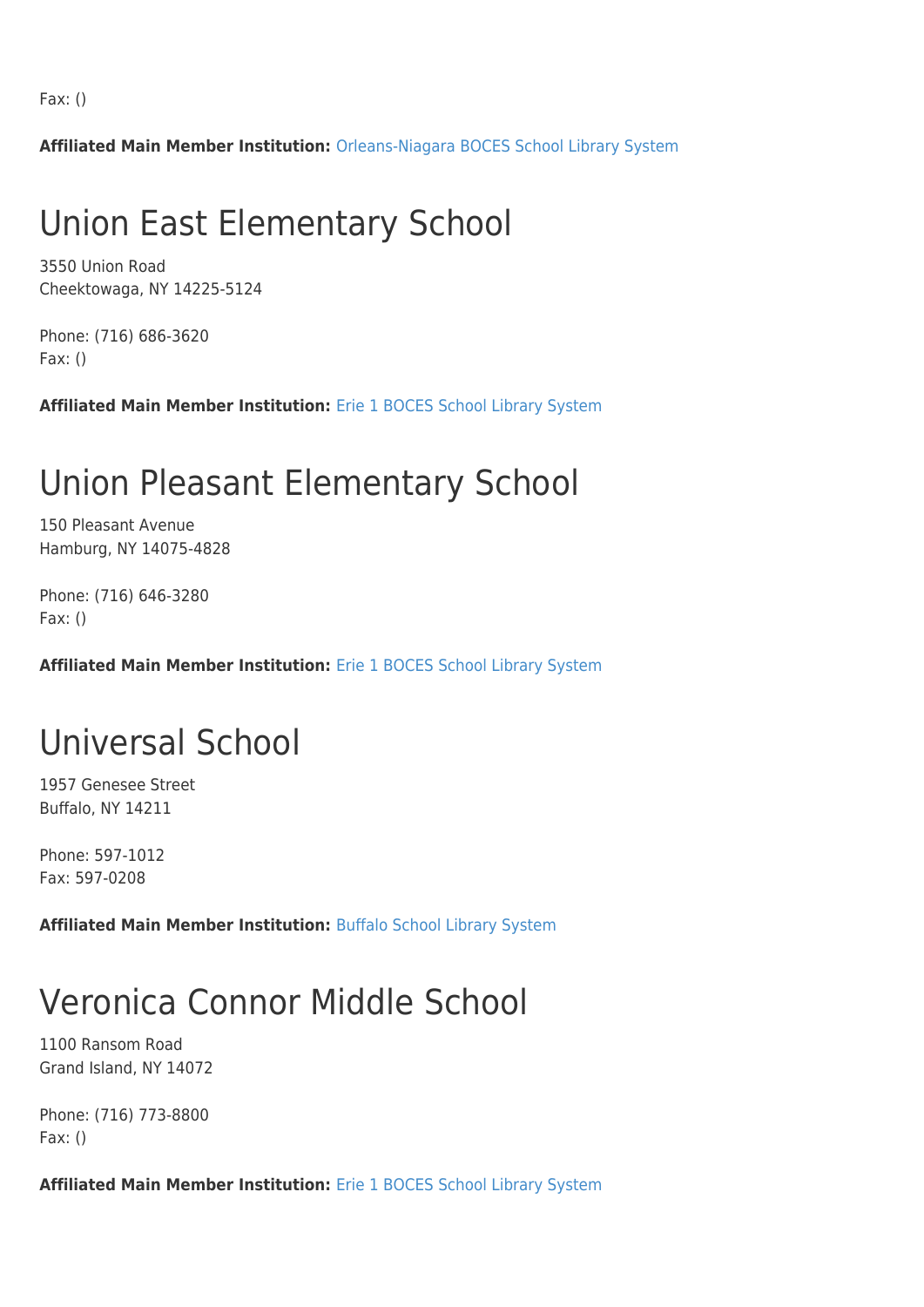# Wales Primary School

4650 Woodchuck Road East Aurora, NY 14052

Phone: (716) 652-3000 Fax: (716) 995-2341

**Affiliated Main Member Institution:** [Erie 2 Chautauqua Cattaraugus BOCES SLS](http://www.wnylrc.org/membership/member/29)

# Washington Middle School

159 Buffalo Street Jamestown, NY 14701-1699

Phone: (716) 483-4413 Fax: (716) 483-4268

**Affiliated Main Member Institution:** [Erie 2 Chautauqua Cattaraugus BOCES SLS](http://www.wnylrc.org/membership/member/29)

# Washington West Elementary School

1626 Washington Street Olean, NY 14760

Phone: (716) 375-8963 Fax: (716) 375-8975

**Affiliated Main Member Institution:** [Cattaraugus-Allegany School Library System](http://www.wnylrc.org/membership/member/17)

#### Waterfront School # 95

95 Fourth Street Buffalo, NY 14202

Phone: 816-3872

**Affiliated Main Member Institution:** [Buffalo School Library System](http://www.wnylrc.org/membership/member/12)

## Waugh Elementary School

100 High Street Angola, NY 14006-1300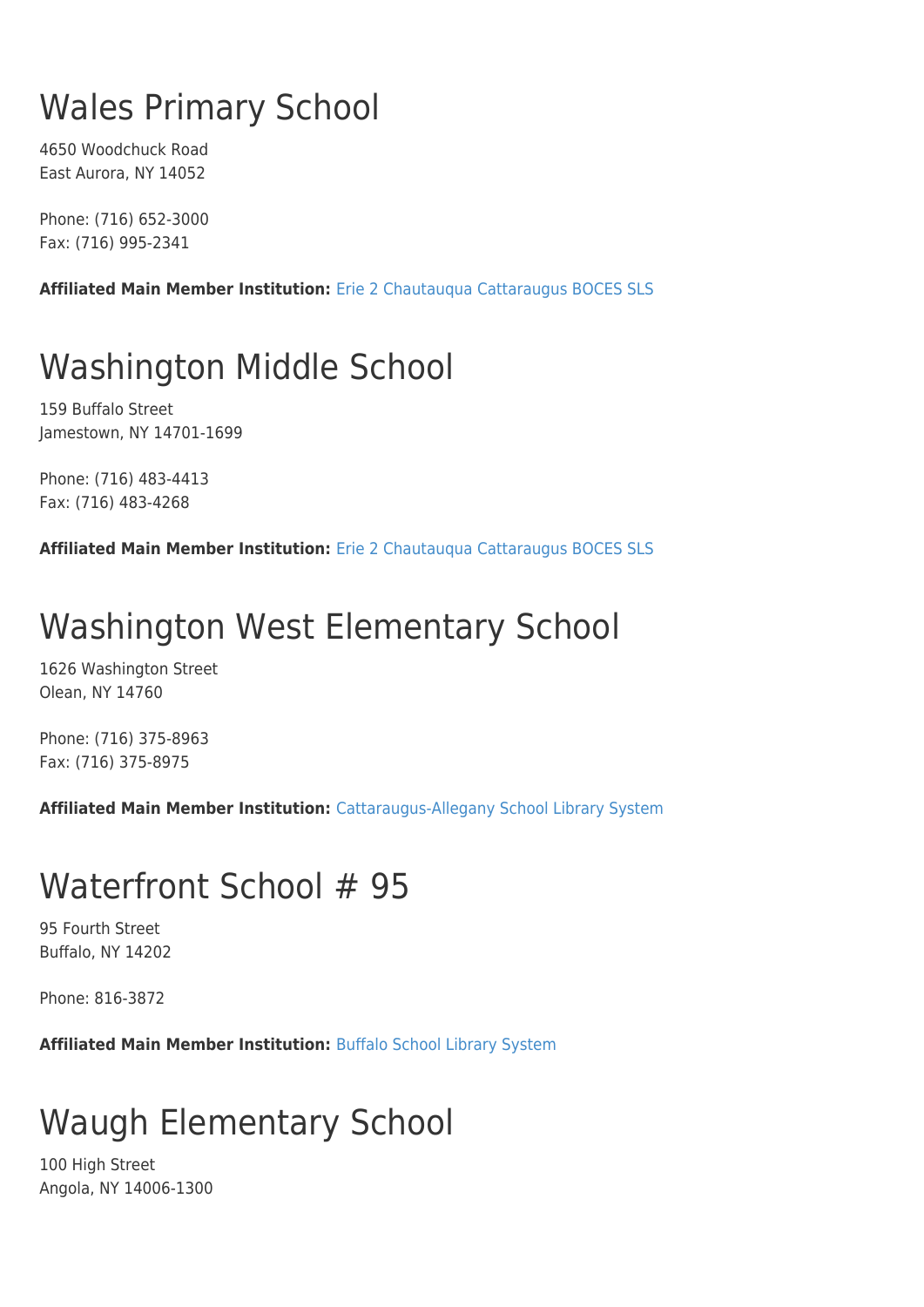Phone: (716) 926-2370 Fax: (716) 549-2380

**Affiliated Main Member Institution:** [Erie 2 Chautauqua Cattaraugus BOCES SLS](http://www.wnylrc.org/membership/member/29)

## Wellsville Elementary School

50-98 School Street Wellsville, NY 14895

Phone: (585) 596-2122 ext. ext 3057 Fax: (585) 596-2121

**Affiliated Main Member Institution:** [Cattaraugus-Allegany School Library System](http://www.wnylrc.org/membership/member/17)

## Wellsville High School

126 West State Street Wellsville, NY 14895

Phone: (585) 596-2166 Fax: (585) 596-2168

**Affiliated Main Member Institution:** [Cattaraugus-Allegany School Library System](http://www.wnylrc.org/membership/member/17)

## Wellsville Middle School

126 West State Street Wellsville, NY 14895

Phone: (585) 596-2148 Fax: (585) 596-2168

**Affiliated Main Member Institution:** [Cattaraugus-Allegany School Library System](http://www.wnylrc.org/membership/member/17)

# West Elementary School

1397 Orchard Park Road West Seneca, NY 14224-4098

Phone: (716) 677-3254 Fax: ()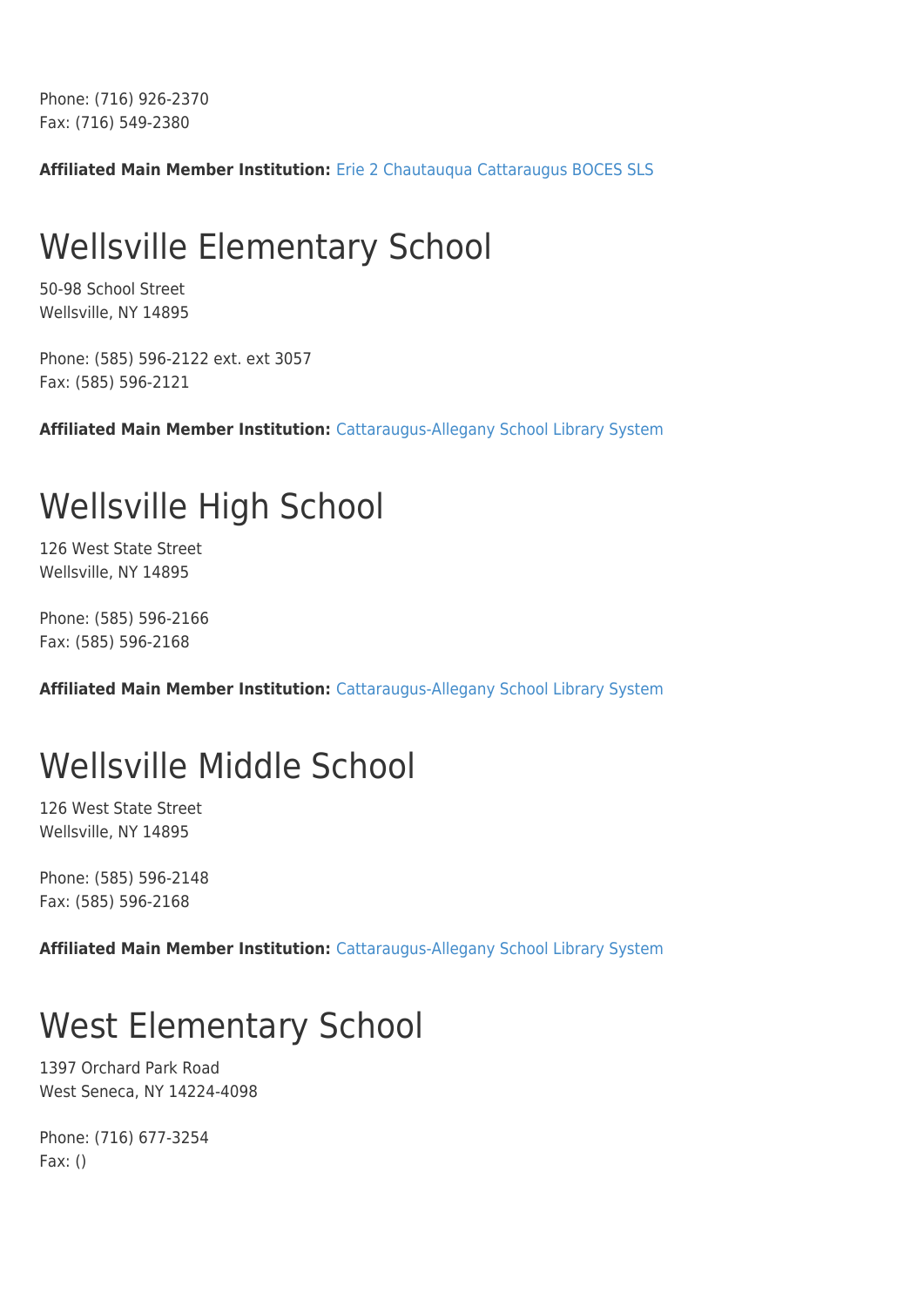**Affiliated Main Member Institution:** [Erie 1 BOCES School Library System](http://www.wnylrc.org/membership/member/28)

#### West Hertel School

489 Hertel Avenue Buffalo, NY 14208

Phone: 816-4150

**Affiliated Main Member Institution:** [Buffalo School Library System](http://www.wnylrc.org/membership/member/12)

#### West Middle School

395 Center Road West Seneca, NY 14224-1986

Phone: (716) 677-3511 Fax: ()

**Affiliated Main Member Institution:** [Erie 1 BOCES School Library System](http://www.wnylrc.org/membership/member/28)

#### West Seneca East Senior High School

4760 Seneca Street West Seneca, NY 14224-3293

Phone: (716) 677-3300 Fax: ()

**Affiliated Main Member Institution:** [Erie 1 BOCES School Library System](http://www.wnylrc.org/membership/member/28)

#### West Seneca Public Library

1300 Union Road West Seneca, NY 14224

Phone: 674-2928 Fax: 674-9206

**Affiliated Main Member Institution:** [Buffalo and Erie County Public Library](http://www.wnylrc.org/membership/member/6)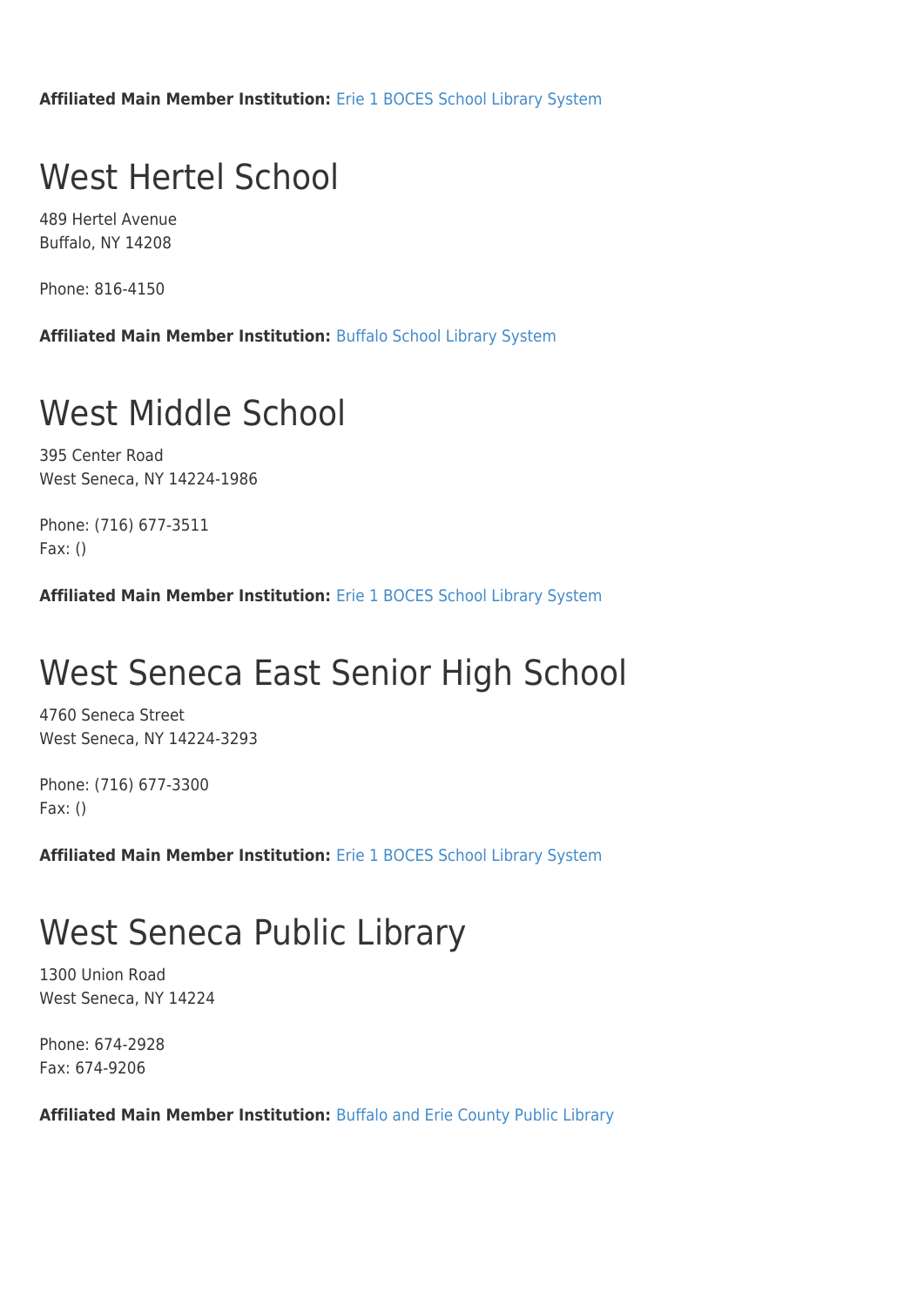#### West Seneca West Senior High School

3330 Seneca Street West Seneca, NY 14224-2799

Phone: (716) 677-3375 Fax: ()

**Affiliated Main Member Institution:** [Erie 1 BOCES School Library System](http://www.wnylrc.org/membership/member/28)

## West Street Elementary School

5700 West Street Sanborn, NY 14132

Phone: (716) 215-3200 Fax: ()

**Affiliated Main Member Institution:** [Orleans-Niagara BOCES School Library System](http://www.wnylrc.org/membership/member/62)

#### West Valley Central School

5359 School Street P.O. Box 290 West Valley, NY 14171-0290

Phone: (716) 942-3293 ext. ext 425 Fax: (716) 942-3062

**Affiliated Main Member Institution:** [Cattaraugus-Allegany School Library System](http://www.wnylrc.org/membership/member/17)

# Westfield Academy and Central School

203 East Main Street Westfield, NY 14787-1199

Phone: (716) 326-2151 Fax: ()

**Affiliated Main Member Institution:** [Erie 2 Chautauqua Cattaraugus BOCES SLS](http://www.wnylrc.org/membership/member/29)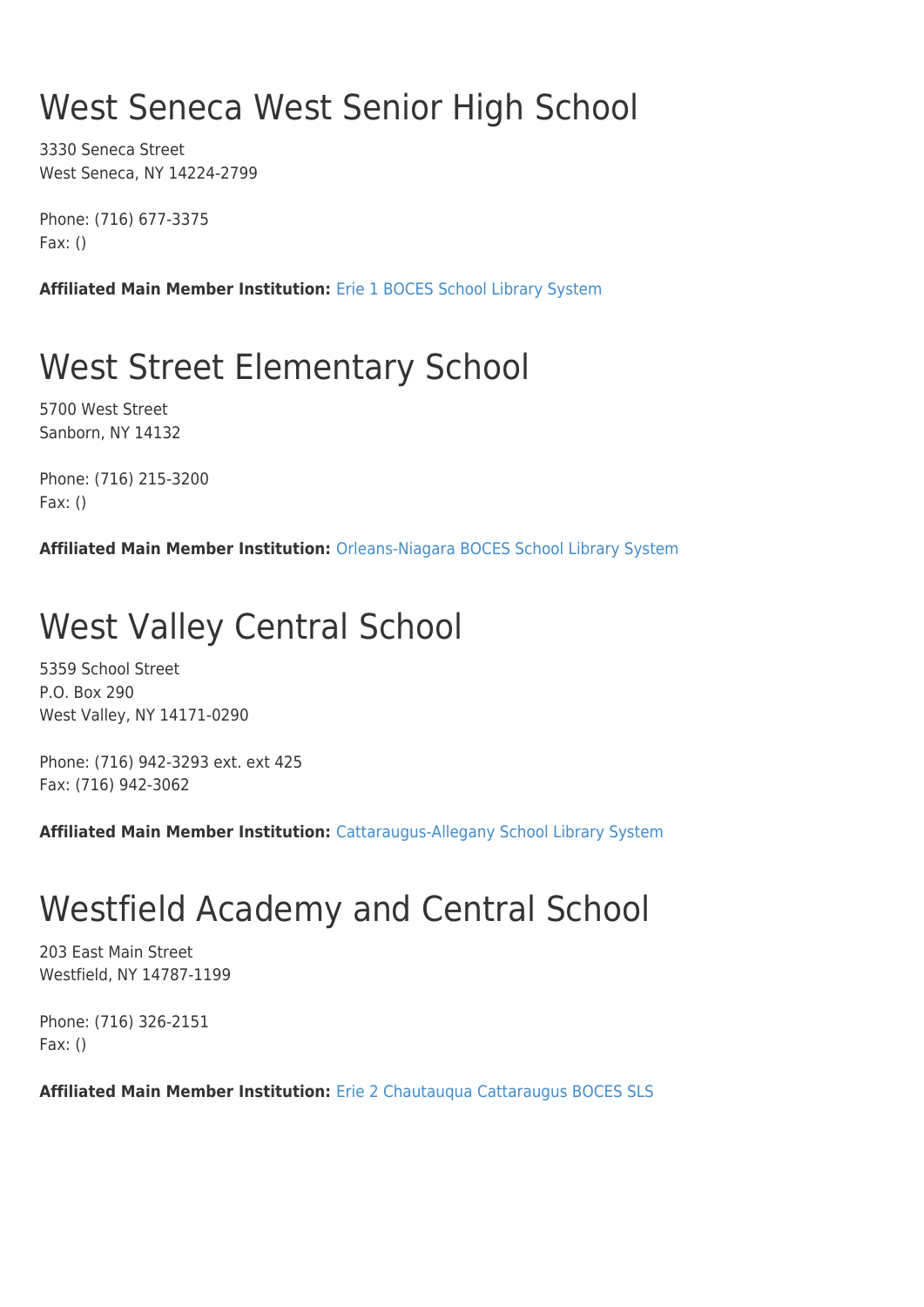## Westminster Comm CS

24 Westminster Avenue Buffalo, NY 14215

Phone: 816-3450 Fax: 816-3458

**Affiliated Main Member Institution:** [Buffalo School Library System](http://www.wnylrc.org/membership/member/12)

# William Kaegebein Elementary School

1690 Love Road Grand Island, NY 14072

Phone: (716) 773-8840

**Affiliated Main Member Institution:** [Erie 1 BOCES School Library System](http://www.wnylrc.org/membership/member/28)

## William Street School

5201 William Street Lancaster, NY 14086-9449

Phone: (716) 686-3800 Fax: ()

**Affiliated Main Member Institution:** [Erie 1 BOCES School Library System](http://www.wnylrc.org/membership/member/28)

#### Williamsville East High School

151 Paradise Road Williamsville, NY 14051-1799

Phone: (716) 626-8404 Fax: ()

**Affiliated Main Member Institution:** [Erie 1 BOCES School Library System](http://www.wnylrc.org/membership/member/28)

## Williamsville North High School

1595 Hopkins Road Willamsville, NY 14221-1799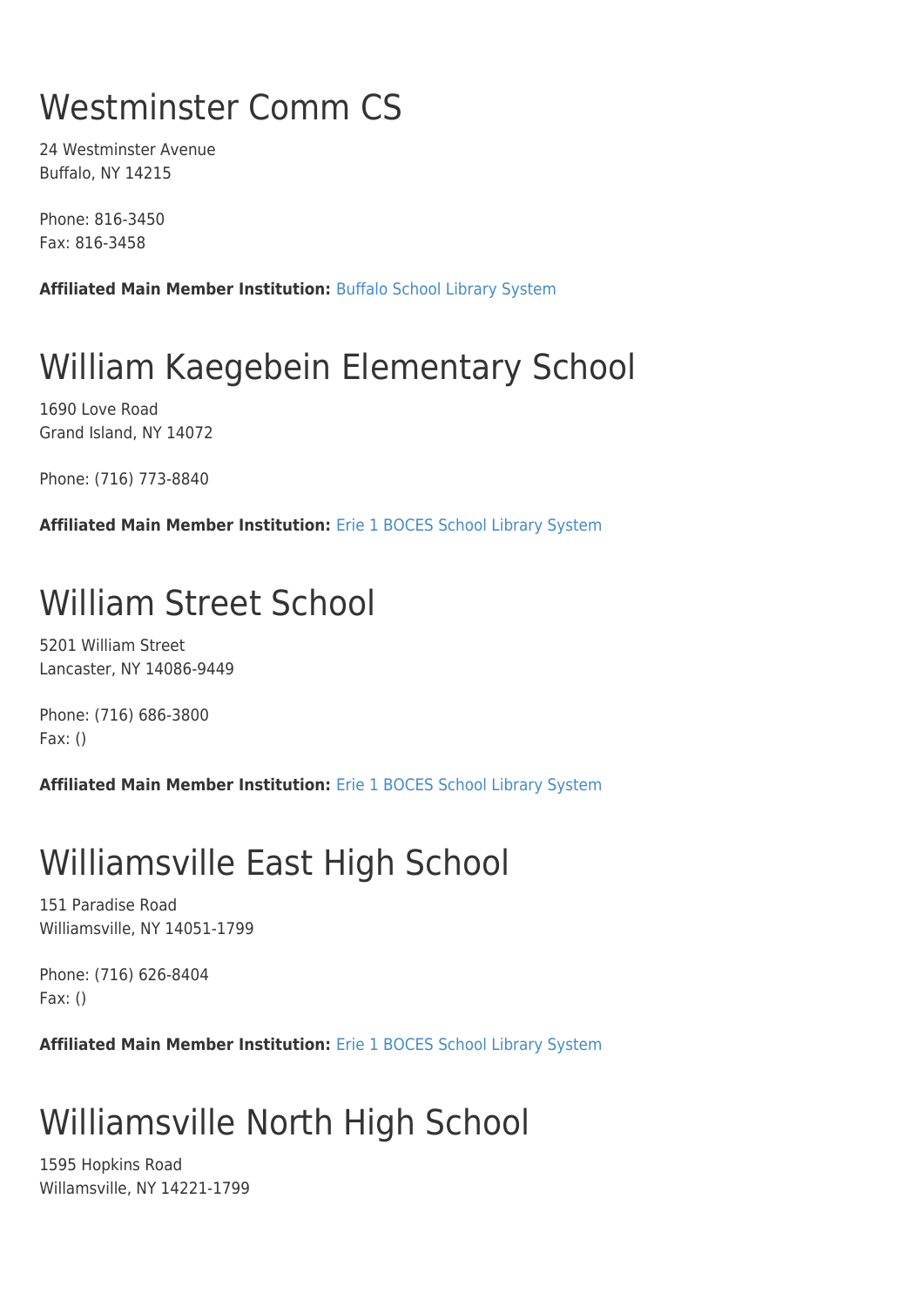Phone: (716) 626-8505 Fax: ()

**Affiliated Main Member Institution:** [Erie 1 BOCES School Library System](http://www.wnylrc.org/membership/member/28)

## Williamsville South High School

5950 Main Street Williamsville, NY 14221-8299

Phone: (716) 626-8200 Fax: ()

**Affiliated Main Member Institution:** [Erie 1 BOCES School Library System](http://www.wnylrc.org/membership/member/28)

#### Willow Ridge Elementary School

480 Willow Ridge Drive Williamsville, NY 14228-3057

Phone: (716) 250-1575 Fax: ()

**Affiliated Main Member Institution:** [Erie 1 BOCES School Library System](http://www.wnylrc.org/membership/member/28)

# Wilson Community Library

265 Young Street PO Box 579 Wilson, NY 14172

Phone: (716) 751-6070 Fax: (716) 751-6526

**Affiliated Main Member Institution:** [Nioga Library System](http://www.wnylrc.org/membership/member/59)

#### Wilson Elementary School

430 Young Street Wilson, NY 14172

Phone: (716) 751-9341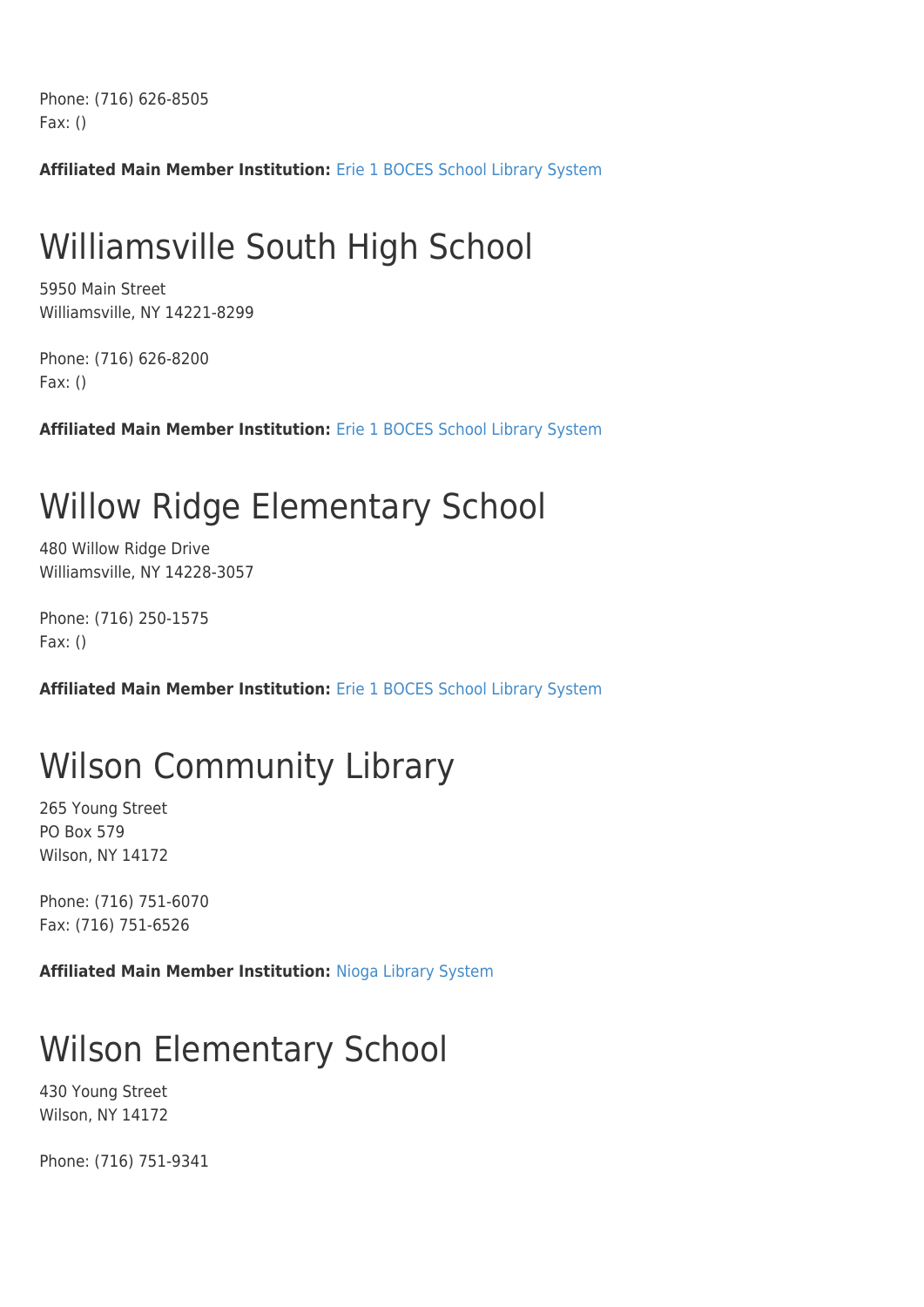**Affiliated Main Member Institution:** [Orleans-Niagara BOCES School Library System](http://www.wnylrc.org/membership/member/62)

## Wilson J/S High School

374-380 Lake Street Wilson, NY 14172

Phone: (716) 751-9341 Fax: ()

**Affiliated Main Member Institution:** [Orleans-Niagara BOCES School Library System](http://www.wnylrc.org/membership/member/62)

#### Winchester Elementary School

650 Harlem Road West Seneca, NY 14224-1197

Phone: (716) 677-3580 Fax: ()

**Affiliated Main Member Institution:** [Erie 1 BOCES School Library System](http://www.wnylrc.org/membership/member/28)

#### Windermere Elementary School

291 Windermere Boulevard Amherst, NY 14226-3085

Phone: (716) 362-4100 Fax: ()

**Affiliated Main Member Institution:** [Erie 1 BOCES School Library System](http://www.wnylrc.org/membership/member/28)

#### Windom Elementary School

3870 Sheldon Road Orchard Park, NY 14127

Phone: (716) 209-6279 Fax: ()

**Affiliated Main Member Institution:** [Erie 2 Chautauqua Cattaraugus BOCES SLS](http://www.wnylrc.org/membership/member/29)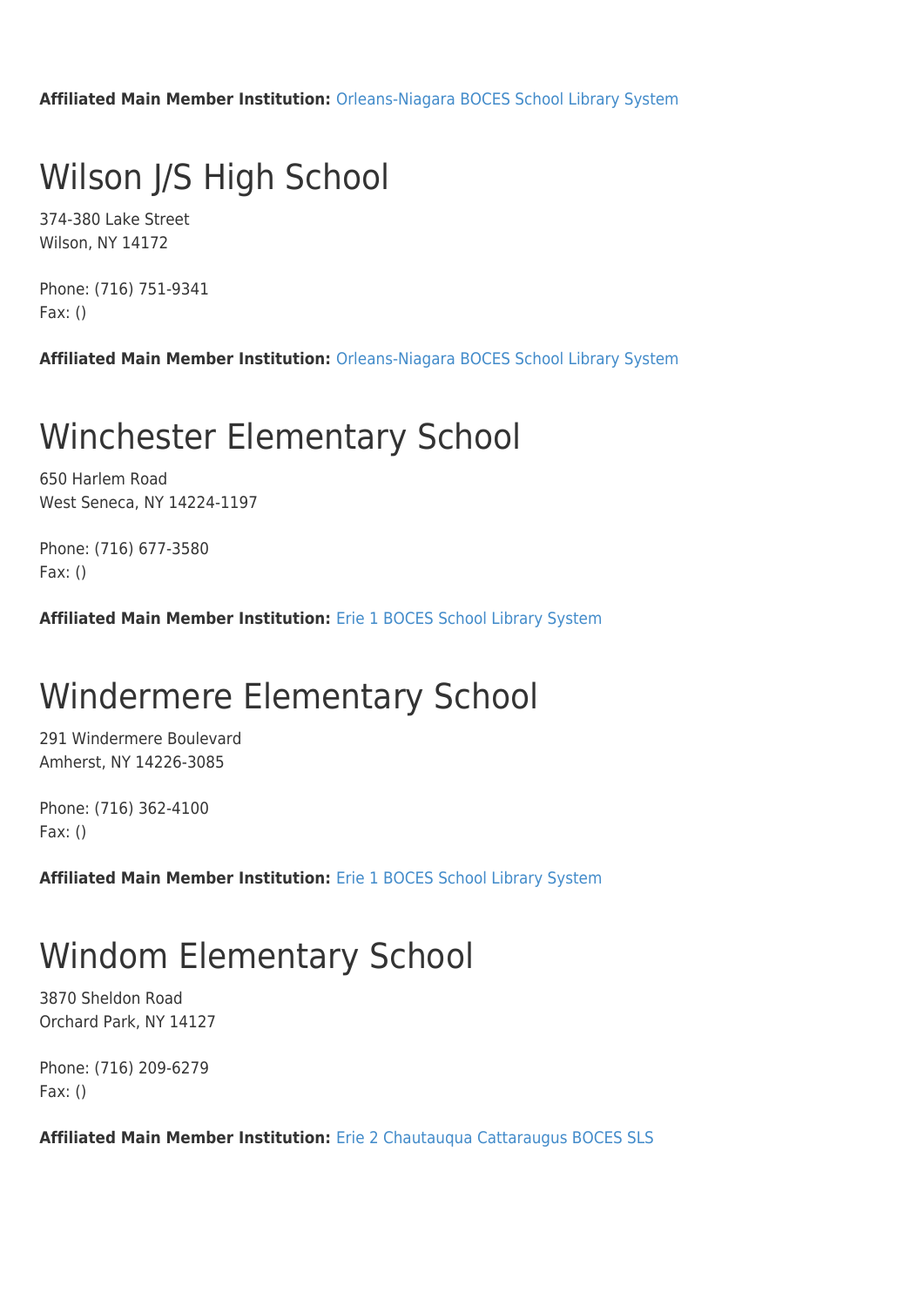## Wise Middle School

1016 Gwinn Street Medina, NY 14103

Phone: (585) 798-2100 Fax: ()

**Affiliated Main Member Institution:** [Orleans-Niagara BOCES School Library System](http://www.wnylrc.org/membership/member/62)

# Woodrow Wilson Elementary School

166 Halstead Buffalo, NY 14212

Phone: (716) 897-7800 ext. 2214 Fax: ()

**Affiliated Main Member Institution:** [Erie 1 BOCES School Library System](http://www.wnylrc.org/membership/member/28)

#### Woodward Memorial Library

7 Wolcott Street LeRoy, NY 14482

Phone: (585) 768-8300

**Affiliated Main Member Institution:** [Nioga Library System](http://www.wnylrc.org/membership/member/59)

#### Yates Community Library

15 North Main Street PO Box 485 Lyndonville, NY 14098-0485

Phone: (585) 765-9041 Fax: (585) 765-9527

**Affiliated Main Member Institution:** [Nioga Library System](http://www.wnylrc.org/membership/member/59)

## Youngstown Free Library

240 Lockport Street